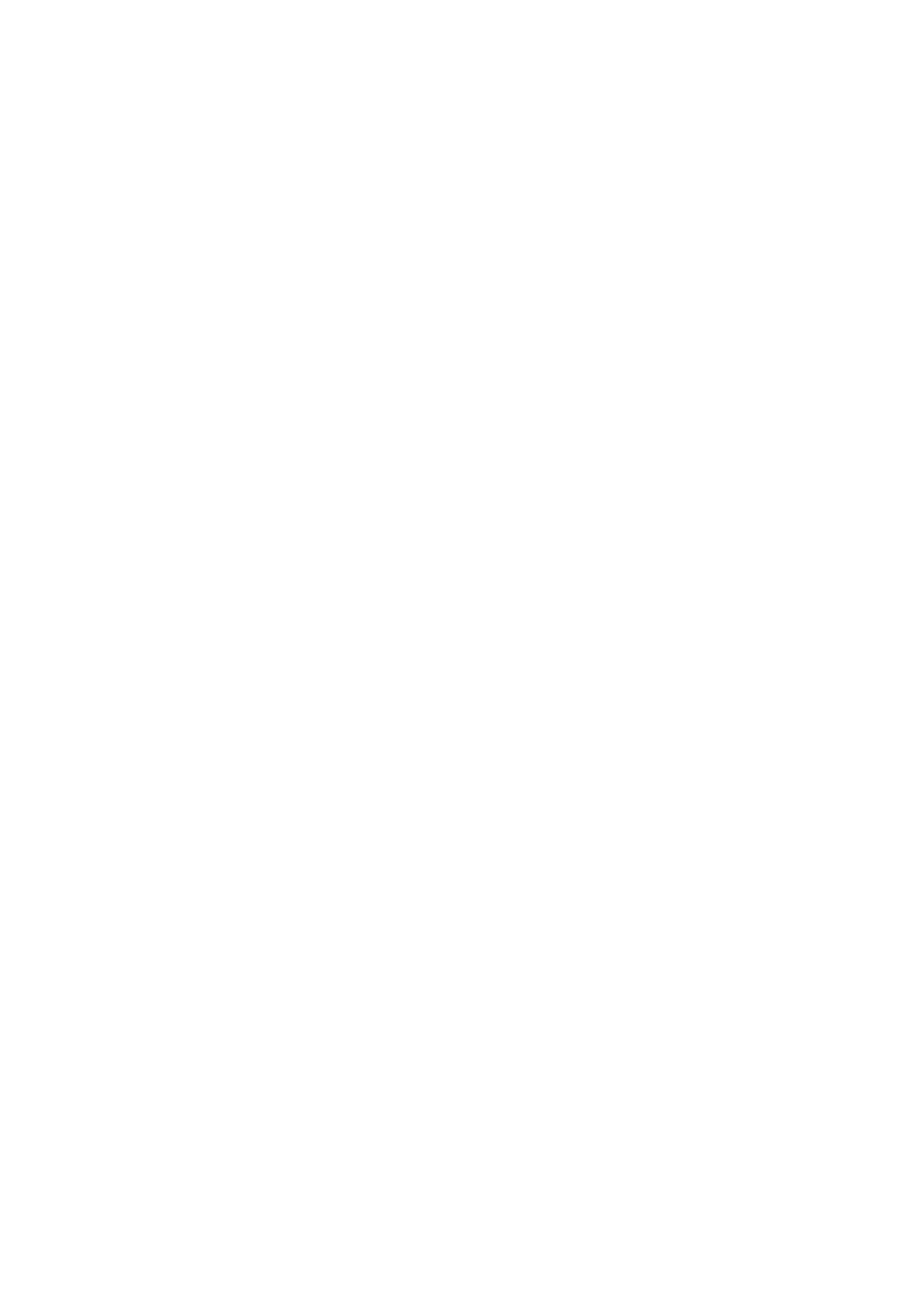### <span id="page-2-0"></span>**Introduction**

Thank you for purchasing the Accurax G5 Series. This User's Manual describes setting methods of the parameters required to use the drive programming function of the Accurax G5 Series and troubleshooting measures. Refer to the related manuals below for information on installation, wiring method, peripheral devices and parameter settings other than drive programming.

R88M-Kx/R88D-KTx AC Servomotors/Servo Drives User's Manual : I571

### **Intended Readers**

This manual is intended for the following individuals.

Those having electrical knowledge (certified electricians or individuals having equivalent knowledge) and also being qualified for one of the following:

- Introducing FA equipment
- Designing FA systems
- Managing FA sites

### **Notice**

This manual contains information you need to know to correctly use Accurax G5-series Servo Drive and peripheral equipment.

Before using the Servo Drive, read this manual and gain a full understanding of the information provided herein.

After you finished reading the manual, keep it in a convenient place so that it can be referenced at any time.

Make sure this manual is delivered to the end user.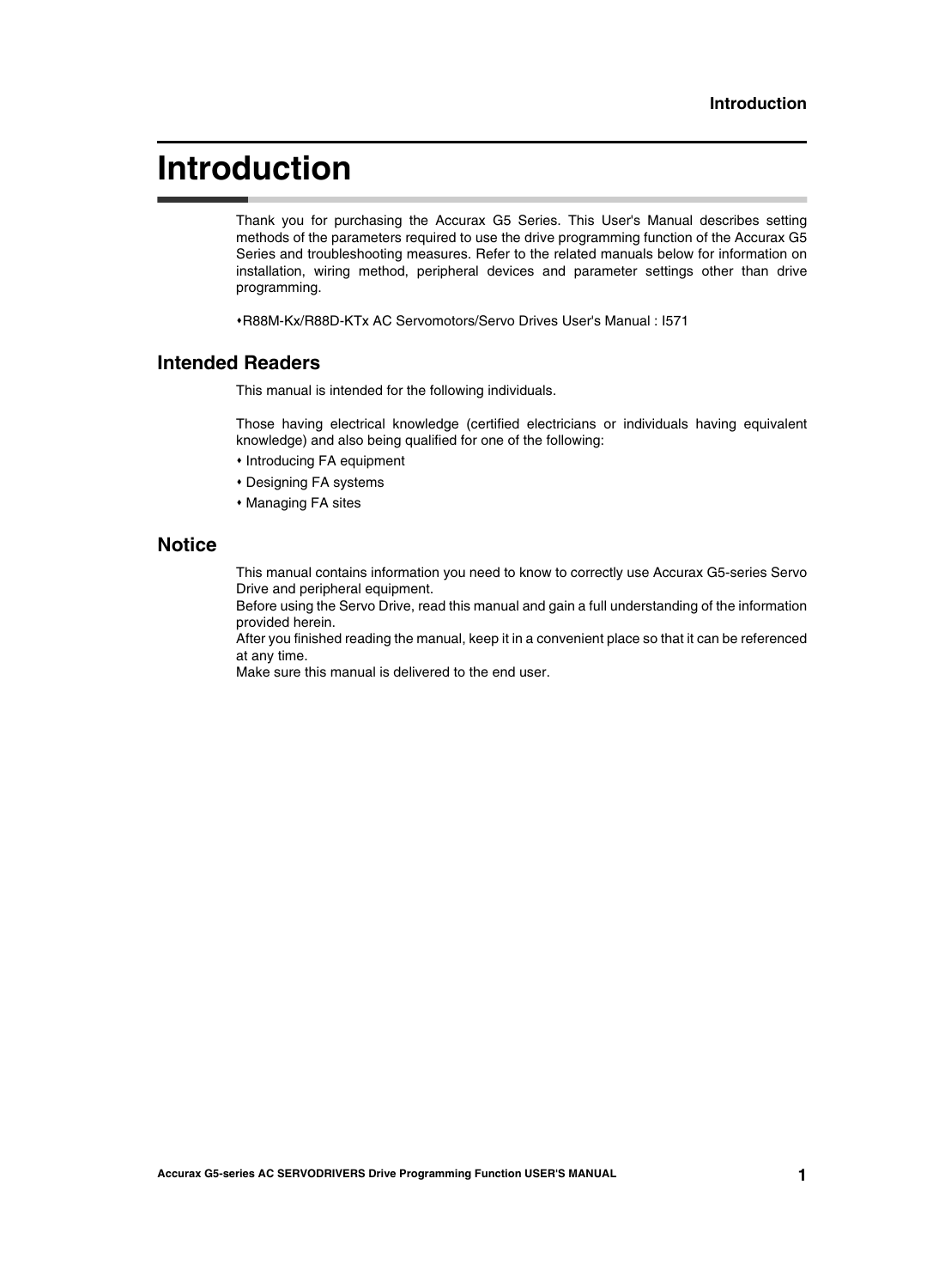## <span id="page-3-0"></span>**Items Requiring Acknowledgment**

### **1. Terms of Warranty**

(1) Warranty period

The warranty period of this product is 1 year after its purchase or delivery to the specified location.

(2) Scope of warranty

If the product fails during the above warranty period due to design, material or workmanship, we will provide a replacement unit or repair the faulty product free of charge at the location where you purchased the product.

Take note, however, that the following failures are excluded from the scope of warranty.

- a) Failure due to use or handling of the product in any condition or environment not specified in the catalog, operation manual, etc.
- b) Failure not caused by this product
- c) Failure caused by any modification or repair not carried out by OMRON
- d) Failure caused by any use not intended for this product
- e) Failure that could not be predicted with the level of science and technology available when the product was shipped from OMRON
- f) Failure caused by a natural disaster or any other reason for which OMRON is not held responsible

Take note that this warranty applies to the product itself, and losses induced by a failure of the product are excluded from the scope of warranty.

### **2. Limited Liability**

- (1) OMRON shall not assume any responsibility whatsoever for any special damage, indirect damage or passive damage arising from this product.
- (2) OMRON shall not assume any responsibility for programming done by individuals not belonging to OMRON, if the product is programmable, or outcomes of such programming.

#### **3. Conditions for Intended Application**

- (1) If this product is combined with other product, the customer must check the standards and regulations applicable to such combination. The customer must also check the compatibility of this product with any system, machinery or device used by the customer. If the above actions are not taken, OMRON shall not assume any responsibility regarding the compatibility of this product.
- (2) If the product is used in the following applications, consult your OMRON sales representative to check the necessary items according to the specification sheet, etc. Also make sure the product is used within the specified ratings and performance ranges with an ample margin and implement safety measures, such as designing a safety circuit, to minimize danger should the product fail.
	- a) Used in any outdoor application, application subject to potential chemical contamination or electrical interference, or in any condition or environment not specified in the catalog, operation manual, etc.
	- b) Nuclear power control equipment, incineration equipment, railway, aircraft and vehicle equipment, medical machinery, entertainment machinery, safety system or any other device controlled by an administrative agency or industry regulation
	- c) System, machinery or device that may threaten human life or property
	- d) Gas, water or electricity supply system, system operated continuously for 24 hours or any other equipment requiring high reliability
	- e) Any other application where a high level of safety corresponding to a) to d) above is required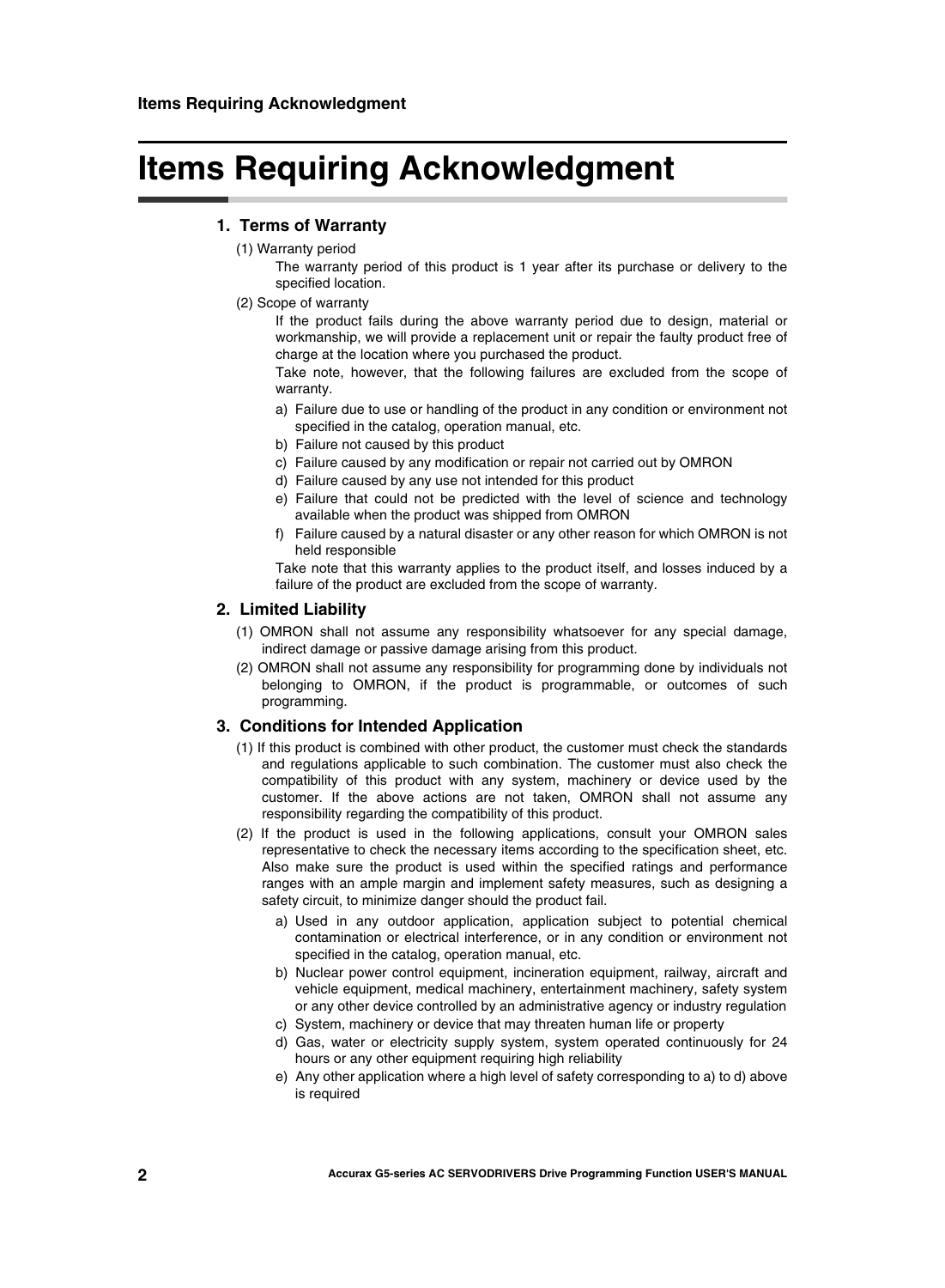- (3) If the customer wishes to use this product in any application that may threaten human life or property, be sure to confirm beforehand that the entire system is designed in such a way to notify dangers or ensure the necessary level of safety via design redundancy, and that the product is wired and installed appropriately in the system according to the intended application.
- (4) Sample applications explained in the catalog, etc. are provided for reference purposes only. When adopting any of these samples, check the function and safety of each equipment or device.
- (5) Understand all prohibited items and notes on use provided herein, so that this product will be used correctly and that customers or third parties will not suffer unexpected losses.

### **4. Specification Change**

The product specifications and accessories explained in the catalog, operation manual, etc. are subject to change, if necessary, for the reasons of improvement, etc. Contact your OMRON sales representative to check the actual specifications of this product.

### **5. Scope of Service**

The price of this product excludes costs of service such as dispatching engineers. If you have any request regarding service, consult your OMRON sales representative.

### **6. Scope of Application**

The above paragraphs are based on the assumption that this product is traded and used in Japan.

If you wish to trade or use this product outside Japan, consult your OMRON sales representative.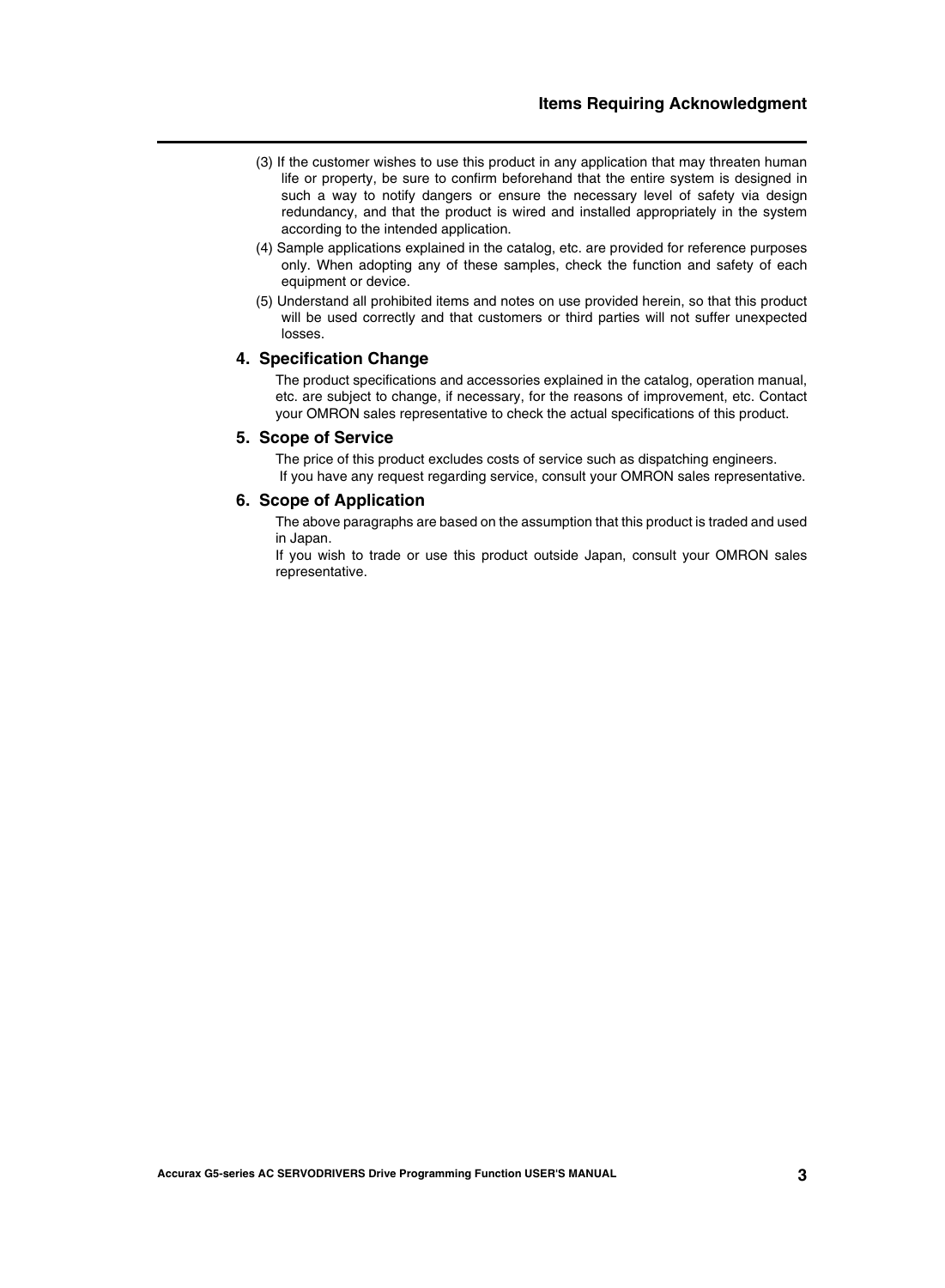# <span id="page-5-0"></span>**Safety Precautions**

■To ensure that the Accurax G5-series Servomotor and Servo Drive as well as peripheral equipment are used safely and correctly, be sure to read this Safety Precautions section and the main text before using the product in order to learn items you should know regarding the equipment as well as required safety information and precautions.

Make an arrangement so that this manual also gets to the end user of this product.

After reading this manual, keep it in a convenient place so that it can be referenced at any time.

### **Explanation of Display**

The precautions explained in this section describe important information regarding safety and must be followed without fail.

The display of precautions in this manual and their meanings are explained below.



Even those items denoted by the caution symbol may lead to a serious outcome depending on the situation. Accordingly, be sure to observe all safety precautions.



### **Precautions for Safe Use**

Indicates precautions on what to do and what not to do to ensure using the product safely.

### **Precautions for Correct Use**

Indicates precautions on what to do and what not to do to ensure proper operation and performance.

### **Reference**

Indicates an item that helps deepen your understanding of the product or other useful tip.

### **Explanation of Symbols**

| Example of symbols |                                                                                                                                                                       |
|--------------------|-----------------------------------------------------------------------------------------------------------------------------------------------------------------------|
|                    | $\triangle$ This symbol indicates danger and caution.                                                                                                                 |
|                    | The specific instruction is described using an illustration or text inside or near $\triangle$<br>The symbol shown to the left indicates "beware of electric shock".  |
|                    | $\bigcirc$ This symbol indicates a prohibited item (item you must not do).                                                                                            |
|                    | The specific instruction is described using an illustration or text inside or near $\heartsuit$ .<br>The symbol shown to the left indicates "disassembly prohibited". |
|                    | This symbol indicates a compulsory item (item that must be done).                                                                                                     |
| ¥                  | The specific instruction is described using an illustration or text inside or near<br>The symbol shown to the left indicates "grounding required".                    |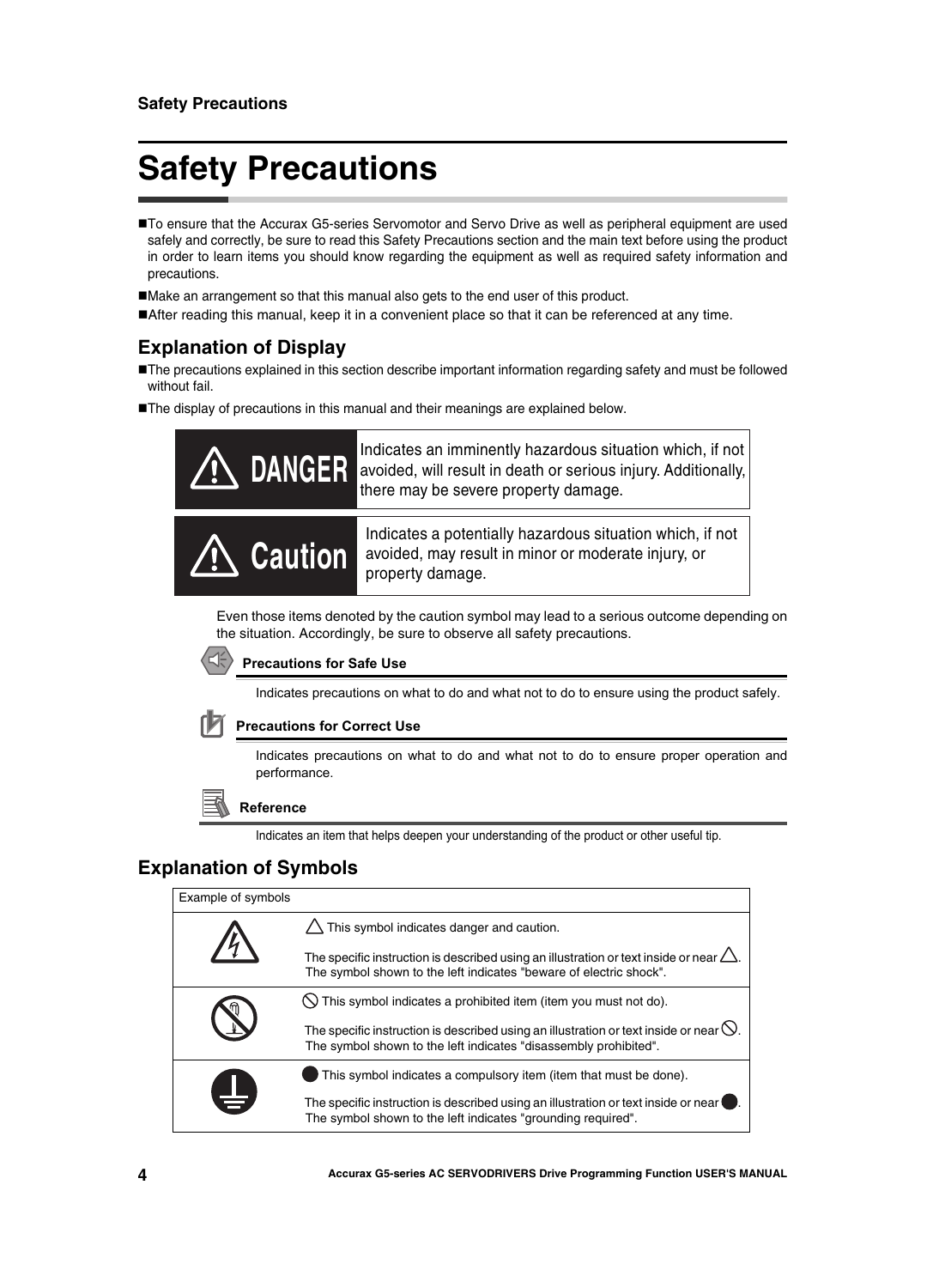### **For Safe Use of This Product**

- Illustrations contained in this manual sometimes depict conditions without covers and safety shields for the purpose of showing the details. When using this product, be sure to install the covers and shields as specified and use the product according to this manual.
- If the product has been stored for an extended period of time, contact your OMRON sales representative.

| <b>Danger</b>                                                                                                                                                                                                                                                                       |
|-------------------------------------------------------------------------------------------------------------------------------------------------------------------------------------------------------------------------------------------------------------------------------------|
| Always connect the frame ground terminals of a 100 V or 200 V type drive and motor to a<br>type-D or higher ground. Always connect the ground terminals of a 400 V type to a type-C<br>or higher ground. Improper grounding may result in electrical shock.                         |
| Never touch the parts inside the Servo Drive.<br>Electric shock may result.                                                                                                                                                                                                         |
| While the power is supplied, do not remove the front cover, terminal covers, cables and<br>options.<br>Electric shock may result.                                                                                                                                                   |
| Installation, operation and maintenance or inspection by unauthorized personnel is<br>prohibited.<br>Electric shock or injury may result.                                                                                                                                           |
| Before carrying out wiring or inspection, turn OFF the power supply and wait for at least 15<br>minutes.<br>Electric shock may result.                                                                                                                                              |
| Do not damage, pull, stress strongly, or pinch the cables or place heavy articles on them.<br>Electric shock, stopping of Servo Drive operation, or burn damage may result.                                                                                                         |
| Never touch the rotating part of the Servomotor during operation.<br>Injury may result.                                                                                                                                                                                             |
| Never modify the Servo Drive.<br>Injury or equipment damage may result.                                                                                                                                                                                                             |
| Install a stopping device on the machine to ensure safety.<br>* The holding brake is not a stopping device to ensure safety.<br>Injury may result.                                                                                                                                  |
| Install an immediate stop device externally to the machine so that the operation can be<br>stopped and the power supply cut off immediately.<br>Injury may result.                                                                                                                  |
| When the power is restored after a momentary power interruption, the machine may restart<br>suddenly. Never come close to the machine when restarting power.<br>* Implement measures to ensure safety of people nearby even when the machine is<br>restarted.<br>Injury may result. |
| After an earthquake, be sure to conduct safety checks.<br>Electric shock, injury or fire may result.                                                                                                                                                                                |
| Never drive the Servomotor using an external drive source.<br>Fire may result.                                                                                                                                                                                                      |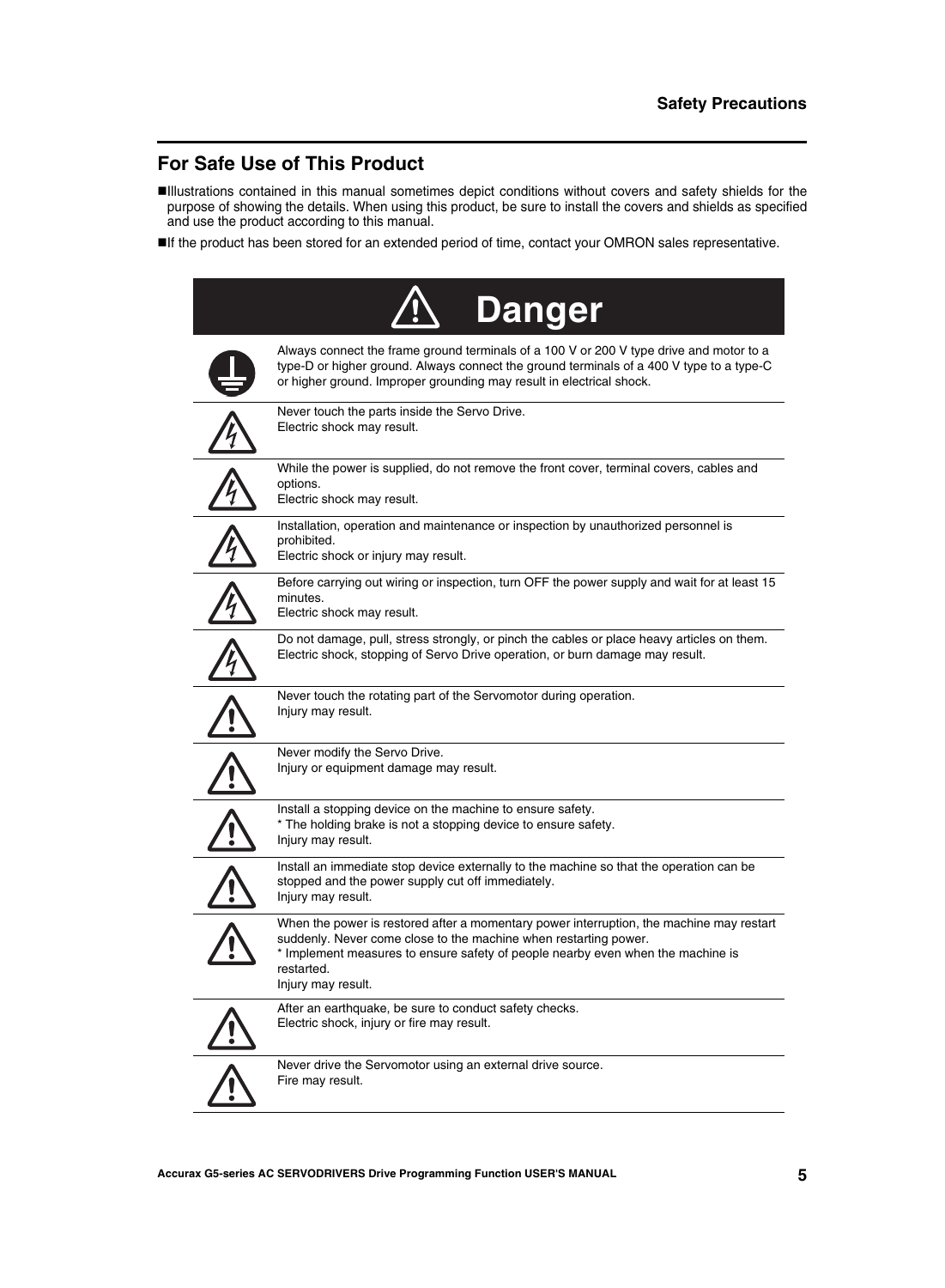| Danger                                                                                                                                                                                                                                               |
|------------------------------------------------------------------------------------------------------------------------------------------------------------------------------------------------------------------------------------------------------|
| Do not place flammable materials near the Servomotor, Servo Drive, or Regeneration<br>Resistor.<br>Fire may result.                                                                                                                                  |
| Install the Servomotor, Servo Drive, and Regeneration Resistor on non-flammable materials<br>such as metals.<br>Fire may result.                                                                                                                     |
| When you perform a system configuration using the safety function, be sure to fully<br>understand the relevant safety standards and the information in the operation manual, and<br>apply them to the system design.<br>Injury or damage may result. |
| Do not use the cable when it is laying in oil or water.<br>Electric shock, injury, or fire may result.                                                                                                                                               |
| Never connect a commercial power supply directly to the Servomotor.<br>Fire or failure may result.                                                                                                                                                   |
| Do not perform wiring or any operation with wet hands.<br>Electric shock, injury, or fire may result.                                                                                                                                                |
| Do not touch the key grooves with bare hands if a motor with shaft-end key grooves is being<br>used.<br>Injury may result.                                                                                                                           |





Use the Servomotor and Servo Drive in a specified combination. Fire or equipment damage may result.

Do not store or install the Servo Drive in the following locations:



Location subject to direct sunlight Location where the ambient temperature exceeds the specified level Location where the relative humidity exceeds the specified level Location subject to condensation due to rapid temperature changes Location subject to corrosive or flammable gases Location subject to higher levels of dust, salt content, or iron dust Location subject to splashes of water, oil, chemicals, etc. Location where the Servo Drive may receive vibration or impact directly Installing or storing the Servo Drive in these locations may result in fire, electric shock, or equipment damage.



The Servo Drive radiator, Regeneration Resistor, Servomotor, etc. may become hot while the power is supplied or remain hot for a while even after the power supply is cut off. Never touch these components.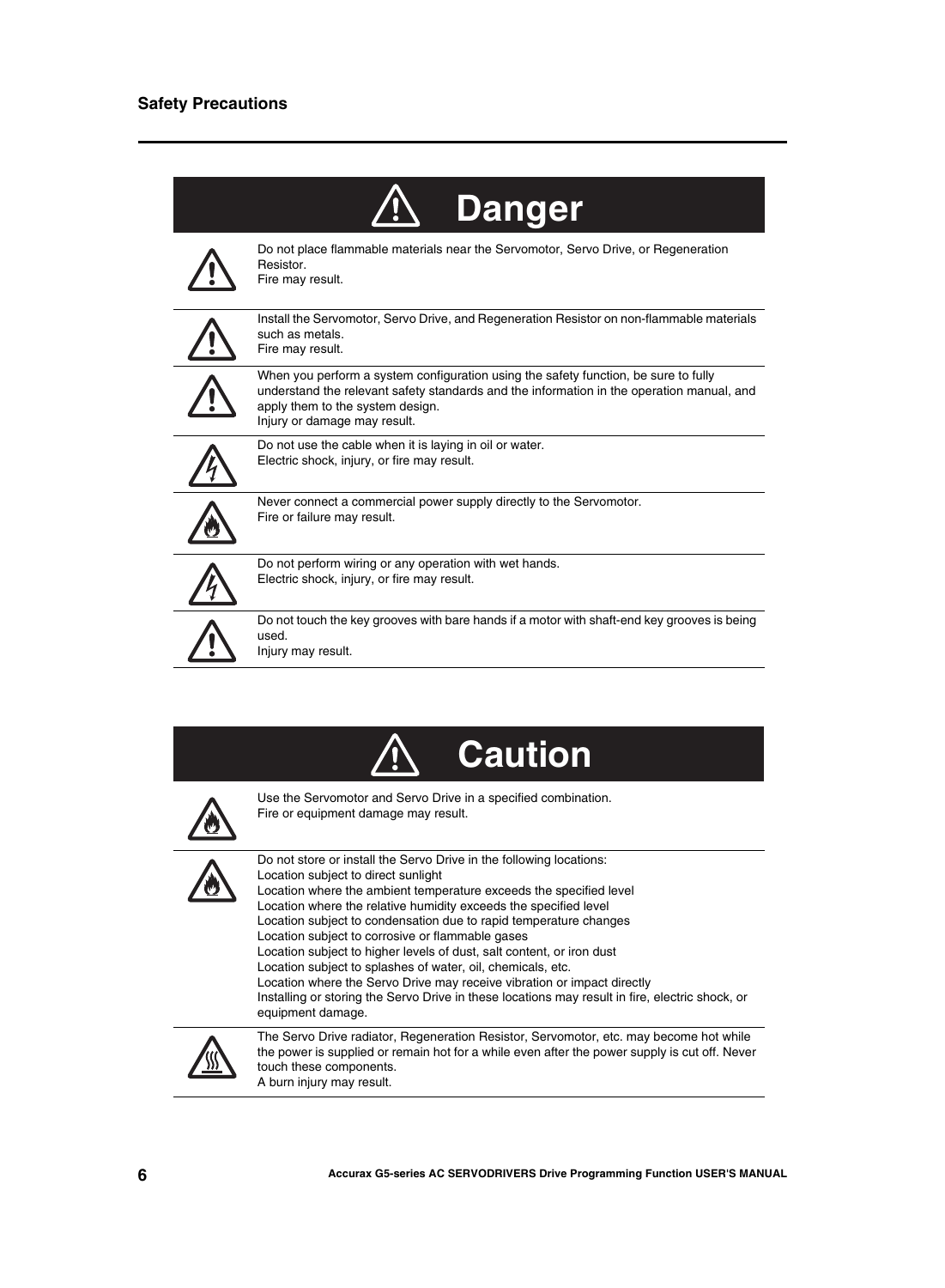### **Storage and Transportation**

| <b>Caution</b>                                                                                                                                                                                                   |
|------------------------------------------------------------------------------------------------------------------------------------------------------------------------------------------------------------------|
| When transporting the Servo Drive, do not hold it by the cables or Servomotor shaft.<br>Injury or failure may result.                                                                                            |
| Do not overload the Servo Drive or Servomotor. (Follow the instruction on the product label.)<br>Injury or failure may result.                                                                                   |
| Use the motor eye-bolts only when transporting the Servomotor.<br>Do not use them to transport the machine.<br>Injury or failure may result.                                                                     |
| When lifting a 15 kW or higher Servo Drive during moving or installation, always have two<br>people lift the product by grasping a metal part. Do not grasp a plastic part.<br>Risk of injury or product damage. |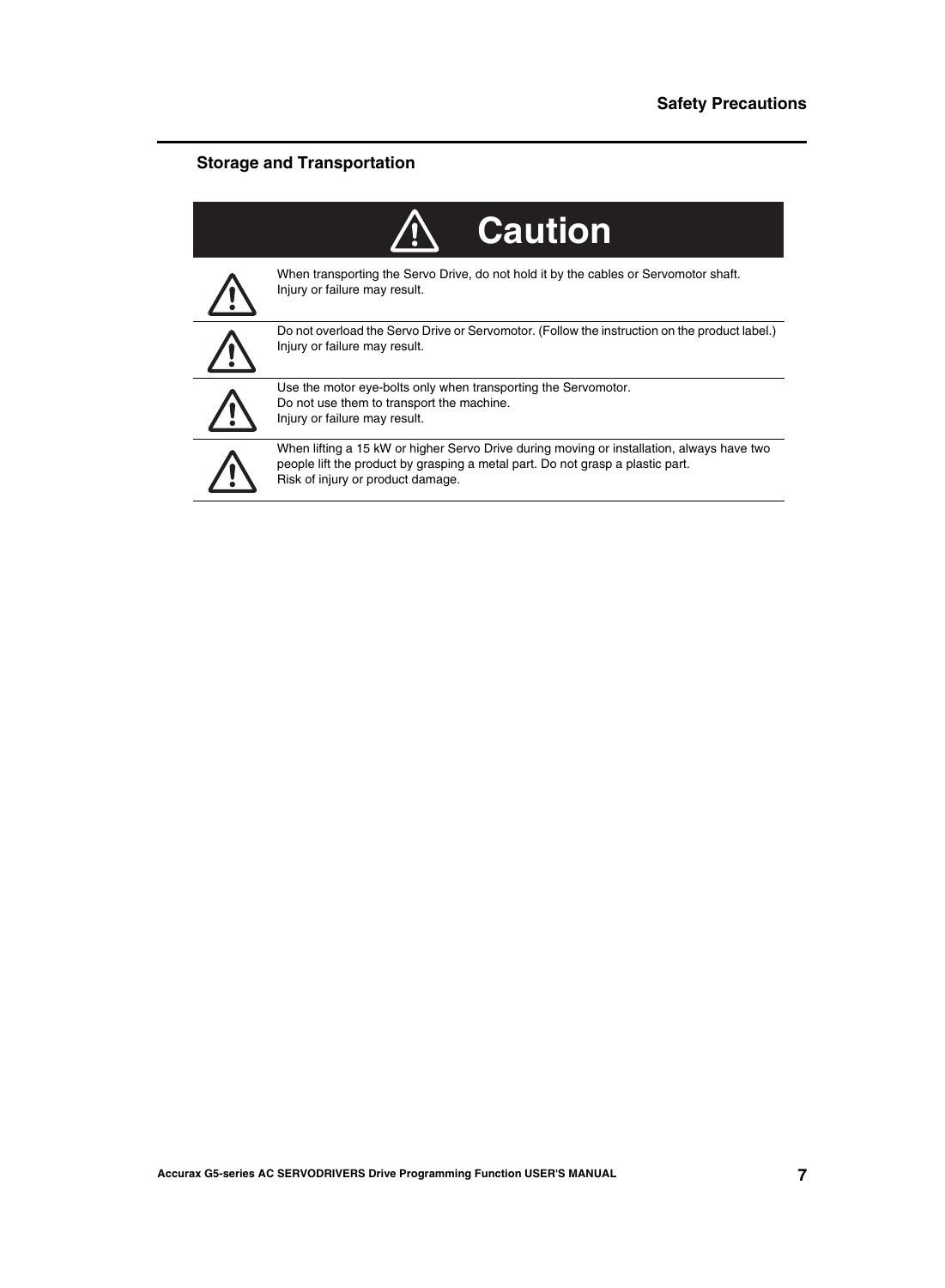### **Installation and Wiring**

| <b>Caution</b>                                                                                                                                                                                                                                                                                                                                                                                        |
|-------------------------------------------------------------------------------------------------------------------------------------------------------------------------------------------------------------------------------------------------------------------------------------------------------------------------------------------------------------------------------------------------------|
| Do not step on the Servo Drive or place heavy articles on it.<br>Injury may result.                                                                                                                                                                                                                                                                                                                   |
| Do not block the intake or exhaust openings. Do not allow foreign objects to enter the<br>product.<br>Fire may result.                                                                                                                                                                                                                                                                                |
| Be sure to observe the mounting direction.<br>Failure may result.                                                                                                                                                                                                                                                                                                                                     |
| Provide the specified clearance between the Servo Drive and the inner surface of the control<br>panel or other equipment.<br>Fire or failure may result.                                                                                                                                                                                                                                              |
| Do not apply strong impact on the Servomotor shaft or Servo Drive.<br>Failure may result.                                                                                                                                                                                                                                                                                                             |
| Wire the cables correctly and securely.<br>Runaway motor, injury, or failure may result.                                                                                                                                                                                                                                                                                                              |
| Securely tighten the mounting screws, terminal block screws, and cable screws.<br>Failure may result.                                                                                                                                                                                                                                                                                                 |
| Use crimp terminals for wiring.<br>If simple twisted wires are connected directly to the protective ground terminal, fire may<br>result.                                                                                                                                                                                                                                                              |
| Only use the power supply voltage specified in this manual.<br>Burn damage may result.                                                                                                                                                                                                                                                                                                                |
| In locations where the power supply infrastructure is poor, make sure the rated voltage can<br>be supplied.<br>Equipment damage may result.                                                                                                                                                                                                                                                           |
| Provide safety measures, such as a breaker, to protect against short circuiting of external<br>wiring.<br>Fire may result.                                                                                                                                                                                                                                                                            |
| If the Servo Drive is used in the following locations, provide sufficient shielding measures.<br>Location subject to noise generates due to static electricity, etc.<br>Location subject to a strong electric or magnetic field<br>Location where exposure to radioactivity may occur<br>Location near power supply lines<br>Using the Servo Drive in these locations may result in equipment damage. |
| Connect an immediate stop relay in series with the brake control relay.<br>Injury or failure may result.                                                                                                                                                                                                                                                                                              |
| When connecting the battery, make sure the polarity is correct.<br>Battery damage or explosion may result.                                                                                                                                                                                                                                                                                            |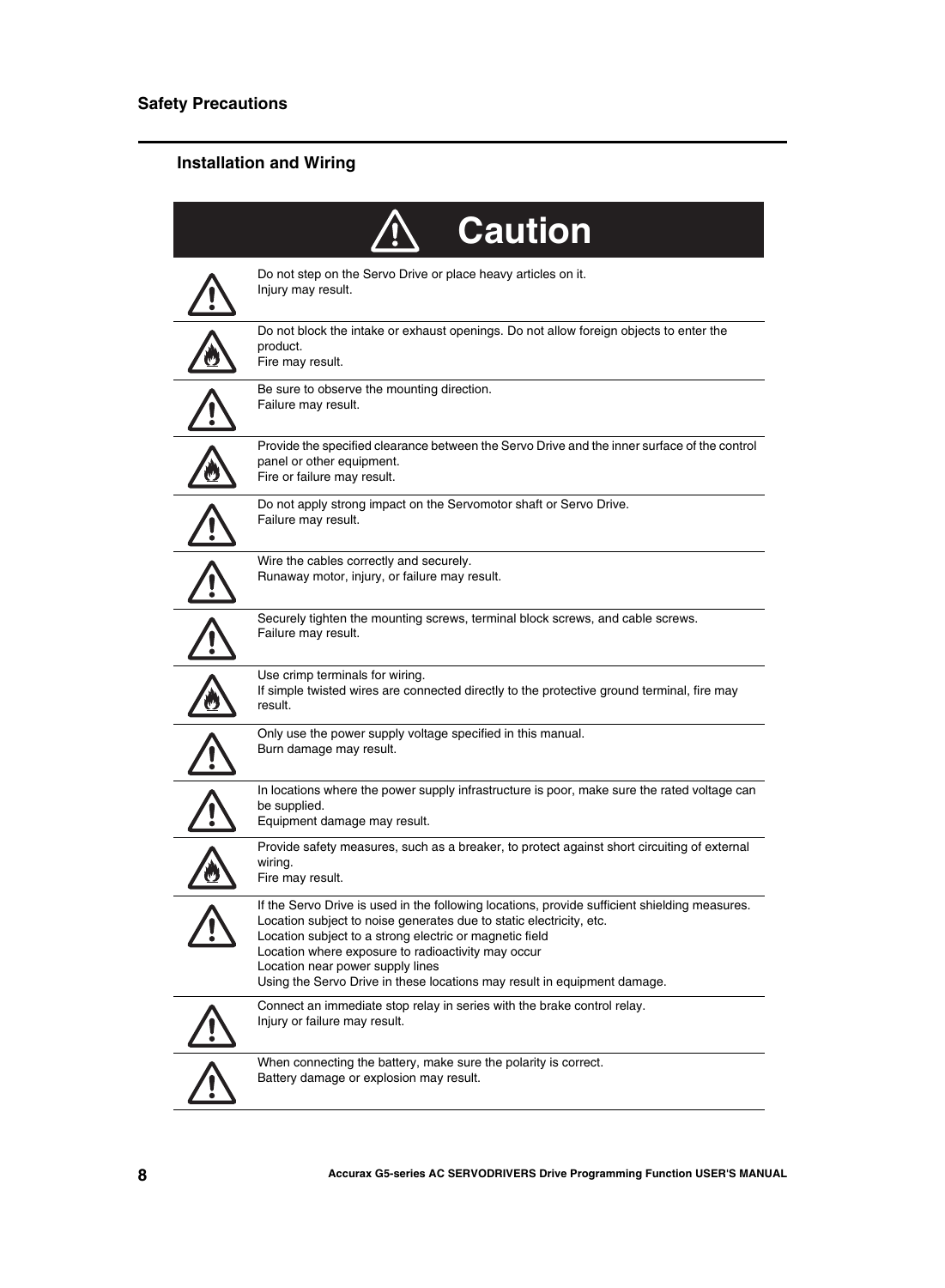### **Operation and Adjustment**

| <b>Caution</b>                                                                                                                                                                                   |
|--------------------------------------------------------------------------------------------------------------------------------------------------------------------------------------------------|
| Conduct a test operation after confirming that the equipment is not affected.<br>Equipment damage may result.                                                                                    |
| Before operating the Servo Drive in an actual environment, check if it operates correctly<br>based on the parameters you have set.<br>Equipment damage may result.                               |
| Never adjust or set parameters to extreme values, as it will make the operation unstable.<br>Injury may result.                                                                                  |
| Separate the motor from the mechanical system and check its operation before installing the<br>motor to the machine.<br>Injury may result.                                                       |
| If an alarm generated, remove the cause of the alarm and ensure safety, and then reset the<br>alarm and restart the operation.<br>Injury may result.                                             |
| Do not use the built-in brake of the motor for normal braking operation.<br>Failure may result.                                                                                                  |
| Do not operate the Servomotor connected to an excessive load inertia.<br>Failure may result.                                                                                                     |
| Install safety devices to prevent idle running or lock of the electromagnetic brake or the gear<br>head, or leakage of grease from the gear head.<br>Injury, damage, or taint damage may result. |
| If the Servo Drive fails, cut off the power supply to the Servo Drive at the power supply.<br>Fire may result.                                                                                   |
| Do not turn ON and OFF the main Servo Drive power supply frequently.<br>Failure may result.                                                                                                      |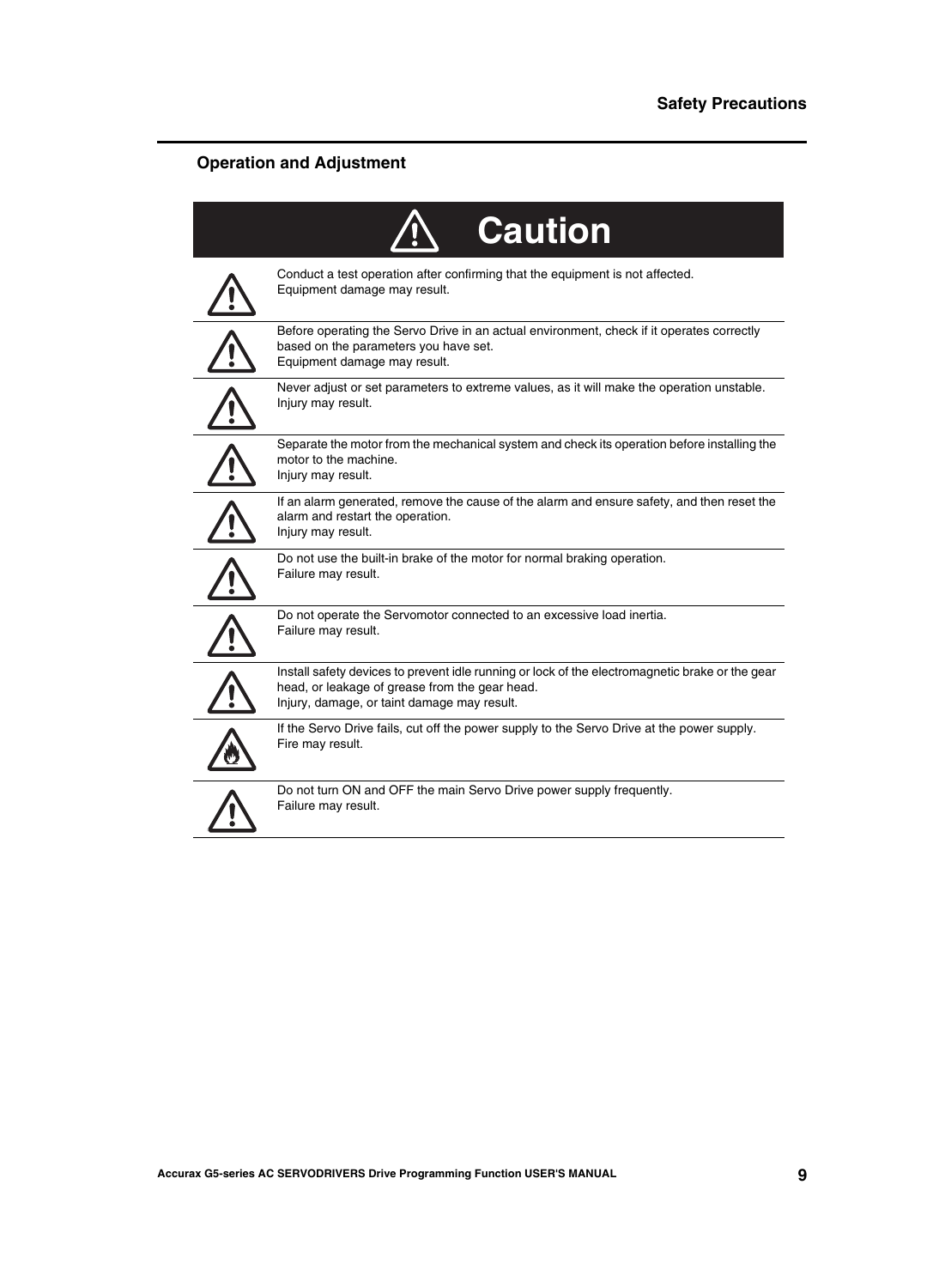### **Maintenance and Inspection**

| <b>Caution</b>                                                                                                                                                            |
|---------------------------------------------------------------------------------------------------------------------------------------------------------------------------|
| After replacing the Servo Drive, transfer to the new Servo Drive all data needed to resume<br>operation, before restarting the operation.<br>Equipment damage may result. |
| Never repair the Servo Drive by disassembling it.<br>Electric shock or injury may result.                                                                                 |
| Be sure to turn OFF the power supply when the Servo Drive is not going to be used for a<br>prolonged period of time.<br>Injury may result.                                |

### **Location of Warning Label**

The Servo Drive bears a warning label at the following location to provide handling warnings. When handling the Servo Drive, be sure to observe the instructions provided on this label.



Warning label display location -

(R88D-KTA5L)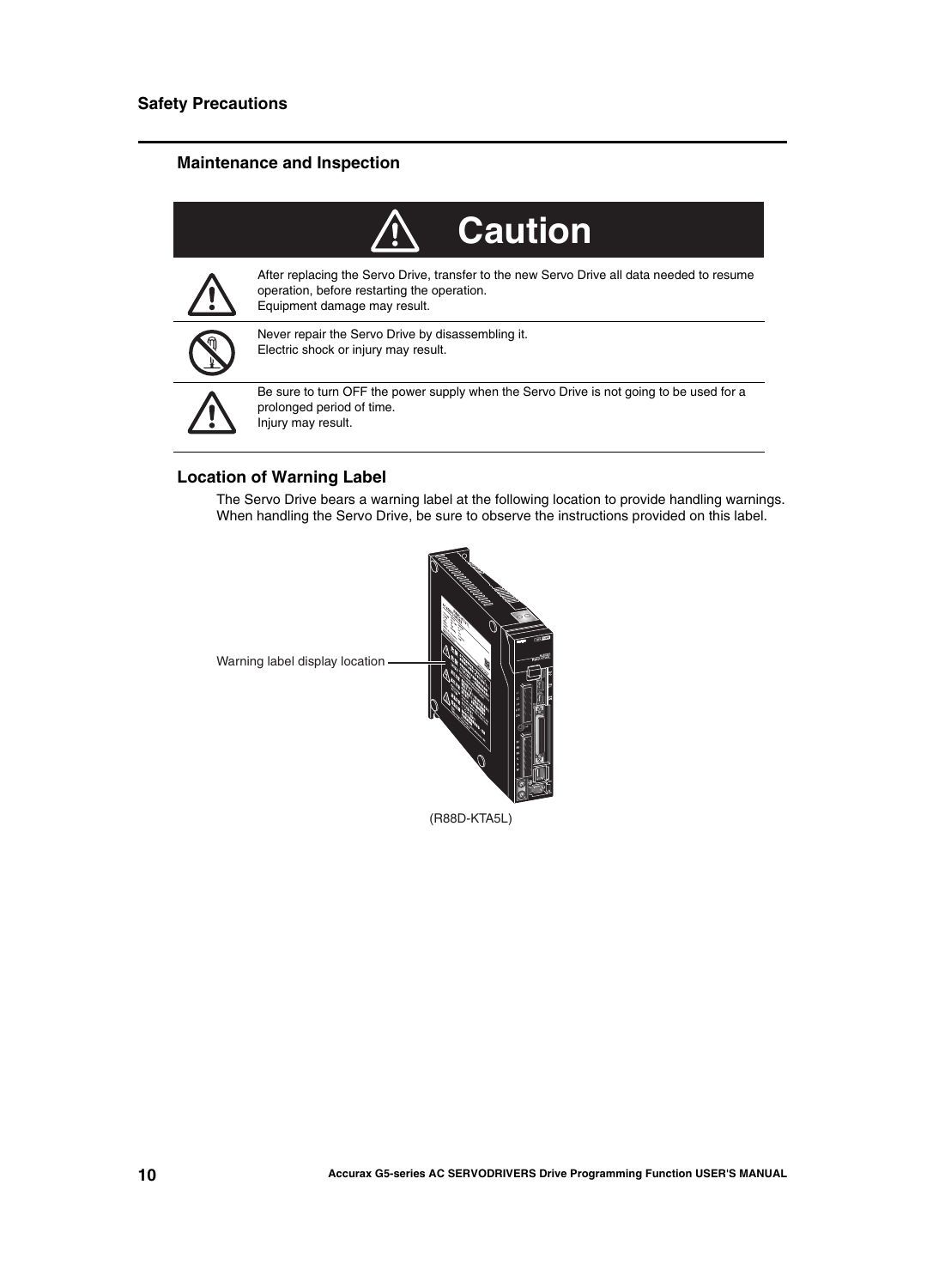### **Instructions on Warning Label**



### **Disposal**

- When disposing of the battery, insulate it using tape and dispose of it by following the applicable ordinance of your local government.
- Dispose of the Servo Drive as an industrial waste.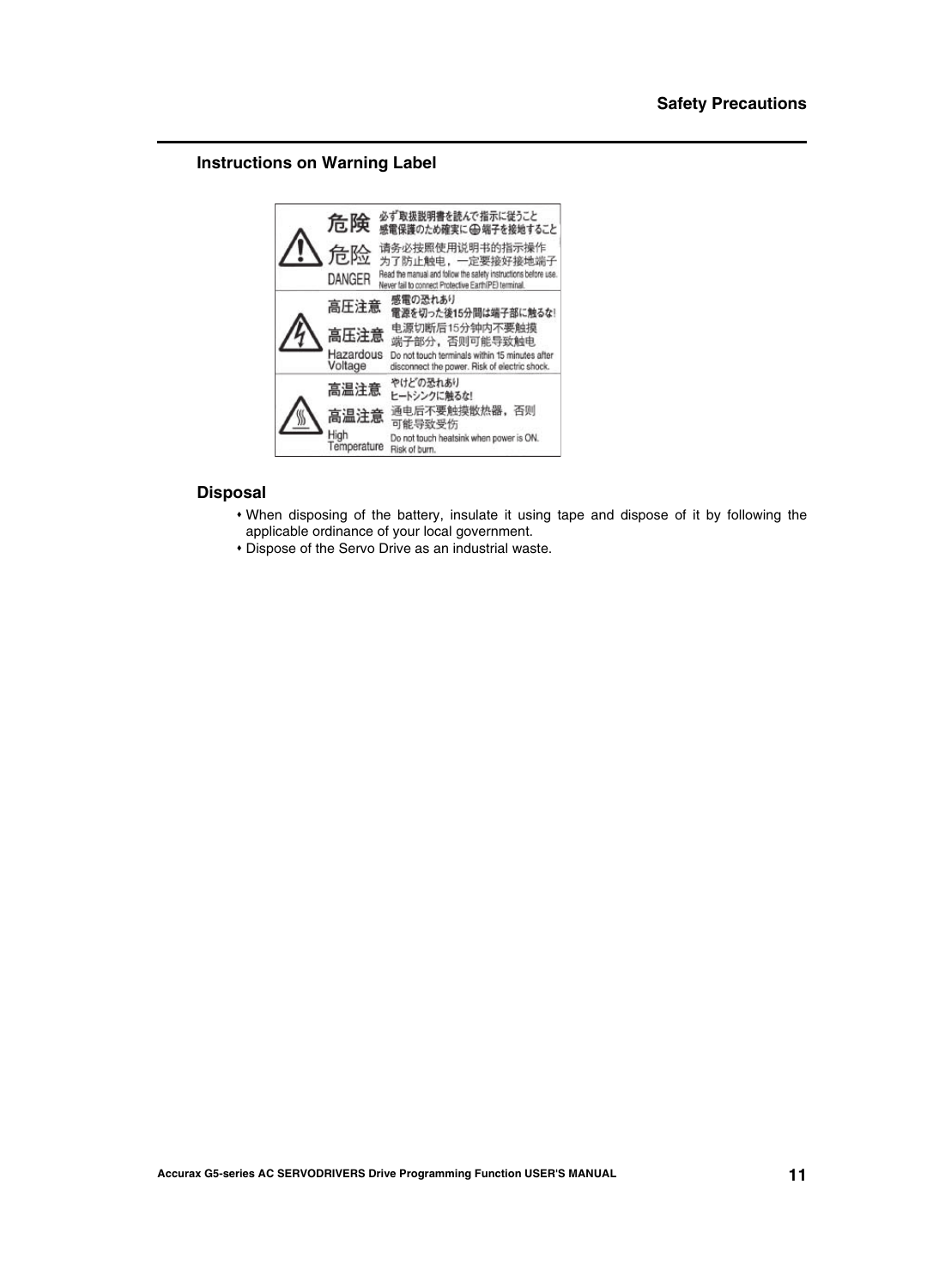# <span id="page-13-0"></span>**Revision History**

The manual revision symbol is an alphabet appended at the end of the manual number found in the bottom left-hand corner of the front or back cover.

Example

|               |               | Man.No.   1575-E2-01 |
|---------------|---------------|----------------------|
|               |               | Revision code        |
| Revision code | Revision date | Revised content      |
| 01            | January 2011  | Original production  |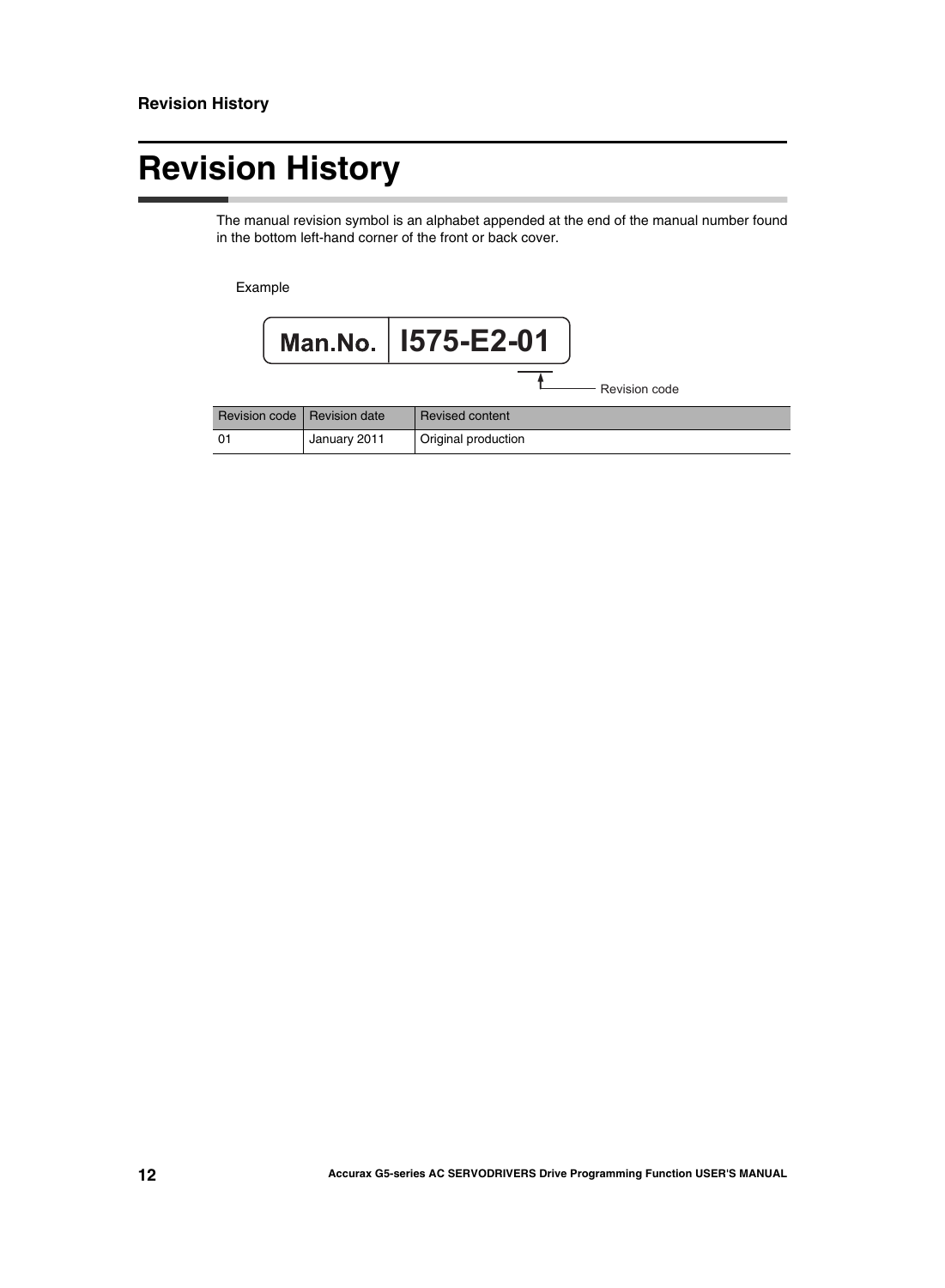## <span id="page-14-0"></span>**Related Manuals**

The related manuals that are available are listed in the table below. Refer to the related manuals for information on installation, wiring method, peripheral devices and parameter settings other than drive programming. Before using the product, be sure to fully understand the conditions, such as the product specifications and use restrictions.

| Man No. | I Name of manuals                                                | Contents                                                     |
|---------|------------------------------------------------------------------|--------------------------------------------------------------|
| 1571    | R88M-Kx/R88D-KTx AC<br>Servomotors/Servo Drives User's<br>Manual | The Accurax G5 Series models and functions are<br>explained. |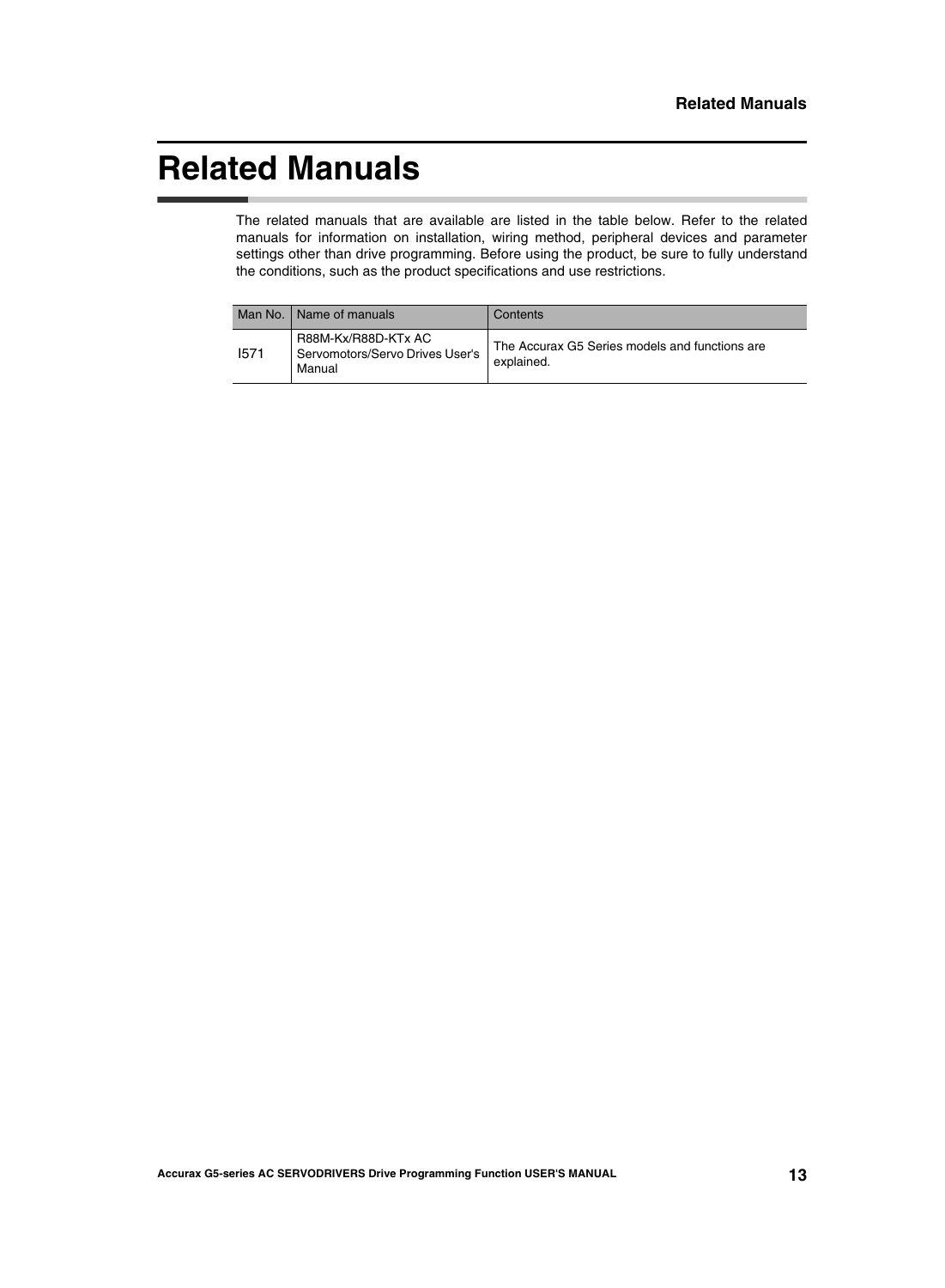# **Table of Contents**

| Chapter1                               | <b>Outline of Operation</b>                |  |  |
|----------------------------------------|--------------------------------------------|--|--|
| $1 - 1$<br>$1 - 2$                     |                                            |  |  |
| Chapter <sub>2</sub>                   | <b>Parameter Setting</b>                   |  |  |
| $2 - 1$<br>$2 - 2$                     |                                            |  |  |
| Chapter <sub>3</sub>                   | <b>Drive Programming Control Parameter</b> |  |  |
| $3 - 1$<br>$3 - 2$                     |                                            |  |  |
| $3-3$<br>$3 - 4$                       |                                            |  |  |
| Chapter4                               | <b>Drive Programming Example</b>           |  |  |
| $4 - 1$                                |                                            |  |  |
| Chapter <sub>5</sub>                   | <b>Error Diagnosis and Remedies</b>        |  |  |
| $5 - 1$<br>$5 - 2$<br>$5-3$<br>$5 - 4$ |                                            |  |  |
| ChapterA                               | Appendix                                   |  |  |
| $A-1$<br>$A-2$                         |                                            |  |  |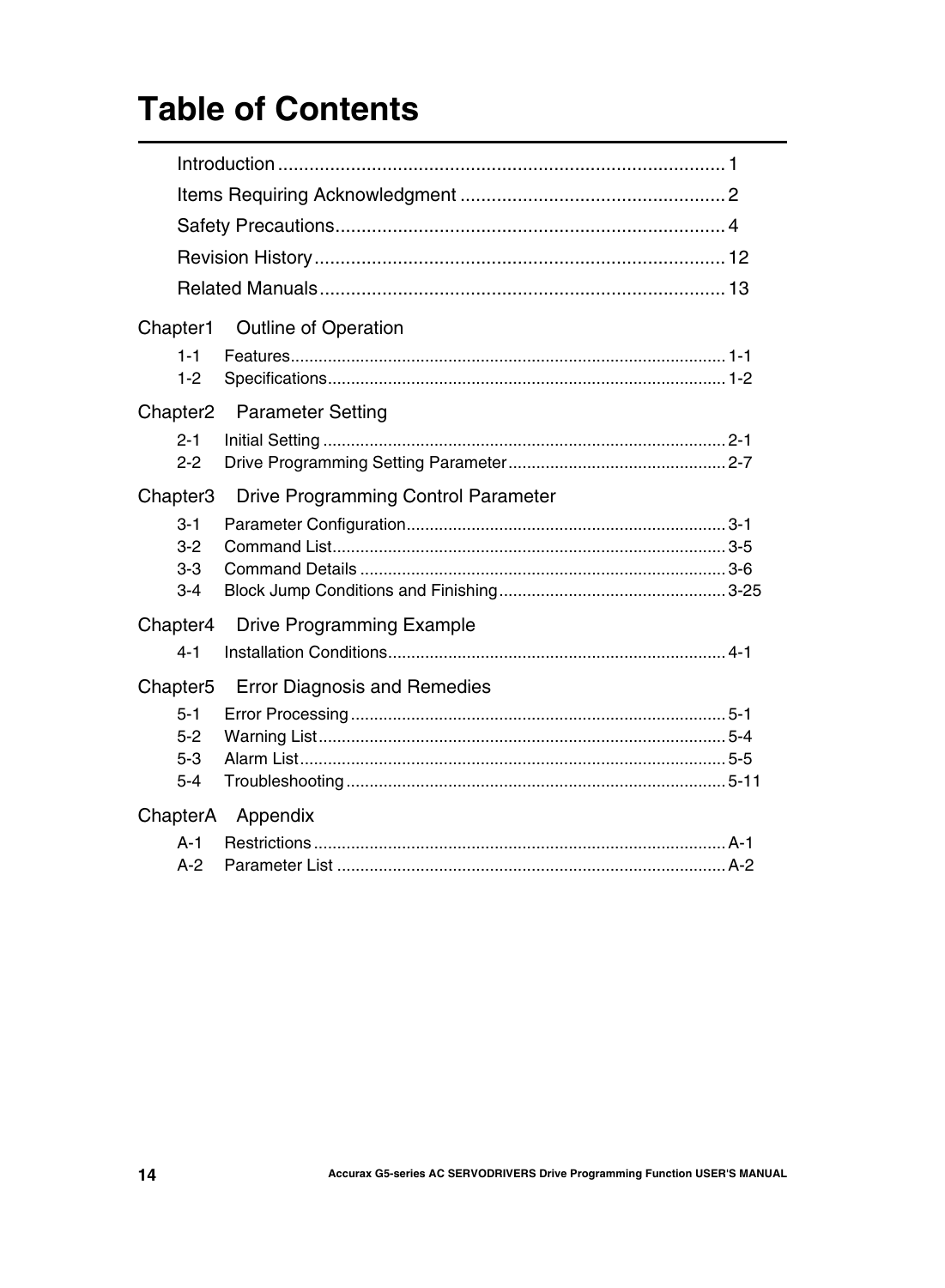# 7

# <span id="page-16-0"></span>**Outline of Operation 1**

This section explains the features and specifications of the drive programming function.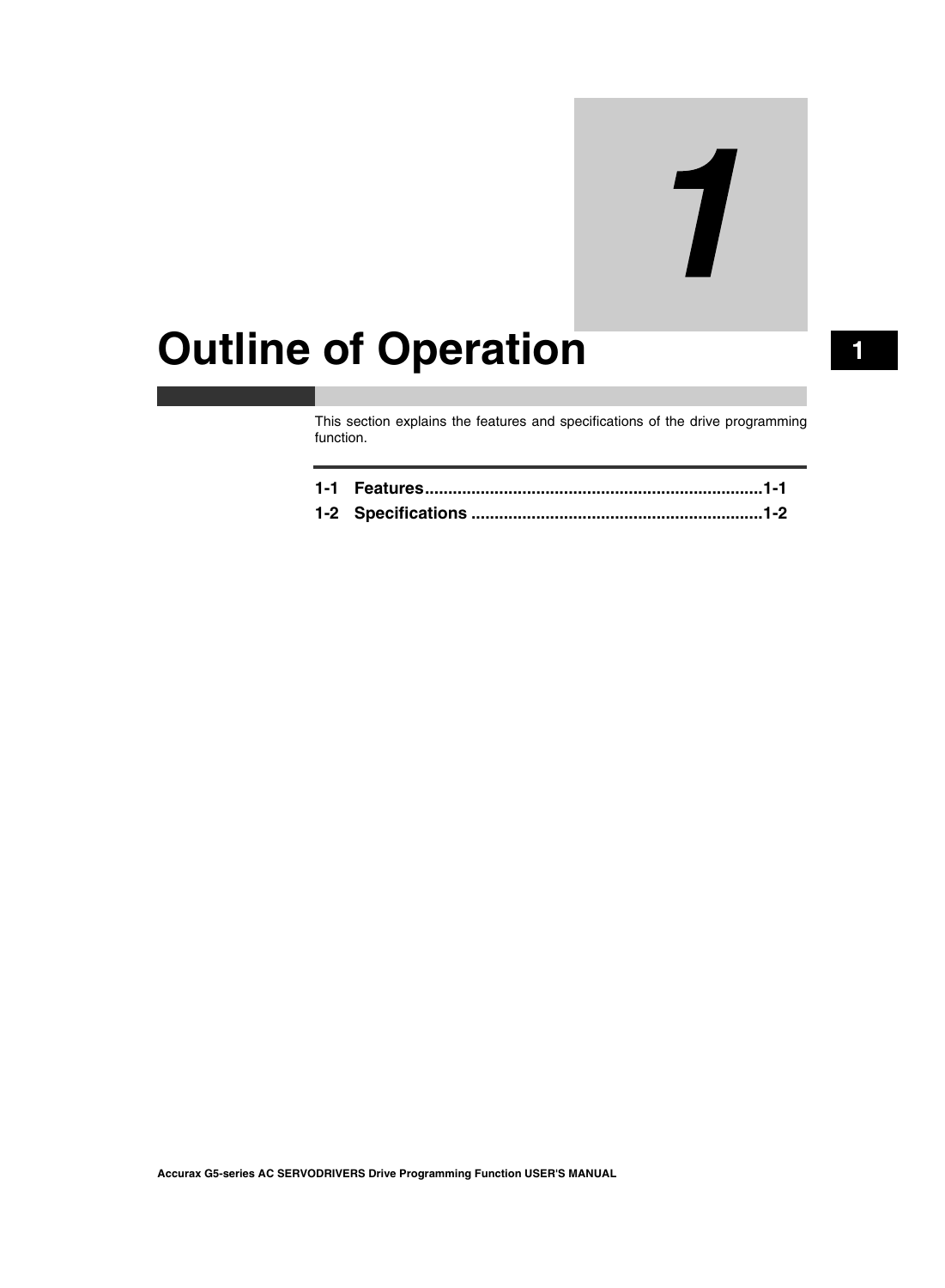# <span id="page-17-0"></span>**1-1 Features**

With the use of the drive programming function, positioning operations of up to 32 points can be achieved without using a position controller. Semi-closed control and full closing control position control operations are supported. Furthermore, the drive programming function delivers the equal positioning performance as with the analog/pulse input command.

 **1**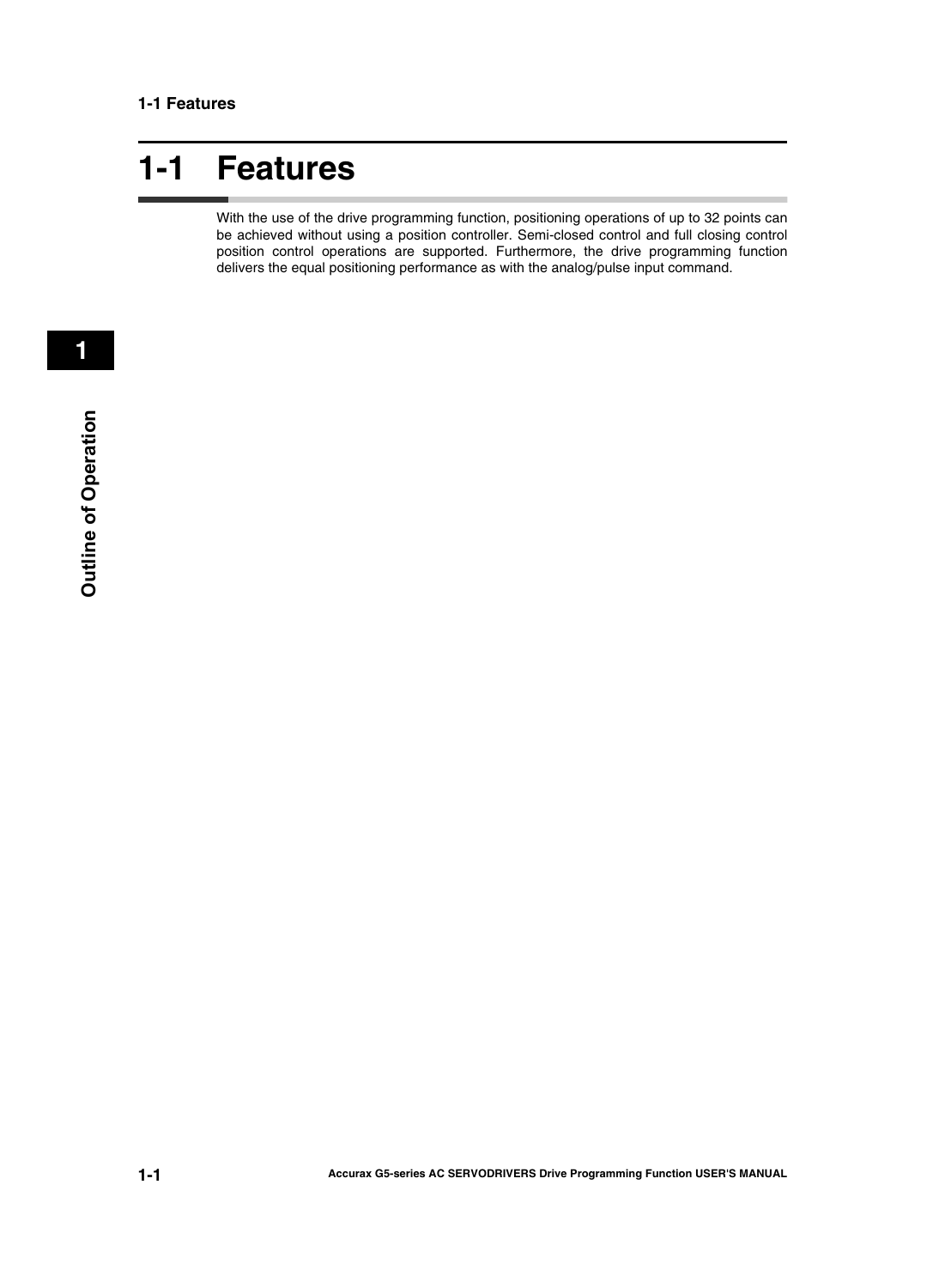## <span id="page-18-0"></span>**1-2 Specifications**

| <b>Item</b>                                  | <b>Specifications</b>                                |              |
|----------------------------------------------|------------------------------------------------------|--------------|
| Block processing cycle                       | 0.5 <sub>ms</sub>                                    |              |
| Number of blocks                             | Maximum 32                                           |              |
| Number of velocity setting<br>parameters     | Maximum 8                                            |              |
| Number of acceleration setting<br>parameters | Maximum 4                                            |              |
| Number of deceleration setting<br>parameters | Maximum 4                                            |              |
| Input signals                                | Maximum 10 <sup>*1</sup>                             |              |
| Output signals                               | Maximum 4 <sup>*2</sup>                              |              |
| Conditional branching                        | Measured                                             |              |
| CONTROL mode                                 | Position control<br>(including full closing control) | Measured     |
|                                              | Velocity control<br>Torque control                   | Not measured |
| Origin search                                | Measured                                             |              |
| Velocity update                              | Measured                                             |              |
| Target position update                       | Not measured *3                                      |              |
| Block designation update                     | Not measured *4                                      |              |
| Wrap around                                  | Not measured *5                                      |              |

The drive programming specifications are as follows.

\*1 This is used with general-purpose input signals allocated.

- \*2 This is used with general-purpose output signals allocated. (SO3 is fixed to ALM output.)
- \*3 If the target position is updated (if a new operation command is executed when an operation is already in progress), the drive programming error (alarm 94.0) will occur.
- \*4 The unit cannot be started by specifying a new block number when a drive programming is already in progress.
- \*5 If the command position or the current position exceeds the C0000001h or 3FFFFFFFh range, the wrap around error (alarm 94.1) will occur.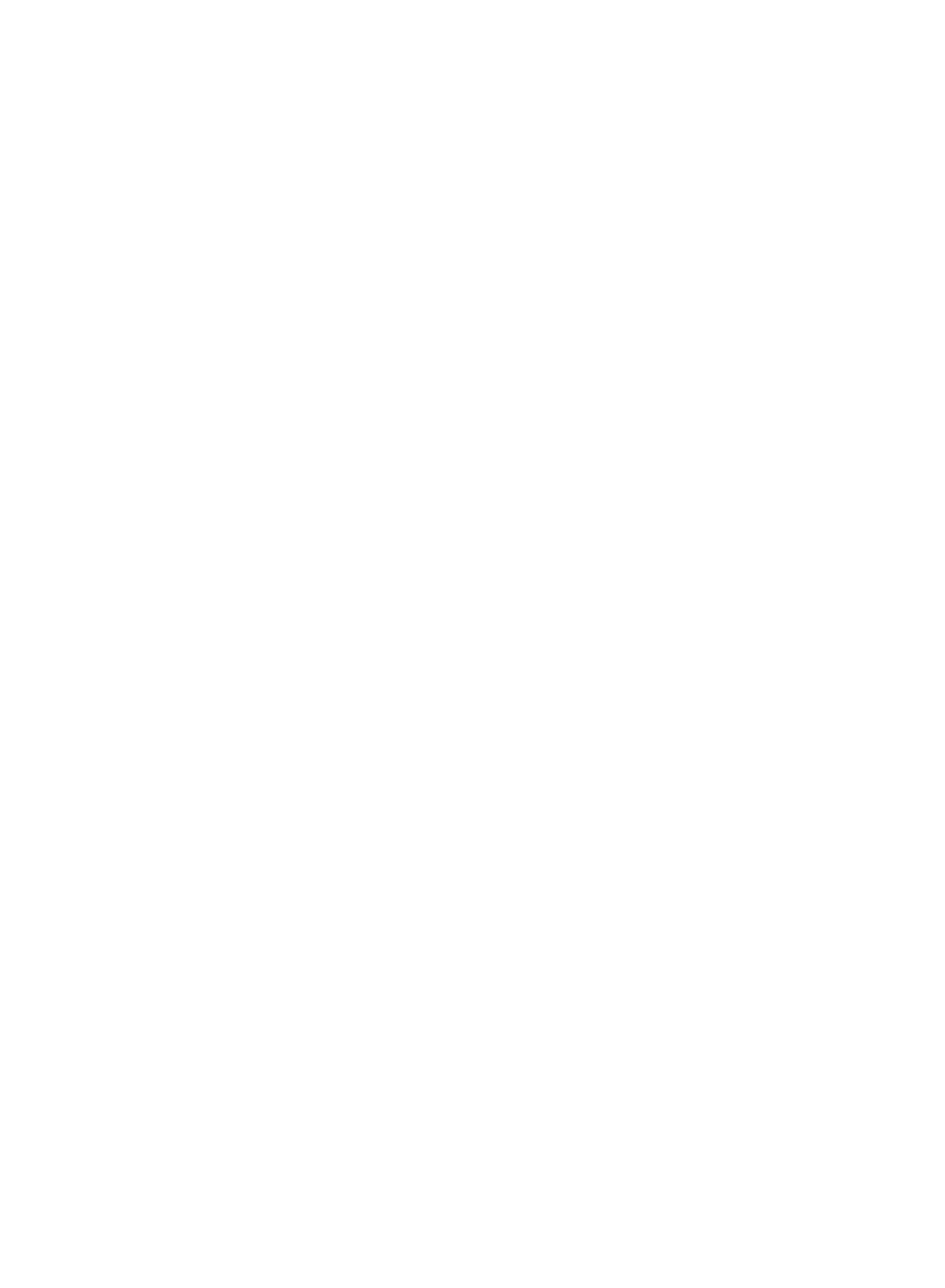# 2

# <span id="page-20-0"></span>**Parameter Setting**

This section explains the parameters required to use the drive programming function.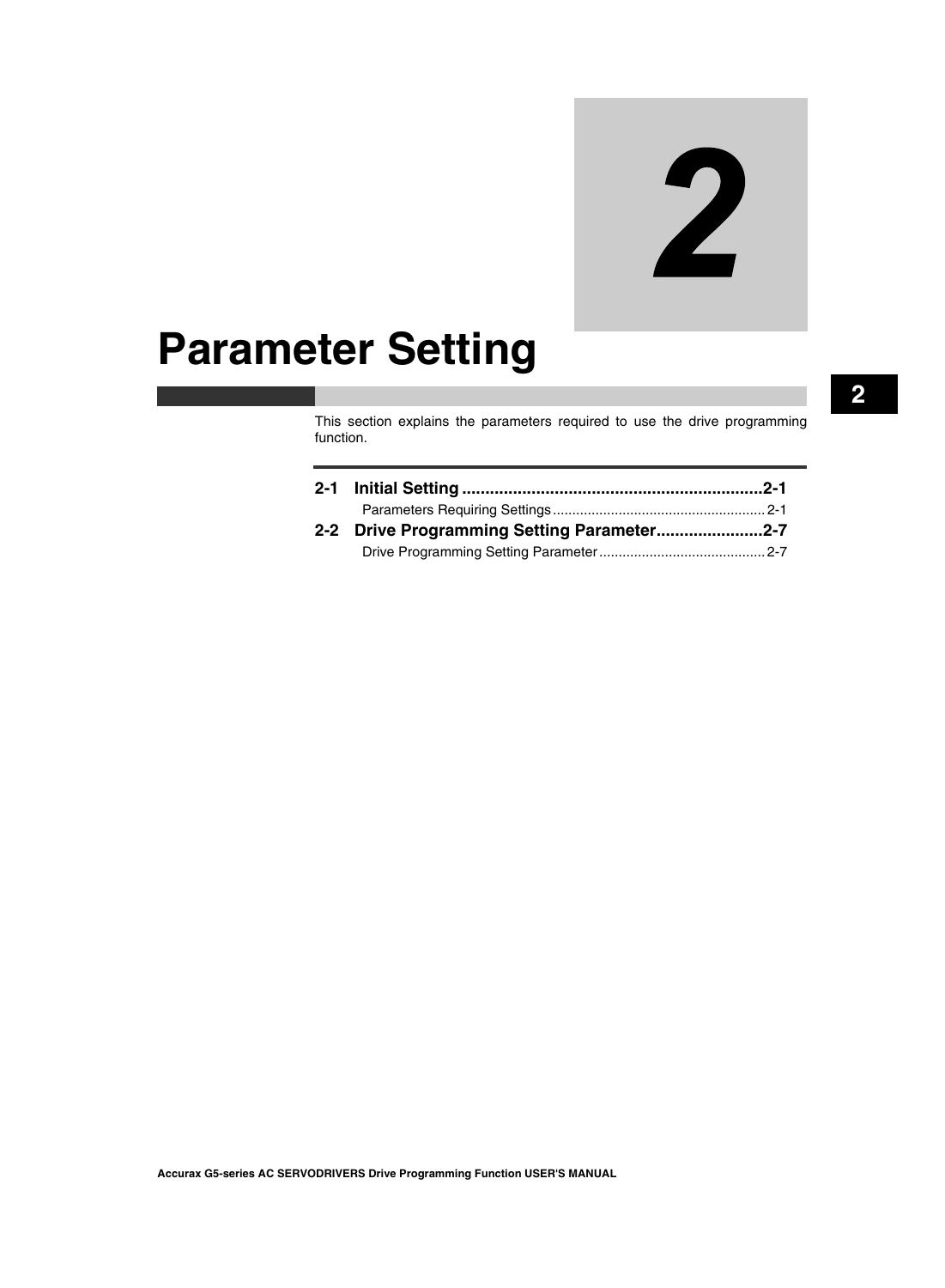# <span id="page-21-0"></span>**2-1 Initial Setting**

### <span id="page-21-1"></span>**Parameters Requiring Settings**

| <b>Parameter</b><br>number | <b>Parameter name</b>                | <b>Explanation</b>                                                                                | <b>Reference</b> |
|----------------------------|--------------------------------------|---------------------------------------------------------------------------------------------------|------------------|
| Pn628                      | <b>Special Function Selection</b>    | Select the command method.                                                                        | $P.2-1$          |
| Pn722                      | Origin Search Disable Selection      | Select whether or not to omit the origin search<br>operation when an incremental encoder is used. | $P.2 - 1$        |
| P <sub>n001</sub>          | <b>CONTROL Mode Selection</b>        | Select the CONTROL mode.                                                                          | $P.2 - 2$        |
| P <sub>n</sub> 008         | Electronic Gear Integer Setting      | Set the number of command pulses corresponding to<br>1 motor rotation.                            | $P.2 - 2$        |
| P <sub>n</sub> 009         | Electronic Gear Ratio Numerator      | Set the numerator of the electronic gear ratio.                                                   | $P.2 - 2$        |
| Pn010                      | Electronic Gear Ratio<br>Denominator | Set the denominator of the electronic gear ratio.                                                 | $P.2 - 2$        |
| Pn400 to<br>Pn409          | Input Signal Selection 1 to 10       | Set the input signal function allocation and logic.                                               | $P.2 - 2$        |
| Pn410 to<br>Pn413          | Output Signal Selection 1 to 4       | Set the output signal function allocation.                                                        | $P.2 - 5$        |

### <span id="page-21-2"></span>**Special Function Selection (Pn628)**

Select enable drive programming function (set value: 2). Note that, in this case, analog/pulse command input signals will be disabled.

| <b>Parameter</b><br>number | <b>Parameter</b><br>name | <b>Explanation</b>                                                  | <b>Setting</b><br>range | <b>Unit</b> |
|----------------------------|--------------------------|---------------------------------------------------------------------|-------------------------|-------------|
| Pn628                      | Special<br>Function      | Select the command method.<br>0: Analog/pulse command input enabled | 0.2                     |             |
|                            | Selection                | 2: Drive Programming function enabled                               |                         |             |

<span id="page-21-3"></span>

Select origin search not required (set value: 1) when using an incremental encoder to omit origin search and perform relative or absolute travel. In this case, the position at which the power supply is turned ON will be set as the origin. Origin search is not required regardless of this set value when an absolute encoder is used. Note that origin search is also not required when performing a JOG operation.

| <b>Parameter</b><br>number | <b>Parameter</b><br>name                     | <b>Explanation</b>                                                                                                                                                 | <b>Setting</b><br>range | Unit |
|----------------------------|----------------------------------------------|--------------------------------------------------------------------------------------------------------------------------------------------------------------------|-------------------------|------|
| Pn722                      | Origin Search<br><b>Disable</b><br>Selection | Select whether or not to omit the origin search<br>operation when an incremental encoder is<br>used.<br>0: Origin search required<br>1: Origin search not required | 0, 1                    |      |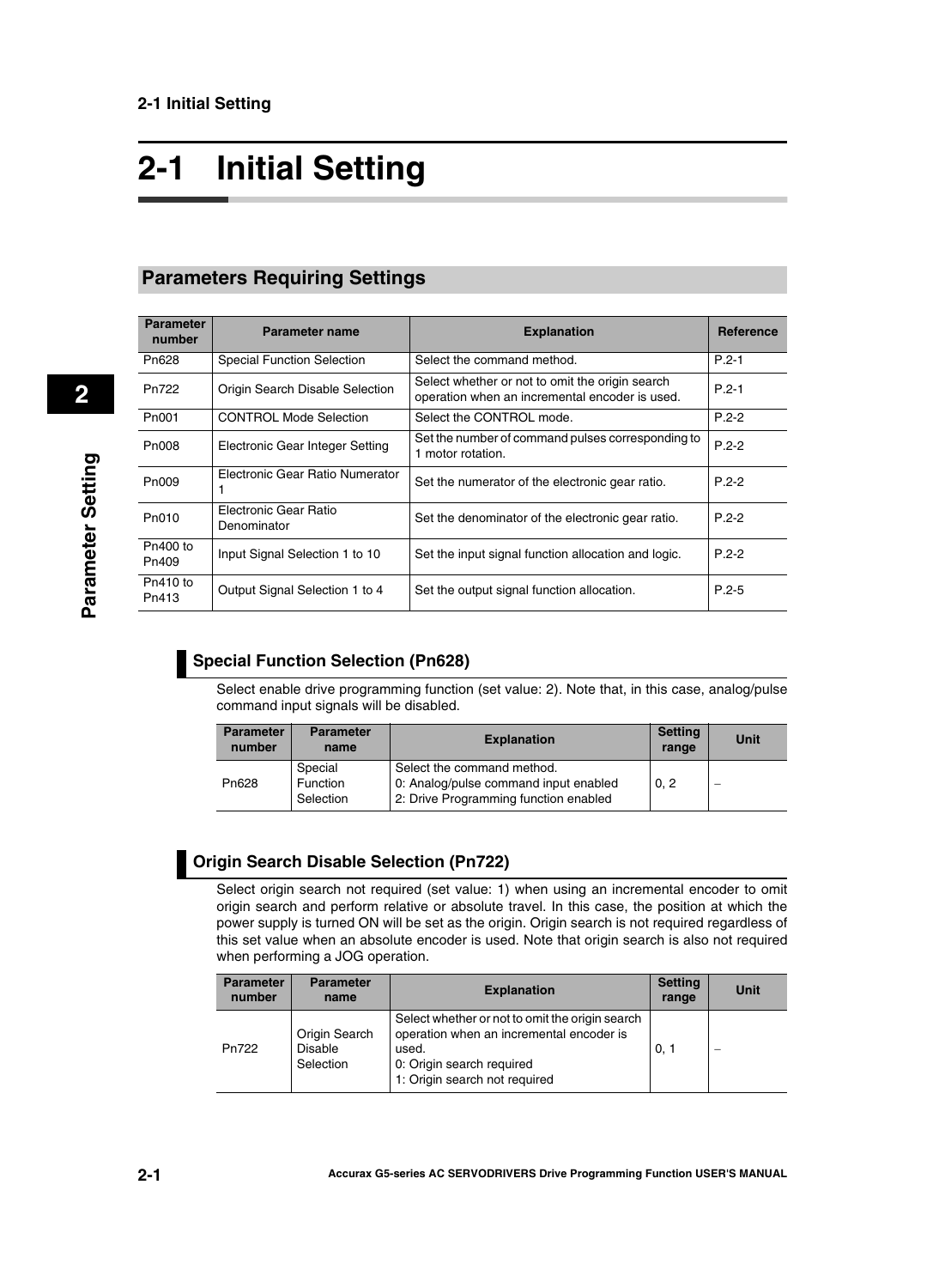### <span id="page-22-0"></span>**CONTROL Mode Selection (Pn001)**

When the drive programming function is enabled, the [CONTROL Mode Selection] will be controlled as follows. Both with semi-closed control and full closing control, the CONTROL mode switching is not available and is fixed to position control.

| <b>Parameter</b><br>number | <b>Parameter</b><br>name  | <b>Explanation</b>                                                                 | <b>Setting</b><br>range | Unit |
|----------------------------|---------------------------|------------------------------------------------------------------------------------|-------------------------|------|
| P <sub>n001</sub>          | CONTROL<br>Mode Selection | Select the CONTROL mode.<br>0 to 5: Semi-closed control<br>6: Full closing control | $0$ to $6$              |      |

### <span id="page-22-1"></span>**Electronic Gear Function (Pn008 to Pn010)**

When the drive programming function is used, set the electronic gear ratio to 1:1. Operation cannot be guaranteed if this is set to any other ratio.

### <span id="page-22-2"></span>**Input Signal Selection 1 to 10 (Pn400 to Pn409)**

When the drive programming function is enabled, the following functions can be allocated to input signals. Allocate the necessary functions to Pn400 to Pn409. Refer to "I/O signal allocation method" ([P.2-6\)](#page-26-0) for details on setting method. Be sure to allocate operation command (RUN) and strobe input (STB). Furthermore, when specifying a drive programming number to start a drive programming, allocate the drive programming designation input (B-SEL 1/2/4/8/16).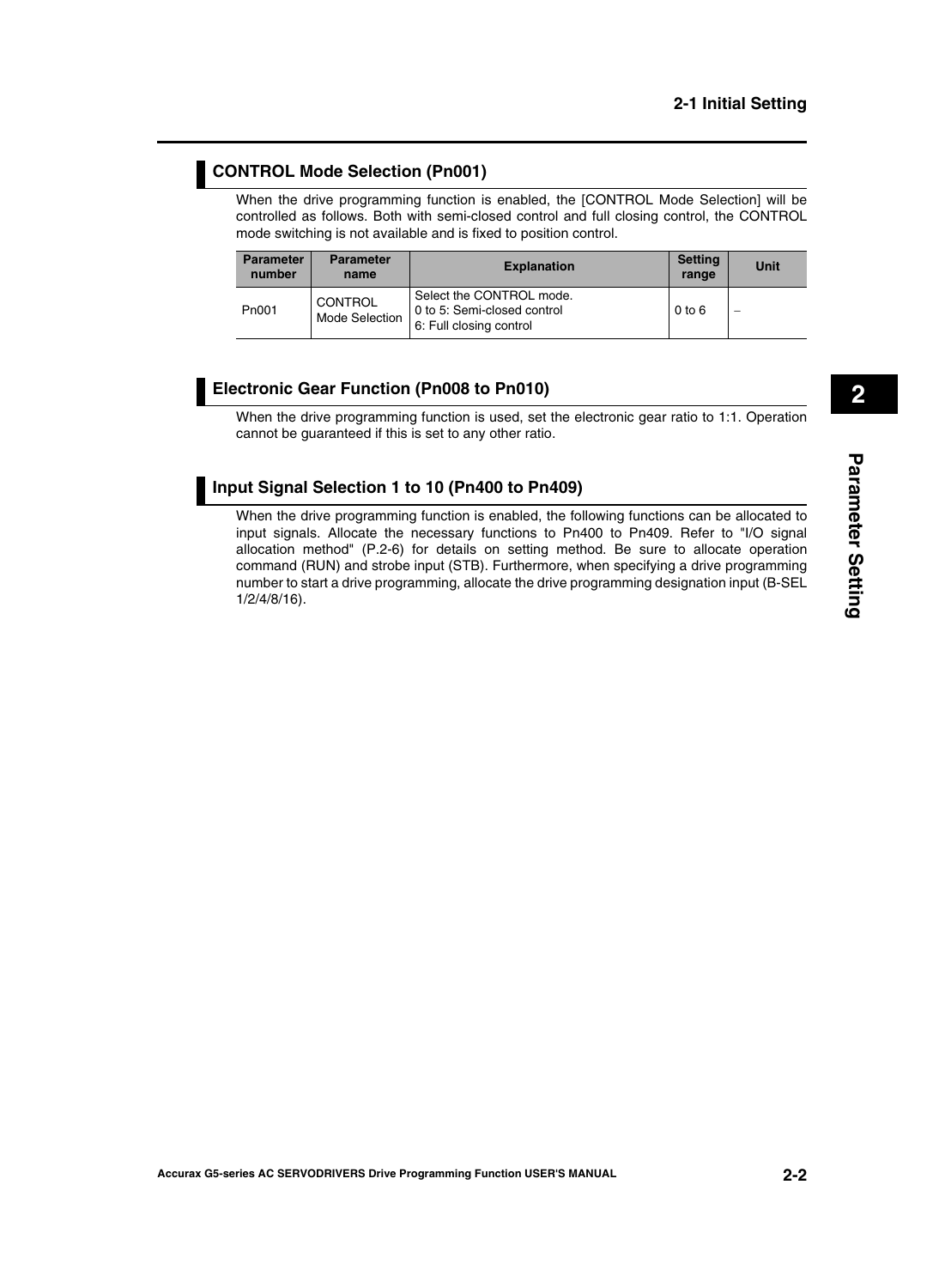### **Function Number Table**

The set values and functions to be used for allocations are as follows:

| <b>Signal name</b>                 | <b>Symbol</b>      | <b>Set value</b> |                                 | <b>Function</b>                                                                                                                                                    |  |  |
|------------------------------------|--------------------|------------------|---------------------------------|--------------------------------------------------------------------------------------------------------------------------------------------------------------------|--|--|
|                                    |                    | <b>NO</b>        | <b>NC</b>                       |                                                                                                                                                                    |  |  |
| Disabled                           |                    | 00h              | Setting not<br>available        | Input signals are ignored.                                                                                                                                         |  |  |
| Forward drive<br>prohibition input | <b>POT</b>         | 01 h             | 81h                             | Forward drive prohibition input.                                                                                                                                   |  |  |
| Reverse drive<br>prohibition input | <b>NOT</b>         | 02h              | 82h                             | Reverse drive prohibition input.                                                                                                                                   |  |  |
| Operation command                  | <b>RUN</b>         | 03h              | 83h                             | This is used when turning servo ON/OFF.                                                                                                                            |  |  |
| Alarm reset input                  | <b>RESET</b>       | 04h              | <b>Setting not</b><br>available | This is used when externally resetting the<br>servo alarm.                                                                                                         |  |  |
| Gain switching                     | <b>GSEL</b>        | 06h              | 86h                             | This is used when switching between gain 1<br>and gain 2.                                                                                                          |  |  |
| Torque limit switching             | <b>TLSEL</b>       | 09h              | 89h                             | This is used when switching the torque limit.                                                                                                                      |  |  |
| Damping filter<br>switching 1      | DFSEL1             | 0Ah              | 8Ah                             | This is used when switching the damping filter.                                                                                                                    |  |  |
| Damping filter<br>switching 2      | DFSEL <sub>2</sub> | 0Bh              | 8Bh                             | This is used when switching the damping filter.                                                                                                                    |  |  |
| Forced alarm input                 | E-STOP             | 14h              | 94h                             | Alarm stop input from the external.                                                                                                                                |  |  |
| Inertia ratio switching<br>input   | <b>J-SEL</b>       | 15h              | 95h                             | Inertia ratio switching input.                                                                                                                                     |  |  |
| Latch input 1 <sup>*2</sup>        | EXT <sub>1</sub>   | 20h              | Setting not<br>available        | This is used when performing an origin search<br>with the forward end of the sensor set as the<br>origin.                                                          |  |  |
| Origin proximity input             | <b>HOME</b>        | 22h              | A <sub>2</sub> h                | This is used when performing an origin search<br>using the sensor and phase Z.                                                                                     |  |  |
| Immediate stop input               | H-STOP             | 23h              | A <sub>3</sub> h                | This is used when stopping at the maximum<br>deceleration during an operation. The drive<br>programming is ended after the unit is stopped<br>with this input.     |  |  |
| Deceleration stop input            | S-STOP             | 24h              | A4h                             | This is used when stopping at the designation<br>deceleration during an operation. The drive<br>programming is ended after the unit is stopped<br>with this input. |  |  |
| Strobe input <sup>*3</sup>         | <b>STB</b>         | 25h              | A5h                             | This is used as a signal to start a drive<br>programming. The operation begins with the<br>block number specified when this input is<br>starting.                  |  |  |
| Block select input 1               | B-SEL1             | 26h              | A6h                             | Specify the block number when starting a drive                                                                                                                     |  |  |
| Block select input 2               | B-SEL2             | 27h              | A7h                             | programming. For example, to start with block<br>number 25 (19h), set as follows.                                                                                  |  |  |
| Block select input 4               | B-SEL4             | 28h              | A8h                             | $B - SEL1 = 1 (ON)$                                                                                                                                                |  |  |
| Block select input 8               | B-SEL8             | 29h              | A9h                             | $B - SEL2 = 0 (OFF)$                                                                                                                                               |  |  |
| Block select input 16              | B-SEL16            | 2Ah              | AAh                             | $B - SEL4 = 0 (OFF)$<br>$B - SEL8 = 1 (ON)$<br>$B - SEL16 = 1 (ON)$<br>Note that unallocated drive programming input<br>signals are always set to 0 (OFF).         |  |  |

\*1 You must always allocate the operation command (RUN). Servo-on cannot be actived if it is not allocated.

\*2 Allocate this to Input Signal Selection 4 (Pn403). An alarm will occur if it is allocated to any other parameter.

\*3 You must always allocate the strobe input (STB). The drive programming function cannot be started if it is not allocated.

 **2**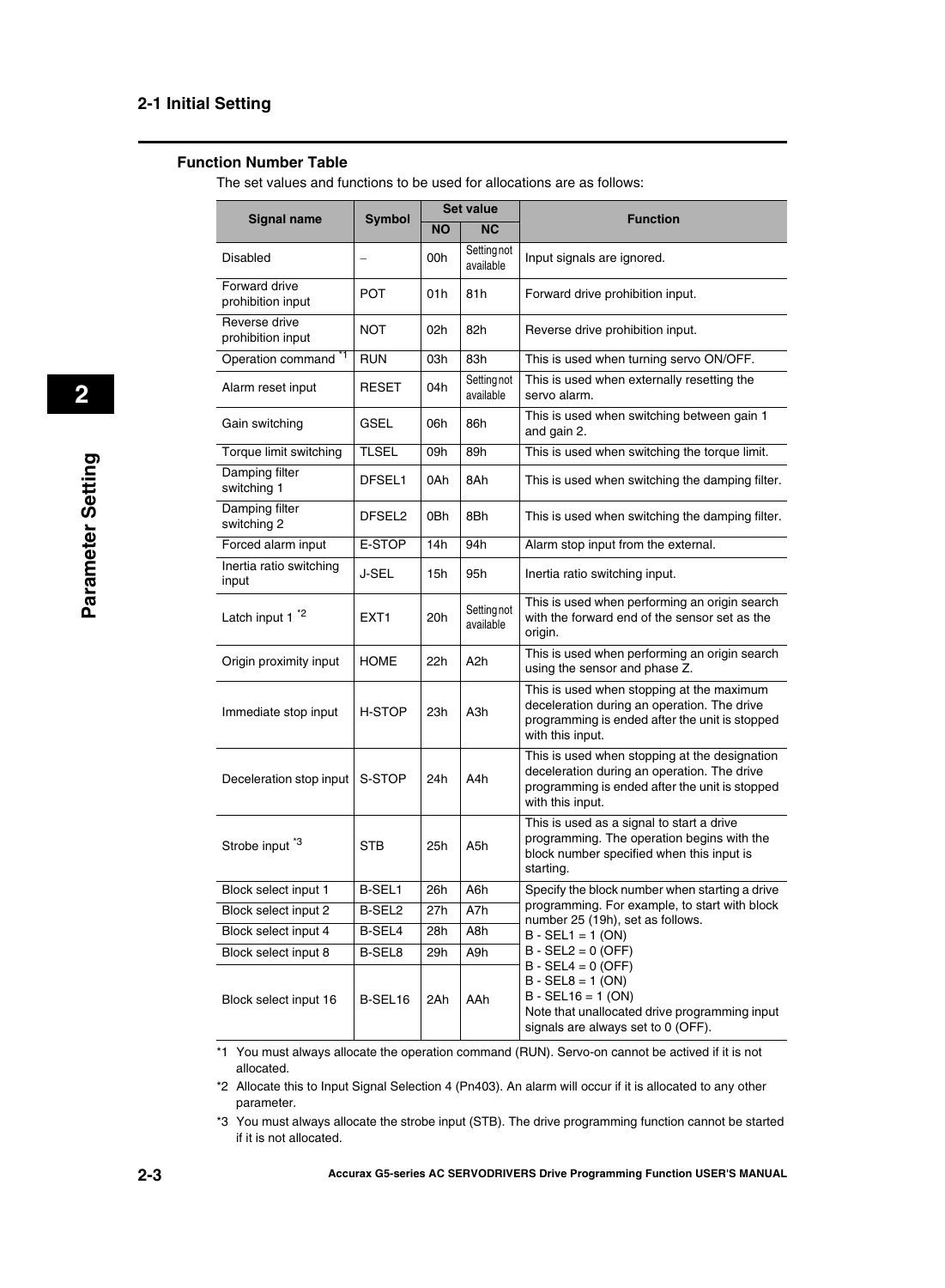### Precautions for Correct Use

- Do not use any values other than the settings listed.
- If you allocate the same function to multiple input signals, interface input duplicate allocation error 1 (Alarm 33.0) or interface input duplicate allocation error 2 (Alarm 33.1) will occur.
- Latch input 1 (EXT1) can only be allocated to Input Signal Selection 4 (Pn403). A latch input 1 allocation error (Alarm 33.8) will occur if it is allocated to any other parameter.
- You must always allocate the operation command (RUN). Servo cannot be turned ON if it is not allocated.
- You must always allocate the strobe input (STB). The drive programming function cannot be started if it is not allocated.

When the drive programming function is enabled, the following functions are disabled. If these functions are allocated, the interface input allocation error (alarm 33.x) will occur. Change the input signal selections that are already allocated in the default setting.

| <b>Signal name</b>                                | <b>Symbol</b>     |                 | <b>Set value</b>         | <b>Default setting</b>   |
|---------------------------------------------------|-------------------|-----------------|--------------------------|--------------------------|
|                                                   |                   | <b>NO</b>       | NC.                      |                          |
| CONTROL mode switching input <sup>*1</sup>        | <b>TVSEL</b>      | 05h             | 85h                      | S <sub>I9</sub>          |
| Error counter reset input *1                      | <b>ECRST</b>      | 07h             | Setting not<br>available | SI <sub>7</sub>          |
| Pulse prohibition input <sup>*1</sup>             | <b>IPG</b>        | 08h             | 88h                      | <b>SI10</b>              |
| Electronic gear switching input 1                 | DIV <sub>1</sub>  | 0Ch             | 8Ch                      |                          |
| Electronic gear switching input 2                 | DIV <sub>2</sub>  | 0 <sub>Dh</sub> | 8Dh                      |                          |
| Internally set velocity selection 1 <sup>"1</sup> | VSEL1             | 0Eh             | 8Eh                      | <b>SI10</b>              |
| Internally set velocity selection 2 <sup>*1</sup> | VSEL <sub>2</sub> | 0Fh             | 8Fh                      | SI <sub>7</sub>          |
| Internally set velocity selection 3 <sup>*1</sup> | VSEL3             | 10 <sub>h</sub> | 90h                      | SI <sub>5</sub>          |
| Zero velocity designation input <sup>*1</sup>     | <b>VZERO</b>      | 11h             | 91h                      | S <sub>13</sub>          |
| Velocity command sign input                       | <b>VSIGN</b>      | 12h             | 92h                      | $\overline{\phantom{m}}$ |
| Torque command sign input                         | <b>TSIGN</b>      | 13h             | 93h                      |                          |

\*1 This needs to be changed as it is allocated in the default setting.

**Parameter Setting**

Parameter Setting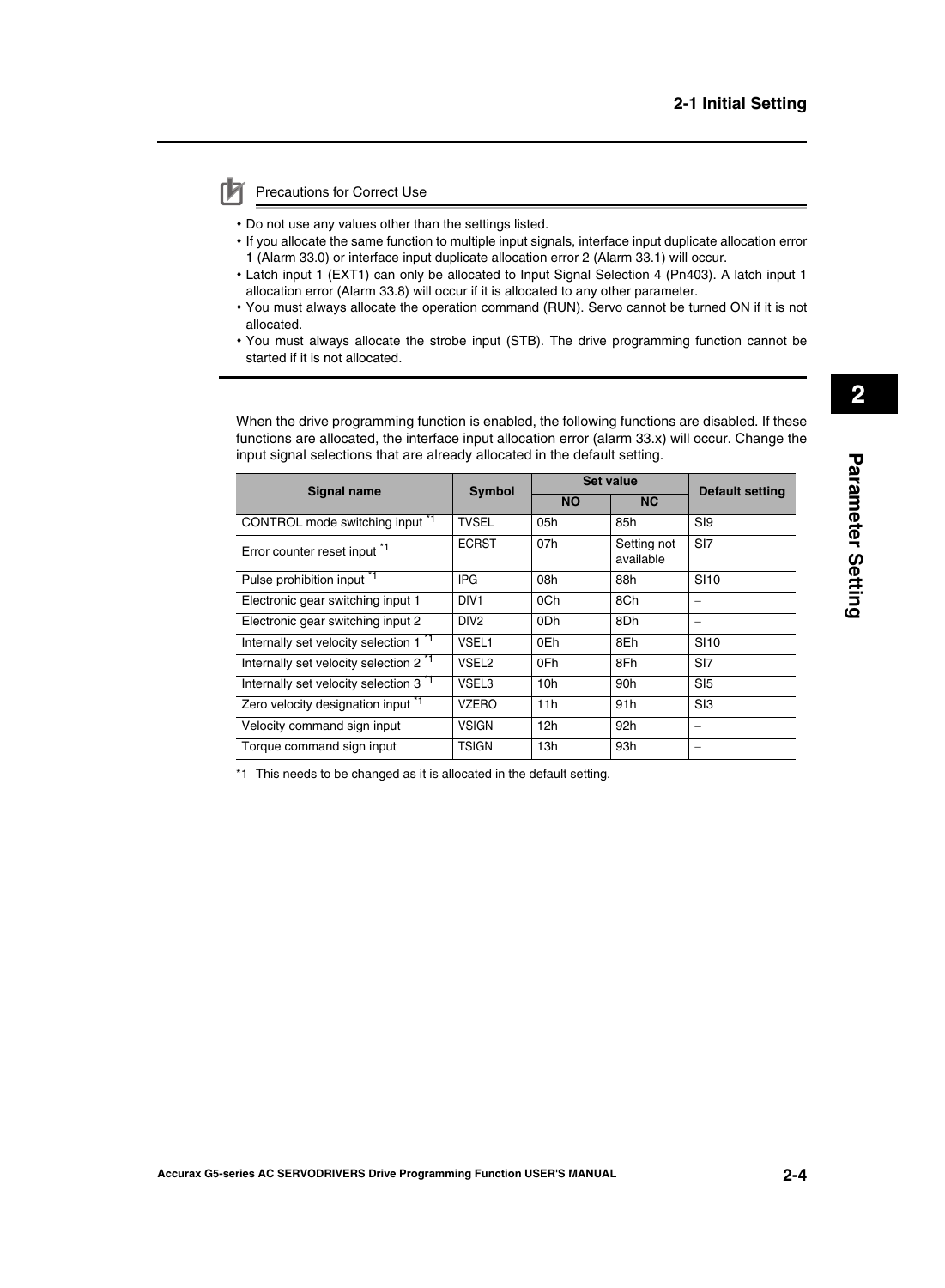### <span id="page-25-0"></span>**Output Signal Selection 1 to 4 (Pn410 to Pn413)**

When the drive programming function is enabled, the following functions can be allocated to output signals. Allocate the necessary functions to Pn410 to Pn413. Refer to "I/O signal allocation method" ([P.2-6\)](#page-26-0) for details on setting method.

### **Function Number Table**

The set values and functions to be used for allocations are as follows:

| <b>Signal name</b>                          | <b>Symbol</b>            | <b>Set</b><br>value | <b>Function</b>                                                                                                                                                                                                                                                                                                               |  |  |  |
|---------------------------------------------|--------------------------|---------------------|-------------------------------------------------------------------------------------------------------------------------------------------------------------------------------------------------------------------------------------------------------------------------------------------------------------------------------|--|--|--|
| <b>Disabled</b>                             | $\overline{\phantom{0}}$ | 00h                 | This is not used as an output signal.                                                                                                                                                                                                                                                                                         |  |  |  |
| Servo ready completed<br>output             | <b>READY</b>             | 02h                 | This turns ON when the power can be supplied<br>to the driver.                                                                                                                                                                                                                                                                |  |  |  |
| Brake interlock output                      | <b>BKIR</b>              | 03h                 | This is an external brake timing signal output.                                                                                                                                                                                                                                                                               |  |  |  |
| Positioning completion<br>output            | <b>INP</b>               | 04h                 | This turns ON when the position error is at or<br>below the set value (Pn431).                                                                                                                                                                                                                                                |  |  |  |
| Motor rotation velocity<br>detection output | TGON                     | 05h                 | This turns ON when the motor velocity exceeds<br>the set value (Pn436).                                                                                                                                                                                                                                                       |  |  |  |
| Torque limiting signal                      | TLC                      | 06h                 | This turns ON during torque limit status.                                                                                                                                                                                                                                                                                     |  |  |  |
| Zero velocity detection<br>output           | ZSP                      | 07h                 | This turns ON when the motor rotation velocity<br>is at or below the set value (Pn434).                                                                                                                                                                                                                                       |  |  |  |
| Velocity conformity output                  | <b>VCMP</b>              | 08h                 | This turns ON when the difference between the<br>command velocity and the motor rotation<br>velocity is at or below the set value (Pn435).                                                                                                                                                                                    |  |  |  |
| Warning output 1                            | WARN1                    | 09h                 | This turns ON when a warning occurs according<br>to the settings in [Warning Output Selection 1]<br>(Pn440).                                                                                                                                                                                                                  |  |  |  |
| Warning output 2                            | WARN <sub>2</sub>        | 0Ah                 | This turns ON when a warning occurs according<br>to the settings in [Warning Output Selection 2]<br>(Pn441).                                                                                                                                                                                                                  |  |  |  |
| Position command status<br>output           | P-CMD                    | 0Bh                 | This turns ON when a positioning command is<br>input.                                                                                                                                                                                                                                                                         |  |  |  |
| Positioning completed 2                     | INP <sub>2</sub>         | 0Ch                 | This turns ON when the position error is at or<br>below the set value (Pn442).                                                                                                                                                                                                                                                |  |  |  |
| Alarm attribute output                      | <b>ALM-ATB</b>           | 0Eh                 | This turns ON when an alarm that can be<br>cleared occurs.                                                                                                                                                                                                                                                                    |  |  |  |
| Drive Programming<br>output1                | <b>B-CTRL1</b>           | 24h                 | This is used when operating the block general-                                                                                                                                                                                                                                                                                |  |  |  |
| Drive Programming output<br>2               | <b>B-CTRL2</b>           | 25h                 | purpose output signals with the block general-<br>purpose output signal operation command                                                                                                                                                                                                                                     |  |  |  |
| Drive Programming output<br>3               | B-CTRL3                  | 26h                 | $(08h).$ $*1$                                                                                                                                                                                                                                                                                                                 |  |  |  |
| Output during a drive<br>programming        | <b>B-BUSY</b>            | 28h                 | The drive programming status is output. This<br>turns ON during a drive programming, and OFF<br>when the drive programming is stopped.                                                                                                                                                                                        |  |  |  |
| Origin search complete<br>output            | <b>HOME-CMP</b>          | 29h                 | The origin search completion status is output. *2<br>This is always ON when an absolute encoder is<br>used. This is turned OFF if an incremental<br>encoder is used when the power supply is<br>turned ON. This turns OFF when the origin<br>search command is executed, and turns ON<br>when the origin search is completed. |  |  |  |

<sup>\*1</sup> For details on the command, refer to Chapter 3.

 **2**

<sup>\*2</sup> Origin search completion output turns ON/OFF based on the conditions, regardless of the set value in [Origin Search Disable Selection] (Pn722).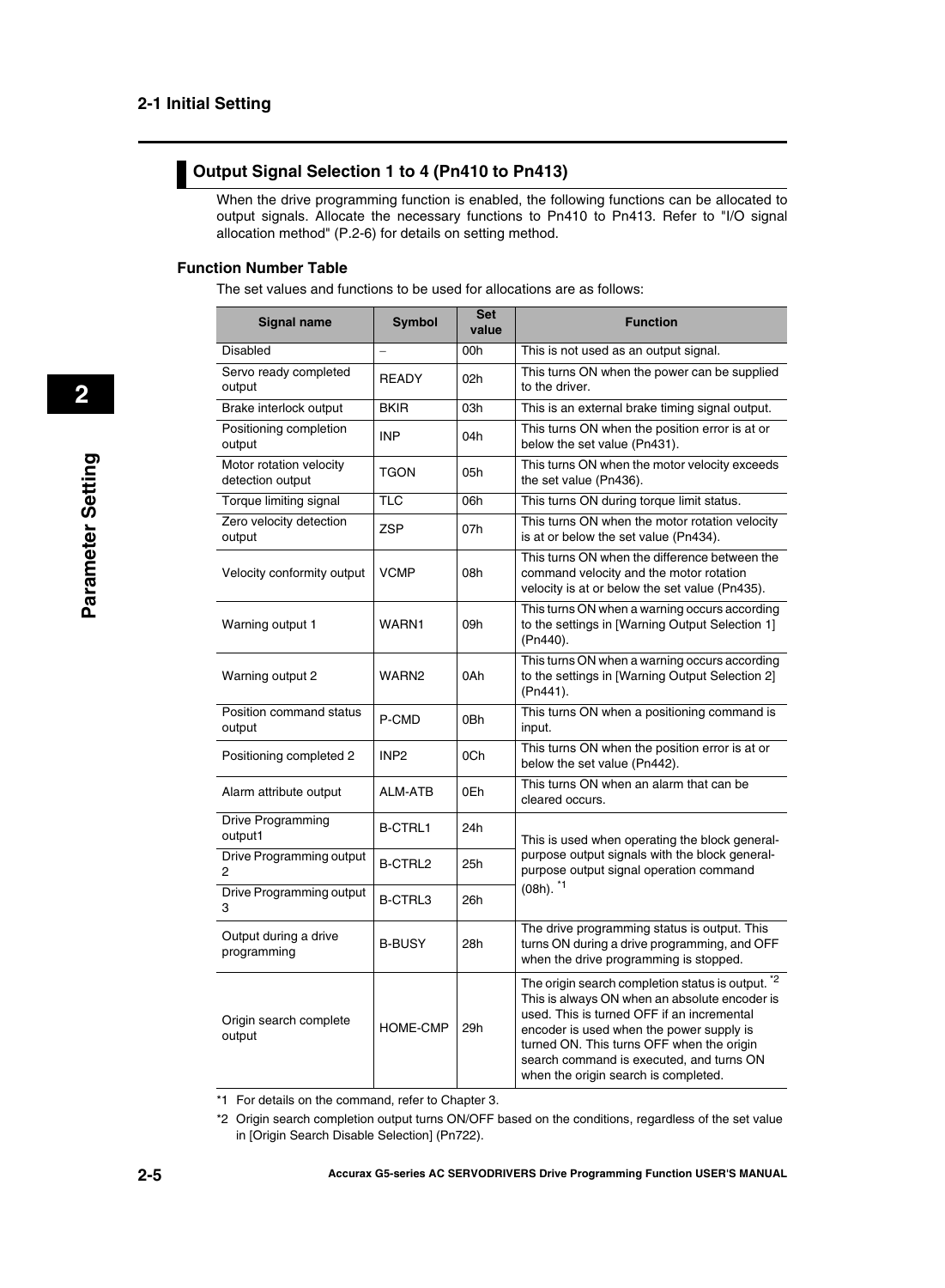Precautions for Correct Use

- Do not use any values other than the settings listed.
- You can allocate the same function to more than one output signal.
- You cannot change the output signal logic. When the function is disabled (OFF), signal input is open with COM-, and when the function is enabled (ON), signal input is shorted with COM-.

### <span id="page-26-0"></span>**I/O signal allocation method**

Signals can be allocated to any parameters between Pn400 and Pn413. [Output Signal Selection 3] (Pn412) is fixed to alarm output signal.

Set the parameters based on the hex display standard.

Specify the set value of the function in "\*\*" below.

Refer to the function number table provided above for the set value of each function. The logic setting is included in the function numbers.

000000\*\*h

Position control/fully-closed control

Example: Position control or fully-closed control: Strobe input 1 for contact NO (25h)

00000025h

Position control/fully-closed control

This will be "37" since the front panel display is in decimal numbers.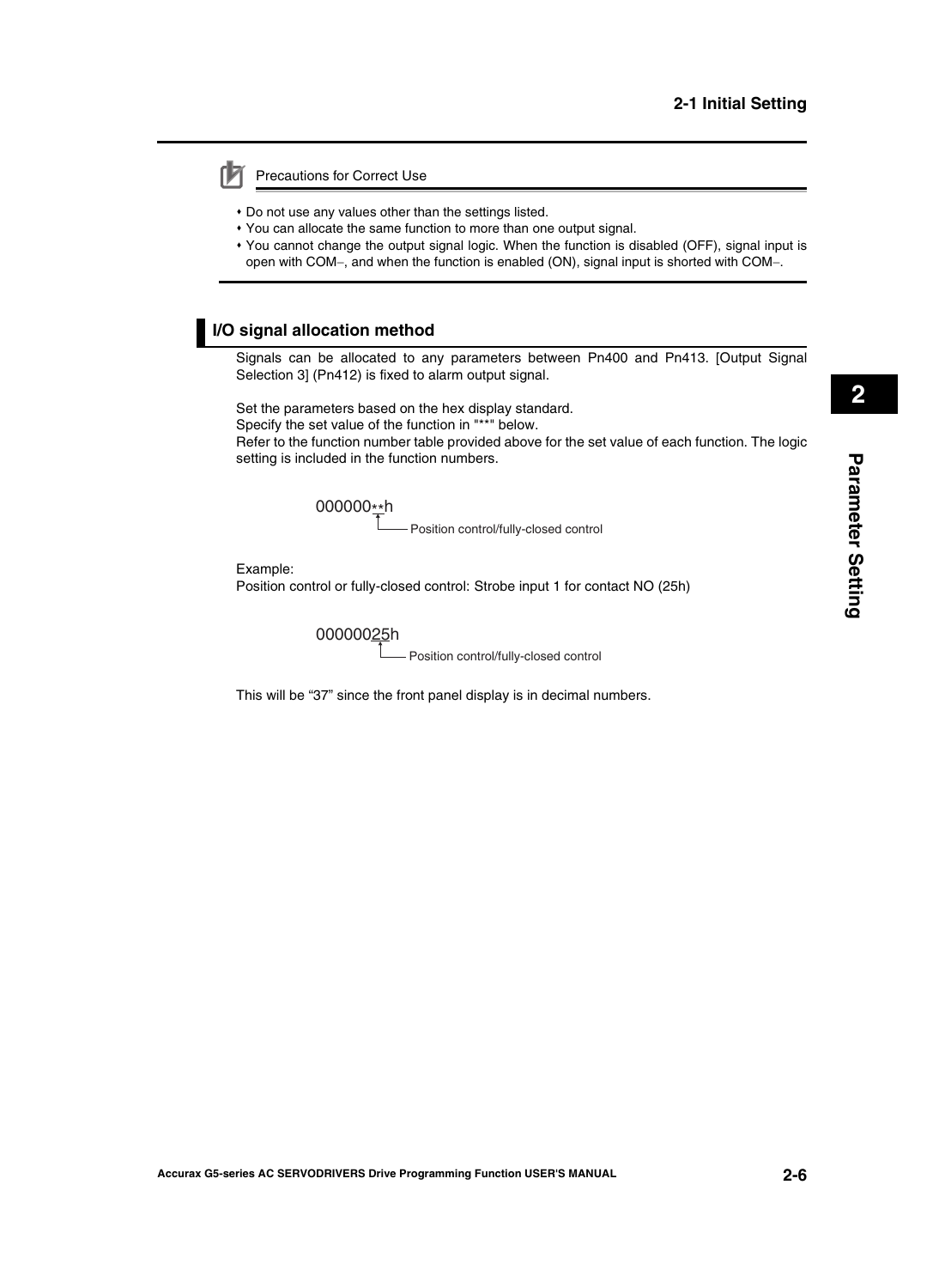# <span id="page-27-0"></span>**2-2 Drive Programming Setting Parameter**

Parameters related to drive programming are described. These parameters must be set before the drive programming function is started.

Note that all of these parameters are initialized to 0 when initialization is executed.

### <span id="page-27-1"></span>**Drive Programming Setting Parameter**

| <b>Parameter</b><br>number | <b>Parameter name</b>                          | <b>Attribute</b>                                                                                                                      | <b>Setting range</b>        | Unit  |
|----------------------------|------------------------------------------------|---------------------------------------------------------------------------------------------------------------------------------------|-----------------------------|-------|
| Pn700 <sup>1</sup>         | Drive Programming Velocity [0]                 |                                                                                                                                       | 0 to 20000 *2 *3            | r/min |
| Pn701 <sup>*1</sup>        | Drive Programming Velocity [1]                 | Up to eight drive programming velocitys can                                                                                           | 0 to 20000 *2 *3            | r/min |
| Pn702 *1                   | Drive Programming Velocity [2]                 | be set.<br>Set the velocity for Relative Movement,                                                                                    | 0 to 20000 <sup>*2 *3</sup> | r/min |
| Pn703 <sup>*1</sup>        | Drive Programming Velocity [3]                 | Absolute Movement, and JOG and Velocity                                                                                               | 0 to 20000 *2 *3            | r/min |
| Pn704 *1                   | Drive Programming Velocity [4]                 | Update commands.<br>For argument of each command, set the                                                                             | 0 to 20000 *2 *3            | r/min |
| Pn705 <sup>*1</sup>        | Drive Programming Velocity [5]                 | Drive Programming Velocity number (value<br>in                                                                                        | 0 to 20000 *2 *3            | r/min |
| Pn706 *1                   | Drive Programming Velocity [6]                 | []), instead of the parameter number.                                                                                                 | 0 to 20000 *2 *3            | r/min |
| Pn707 <sup>*1</sup>        | Drive Programming Velocity [7]                 |                                                                                                                                       | 0 to 20000 *2 *3            | r/min |
| Pn708 *1                   | Drive Programming Acceleration [0]             | Up to four accelerations for drive                                                                                                    | 0 to 10000 *3 *4            | ms    |
| Pn709 <sup>*1</sup>        | Drive Programming Acceleration [1]             | programming can be set<br>Set the acceleration times between 0 [r/min]                                                                | 0 to $10000^{134}$          | ms    |
| Pn710 <sup>*1</sup>        | Drive Programming Acceleration [2]             | to 3,000 [r/min].                                                                                                                     | 0 to $10000^{13*4}$         | ms    |
| Pn711 <sup>*1</sup>        | Drive Programming Acceleration [3]             | For argument of each command, set the<br>Drive Programming Acceleration number<br>(value in []), instead of the parameter<br>number.  | 0 to 10000 *3 *4            | ms    |
| Pn712 <sup>*1</sup>        | Drive Programming Deceleration [0]             | Up to four decelerations for drive                                                                                                    | 0 to 10000 *3 *4            | ms    |
| Pn713 <sup>*1</sup>        | Drive Programming Deceleration [1]             | programming can be set<br>Set the deceleration times between 3,000 [r/                                                                | 0 to $10000^{334}$          | ms    |
| Pn714 <sup>*1</sup>        | Drive Programming Deceleration [2]             | min] and 0 [r/min].                                                                                                                   | 0 to 10000 *3 *4            | ms    |
| Pn715 <sup>*1</sup>        | Drive Programming Deceleration [3]             | For argument of each command, set the<br>Drive Programming Deceleration number<br>(value in [ ]), instead of the parameter<br>number. | 0 to 10000 *3 *4            | ms    |
| Pn720 <sup>*1</sup>        | Origin Search Approach Velocity 1<br>(H-SPD)   | Set the high-velocity operation velocity for<br>origin search.                                                                        | 0 to 20000 *2 *3            | r/min |
| Pn721 *1                   | Origin Search Approach Velocity 2<br>$(L-SPD)$ | Set the low-velocity operation velocity for<br>origin search.                                                                         | 0 to 20000 *2 *3            | r/min |
| Pn722                      | Origin Search Disable Selection                | Select whether or not to omit the origin<br>search operation when an incremental<br>encoder is used.                                  | 0, 1                        |       |

\*1 Parameter changes are reflected immediately, but not guaranteed during a drive programming. Be sure to specify the settings before starting a drive programming. To change a value, first stop the drive programming.

\*2 Up to 20,000 block-related velocitys can be set as parameter settings, but the internal data is limited based on the maximum motor velocity. The maximum motor velocity is calculated as a value 5/6th times the value read from the motor, rather than the protection level set in the [Overspeed Level Setting] (Pn513, Pn615).

\*3 If the velocity specified to perform a drive programming, acceleration, and deceleration are set to 0,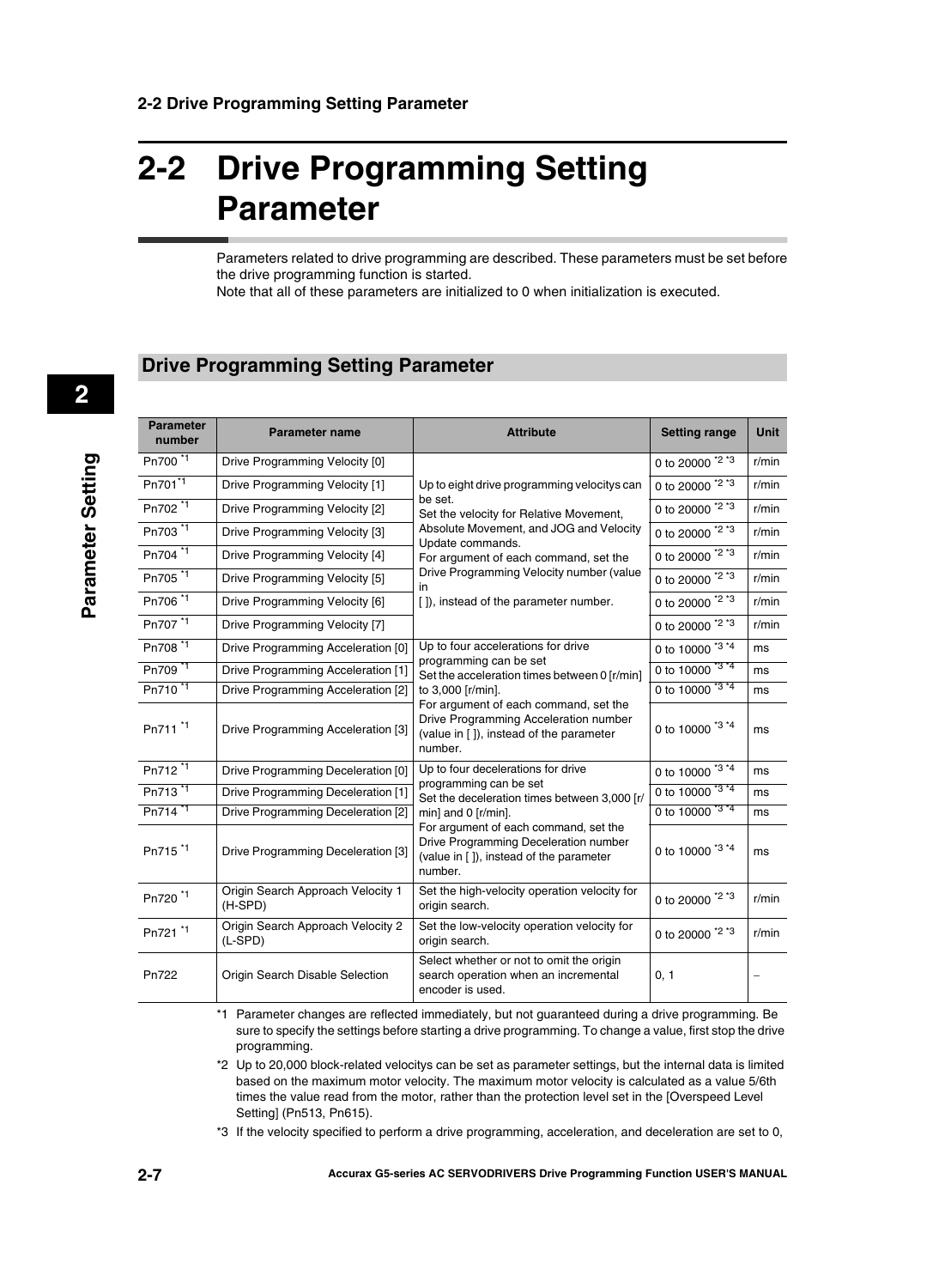the drive programming data setting error (alarm 93.1) will occur.

\*4 If the acceleration/deceleration are set to a value between 1 and 29, the control is at the same acceleration/deceleration as 30.



Precautions for Correct Use

 Do not change the drive programming setting parameters as a drive programming cannot be guaranteed once it is started.

**Parameter Setting**

Parameter Setting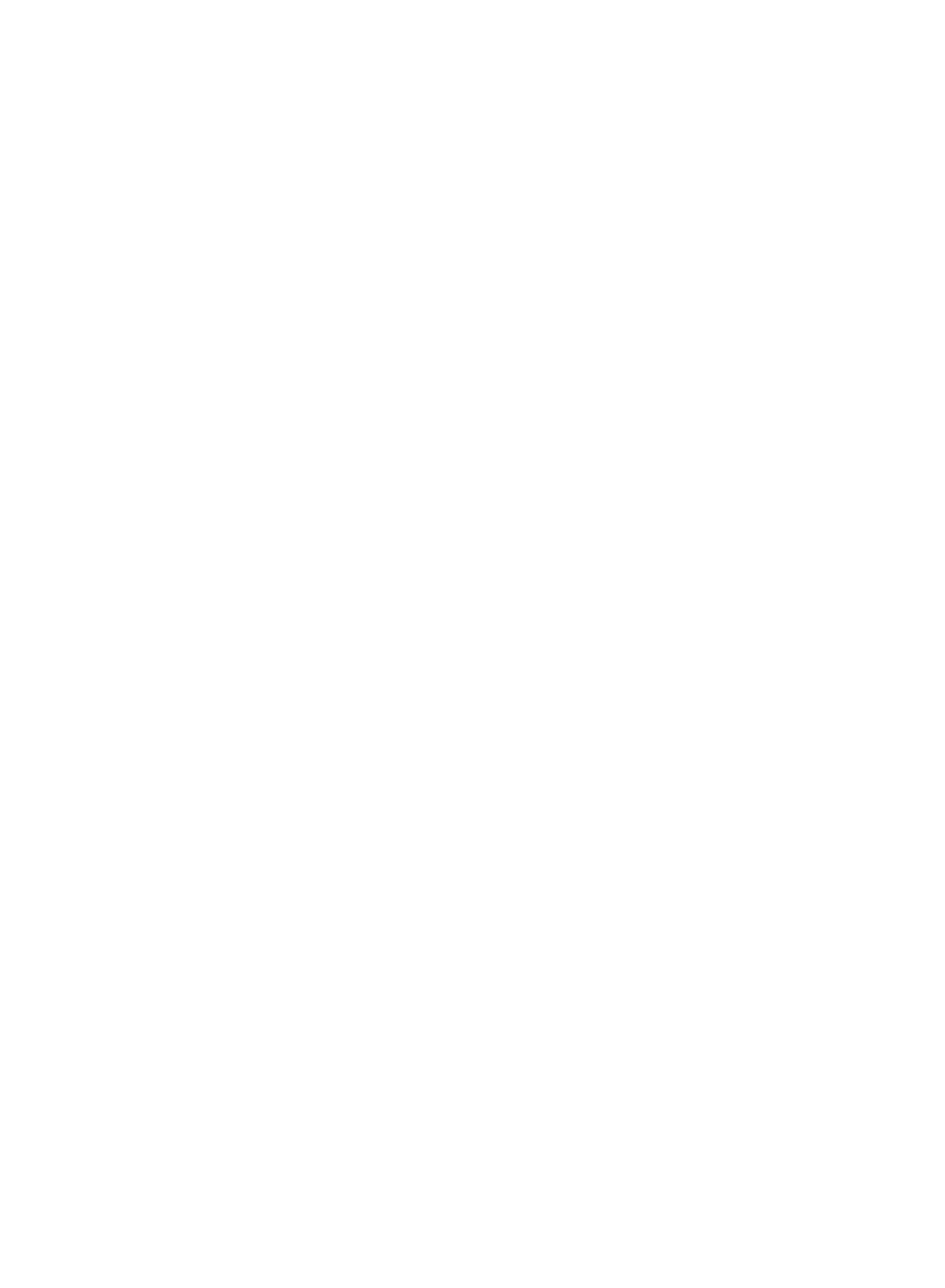# 3

# <span id="page-30-0"></span>**Drive Programming Control Parameter**

This section explains the drive programming control parameter.

| 3-1     |                                                   |  |
|---------|---------------------------------------------------|--|
|         |                                                   |  |
|         |                                                   |  |
|         | List of Drive Programming Control Parameters  3-2 |  |
|         |                                                   |  |
|         |                                                   |  |
|         |                                                   |  |
| $3 - 4$ | Block Jump Conditions and Finishing3-25           |  |
|         |                                                   |  |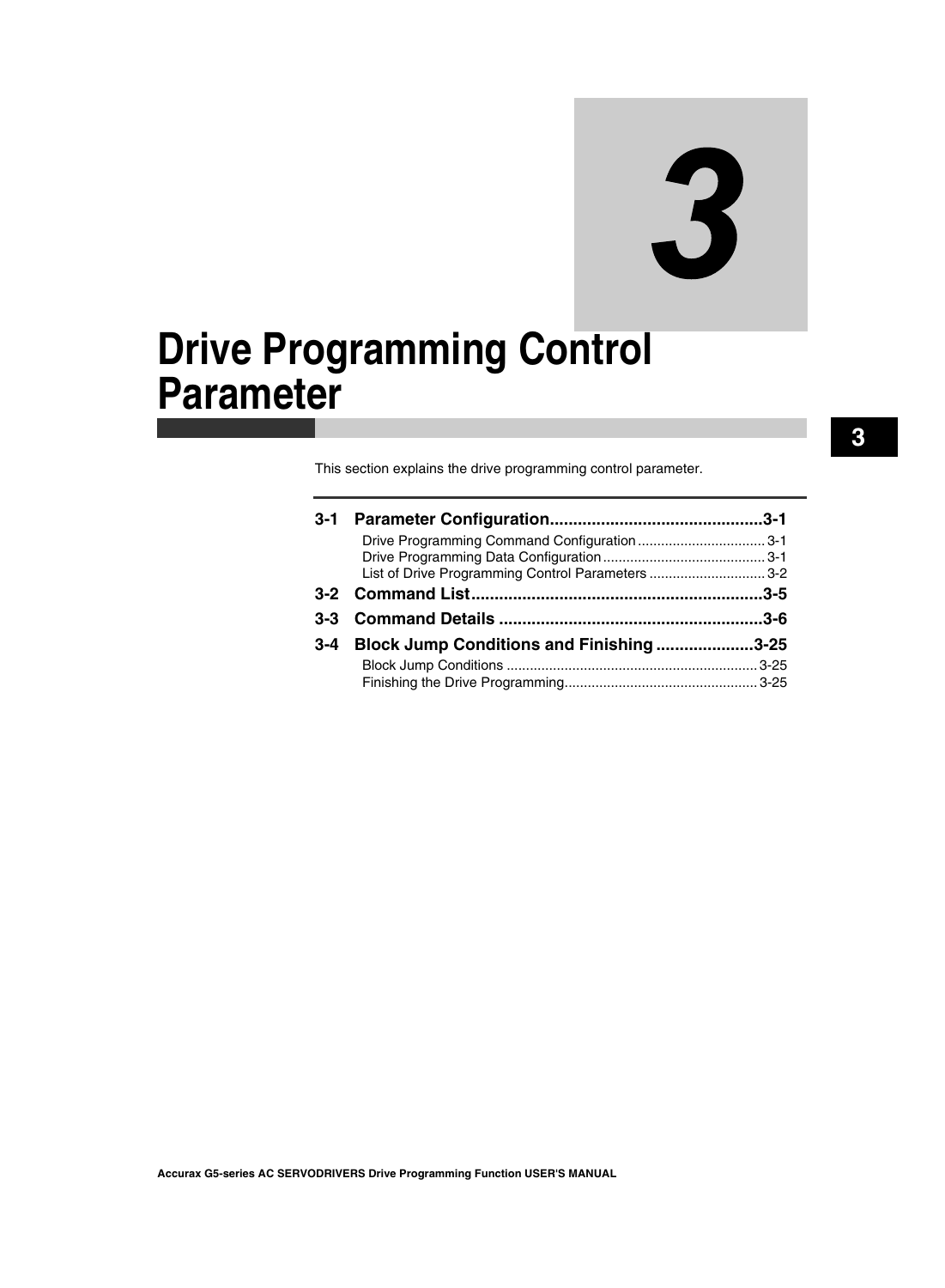## <span id="page-31-0"></span>**3-1 Parameter Configuration**

Drive Programming control parameter consists of the 16-bit drive programming command and the 32-bit drive programming data. These parameters must be set before starting the drive programming function.

Note that all of these parameters are initialized to 0 when initialization is executed.

### <span id="page-31-1"></span>**Drive Programming Command Configuration**

Drive Programming command consists of arguments, such as a command code, operation velocity, and acceleration/deceleration. For the contents of the arguments, refer to command details.

|      | bit |            |              |            |  |            |  |            |  |
|------|-----|------------|--------------|------------|--|------------|--|------------|--|
| byte |     |            |              |            |  |            |  |            |  |
|      |     | Argument 2 |              | Argument 3 |  | Argument 4 |  | Argument 5 |  |
|      |     |            | Command code |            |  | Argument 1 |  |            |  |

### <span id="page-31-2"></span>**Drive Programming Data Configuration**

Movement distance, timer counter set value, and so forth are set in the drive programming data. For details, refer to command details.

|      | bit | 6          | 5 | 4 | 3 | $\mathbf{2}$ |  |    |  |  |
|------|-----|------------|---|---|---|--------------|--|----|--|--|
| byte |     |            |   |   |   |              |  |    |  |  |
|      |     |            |   |   |   |              |  |    |  |  |
|      |     | Argument 6 |   |   |   |              |  |    |  |  |
| 2    |     |            |   |   |   |              |  | HI |  |  |
| 3    |     |            |   |   |   |              |  | HH |  |  |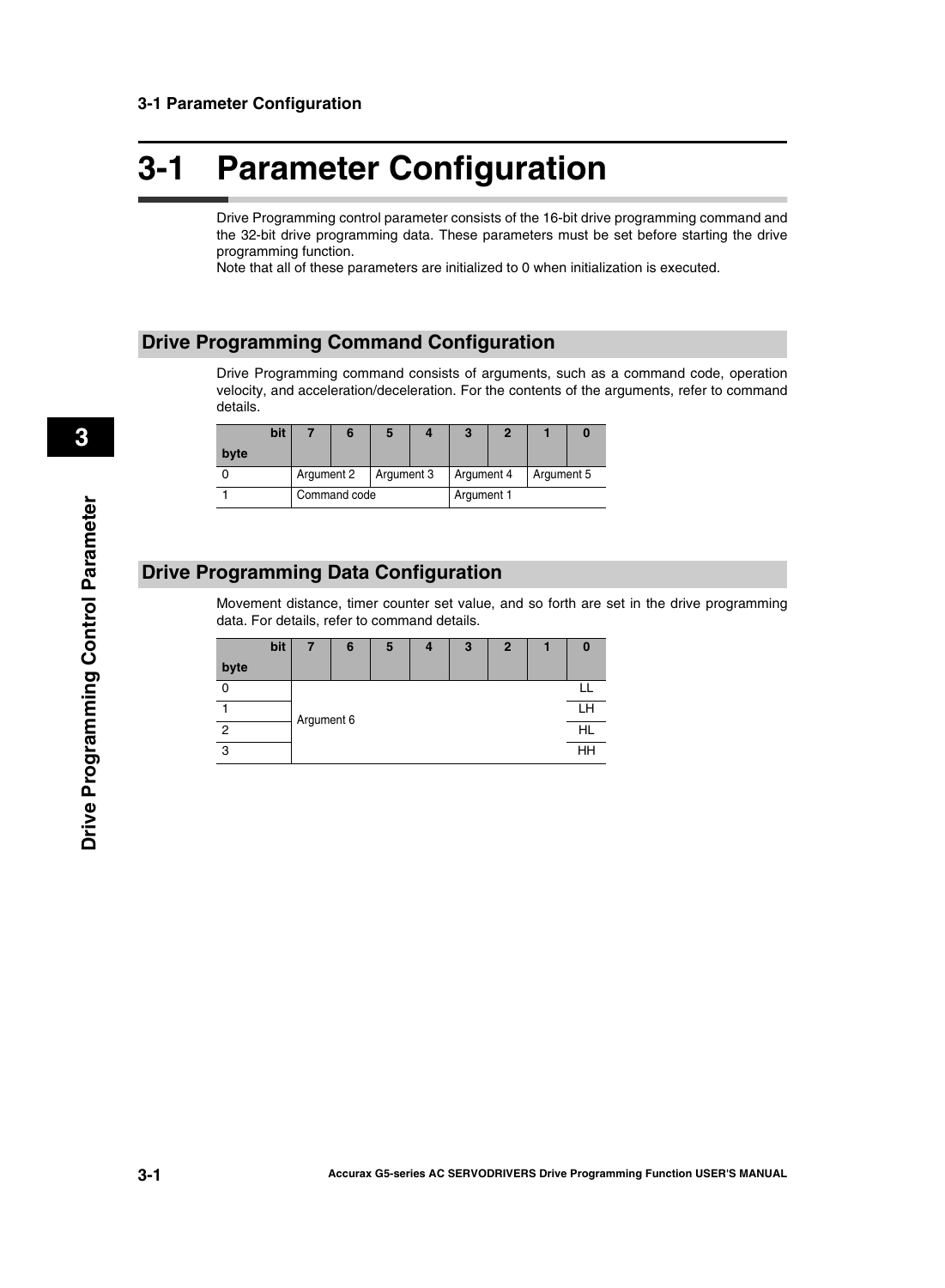### <span id="page-32-0"></span>**List of Drive Programming Control Parameters**

| <b>Parameter</b><br>number | Parameter name                              | <b>Explanation</b>                                 | <b>Setting range</b>   |  |  |
|----------------------------|---------------------------------------------|----------------------------------------------------|------------------------|--|--|
| Pn800                      | Drive Programming<br>Command [0]            | Set command code, and<br>arguments 1 to 5.         | 0000h to FFFFh         |  |  |
| Pn801                      | Drive Programming<br>Data [0]               | Set argument 6 for Drive<br>Programming data [0].  | 00000000h to FFFFFFFFh |  |  |
| Pn802                      | Drive Programming<br>Command [1]            | Set command code, and<br>arguments 1 to 5.         | 0000h to FFFFh         |  |  |
| P <sub>n</sub> 803         | Drive Programming<br>Data [1]               | Set argument 6 for Drive<br>Programming data [1].  | 00000000h to FFFFFFFFh |  |  |
| Pn804                      | Drive Programming<br>Command [2]            | Set command code, and<br>arguments 1 to 5.         | 0000h to FFFFh         |  |  |
| Pn805                      | Drive Programming<br>Data [2]               | Set argument 6 for Drive<br>Programming data [2].  | 00000000h to FFFFFFFFh |  |  |
| Pn806                      | Drive Programming<br>Command <sup>[3]</sup> | Set command code, and<br>arguments 1 to 5.         | 0000h to FFFFh         |  |  |
| Pn807                      | Drive Programming<br>Data [3]               | Set argument 6 for Drive<br>Programming data [3].  | 00000000h to FFFFFFFFh |  |  |
| P <sub>n</sub> 808         | Drive Programming<br>Command [4]            | Set command code, and<br>arguments 1 to 5.         | 0000h to FFFFh         |  |  |
| P <sub>n</sub> 809         | Drive Programming<br>Data [4]               | Set argument 6 for Drive<br>Programming data [4].  | 00000000h to FFFFFFFFh |  |  |
| Pn810                      | Drive Programming<br>Command [5]            | Set command code, and<br>arguments 1 to 5.         | 0000h to FFFFh         |  |  |
| Pn811                      | Drive Programming<br>Data [5]               | Set argument 6 for Drive<br>Programming data [5].  | 00000000h to FFFFFFFFh |  |  |
| Pn812                      | Drive Programming<br>Command [6]            | Set command code, and<br>arguments 1 to 5.         | 0000h to FFFFh         |  |  |
| Pn813                      | Drive Programming<br>Data [6]               | Set argument 6 for Drive<br>Programming data [6].  | 00000000h to FFFFFFFFh |  |  |
| Pn814                      | Drive Programming<br>Command [7]            | Set command code, and<br>arguments 1 to 5.         | 0000h to FFFFh         |  |  |
| Pn815                      | Drive Programming<br>Data [7]               | Set argument 6 for Drive<br>Programming data [7].  | 00000000h to FFFFFFFFh |  |  |
| Pn816                      | Drive Programming<br>Command <sup>[8]</sup> | Set command code, and<br>arguments 1 to 5.         | 0000h to FFFFh         |  |  |
| Pn817                      | Drive Programming<br>Data [8]               | Set argument 6 for Drive<br>Programming data [8].  | 00000000h to FFFFFFFFh |  |  |
| Pn818                      | Drive Programming<br>Command [9]            | Set command code, and<br>arguments 1 to 5.         | 0000h to FFFFh         |  |  |
| Pn819                      | Drive Programming<br>Data [9]               | Set argument 6 for Drive<br>Programming data [9].  | 00000000h to FFFFFFFFh |  |  |
| Pn820                      | Drive Programming<br>Command [10]           | Set command code, and<br>arguments 1 to 5.         | 0000h to FFFFh         |  |  |
| Pn821                      | Drive Programming<br>Data [10]              | Set argument 6 for Drive<br>Programming data [10]. | 00000000h to FFFFFFFFh |  |  |
| Pn822                      | Drive Programming<br>Command [11]           | Set command code, and<br>arguments 1 to 5.         | 0000h to FFFFh         |  |  |
| Pn823                      | Drive Programming<br>Data [11]              | Set argument 6 for Drive<br>Programming data [11]. | 00000000h to FFFFFFFFh |  |  |

The following is a list of drive programming control parameters.

 **3**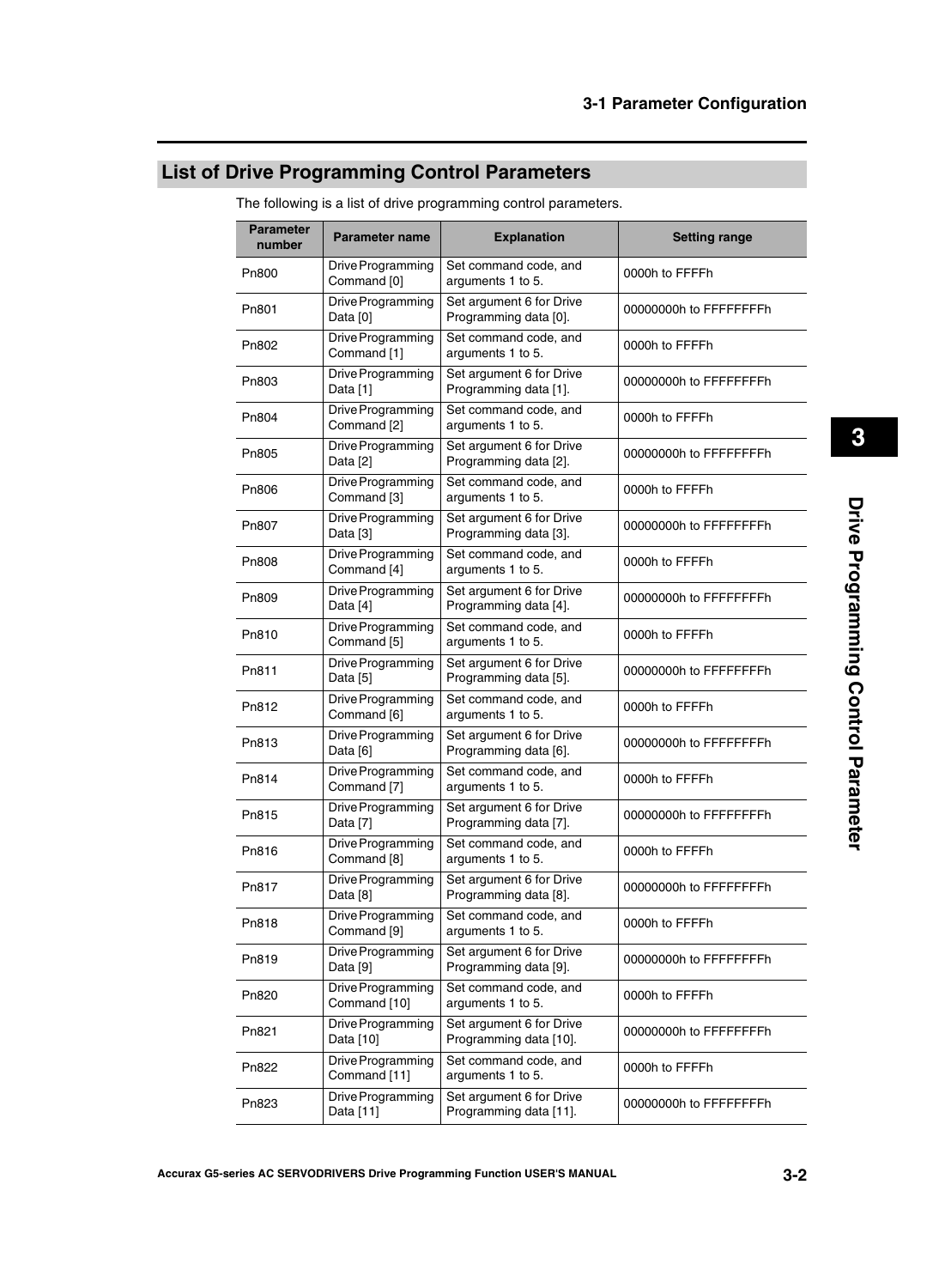| <b>Parameter</b><br>number | <b>Parameter name</b>             | <b>Explanation</b>                                 | <b>Setting range</b>   |  |
|----------------------------|-----------------------------------|----------------------------------------------------|------------------------|--|
| Pn824                      | Drive Programming<br>Command [12] | Set command code, and<br>arguments 1 to 5.         | 0000h to FFFFh         |  |
| Pn825                      | Drive Programming<br>Data [12]    | Set argument 6 for Drive<br>Programming data [12]. | 00000000h to FFFFFFFFh |  |
| Pn826                      | Drive Programming<br>Command [13] | Set command code, and<br>arguments 1 to 5.         | 0000h to FFFFh         |  |
| Pn827                      | Drive Programming<br>Data [13]    | Set argument 6 for Drive<br>Programming data [13]. | 00000000h to FFFFFFFFh |  |
| Pn828                      | Drive Programming<br>Command [14] | Set command code, and<br>arguments 1 to 5.         | 0000h to FFFFh         |  |
| Pn829                      | Drive Programming<br>Data [14]    | Set argument 6 for Drive<br>Programming data [14]. | 00000000h to FFFFFFFFh |  |
| Pn830                      | Drive Programming<br>Command [15] | Set command code, and<br>arguments 1 to 5.         | 0000h to FFFFh         |  |
| Pn831                      | Drive Programming<br>Data [15]    | Set argument 6 for Drive<br>Programming data [15]. | 00000000h to FFFFFFFFh |  |
| Pn832                      | Drive Programming<br>Command [16] | Set command code, and<br>arguments 1 to 5.         | 0000h to FFFFh         |  |
| Pn833                      | Drive Programming<br>Data [16]    | Set argument 6 for Drive<br>Programming data [16]. | 00000000h to FFFFFFFFh |  |
| Pn834                      | Drive Programming<br>Command [17] | Set command code, and<br>arguments 1 to 5.         | 0000h to FFFFh         |  |
| Pn835                      | Drive Programming<br>Data [17]    | Set argument 6 for Drive<br>Programming data [17]. | 00000000h to FFFFFFFFh |  |
| Pn836                      | Drive Programming<br>Command [18] | Set command code, and<br>arguments 1 to 5.         | 0000h to FFFFh         |  |
| Pn837                      | Drive Programming<br>Data [18]    | Set argument 6 for Drive<br>Programming data [18]. | 00000000h to FFFFFFFFh |  |
| Pn838                      | Drive Programming<br>Command [19] | Set command code, and<br>arguments 1 to 5.         | 0000h to FFFFh         |  |
| Pn839                      | Drive Programming<br>Data [19]    | Set argument 6 for Drive<br>Programming data [19]. | 00000000h to FFFFFFFFh |  |
| Pn840                      | Drive Programming<br>Command [20] | Set command code, and<br>arguments 1 to 5.         | 0000h to FFFFh         |  |
| Pn841                      | Drive Programming<br>Data [20]    | Set argument 6 for Drive<br>Programming data [20]. | 00000000h to FFFFFFFFh |  |
| Pn842                      | Drive Programming<br>Command [21] | Set command code, and<br>arguments 1 to 5.         | 0000h to FFFFh         |  |
| Pn843                      | Drive Programming<br>Data [21]    | Set argument 6 for Drive<br>Programming data [21]. | 00000000h to FFFFFFFFh |  |
| Pn844                      | Drive Programming<br>Command [22] | Set command code, and<br>arguments 1 to 5.         | 0000h to FFFFh         |  |
| Pn845                      | Drive Programming<br>Data [22]    | Set argument 6 for Drive<br>Programming data [22]. | 00000000h to FFFFFFFFh |  |
| Pn846                      | Drive Programming<br>Command [23] | Set command code, and<br>arguments 1 to 5.         | 0000h to FFFFh         |  |
| Pn847                      | Drive Programming<br>Data [23]    | Set argument 6 for Drive<br>Programming data [23]. | 00000000h to FFFFFFFFh |  |
| Pn848                      | Drive Programming<br>Command [24] | Set command code, and<br>arguments 1 to 5.         | 0000h to FFFFh         |  |
| Pn849                      | Drive Programming<br>Data [24]    | Set argument 6 for Drive<br>Programming data [24]. | 00000000h to FFFFFFFFh |  |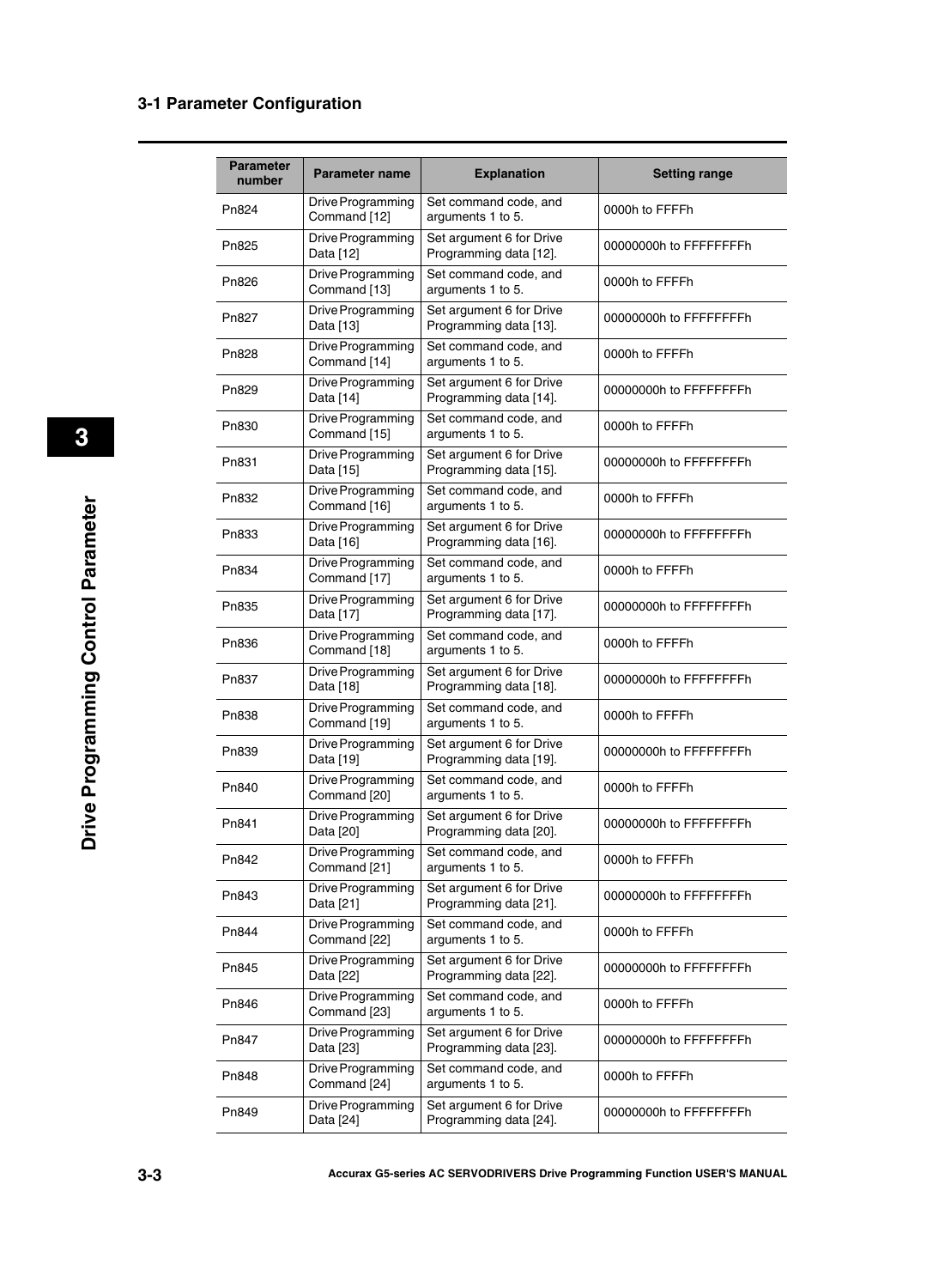| <b>Parameter</b><br>number | Parameter name                    | <b>Explanation</b>                                 | <b>Setting range</b>   |  |
|----------------------------|-----------------------------------|----------------------------------------------------|------------------------|--|
| Pn850                      | Drive Programming<br>Command [25] | Set command code, and<br>arguments 1 to 5.         | 0000h to FFFFh         |  |
| Pn851                      | Drive Programming<br>Data [25]    | Set argument 6 for Drive<br>Programming data [25]. | 00000000h to FFFFFFFFh |  |
| Pn852                      | Drive Programming<br>Command [26] | Set command code, and<br>arguments 1 to 5.         | 0000h to FFFFh         |  |
| Pn853                      | Drive Programming<br>Data [26]    | Set argument 6 for Drive<br>Programming data [26]. | 00000000h to FFFFFFFFh |  |
| Pn854                      | Drive Programming<br>Command [27] | Set command code, and<br>arguments 1 to 5.         | 0000h to FFFFh         |  |
| Pn855                      | Drive Programming<br>Data [27]    | Set argument 6 for Drive<br>Programming data [27]. | 00000000h to FFFFFFFFh |  |
| Pn856                      | Drive Programming<br>Command [28] | Set command code, and<br>arguments 1 to 5.         | 0000h to FFFFh         |  |
| Pn857                      | Drive Programming<br>Data [28]    | Set argument 6 for Drive<br>Programming data [28]. | 00000000h to FFFFFFFFh |  |
| Pn858                      | Drive Programming<br>Command [29] | Set command code, and<br>arguments 1 to 5.         | 0000h to FFFFh         |  |
| P <sub>n</sub> 859         | Drive Programming<br>Data [29]    | Set argument 6 for Drive<br>Programming data [29]. | 00000000h to FFFFFFFFh |  |
| Pn860                      | Drive Programming<br>Command [30] | Set command code, and<br>arguments 1 to 5.         | 0000h to FFFFh         |  |
| Pn861                      | Drive Programming<br>Data [30]    | Set argument 6 for Drive<br>Programming data [30]. | 00000000h to FFFFFFFFh |  |
| Pn862                      | Drive Programming<br>Command [31] | Set command code, and<br>arguments 1 to 5.         | 0000h to FFFFh         |  |
| Pn863                      | Drive Programming<br>Data [31]    | Set argument 6 for Drive<br>Programming data [31]. | 00000000h to FFFFFFFFh |  |

#### Precautions for Correct Use ſИ

 Do not change any related parameters as a drive programming cannot be guaranteed once it is started.

 **3**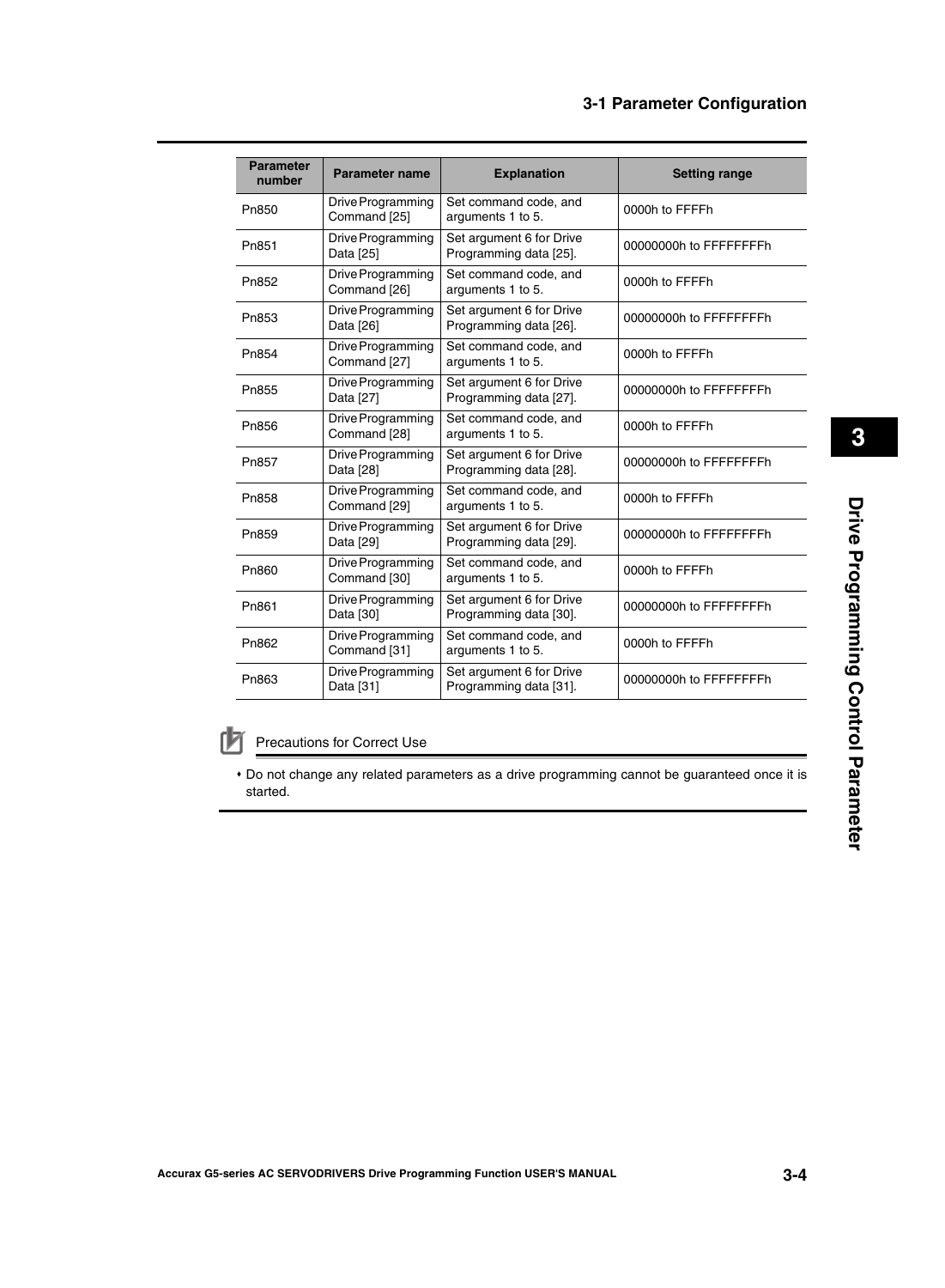# <span id="page-35-0"></span>**3-2 Command List**

|                                               | Drive Programming control parameter (48 bit) |                          |                                                                 |                        |                               |                                             |                                             |
|-----------------------------------------------|----------------------------------------------|--------------------------|-----------------------------------------------------------------|------------------------|-------------------------------|---------------------------------------------|---------------------------------------------|
| <b>Command name</b>                           | <b>Drive Programming command</b>             |                          |                                                                 |                        |                               | <b>Drive</b><br>Programmi<br>ng data        |                                             |
|                                               | Command<br>code                              | <b>Argument</b><br>1     | <b>Argument</b><br>$\overline{2}$                               | <b>Argument</b><br>3   | <b>Argument</b><br>4          | <b>Argument</b><br>5                        | <b>Argument</b><br>6                        |
|                                               | 4 bit                                        | 4 bit                    | 2 bit                                                           | 2 bit                  | 2 bit                         | 2 bit                                       | 32 bit                                      |
| <b>Relative Movement</b>                      | 1h                                           | Velocity<br>number       | Acceleration<br>number                                          | Deceleration<br>number |                               | Block jump<br>conditions                    | Relative<br>movement<br>distance<br>[pulse] |
| Absolute Movement                             | 2 <sub>h</sub>                               | Velocity<br>number       | Acceleration<br>number                                          | Deceleration<br>number |                               | Block jump<br>conditions                    | Target<br>absolute<br>position<br>[pulse]   |
| JOG                                           | 3h                                           | Velocity<br>number       | Acceleration<br>number                                          | Deceleration<br>number | <b>JOG</b><br>direction       | Block jump<br>conditions                    |                                             |
| Origin Search                                 | 4h                                           | Detection<br>method      | Acceleration<br>number                                          | Deceleration<br>number | Origin<br>search<br>direction | Block jump<br>conditions                    |                                             |
| <b>Deceleration Stop</b>                      | 5h                                           | Stop<br>method           |                                                                 |                        |                               | Block jump<br>conditions                    |                                             |
| <b>Velocity Update</b>                        | 6h                                           | Velocity<br>number       |                                                                 |                        | <b>JOG</b><br>direction       | Block jump<br>conditions                    |                                             |
| Timer                                         | 7h                                           |                          |                                                                 |                        |                               | Block jump<br>conditions                    | Timer<br>counter<br>setting<br>value [1ms]  |
| Drive Programming<br>Output Signal<br>Control | 8h                                           | <b>B-CTRL1</b>           | <b>B-CTRL2</b>                                                  | B-CTRL3                | $\overline{\phantom{0}}$      | Block jump<br>conditions                    |                                             |
| Jump                                          | 9h                                           | $\overline{\phantom{0}}$ | Block jump<br>Block number (destination)<br>conditions          |                        |                               |                                             |                                             |
| Conditional<br>Branching $( = )$              | Ah                                           | Comparison<br>target     | Block jump<br>Block number (destination when Yes)<br>conditions |                        |                               | Comparison<br>value<br>(threshold<br>value) |                                             |
| Conditional<br>Branching $(>)$                | Bh                                           | Comparison<br>target     | Block jump<br>Block number (destination when Yes)<br>conditions |                        |                               | Comparison<br>value<br>(threshold<br>value) |                                             |
| Conditional<br>Branching1 $(<)$               | Ch                                           | Comparison<br>target     | Block jump<br>Block number (destination when Yes)<br>conditions |                        |                               | Comparison<br>value<br>(threshold<br>value) |                                             |

The following is a list of commands that can be used in a drive programming.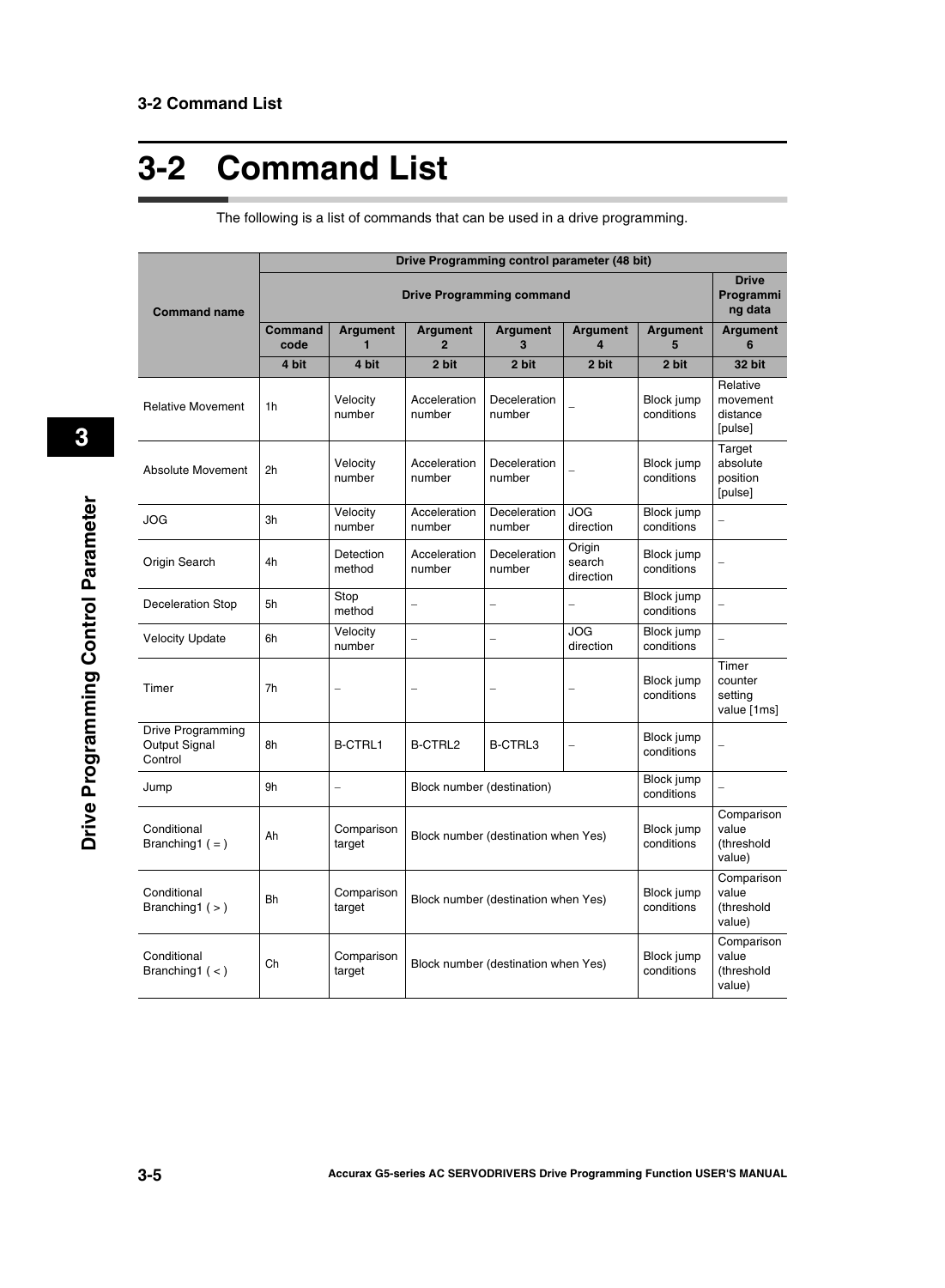# <span id="page-36-0"></span>**3-3 Command Details**

#### **Relative Movement (01h)**

This is used when performing a relative movement. If [Origin Search Disable Selection] (Pn722) is set to 0, perform an origin search before starting the operation.

|                          | Drive Programming control parameter (48 bit) |                    |                        |                        |                 |                          |                                             |
|--------------------------|----------------------------------------------|--------------------|------------------------|------------------------|-----------------|--------------------------|---------------------------------------------|
| <b>Command name</b>      | <b>Drive Programming command</b>             |                    |                        |                        |                 |                          |                                             |
|                          | Command<br>code                              | <b>Argument</b>    | <b>Argument</b>        | <b>Argument</b><br>3   | <b>Argument</b> | <b>Argument</b><br>5     | Argument<br>6                               |
|                          | 4 bit                                        | 4 bit              | 2 bit                  | 2 bit                  | 2 bit           | 2 bit                    | 32 bit                                      |
| <b>Relative Movement</b> | 1 <sub>h</sub>                               | Velocity<br>number | Acceleration<br>number | Deceleration<br>number |                 | Block jump<br>conditions | Relative<br>movement<br>distance<br>[pulse] |

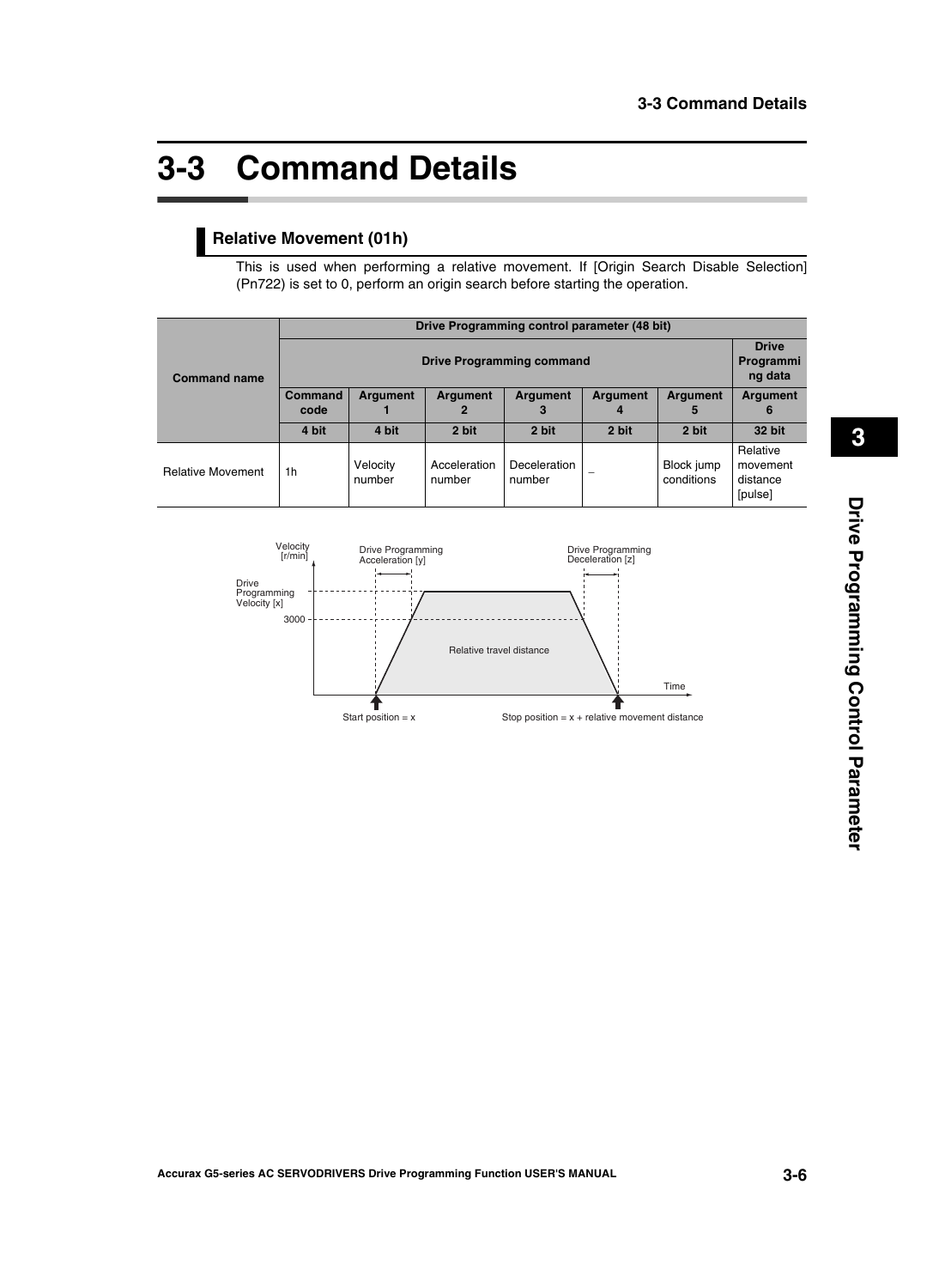|                | <b>Command argument</b><br><b>Setting range</b> |                                         | <b>Content</b>                                                                                                                                                                                                                                                                               |
|----------------|-------------------------------------------------|-----------------------------------------|----------------------------------------------------------------------------------------------------------------------------------------------------------------------------------------------------------------------------------------------------------------------------------------------|
|                | Velocity number                                 | $0$ to $7$                              | Set selection number x for drive programming velocity [x].                                                                                                                                                                                                                                   |
| $\overline{2}$ | Acceleration<br>number                          | $0$ to $3$                              | Set selection number y for drive programming acceleration [y].                                                                                                                                                                                                                               |
| 3              | <b>Deceleration</b><br>number                   | $0$ to $3$                              | Set selection number z for drive programming deceleration [z].                                                                                                                                                                                                                               |
| $\overline{4}$ |                                                 |                                         | Set 0.                                                                                                                                                                                                                                                                                       |
| 5              | Block jump<br>conditions <sup>*1</sup>          | $0$ to $3$                              | Set the block jump conditions after this command is executed.<br>[LSB] 0: Jump to the next block after the operation is started.<br>1: Jump to the next block upon movement completion. *2<br>[MSB] 0: End the drive programming at the current block.<br>1: Continue the drive programming. |
| 6              | Relative movement<br>distance [pulse]           | 80000001h to<br>7FFFFFFFh <sup>*3</sup> | Set the relative movement distance per pulse.                                                                                                                                                                                                                                                |

\*1 For details on the block jump conditions, refer to "3-4 Block Jump Conditions and Finishing" ([P.3-25](#page-55-0)).

\*2 "Upon movement completion" refers to the point when the internal position command generation process is finished. This is not based on when the motor actually stops. Furthermore, note that the movement command will still be output even after the internal position command generation process is finished if the position command filter (FIR, smoothing) is used.

\*3 If the target position (the relative movement distance added to the current command position) is outside of the range between C0000001h to 3FFFFFFFh, Drive Programming data setting error (alarm 93.1) will occur.

| <b>Parameter</b>                      | <b>Setting range</b>           | <b>Unit</b> | <b>Content</b>                                                                  |
|---------------------------------------|--------------------------------|-------------|---------------------------------------------------------------------------------|
| Drive Programming<br>Velocity [x]     | 0 to maximum<br>motor velocity | r/min       | Set the velocity.                                                               |
| Drive Programming<br>Acceleration [v] | 0 to 10000                     | ms          | Set the acceleration.<br>Set the acceleration time between 0 and 3,000 [r/min]. |
| Drive Programming<br>Deceleration [z] | 0 to 10000                     | ms          | Set the deceleration.<br>Set the deceleration time between 3,000 and 0 [r/min]. |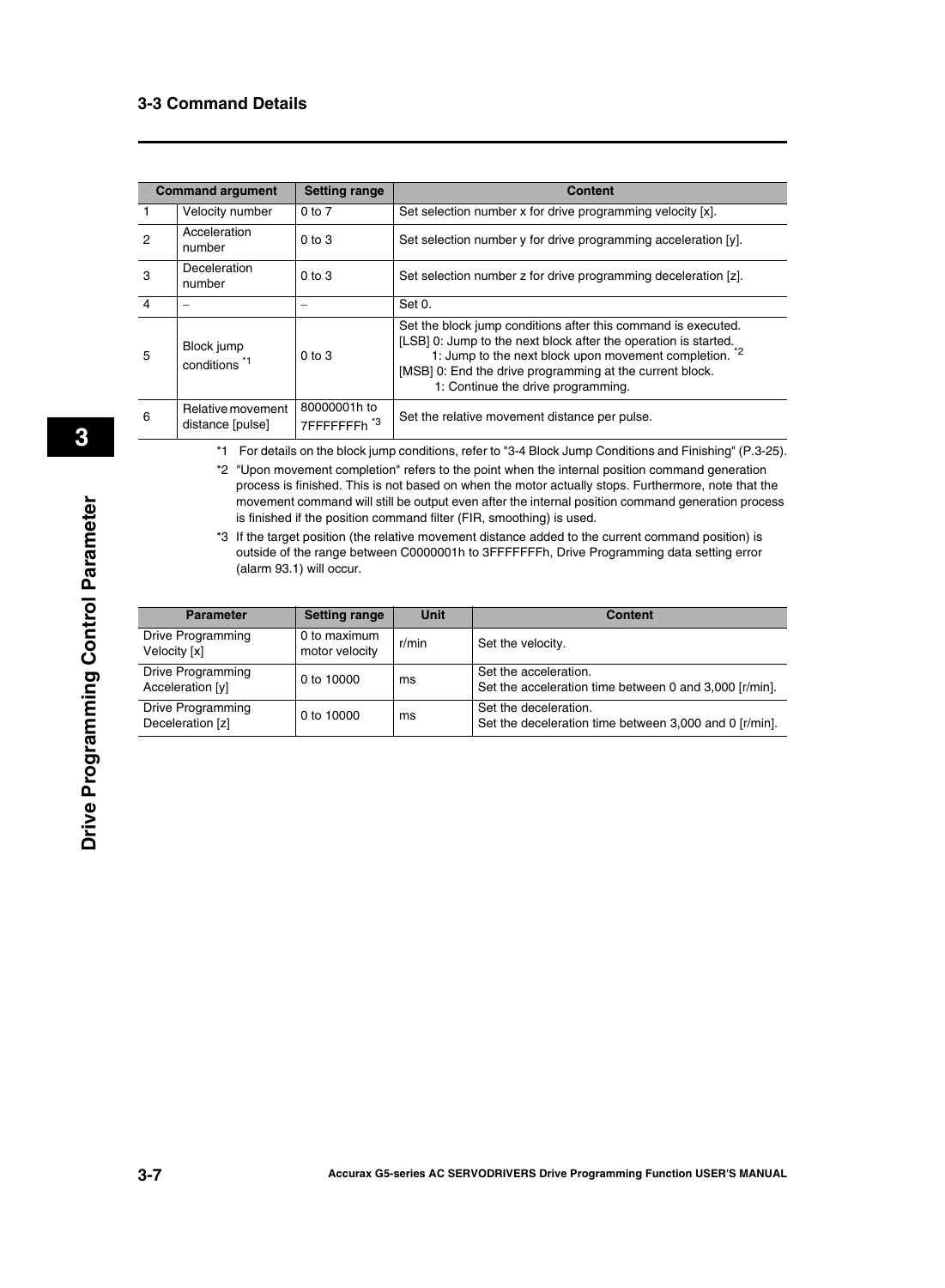#### **Absolute Movement (02h)**

This is used when performing an absolute movement. If [Origin Search Disable Selection] (Pn722) is set to 0, perform an origin search before starting the operation.

|                     | Drive Programming control parameter (48 bit) |                    |                        |                               |                      |                          |                                           |
|---------------------|----------------------------------------------|--------------------|------------------------|-------------------------------|----------------------|--------------------------|-------------------------------------------|
| <b>Command name</b> | <b>Drive Programming command</b>             |                    |                        |                               |                      |                          |                                           |
|                     | Command<br>code                              | <b>Argument</b>    | <b>Argument</b><br>2   | <b>Argument</b><br>3          | <b>Argument</b><br>4 | <b>Argument</b><br>5     | <b>Argument</b><br>6                      |
|                     | 4 bit                                        | 4 bit              | 2 bit                  | 2 bit                         | 2 bit                | 2 bit                    | 32 bit                                    |
| Absolute Movement   | 2h                                           | Velocity<br>number | Acceleration<br>number | <b>Deceleration</b><br>number |                      | Block jump<br>conditions | Target<br>absolute<br>position<br>[pulse] |



|                | <b>Command argument</b><br><b>Setting range</b> |                            | <b>Content</b>                                                                                                                                                                                                                                                                               |  |  |  |  |
|----------------|-------------------------------------------------|----------------------------|----------------------------------------------------------------------------------------------------------------------------------------------------------------------------------------------------------------------------------------------------------------------------------------------|--|--|--|--|
|                | Velocity number                                 | $0$ to $7$                 | Set selection number x for Drive Programming Velocity [x].                                                                                                                                                                                                                                   |  |  |  |  |
| $\mathcal{P}$  | Acceleration<br>number                          | $0$ to $3$                 | Set selection number y for Drive Programming Acceleration [y].                                                                                                                                                                                                                               |  |  |  |  |
| 3              | Deceleration<br>number                          | $0$ to $3$                 | Set selection number z for Drive Programming Deceleration [z].                                                                                                                                                                                                                               |  |  |  |  |
| $\overline{4}$ |                                                 |                            | Set 0.                                                                                                                                                                                                                                                                                       |  |  |  |  |
| 5              | Block jump<br>conditions <sup>*1</sup>          | $0$ to $3$                 | Set the block jump conditions after this command is executed.<br>[LSB] 0: Jump to the next block after the operation is started.<br>1: Jump to the next block upon movement completion. *2<br>[MSB] 0: End the drive programming at the current block.<br>1: Continue the drive programming. |  |  |  |  |
| 6              | Target absolute<br>position [pulse]             | C0000001h to<br>3FFFFFFFFh | Set the target absolute position (with sign) per pulse.                                                                                                                                                                                                                                      |  |  |  |  |

\*1 For details on the block jump conditions, refer to "3-4 Block Jump Conditions and Finishing" [\(P.3-25\)](#page-55-0).

\*2 "Upon movement completion" refers to the point when the internal position command generation process is finished. This is not based on when the motor actually stops. Furthermore, note that the movement command will still be output even after the internal position command generation process is finished if the position command filter (FIR, smoothing) is used.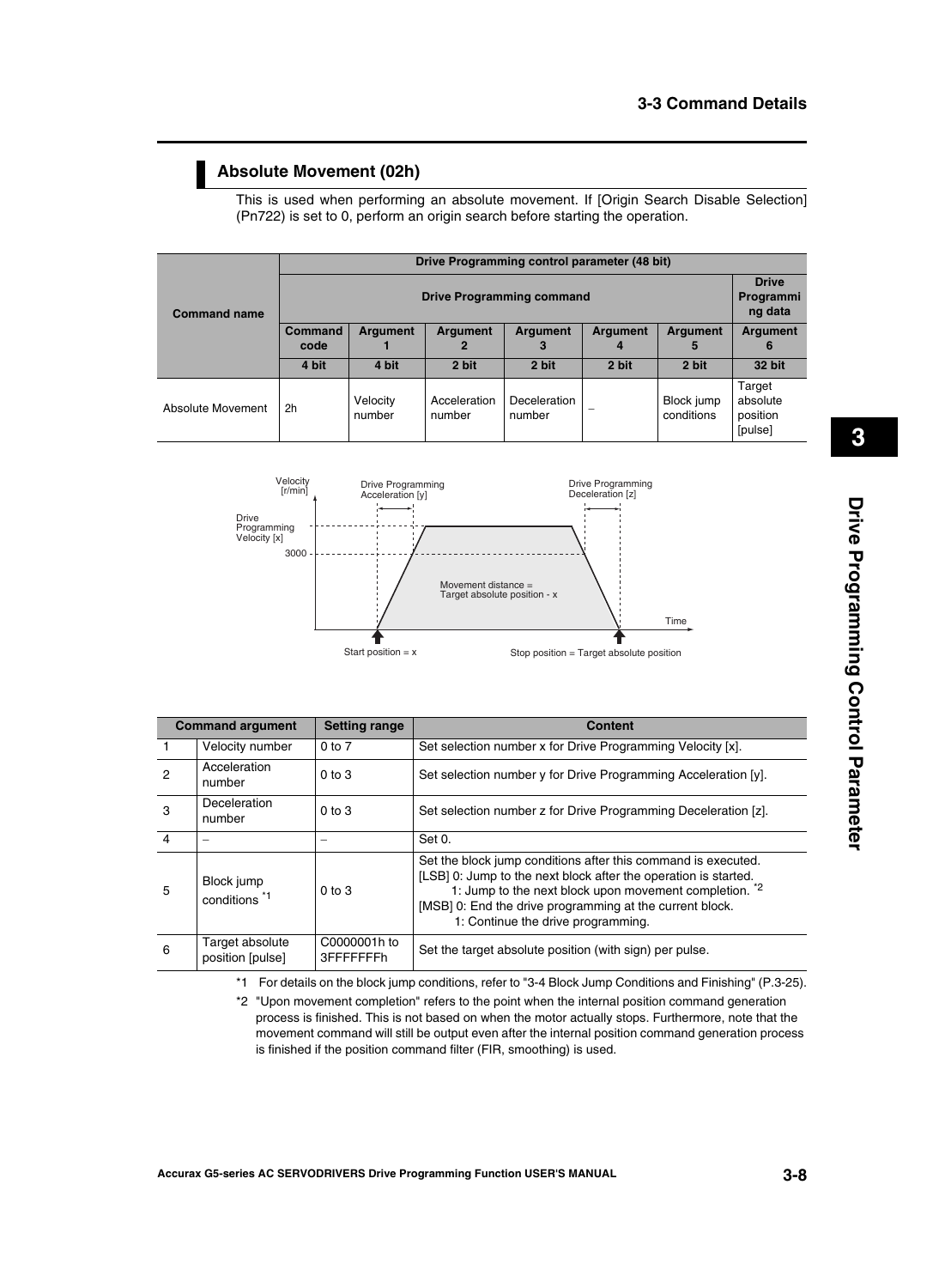| <b>Parameter</b>                      | <b>Setting range</b>           | <b>Unit</b> | <b>Content</b>                                                                  |
|---------------------------------------|--------------------------------|-------------|---------------------------------------------------------------------------------|
| Drive Programming<br>Velocity [x]     | 0 to maximum<br>motor velocity | r/min       | Set the velocity.                                                               |
| Drive Programming<br>Acceleration [y] | 0 to 10000                     | ms          | Set the acceleration.<br>Set the acceleration time between 0 and 3,000 [r/min]. |
| Drive Programming<br>Deceleration [z] | 0 to 10000                     | ms          | Set the deceleration.<br>Set the deceleration time between 3,000 and 0 [r/min]. |

**3-9**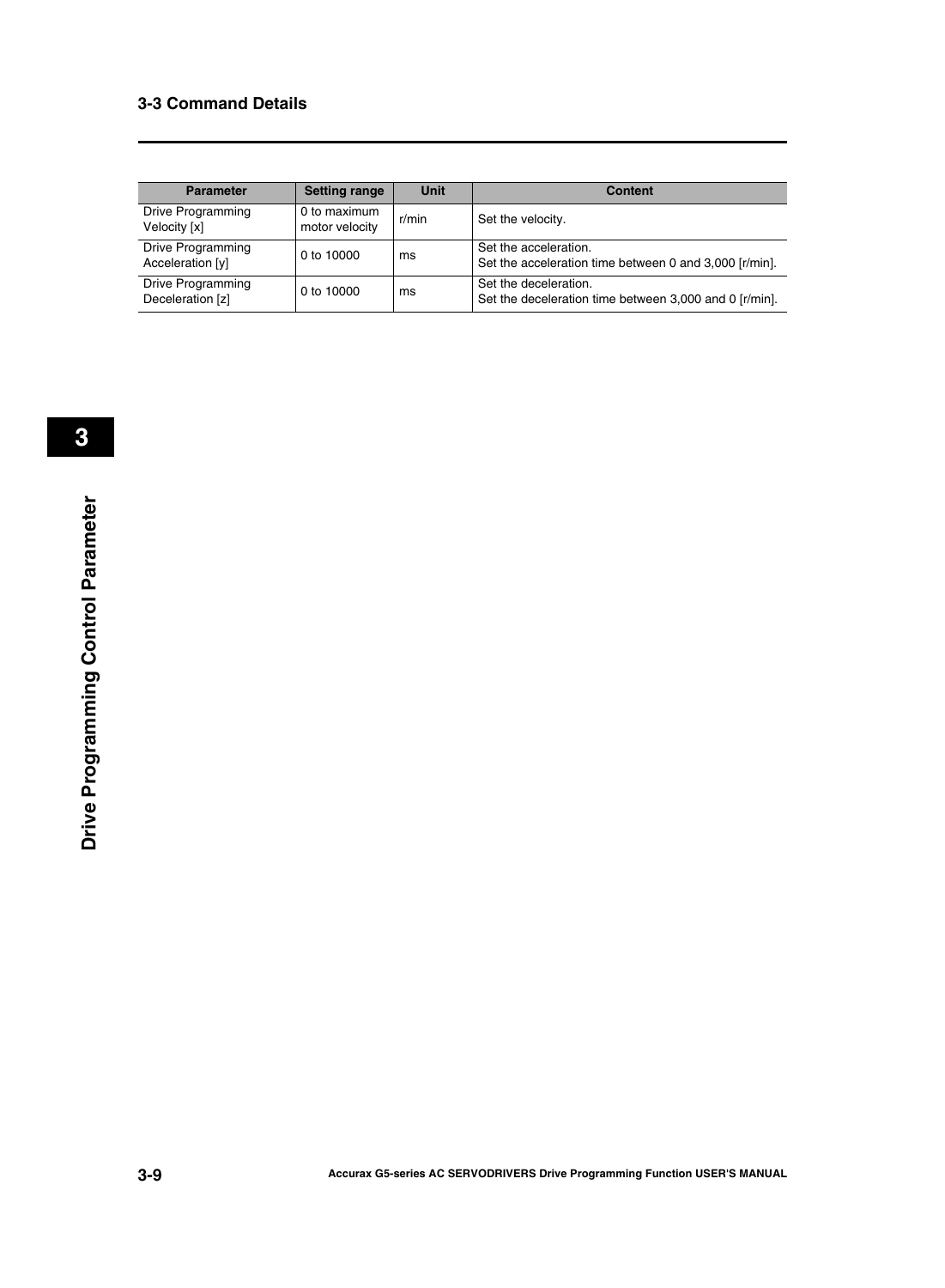#### **JOG (03h)**

This is used when performing a JOG operation.

Stop a JOG operation with the deceleration stop command (5h), or an immediate stop input or deceleration stop input, which are external input signals. Each of these stop input signals must be allocated in advance to general-purpose inputs signals. Note that, if the operation is stopped by an external input signal, the drive programming itself is also finished. The operation moves to the next block after the JOG operation is started. Be sure to avoid

endless looping with no means of stopping it by combining conditional branching commands (Ah, Bh, Ch) and the deceleration stop command (5h).

| <b>Command name</b> | Drive Programming control parameter (48 bit) |                    |                        |                        |                         |                          |                 |  |
|---------------------|----------------------------------------------|--------------------|------------------------|------------------------|-------------------------|--------------------------|-----------------|--|
|                     | <b>Drive Programming command</b>             |                    |                        |                        |                         |                          |                 |  |
|                     | <b>Command</b><br>code                       | <b>Argument</b>    | <b>Argument</b>        | <b>Argument</b>        | <b>Argument</b>         | <b>Argument</b>          | <b>Argument</b> |  |
|                     | 4 bit                                        | 4 bit              | 2 bit                  | 2 bit                  | 2 bit                   | 2 bit                    | 32 bit          |  |
| <b>JOG</b>          | 3h                                           | Velocity<br>number | Acceleration<br>number | Deceleration<br>number | <b>JOG</b><br>direction | Block jump<br>conditions |                 |  |



|   | <b>Command argument</b><br><b>Setting range</b> |            | <b>Content</b>                                                                                                                                                                                                                        |  |  |  |
|---|-------------------------------------------------|------------|---------------------------------------------------------------------------------------------------------------------------------------------------------------------------------------------------------------------------------------|--|--|--|
|   | Velocity number                                 | $0$ to $7$ | Set selection number x for drive programming velocity [x].                                                                                                                                                                            |  |  |  |
| 2 | Acceleration<br>number                          | $0$ to $3$ | Set selection number y for drive programming acceleration [y].                                                                                                                                                                        |  |  |  |
| 3 | Deceleration<br>number                          | $0$ to $3$ | Set selection number z for drive programming deceleration [z].                                                                                                                                                                        |  |  |  |
| 4 | <b>JOG</b> direction                            | 0, 1       | 0: Forward direction<br>1: Reverse direction                                                                                                                                                                                          |  |  |  |
| 5 | Block jump<br>conditions <sup>*1</sup>          | $0$ to $3$ | Set the block jump conditions after this command is executed.<br>[LSB] 0, 1: Jump to the next block after the operation is started.<br>[MSB] 0: End the drive programming at the current block.<br>1: Continue the drive programming. |  |  |  |
| 6 |                                                 |            | Set 0.                                                                                                                                                                                                                                |  |  |  |

\*1 For details on the block jump conditions, refer to "3-4 Block Jump Conditions and Finishing" [\(P.3-25\)](#page-55-0).

 **3**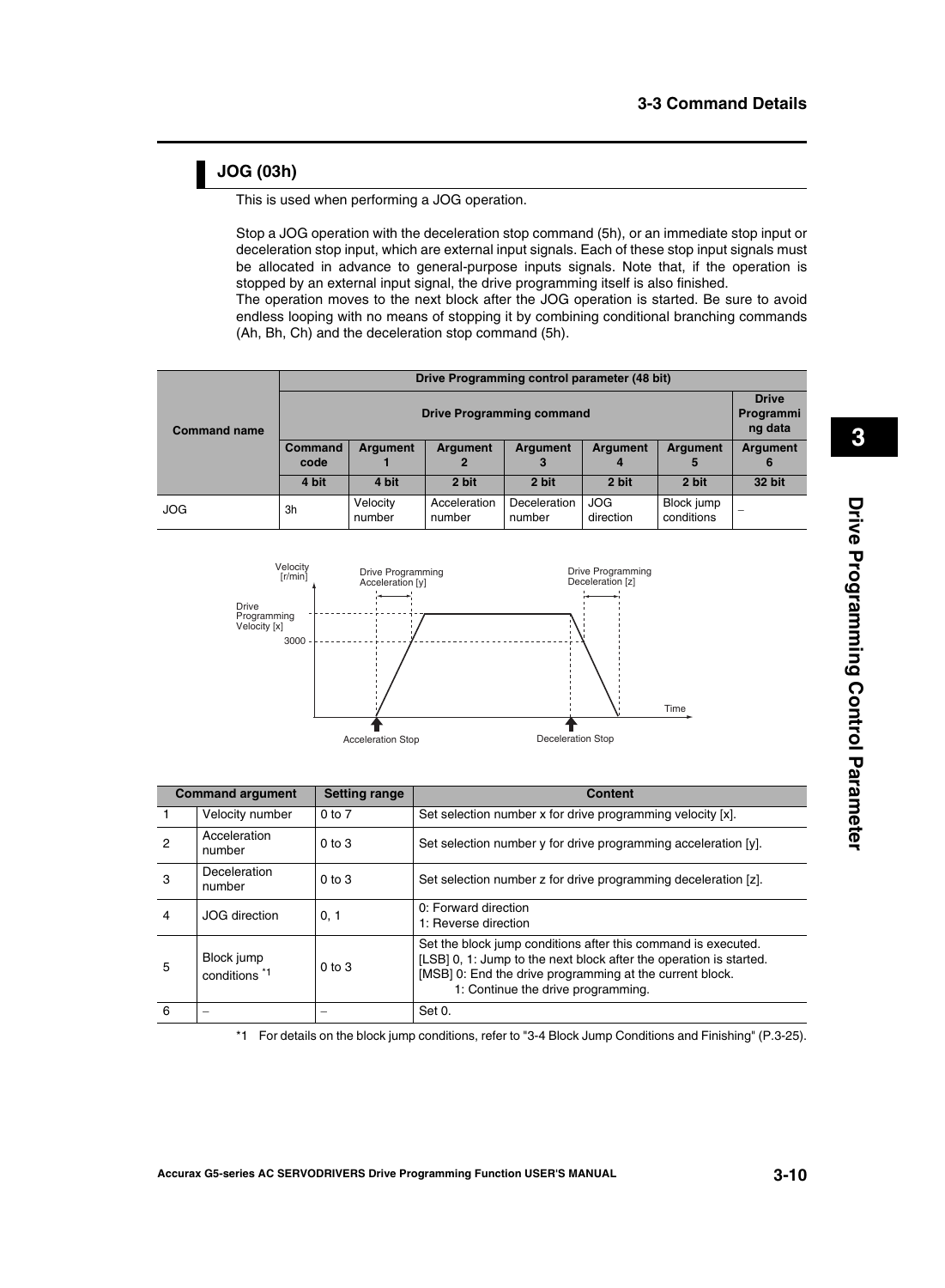| <b>Parameter</b>                      | <b>Setting range</b>           | <b>Unit</b> | <b>Content</b>                                                                  |
|---------------------------------------|--------------------------------|-------------|---------------------------------------------------------------------------------|
| Drive Programming<br>Velocity [x]     | 0 to maximum<br>motor velocity | r/min       | Set the velocity.                                                               |
| Drive Programming<br>Acceleration [y] | 0 to 10000                     | ms          | Set the acceleration.<br>Set the acceleration time between 0 and 3,000 [r/min]. |
| Drive Programming<br>Deceleration [z] | 0 to 10000                     | ms          | Set the deceleration.<br>Set the deceleration time between 3,000 and 0 [r/min]. |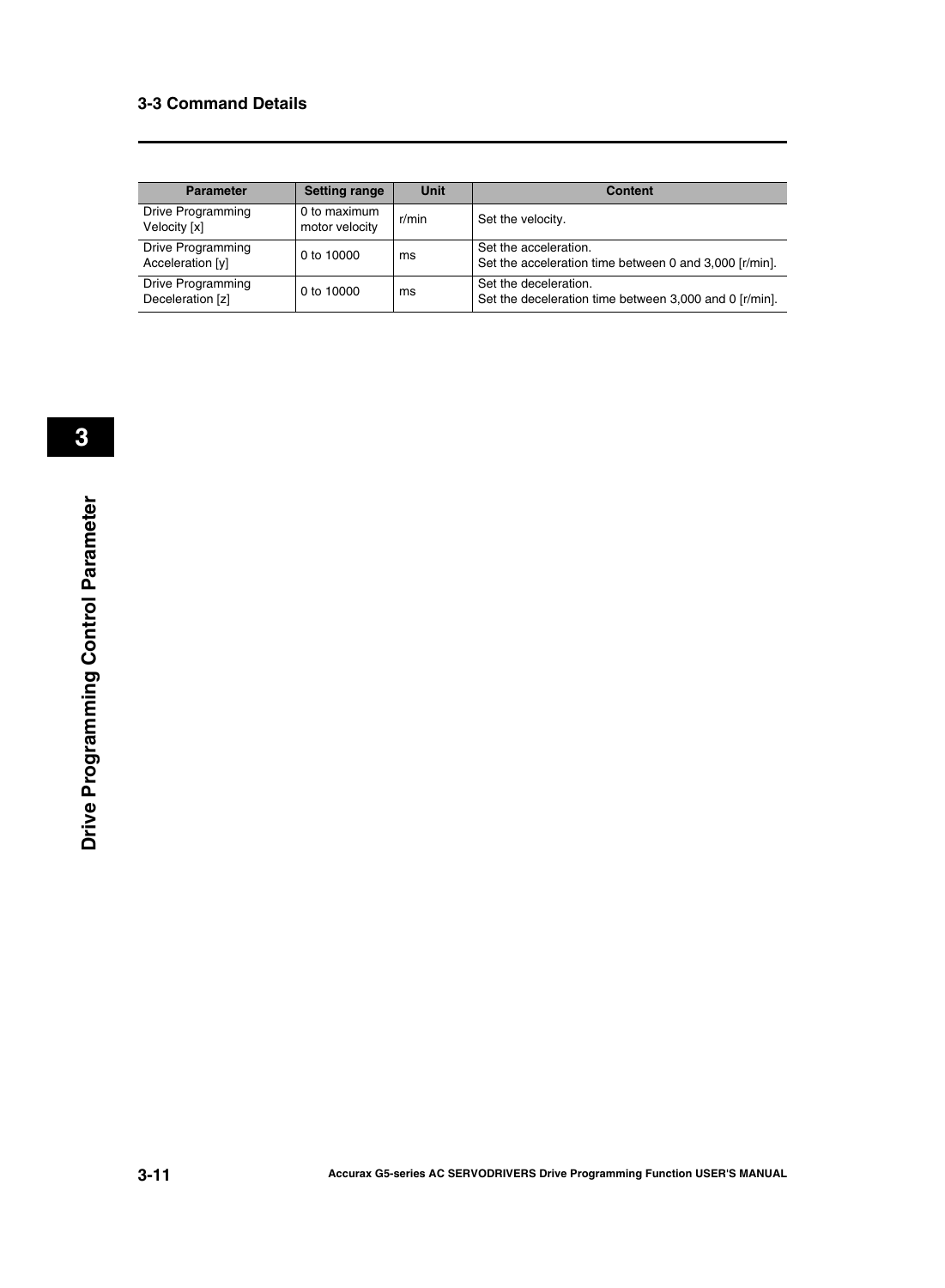#### **Origin Search (04h)**

This is used when performing origin search.

- Origin search must be performed when an incremental encoder is used.
- Even when an incremental encoder is used, origin search can still be omitted by setting [Origin search disable selection] (Pn722) to 1. In this case, the position at which the power supply is turned ON will be set as the origin.
- If origin search is executed when an absolute encoder is used, the origin search error (alarm 94.2) will occur.

|                     | Drive Programming control parameter (48 bit) |                     |                        |                        |                               |                          |                      |
|---------------------|----------------------------------------------|---------------------|------------------------|------------------------|-------------------------------|--------------------------|----------------------|
| <b>Command name</b> | <b>Drive Programming command</b>             |                     |                        |                        |                               |                          |                      |
|                     | <b>Command</b><br>code                       | <b>Argument</b>     | <b>Argument</b>        | <b>Argument</b>        | <b>Argument</b><br>Д          | <b>Argument</b><br>5     | <b>Argument</b><br>6 |
|                     | 4 bit                                        | 4 bit               | 2 bit                  | 2 bit                  | 2 bit                         | 2 bit                    | 32 bit               |
| Origin Search       | 4h                                           | Detection<br>method | Acceleration<br>number | Deceleration<br>number | Origin<br>search<br>direction | Block jump<br>conditions |                      |

|   | <b>Setting range</b><br><b>Command argument</b> |            | <b>Content</b>                                                                                                                                                                                                                       |
|---|-------------------------------------------------|------------|--------------------------------------------------------------------------------------------------------------------------------------------------------------------------------------------------------------------------------------|
|   | Detection method                                | 0, 1       | Set the detection method of origin position.<br>0: Origin proximity input (HOME) posterior end base + phase Z<br>1: Latch input 1 (EXT1) forward end base                                                                            |
| 2 | Acceleration<br>number                          | $0$ to $3$ | Set selection number y for Drive Programming Acceleration [y].                                                                                                                                                                       |
| 3 | <b>Deceleration</b><br>number                   | $0$ to $3$ | Set selection number z for Drive Programming Deceleration [z].                                                                                                                                                                       |
| 4 | Origin search<br>direction                      | 0, 1       | 0: Forward direction<br>1: Reverse direction                                                                                                                                                                                         |
| 5 | Block jump<br>conditions <sup>*1</sup>          | $0$ to $3$ | Set the block jump conditions after this command is executed.<br>[LSB] 0, 1: Jump to the next block upon origin search completion.<br>[MSB] 0: End the drive programming at the current block.<br>1: Continue the drive programming. |
| 6 |                                                 |            | Set 0.                                                                                                                                                                                                                               |

\*1 For details on the block jump conditions, refer to "3-4 Block Jump Conditions and Finishing" [\(P.3-25\)](#page-55-0).

| <b>Parameter</b>                             | <b>Setting range</b>           | Unit  | <b>Content</b>                                                                  |
|----------------------------------------------|--------------------------------|-------|---------------------------------------------------------------------------------|
| Origin Search Approach<br>Velocity 1 (H-SPD) | 0 to maximum<br>motor velocity | r/min | Set the high-velocity operation velocity for origin search.                     |
| Origin Search Approach<br>Velocity 2 (L-SPD) | 0 to maximum<br>motor velocity | r/min | Set the low-velocity operation velocity for origin search.                      |
| Drive Programming<br>Acceleration [y]        | 0 to 10000                     | ms    | Set the acceleration.<br>Set the acceleration time between 0 and 3,000 [r/min]. |
| Drive Programming<br>Deceleration [z]        | 0 to 10000                     | ms    | Set the deceleration.<br>Set the deceleration time between 3,000 and 0 [r/min]. |

**Drive Programming Control Parameter**

Drive Programming Control Parameter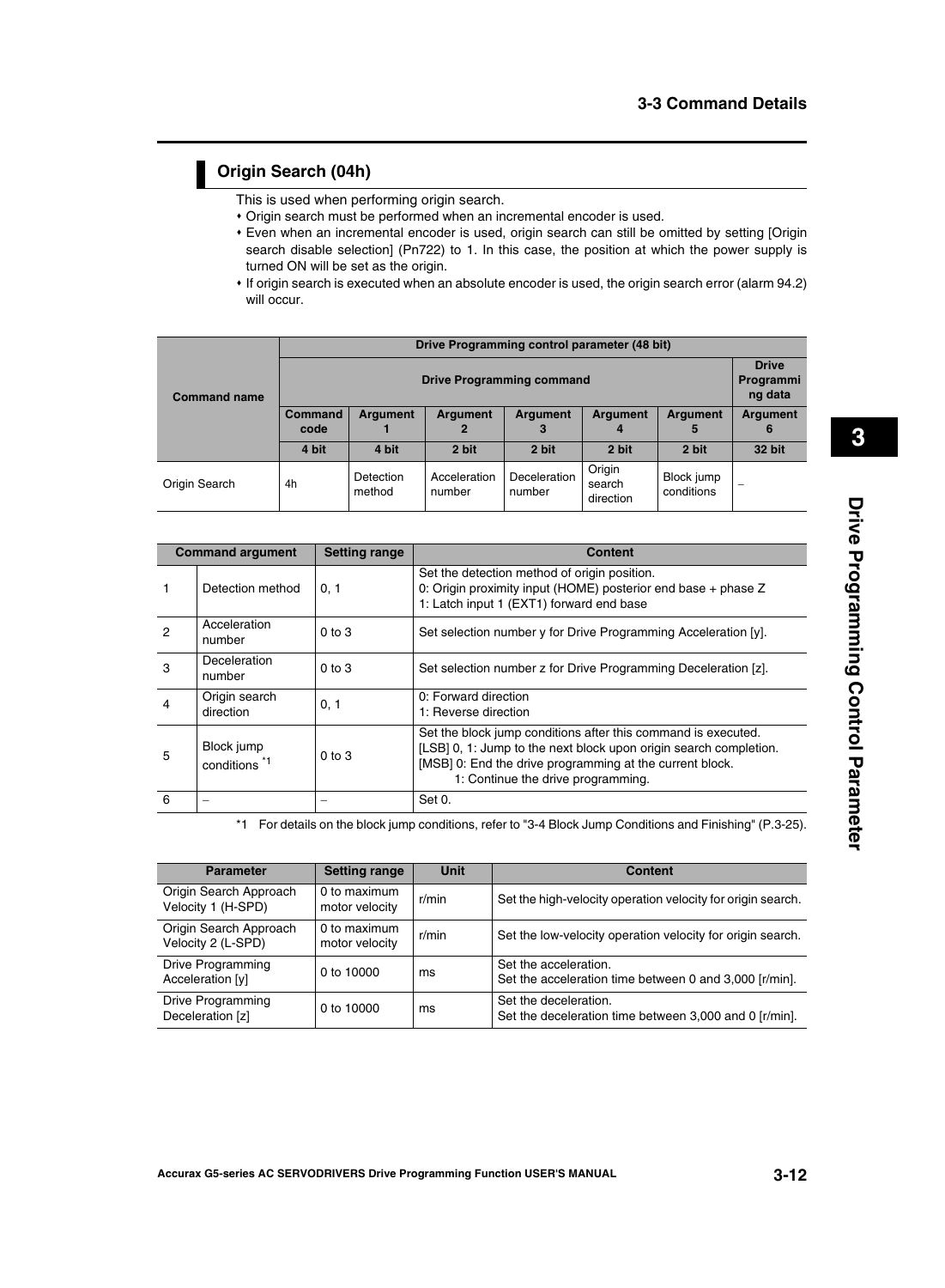#### (Example 1) Detection method 0: Origin proximity input (HOME) posterior end base + phase Z

Example: Origin search direction (forward)



#### (Example 2) Detection method 1: Latch input 1 (EXT1) forward end base

Example: Origin search direction (forward)



 **3**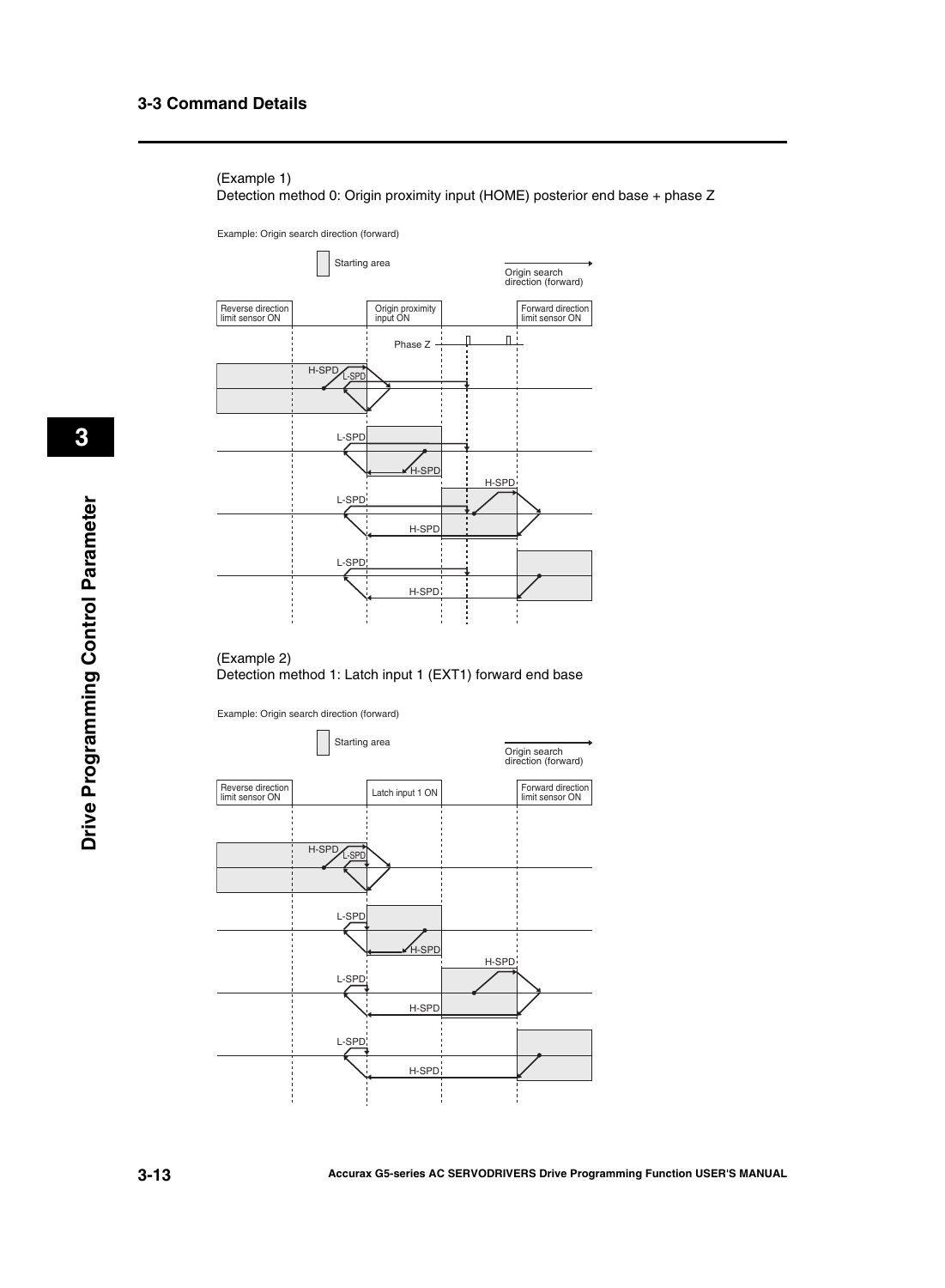#### Precautions for Correct Use

- Sequence input signals (SI1 to SI10) must be allocated in advance to origin proximity input (HOME) or latch input 1 (EXT1), and the origin sensor needs to be connected. Set the sensor signal width to 4 ms min.
- To avoid erroneous detections when the detection method is set to 0, set the time between the detection of the posterior end base of the origin proximity input (HOME) and phase Z to 10 ms min.
- If there is any problem with the setup of the origin proximity input, latch input 1 (EXT1) or drive prohibition input (POT/NOT), the origin search error (alarm 94.2) will occur.
- If the drive prohibition input in the origin search direction turns ON during an origin search operation, a reverse operation will be performed with the servo ON regardless of the value set in [Stop Selection for Drive Prohibition Input] (Pn5.05).
- If the drive prohibition input in the origin search direction turns ON, and a drive prohibition input in the direction opposite of the origin search direction turns ON during a reverse operation, the origin search error (alarm 94.2) will occur.
- If the position information with its base at the position where the power supply was turned ON or where the origin search was last completed exceeds the range between C0000001h and 3FFFFFFFh even during an origin search operation, the wrap around error (alarm 94.1) will occur.

 **3**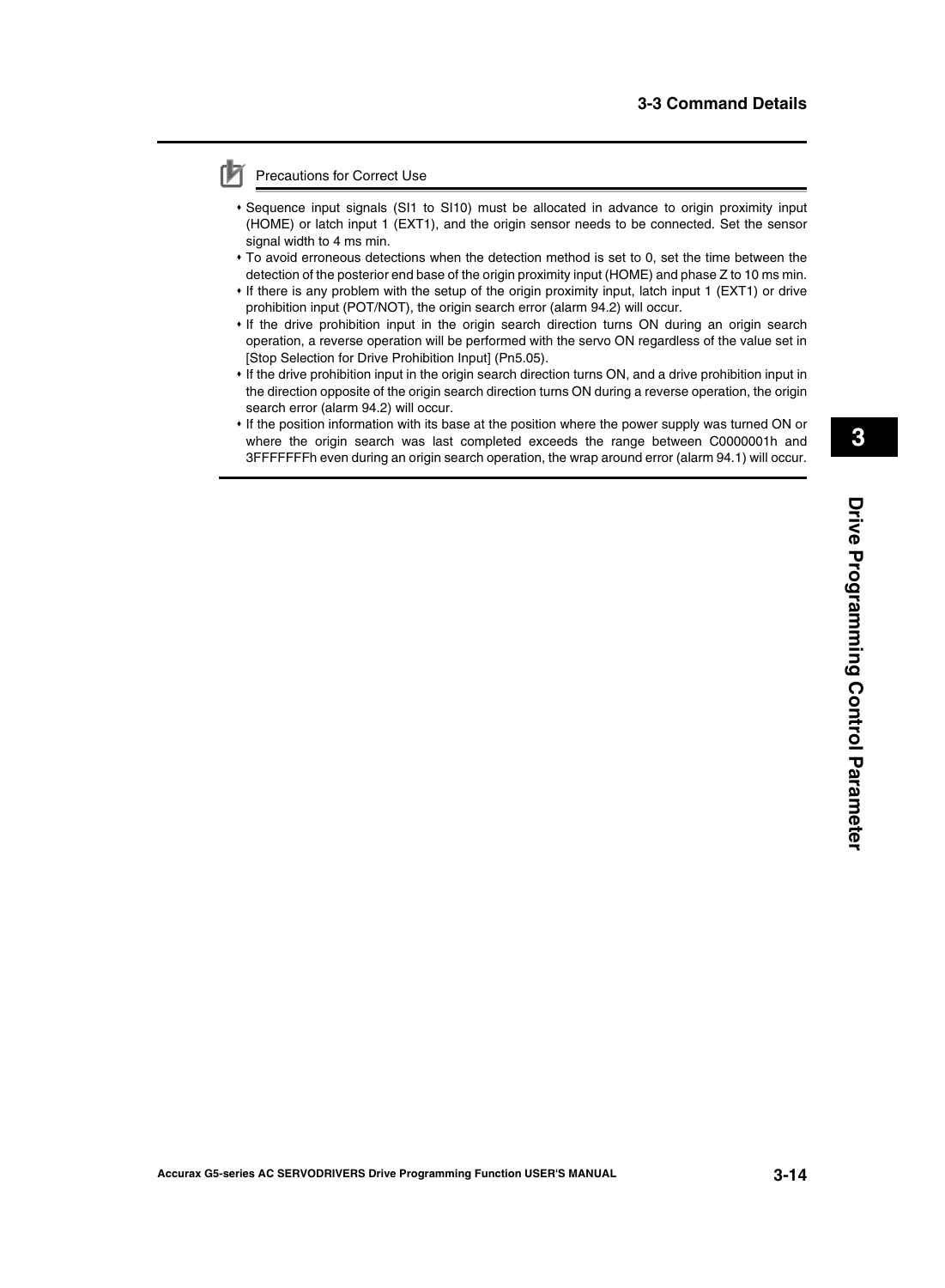#### **Deceleration Stop (05h)**

This is used when stopping a JOG operation or when forcibly stopping other operations.

|                     | Drive Programming control parameter (48 bit) |                 |                                      |                                         |       |                          |               |  |  |
|---------------------|----------------------------------------------|-----------------|--------------------------------------|-----------------------------------------|-------|--------------------------|---------------|--|--|
| <b>Command name</b> |                                              |                 | <b>Drive</b><br>Programmi<br>ng data |                                         |       |                          |               |  |  |
|                     | <b>Command</b><br>code                       | <b>Argument</b> | <b>Argument</b>                      | <b>Argument</b><br><b>Argument</b><br>4 |       | <b>Argument</b>          | Argument<br>6 |  |  |
|                     | 4 bit                                        | 4 bit           | 2 bit                                | 2 bit                                   | 2 bit | 2 bit                    | 32 bit        |  |  |
| Deceleration Stop   | 5h                                           | Stop<br>method  |                                      |                                         |       | Block jump<br>conditions |               |  |  |



|                | <b>Command argument</b>                | <b>Setting range</b> | <b>Content</b>                                                                                                                                                                                                                                         |
|----------------|----------------------------------------|----------------------|--------------------------------------------------------------------------------------------------------------------------------------------------------------------------------------------------------------------------------------------------------|
| $\mathbf{1}$   | Stop method                            | 0, 1                 | Set the deceleration stop method.<br>0: Stop at the deceleration specified when the operation currently in<br>progress was started<br>1: Stop immediately                                                                                              |
| $\overline{c}$ |                                        |                      | Set 0.                                                                                                                                                                                                                                                 |
| 3              |                                        |                      | Set 0.                                                                                                                                                                                                                                                 |
| 4              |                                        |                      | Set 0.                                                                                                                                                                                                                                                 |
| 5              | Block jump<br>conditions <sup>*1</sup> | $0$ to $3$           | Set the block jump conditions after this command is executed.<br>[LSB] 0, 1: Jump to the next block upon deceleration stop completion. <sup>*2</sup><br>[MSB] 0: End the drive programming at the current block.<br>1: Continue the drive programming. |
| 6              |                                        |                      | Set 0.                                                                                                                                                                                                                                                 |

\*1 For details on the block jump conditions, refer to "3-4 Block Jump Conditions and Finishing" ([P.3-25](#page-55-0)).

\*2 "Upon deceleration stop" refers to the point where the internal position command generation process is finished. This is not based on when the motor actually stops. Furthermore, note that the movement command will still be output even after the internal position command generation process is finished if the position command filter (FIR, smoothing) is used.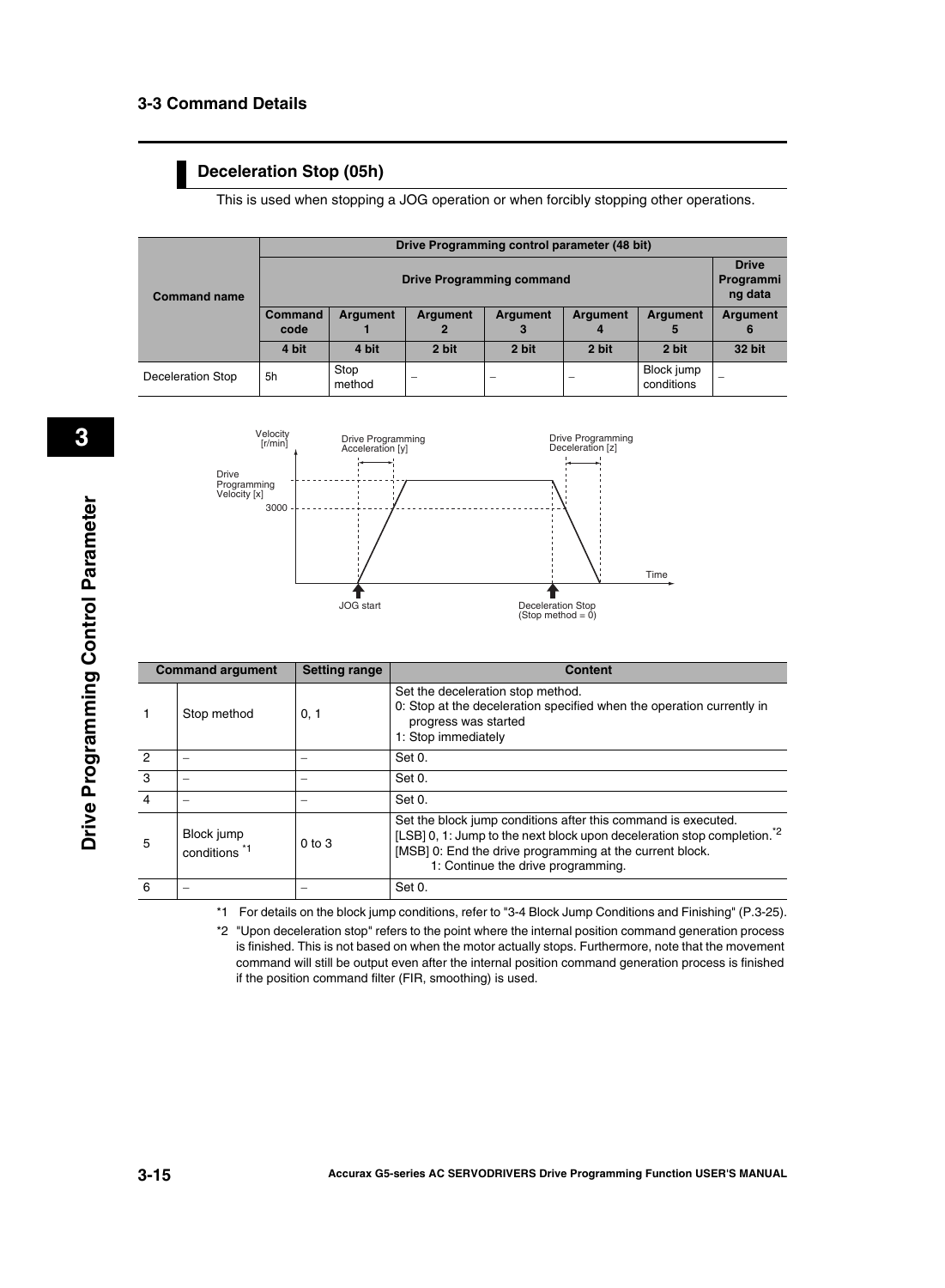#### **Velocity Update (06h)**

This is used when updating the velocity of the operation currently in progress.

While or after the velocity is updated, the operation before this command was executed will be continued.

This is enabled only for a relative or absolute movement operation, or a JOG operation, and the velocity for an origin search operation cannot be updated while it is in progress. Furthermore, the velocity cannot be updated once a deceleration operation starts.

|                        | Drive Programming control parameter (48 bit) |                    |                          |                      |                         |                          |          |  |  |  |
|------------------------|----------------------------------------------|--------------------|--------------------------|----------------------|-------------------------|--------------------------|----------|--|--|--|
| <b>Command name</b>    | <b>Drive Programming command</b>             |                    |                          |                      |                         |                          |          |  |  |  |
|                        | <b>Command</b><br>code                       | <b>Argument</b>    | <b>Argument</b>          | <b>Argument</b><br>3 | <b>Argument</b>         | <b>Argument</b><br>5     | Argument |  |  |  |
|                        | 4 bit                                        | 4 bit              | 2 bit                    | 2 bit                | 2 bit                   | 2 bit                    | 32 bit   |  |  |  |
| <b>Velocity Update</b> | 6h                                           | Velocity<br>number | $\overline{\phantom{m}}$ |                      | <b>JOG</b><br>direction | Block jump<br>conditions | -        |  |  |  |

Example: Velocity change during an absolute movement operation (velocity 1 to velocity 2)



Update only the velocity, and stop at the original target position.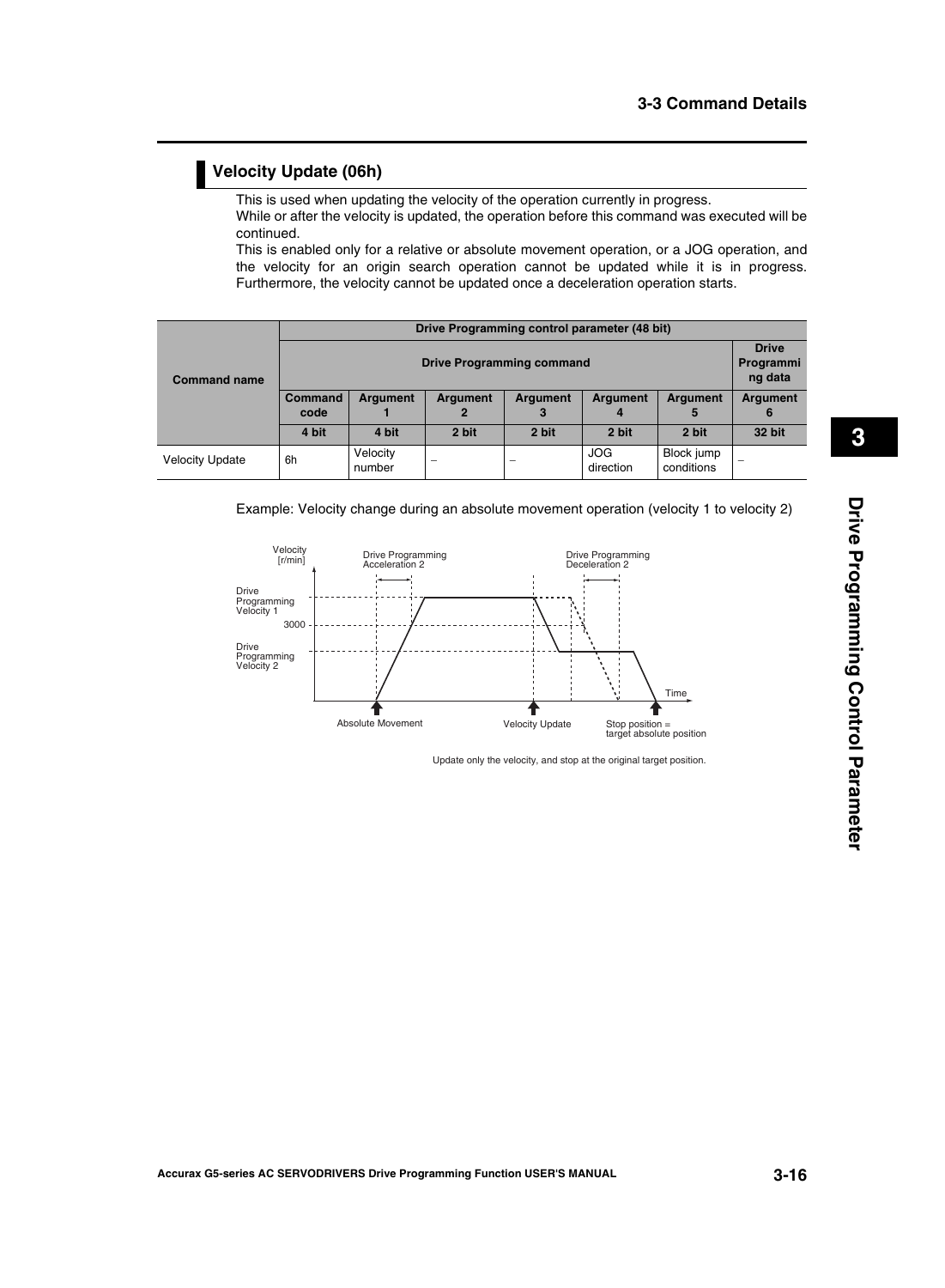|               | <b>Command argument</b>                | <b>Setting range</b> | <b>Content</b>                                                                                                                                                                                                                                                                                                                                                      |
|---------------|----------------------------------------|----------------------|---------------------------------------------------------------------------------------------------------------------------------------------------------------------------------------------------------------------------------------------------------------------------------------------------------------------------------------------------------------------|
|               | Velocity number                        | $0$ to $7$           | Select the velocity for the update.<br>Set the selection number x for drive programming velocity [x].                                                                                                                                                                                                                                                               |
| $\mathcal{P}$ |                                        |                      | Set 0.                                                                                                                                                                                                                                                                                                                                                              |
| 3             |                                        |                      | Set 0.                                                                                                                                                                                                                                                                                                                                                              |
| 4             | <b>JOG</b> direction                   | 0, 1                 | Set the operation direction only for a JOG operation.<br>This setting is disabled for relative or absolute movement operation.<br>0: Forward direction<br>1: Reverse direction                                                                                                                                                                                      |
| 5             | Block jump<br>conditions <sup>*1</sup> | $0$ to $3$           | Set the block jump conditions after this command is executed.<br>[LSB] 0: Jump to the next block after the operation is started.<br>1: The operation moves to the next block after completion of the<br>operation that was started before the velocity update. *2<br>[MSB] 0: End the drive programming at the current block.<br>1: Continue the drive programming. |
| 6             |                                        |                      | Set 0.                                                                                                                                                                                                                                                                                                                                                              |

\*1 For details on the block jump conditions, refer to "3-4 Block Jump Conditions and Finishing" ([P.3-25](#page-55-0)).

\*2 "After completion of the operation" refers to the point where the internal position command generation process is finished. This is not based on when the motor actually stops. Furthermore, note that the movement command will still be output even after the internal position command generation process is finished if the position command filter (FIR, smoothing) is used.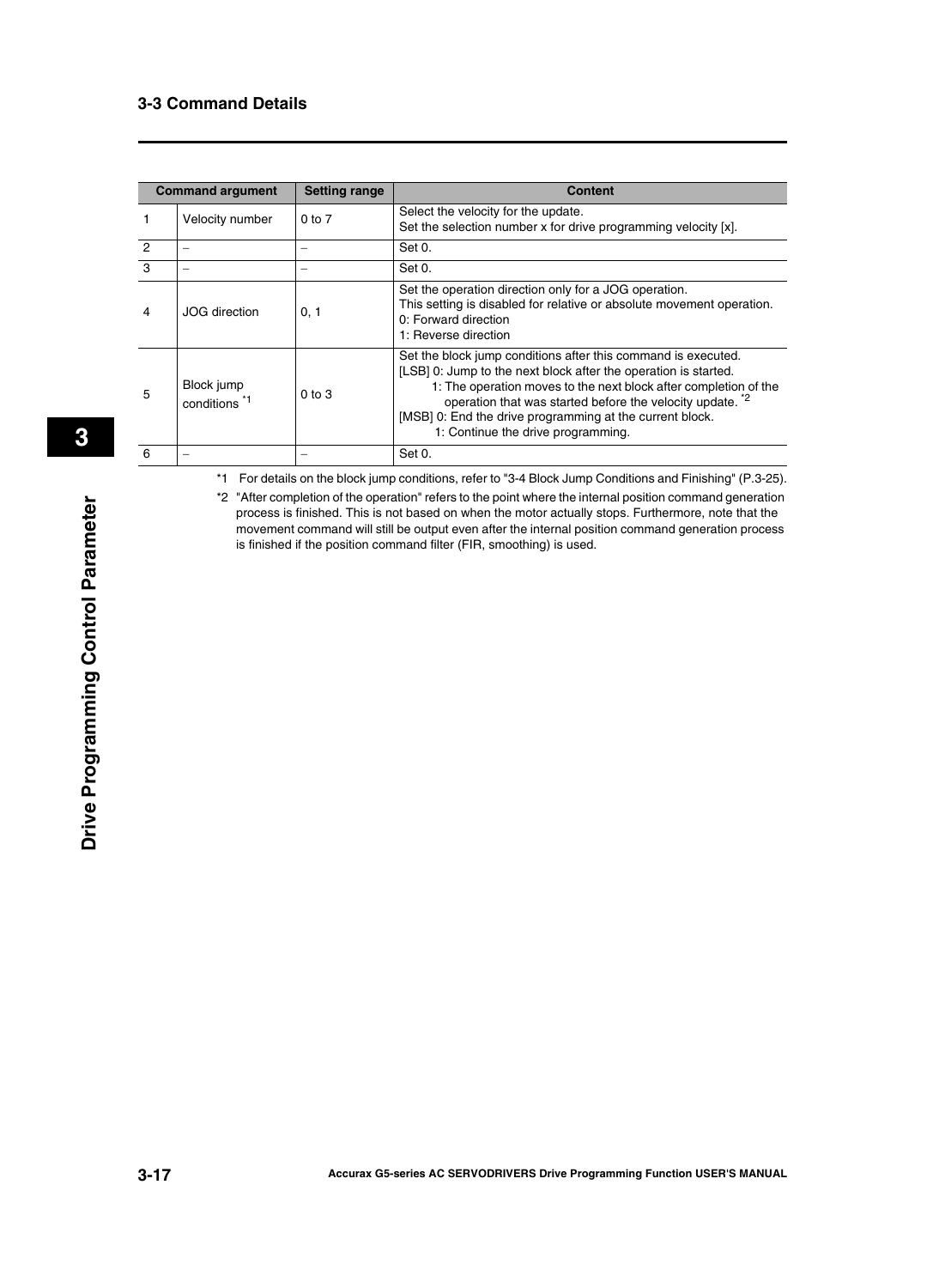#### **Timer (07h)**

This is used to start the timer. The timer is initialized with the set value and decremented by 1ms until the value of 0 is reached.

Refer to the conditional branching commands (Ah, Bh, Ch) for using the timer counter value.

|                     | Drive Programming control parameter (48 bit) |                 |          |                          |                      |                          |                                            |  |  |  |
|---------------------|----------------------------------------------|-----------------|----------|--------------------------|----------------------|--------------------------|--------------------------------------------|--|--|--|
| <b>Command name</b> | <b>Drive Programming command</b>             |                 |          |                          |                      |                          |                                            |  |  |  |
|                     | <b>Command</b><br>code                       | <b>Argument</b> | Argument | Argument<br>3            | <b>Argument</b><br>4 | <b>Argument</b><br>5     | Argument<br>6                              |  |  |  |
|                     | 4 bit                                        | 4 bit           | 2 bit    | 2 bit                    | 2 bit                | 2 bit                    | <b>32 bit</b>                              |  |  |  |
| Timer               | 7h                                           |                 |          | $\overline{\phantom{a}}$ |                      | Block jump<br>conditions | Timer<br>counter<br>setting<br>value [1ms] |  |  |  |



| <b>Command argument</b> |                                        | <b>Setting range</b> | <b>Content</b>                                                                                                                                                                                                                                                                                                                                                                                                                    |
|-------------------------|----------------------------------------|----------------------|-----------------------------------------------------------------------------------------------------------------------------------------------------------------------------------------------------------------------------------------------------------------------------------------------------------------------------------------------------------------------------------------------------------------------------------|
|                         |                                        |                      | Set 0.                                                                                                                                                                                                                                                                                                                                                                                                                            |
| $\overline{2}$          |                                        |                      | Set 0.                                                                                                                                                                                                                                                                                                                                                                                                                            |
| 3                       |                                        |                      | Set 0.                                                                                                                                                                                                                                                                                                                                                                                                                            |
| $\overline{4}$          |                                        |                      | Set 0.                                                                                                                                                                                                                                                                                                                                                                                                                            |
| 5                       | Block jump<br>conditions <sup>*1</sup> | $0$ to $3$           | Set the block jump conditions after this command is executed.<br>[LSB] 0: Jump to the next block after the operation is started.<br>1: The operation moves to the next block after the counter starts<br>and then stops (counter is at 0). The counter can be used<br>as the wait timer to indicate when the next block starts.<br>[MSB] 0: End the drive programming at the current block.<br>1: Continue the drive programming. |
| 6                       | Timer counter<br>setting value         | 0 to 1000000         | Set the initial value of the decrement counter per 1 [ms].<br>The counter decrements by -1 in cycles of 1 ms from the set value, and<br>stops at 0.<br>The counter value after it is started is used by the conditional<br>branching command.                                                                                                                                                                                     |

\*1 For details on the block jump conditions, refer to "3-4 Block Jump Conditions and Finishing" [\(P.3-25\)](#page-55-0).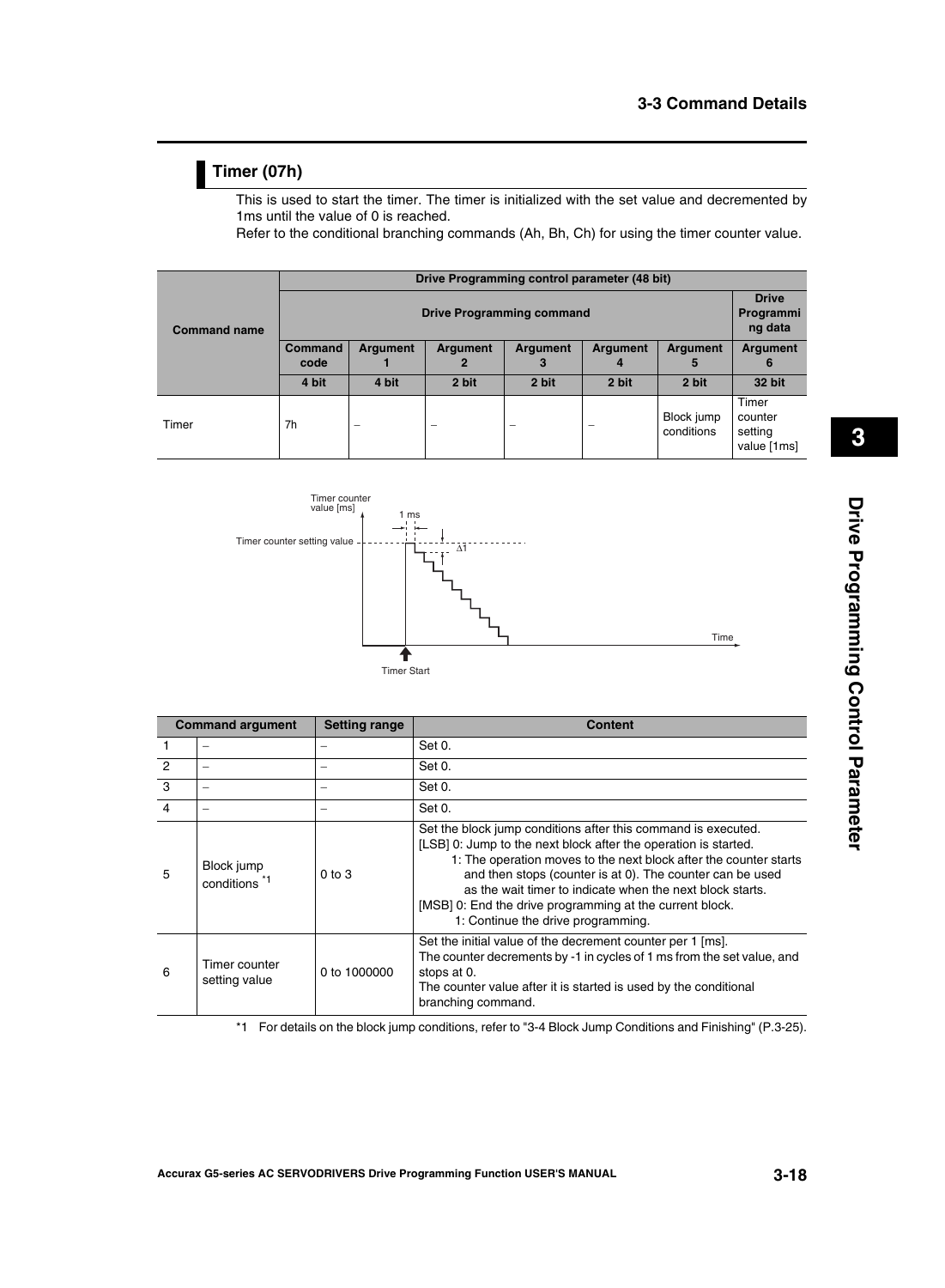#### **Drive Programming Output Signal Control (08h)**

This is used when operating the output signals.

The drive programming output signals (B-CTRL1 to B-CTRL3) need to be allocated in advance to sequence output signals (SO1 to SO4).

|                                               | Drive Programming control parameter (48 bit)                                                            |                |         |         |                 |                          |        |  |  |
|-----------------------------------------------|---------------------------------------------------------------------------------------------------------|----------------|---------|---------|-----------------|--------------------------|--------|--|--|
| <b>Command name</b>                           | <b>Drive Programming command</b>                                                                        |                |         |         |                 |                          |        |  |  |
|                                               | <b>Command</b><br><b>Argument</b><br><b>Argument</b><br><b>Argument</b><br><b>Argument</b><br>code<br>5 |                |         |         | <b>Argument</b> | Argument<br>6            |        |  |  |
|                                               | 4 bit                                                                                                   | 4 bit          | 2 bit   | 2 bit   | 2 bit           | 2 bit                    | 32 bit |  |  |
| Drive Programming<br>Output Signal<br>Control | 8h                                                                                                      | <b>B-CTRL1</b> | B-CTRL2 | B-CTRL3 |                 | Block jump<br>conditions |        |  |  |

 $\Box$   $\Box$ 

LSB = 0: OFF (Output photocoupler OFF) 1: ON (Output photocoupler ON)

MSB = 0: No operation (Current value maintained) 1: Operation

|                | <b>Command argument</b>                | <b>Setting range</b> | <b>Content</b>                                                                                                                                                                                                                        |
|----------------|----------------------------------------|----------------------|---------------------------------------------------------------------------------------------------------------------------------------------------------------------------------------------------------------------------------------|
|                | <b>B-CTRL1</b>                         | $0$ to $3$           | The following operation can be performed when the general-purpose                                                                                                                                                                     |
| 2              | B-CTRL2                                | $0$ to $3$           | terminal SOn is set to drive programming output B-CTRLn.<br>0, 1: No operation (Current value maintained)                                                                                                                             |
| 3              | B-CTRL3                                | $0$ to $3$           | 2: OFF (Output photocoupler OFF)<br>3: ON (Output photocoupler ON)                                                                                                                                                                    |
| $\overline{4}$ |                                        |                      | Set 0.                                                                                                                                                                                                                                |
| -5             | Block jump<br>conditions <sup>*1</sup> | $0$ to $3$           | Set the block jump conditions after this command is executed.<br>[LSB] 0, 1: Jump to the next block after the operation is started.<br>[MSB] 0: End the drive programming at the current block.<br>1: Continue the drive programming. |
| 6              |                                        |                      | Set 0.                                                                                                                                                                                                                                |

\*1 For details on the block jump conditions, refer to "3-4 Block Jump Conditions and Finishing" ([P.3-25](#page-55-0)).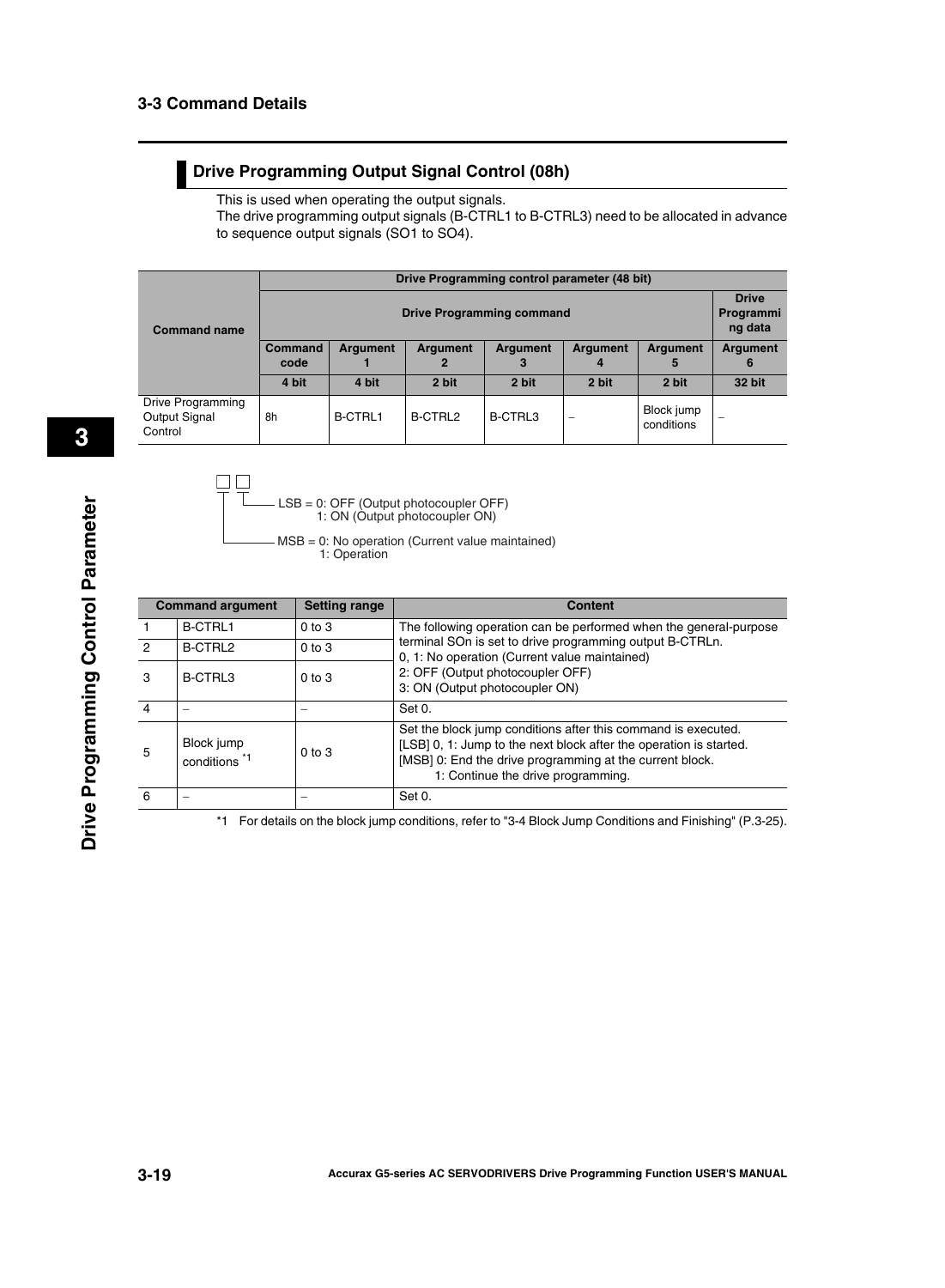#### **Jump (09h)**

This is used when jump to the specified block number.

|                     | Drive Programming control parameter (48 bit) |                          |                                          |                 |                 |                 |                           |  |  |  |  |
|---------------------|----------------------------------------------|--------------------------|------------------------------------------|-----------------|-----------------|-----------------|---------------------------|--|--|--|--|
|                     |                                              |                          | <b>Drive Programming command</b>         |                 |                 |                 | <b>Drive</b><br>Programmi |  |  |  |  |
| <b>Command name</b> |                                              |                          |                                          |                 |                 |                 |                           |  |  |  |  |
|                     | <b>Command</b>                               | <b>Argument</b>          | <b>Argument</b>                          | <b>Argument</b> | <b>Argument</b> | <b>Argument</b> | <b>Argument</b>           |  |  |  |  |
|                     | code                                         |                          |                                          |                 |                 | 5               | 6                         |  |  |  |  |
|                     | 4 bit                                        | 4 bit                    | 2 bit                                    | 2 bit           | 2 bit           | 2 bit           | 32 bit                    |  |  |  |  |
| Jump                | 9h                                           | $\overline{\phantom{a}}$ | Block number (destination)<br>conditions |                 |                 | Block jump      | -                         |  |  |  |  |

| <b>Command argument</b> |                                        | <b>Setting range</b> | <b>Content</b>                                                                                                                                                      |
|-------------------------|----------------------------------------|----------------------|---------------------------------------------------------------------------------------------------------------------------------------------------------------------|
|                         |                                        |                      | Set 0.                                                                                                                                                              |
| 2                       |                                        |                      |                                                                                                                                                                     |
| $\cdot$ 3               | <b>Block number</b>                    | $0$ to $31$          | Set the destination block number.                                                                                                                                   |
| $\overline{4}$          |                                        |                      |                                                                                                                                                                     |
| 5                       | Block jump<br>conditions <sup>*1</sup> | $0$ to $3$           | Set the block jump conditions after this command is executed.<br>The drive programming moves to the specified block and is continued<br>regardless of this setting. |
| 6                       |                                        |                      | Set 0.                                                                                                                                                              |

\*1 For details on the block jump conditions, refer to "3-4 Block Jump Conditions and Finishing" [\(P.3-25\)](#page-55-0).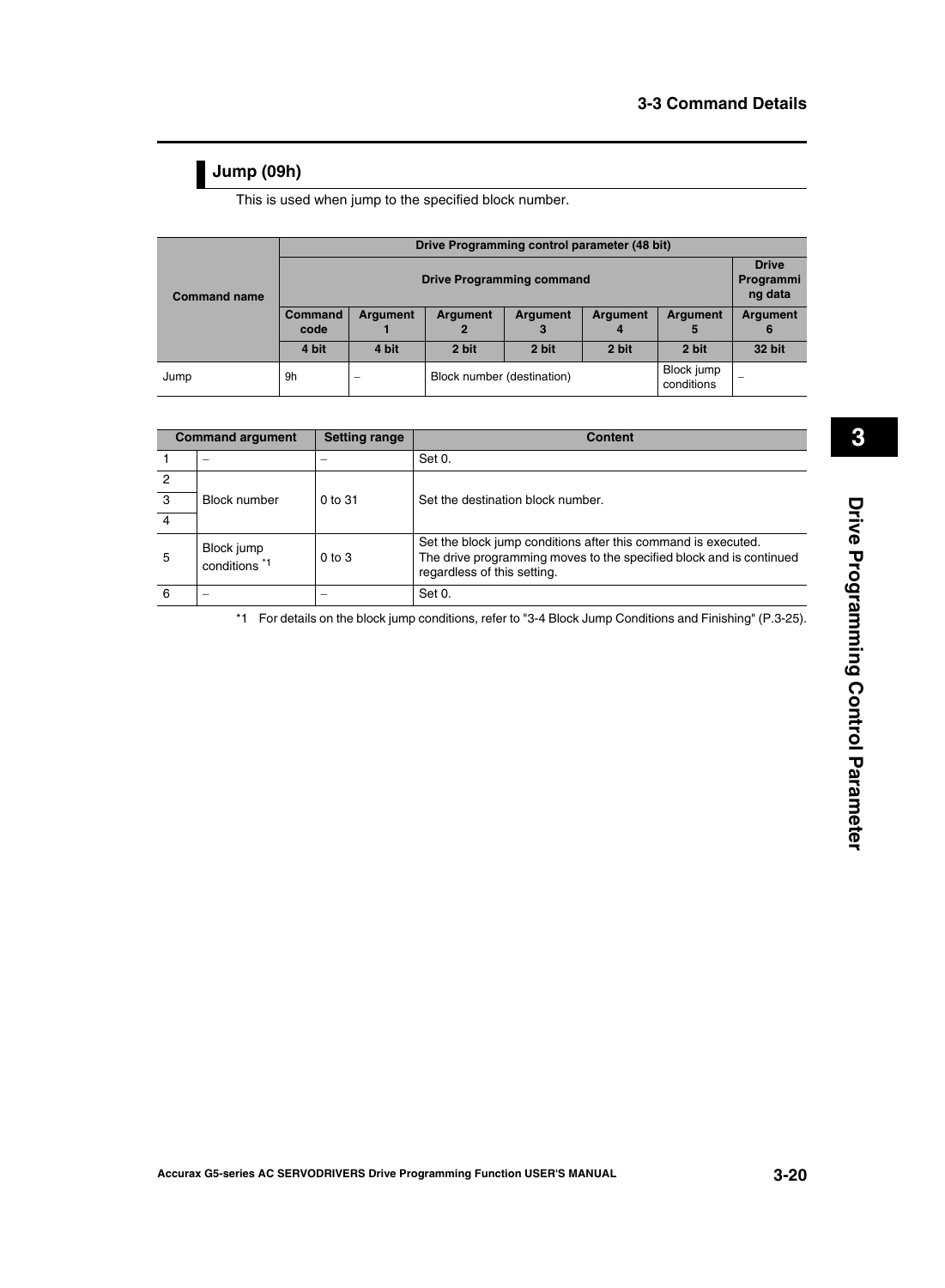#### **Conditional Branching 1 ( = ) (0Ah)**

This is used when jump to the specified block number (destination when Yes) when the specified conditions are met.

|                                |                                  |                                                                                                  | Drive Programming control parameter (48 bit) |       |                          |                                             |                      |  |  |
|--------------------------------|----------------------------------|--------------------------------------------------------------------------------------------------|----------------------------------------------|-------|--------------------------|---------------------------------------------|----------------------|--|--|
| <b>Command name</b>            | <b>Drive Programming command</b> |                                                                                                  |                                              |       |                          |                                             |                      |  |  |
|                                | <b>Command</b><br>code           | Argument<br>Argument<br>Argument<br><b>Argument</b><br><b>Argument</b><br>$\mathbf{2}$<br>3<br>5 |                                              |       |                          |                                             | <b>Argument</b><br>6 |  |  |
|                                | 4 bit                            | 4 bit                                                                                            | 2 bit                                        | 2 bit | 2 bit                    | 2 bit                                       | 32 bit               |  |  |
| Conditional<br>Branching 1 (=) | Ah                               | Comparison<br>target                                                                             | Block number (destination when Yes)          |       | Block jump<br>conditions | Comparison<br>value<br>(threshold<br>value) |                      |  |  |

|                | <b>Command argument</b>               | <b>Setting range</b>      | <b>Content</b>                                                                                                                                                                                                                                                                                                                                                                                                                                                                |                   |          |                                                              |  |  |
|----------------|---------------------------------------|---------------------------|-------------------------------------------------------------------------------------------------------------------------------------------------------------------------------------------------------------------------------------------------------------------------------------------------------------------------------------------------------------------------------------------------------------------------------------------------------------------------------|-------------------|----------|--------------------------------------------------------------|--|--|
|                |                                       |                           | Value                                                                                                                                                                                                                                                                                                                                                                                                                                                                         | Comparison target | Unit     | Note                                                         |  |  |
|                |                                       |                           | 0                                                                                                                                                                                                                                                                                                                                                                                                                                                                             | Command position  | pulse    | Command position after<br>filtering                          |  |  |
|                |                                       |                           | 1                                                                                                                                                                                                                                                                                                                                                                                                                                                                             | Current position  | pulse    | Current position of the<br>motor                             |  |  |
|                |                                       |                           | $\overline{c}$                                                                                                                                                                                                                                                                                                                                                                                                                                                                | Position error    | pulse    | Position error<br>(= command position -<br>current position) |  |  |
| 1              | Comparison target                     | 0 to 15                   | 3                                                                                                                                                                                                                                                                                                                                                                                                                                                                             | Command velocity  | r/min    | Command velocity to the<br>motor                             |  |  |
|                |                                       |                           | $\overline{4}$                                                                                                                                                                                                                                                                                                                                                                                                                                                                | Motor velocity    | r/min    | Current velocity of the motor                                |  |  |
|                |                                       |                           | 5                                                                                                                                                                                                                                                                                                                                                                                                                                                                             | Command torque    | 0.1%     | Command torque to the<br>motor                               |  |  |
|                |                                       |                           | 6                                                                                                                                                                                                                                                                                                                                                                                                                                                                             | Timer counter     | $\equiv$ | Counter value                                                |  |  |
|                |                                       |                           | $\overline{7}$                                                                                                                                                                                                                                                                                                                                                                                                                                                                | Input signals     | $\equiv$ | Input signals **                                             |  |  |
|                |                                       |                           | 8                                                                                                                                                                                                                                                                                                                                                                                                                                                                             | Output signals    | $\equiv$ | Output signals <sup>*2</sup>                                 |  |  |
|                |                                       |                           | 9 to 15                                                                                                                                                                                                                                                                                                                                                                                                                                                                       | (Reserved)        | $\equiv$ | Do not use.                                                  |  |  |
| $\overline{2}$ |                                       |                           |                                                                                                                                                                                                                                                                                                                                                                                                                                                                               |                   |          |                                                              |  |  |
| $\overline{3}$ | <b>Block number</b>                   | 0 to 31                   | Set the destination block number when the specified conditions are<br>met (when Yes).                                                                                                                                                                                                                                                                                                                                                                                         |                   |          |                                                              |  |  |
| $\overline{4}$ |                                       |                           |                                                                                                                                                                                                                                                                                                                                                                                                                                                                               |                   |          |                                                              |  |  |
| 5              | Block jump<br>conditions              | $0$ to $3$                | Set the block jump conditions after this command is executed.<br>[LSB] 0: When Yes is indicated after starting, the operation moves to<br>the specified block. When No is indicated, operation moves to<br>the next block.<br>1: The current drive programming is executed until Yes is<br>indicated. When Yes is indicated, the operation moves to the<br>specified block.<br>[MSB] 0: End the drive programming at the current block.<br>1: Continue the drive programming. |                   |          |                                                              |  |  |
| 6              | Comparison value<br>(threshold value) | 80000000h to<br>7FFFFFFFh | Set the comparison value (threshold value).<br>The comparison value and unit vary depending on the comparison<br>target.                                                                                                                                                                                                                                                                                                                                                      |                   |          |                                                              |  |  |

Note. Erroneous judgment may result due to the error in the sampling timing, etc. In such a case, use conditional branching  $((>)$  or  $(>)$ .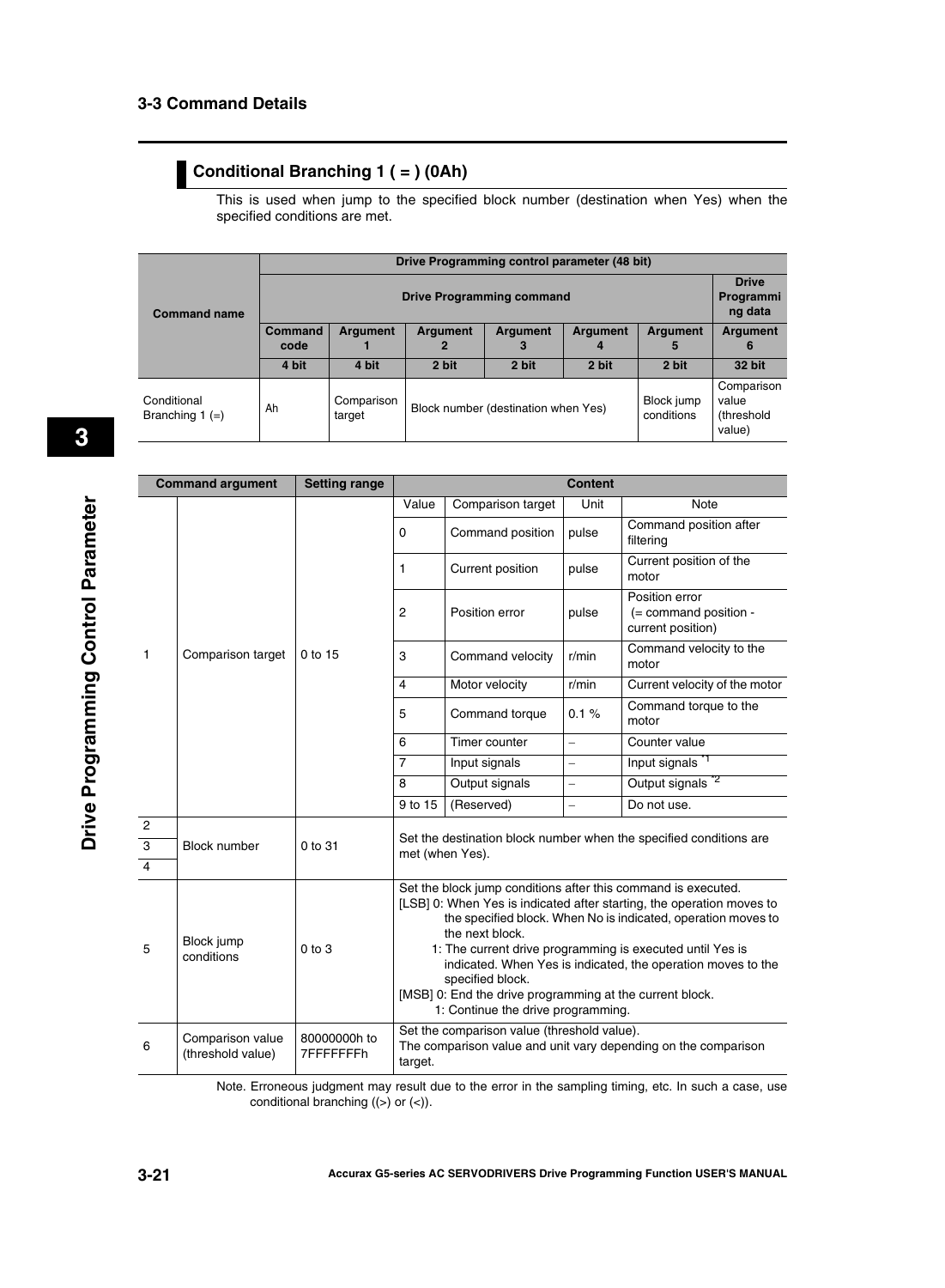\*1 Comparison target: Input signal (7h)

Jump to the specified block number (destination when Yes) when the conditions of each signal are all met.

| <b>Comparison value</b><br>(4 byte) |             | bit 7           | bit 6                    | bit 5                    | bit 4                    | bit 3                    | bit 2                    | bit 1           | bit 0           |
|-------------------------------------|-------------|-----------------|--------------------------|--------------------------|--------------------------|--------------------------|--------------------------|-----------------|-----------------|
| <b>Function</b>                     | <b>Byte</b> |                 |                          |                          |                          |                          |                          |                 |                 |
| Signal status                       | LL          | S <sub>18</sub> | S <sub>I7</sub>          | SI6                      | SI <sub>5</sub>          | SI4                      | S <sub>13</sub>          | S <sub>12</sub> | S <sub>1</sub>  |
|                                     | <b>LH</b>   | -               |                          |                          |                          | $\overline{\phantom{0}}$ | $\overline{\phantom{a}}$ | <b>SI10</b>     | S <sub>19</sub> |
| With or without<br>comparison       | HL          | S <sub>18</sub> | S <sub>I7</sub>          | SI6                      | SI <sub>5</sub>          | SI4                      | S <sub>13</sub>          | SI <sub>2</sub> | SI1             |
|                                     | HH          | -               | $\overline{\phantom{a}}$ | $\overline{\phantom{a}}$ | $\overline{\phantom{a}}$ | $\overline{\phantom{a}}$ |                          | <b>SI10</b>     | S <sub>I9</sub> |

Be sure to set the bit  $(-)$  used by the manufacturer to 0.

The function of the 4-byte comparison value data is separated by 2 bytes.

- Most significant 2-bytes (HH, HL): Specify whether or not to perform comparison for each bit. 0: Without comparison
	- 1: With comparison
- Least significant 2 bytes (LH, LL): Specify the value for comparison (physical level signal status) for each bit.
	- 0: Input photocoupler OFF (physical level)
	- 1: Input photocoupler ON (physical level)
- \*2 Comparison target: Output signal (8h)
	- Jump to the specified block number (destination when Yes) when the conditions of each signal are all met.

| <b>Comparison value</b><br>(4 byte) |             | bit 7                    | bit 6            | bit 5                    | bit 4             | bit 3       | bit 2      | bit 1       | bit 0        |
|-------------------------------------|-------------|--------------------------|------------------|--------------------------|-------------------|-------------|------------|-------------|--------------|
| <b>Function</b>                     | <b>Byte</b> |                          |                  |                          |                   |             |            |             |              |
| Signal status                       | LL          | $\overline{\phantom{a}}$ | <b>VCMP</b>      | <b>TLC</b>               | <b>ZSP</b>        | <b>BKIR</b> | <b>INP</b> | <b>ALM</b>  | <b>READY</b> |
|                                     | LH          | $\overline{\phantom{0}}$ | INP <sub>2</sub> | $\overline{\phantom{a}}$ | WARN <sub>2</sub> | WARN1       | -          | <b>TGON</b> |              |
| With or without<br>comparison       | HL          |                          | <b>VCMP</b>      | <b>TLC</b>               | <b>ZSP</b>        | <b>BKIR</b> | <b>INP</b> | <b>ALM</b>  | <b>READY</b> |
|                                     | <b>HH</b>   | $\overline{\phantom{0}}$ | INP <sub>2</sub> | $\overline{\phantom{a}}$ | WARN <sub>2</sub> | WARN1       | -          | <b>TGON</b> |              |

Be sure to set the bit (-) used by the manufacturer to 0.

The function of the 4-byte comparison value data is separated by 2 bytes.

- Most significant 2-bytes (HH, HL): Specify whether or not to perform comparison for each bit. 0: Without comparison
	- 1: With comparison
- Least significant 2 bytes (LH, LL): Set the value for comparison (logical level signal status) for each bit.
	- 0: OFF (logical level)
	- 1: ON (logical level)

 **3**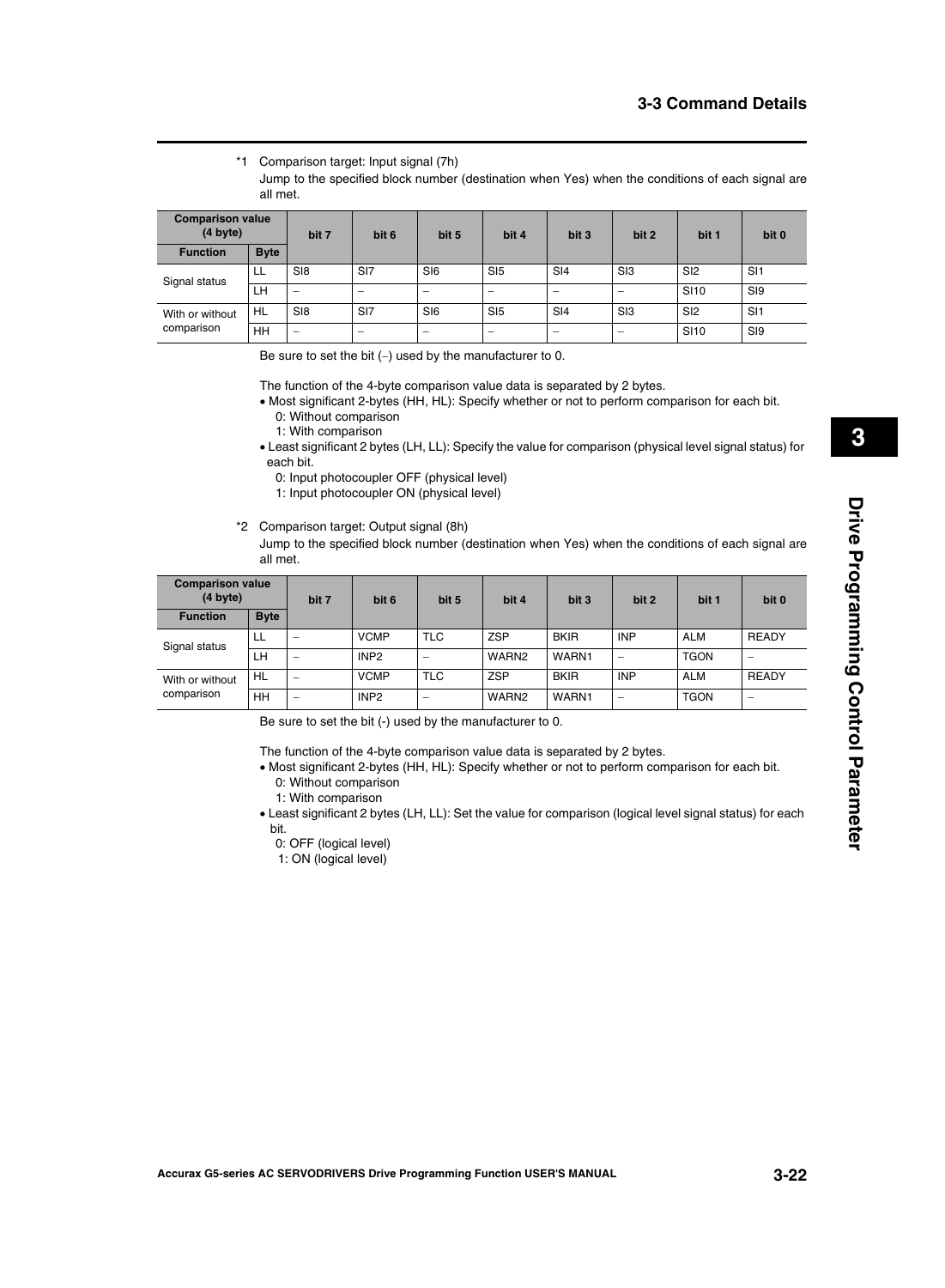#### **Conditional Branching 2 ( > ) (0Bh)**

This is used when jump to the specified block number (destination when Yes) when the specified conditions are met.

|                                |                                  | Drive Programming control parameter (48 bit) |                                                   |       |                      |               |                                             |  |  |
|--------------------------------|----------------------------------|----------------------------------------------|---------------------------------------------------|-------|----------------------|---------------|---------------------------------------------|--|--|
| <b>Command name</b>            | <b>Drive Programming command</b> |                                              |                                                   |       |                      |               |                                             |  |  |
|                                | <b>Command</b><br>code           | <b>Argument</b>                              | <b>Argument</b><br>Argument<br>Argument<br>2<br>4 |       | <b>Argument</b><br>5 | Argument<br>6 |                                             |  |  |
|                                | 4 bit                            | 4 bit                                        | 2 bit                                             | 2 bit | 2 bit                | 2 bit         | 32 bit                                      |  |  |
| Conditional<br>Branching 2 (>) | <b>Bh</b>                        | Comparison<br>target                         | Block number (destination when Yes)<br>conditions |       |                      | Block jump    | Comparison<br>value<br>(threshold<br>value) |  |  |

|                        | <b>Command argument</b>               | <b>Setting range</b>      | <b>Content</b>                                                                                                                                                                                                                                                                                                                                                                                                                                                                   |                                             |                                                              |                                                                |  |
|------------------------|---------------------------------------|---------------------------|----------------------------------------------------------------------------------------------------------------------------------------------------------------------------------------------------------------------------------------------------------------------------------------------------------------------------------------------------------------------------------------------------------------------------------------------------------------------------------|---------------------------------------------|--------------------------------------------------------------|----------------------------------------------------------------|--|
|                        |                                       |                           | Value                                                                                                                                                                                                                                                                                                                                                                                                                                                                            | Comparison target                           | Unit                                                         | <b>Note</b>                                                    |  |
|                        |                                       |                           | 0                                                                                                                                                                                                                                                                                                                                                                                                                                                                                | Command position                            | pulse                                                        | Command position after<br>filtering                            |  |
|                        |                                       |                           | 1                                                                                                                                                                                                                                                                                                                                                                                                                                                                                | Current position                            | pulse                                                        | Current position of the<br>motor                               |  |
| 1<br>Comparison target | 0 to 15                               | $\overline{c}$            | Position error                                                                                                                                                                                                                                                                                                                                                                                                                                                                   | pulse                                       | Position error<br>(= command position -<br>current position) |                                                                |  |
|                        |                                       | 3                         | Command velocity                                                                                                                                                                                                                                                                                                                                                                                                                                                                 | r/min                                       | Command velocity to the<br>motor                             |                                                                |  |
|                        |                                       | $\overline{4}$            | Motor velocity                                                                                                                                                                                                                                                                                                                                                                                                                                                                   | r/min                                       | Current velocity of the motor                                |                                                                |  |
|                        |                                       |                           | 5                                                                                                                                                                                                                                                                                                                                                                                                                                                                                | Command torque                              | 0.1%                                                         | Command torque to the<br>motor                                 |  |
|                        |                                       |                           | 6                                                                                                                                                                                                                                                                                                                                                                                                                                                                                | Timer counter                               | $\qquad \qquad -$                                            | Counter value                                                  |  |
|                        |                                       |                           | 7 to 15                                                                                                                                                                                                                                                                                                                                                                                                                                                                          | (Reserved)                                  | $\equiv$                                                     | Do not use.                                                    |  |
| $\overline{2}$         |                                       |                           | Set the destination block number when the specified conditions are<br>met (when Yes).                                                                                                                                                                                                                                                                                                                                                                                            |                                             |                                                              |                                                                |  |
| $\overline{3}$         | <b>Block number</b>                   | $0$ to $31$               |                                                                                                                                                                                                                                                                                                                                                                                                                                                                                  |                                             |                                                              |                                                                |  |
| $\overline{4}$         |                                       |                           |                                                                                                                                                                                                                                                                                                                                                                                                                                                                                  |                                             |                                                              |                                                                |  |
| 5                      | Block jump<br>conditions              | $0$ to $3$                | Set the block jump conditions after this command is executed.<br>[LSB] 0: When Yes is indicated after starting, the operation moves to<br>the specified block. When No is indicated, operation moves to<br>the next block.<br>1: The current drive programming is executed until Yes is<br>indicated.<br>When Yes is indicated, the operation moves to the specified<br>block.<br>[MSB] 0: End the drive programming at the current block.<br>1: Continue the drive programming. |                                             |                                                              |                                                                |  |
| 6                      | Comparison value<br>(threshold value) | 80000000h to<br>7FFFFFFFh | target.                                                                                                                                                                                                                                                                                                                                                                                                                                                                          | Set the comparison value (threshold value). |                                                              | The comparison value and unit vary depending on the comparison |  |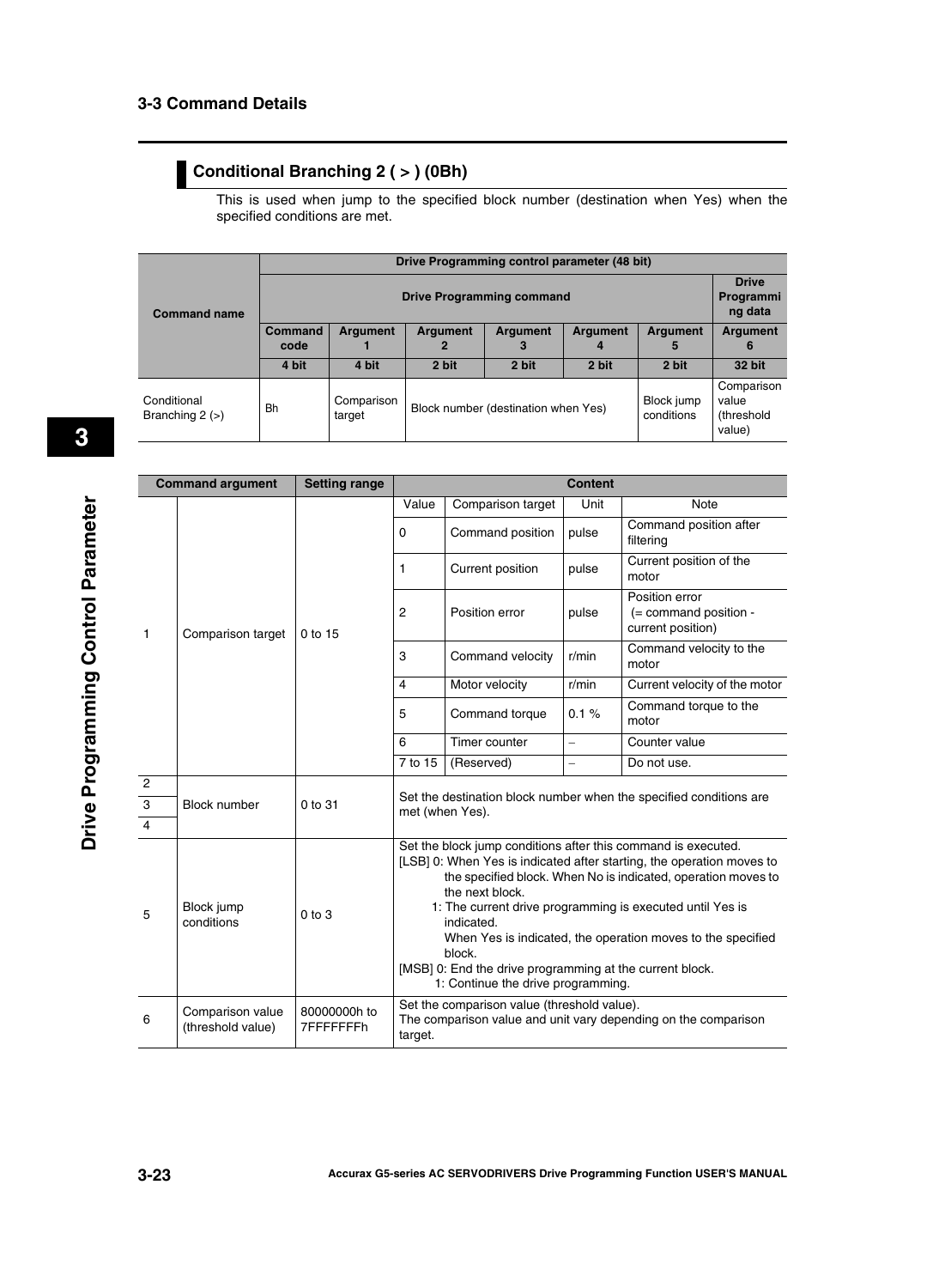#### **Conditional Branching 3 ( < ) (0Ch)**

This is used when jump to the specified block number (destination when Yes) when the specified conditions are met.

|                                  | Drive Programming control parameter (48 bit) |                                                                                         |                                     |       |       |                          |                                             |  |  |
|----------------------------------|----------------------------------------------|-----------------------------------------------------------------------------------------|-------------------------------------|-------|-------|--------------------------|---------------------------------------------|--|--|
| <b>Command name</b>              | <b>Drive Programming command</b>             |                                                                                         |                                     |       |       |                          |                                             |  |  |
|                                  | <b>Command</b><br>code                       | <b>Argument</b><br><b>Argument</b><br><b>Argument</b><br><b>Argument</b><br>3<br>2<br>4 |                                     |       |       | <b>Argument</b><br>5     | <b>Argument</b><br>6                        |  |  |
|                                  | 4 bit                                        | 4 bit                                                                                   | 2 bit                               | 2 bit | 2 bit | 2 bit                    | 32 bit                                      |  |  |
| Conditional<br>Branching $3 (<)$ | Ch                                           | Comparison<br>target                                                                    | Block number (destination when Yes) |       |       | Block jump<br>conditions | Comparison<br>value<br>(threshold<br>value) |  |  |

|                                                    | <b>Command argument</b>               | <b>Setting range</b>      | <b>Content</b>                                                                                                                                                                                                                                                                                                                                                                                                                                                                |                                                                                                               |                                                              |                                                                    |  |  |
|----------------------------------------------------|---------------------------------------|---------------------------|-------------------------------------------------------------------------------------------------------------------------------------------------------------------------------------------------------------------------------------------------------------------------------------------------------------------------------------------------------------------------------------------------------------------------------------------------------------------------------|---------------------------------------------------------------------------------------------------------------|--------------------------------------------------------------|--------------------------------------------------------------------|--|--|
|                                                    |                                       |                           | Value                                                                                                                                                                                                                                                                                                                                                                                                                                                                         | Comparison target                                                                                             | Unit                                                         | <b>Note</b>                                                        |  |  |
|                                                    |                                       |                           | $\Omega$                                                                                                                                                                                                                                                                                                                                                                                                                                                                      | Command position                                                                                              | pulse                                                        | Command position after<br>filtering                                |  |  |
|                                                    |                                       |                           | $\mathbf{1}$                                                                                                                                                                                                                                                                                                                                                                                                                                                                  | Current position                                                                                              | pulse                                                        | Current position of the<br>motor                                   |  |  |
| 1<br>Comparison target                             | 0 to 15                               | $\overline{c}$            | Position error                                                                                                                                                                                                                                                                                                                                                                                                                                                                | pulse                                                                                                         | Position error<br>(= command position -<br>current position) |                                                                    |  |  |
|                                                    |                                       | 3                         | Command velocity                                                                                                                                                                                                                                                                                                                                                                                                                                                              | r/min                                                                                                         | Command velocity to the<br>motor                             |                                                                    |  |  |
|                                                    |                                       | $\overline{4}$            | Motor velocity                                                                                                                                                                                                                                                                                                                                                                                                                                                                | r/min                                                                                                         | Current velocity of the motor                                |                                                                    |  |  |
|                                                    |                                       |                           | 5                                                                                                                                                                                                                                                                                                                                                                                                                                                                             | Command torque                                                                                                | 0.1%                                                         | Command torque to the<br>motor                                     |  |  |
|                                                    |                                       |                           | 6                                                                                                                                                                                                                                                                                                                                                                                                                                                                             | Timer counter                                                                                                 | $\equiv$                                                     | Counter value                                                      |  |  |
|                                                    |                                       |                           | 7 to 15                                                                                                                                                                                                                                                                                                                                                                                                                                                                       | (Reserved)                                                                                                    | $\qquad \qquad -$                                            | Do not use.                                                        |  |  |
| $\overline{c}$<br>$\overline{3}$<br>$\overline{4}$ | <b>Block number</b>                   | 0 to 31                   |                                                                                                                                                                                                                                                                                                                                                                                                                                                                               | met (when Yes).                                                                                               |                                                              | Set the destination block number when the specified conditions are |  |  |
| 5                                                  | Block jump<br>conditions              | $0$ to $3$                | Set the block jump conditions after this command is executed.<br>[LSB] 0: When Yes is indicated after starting, the operation moves to<br>the specified block. When No is indicated, operation moves to<br>the next block.<br>1: The current drive programming is executed until Yes is<br>indicated. When Yes is indicated, the operation moves to the<br>specified block.<br>[MSB] 0: End the drive programming at the current block.<br>1: Continue the drive programming. |                                                                                                               |                                                              |                                                                    |  |  |
| 6                                                  | Comparison value<br>(threshold value) | 80000000h to<br>7FFFFFFFh | target.                                                                                                                                                                                                                                                                                                                                                                                                                                                                       | Set the comparison value (threshold value).<br>The comparison value and unit vary depending on the comparison |                                                              |                                                                    |  |  |

 **3**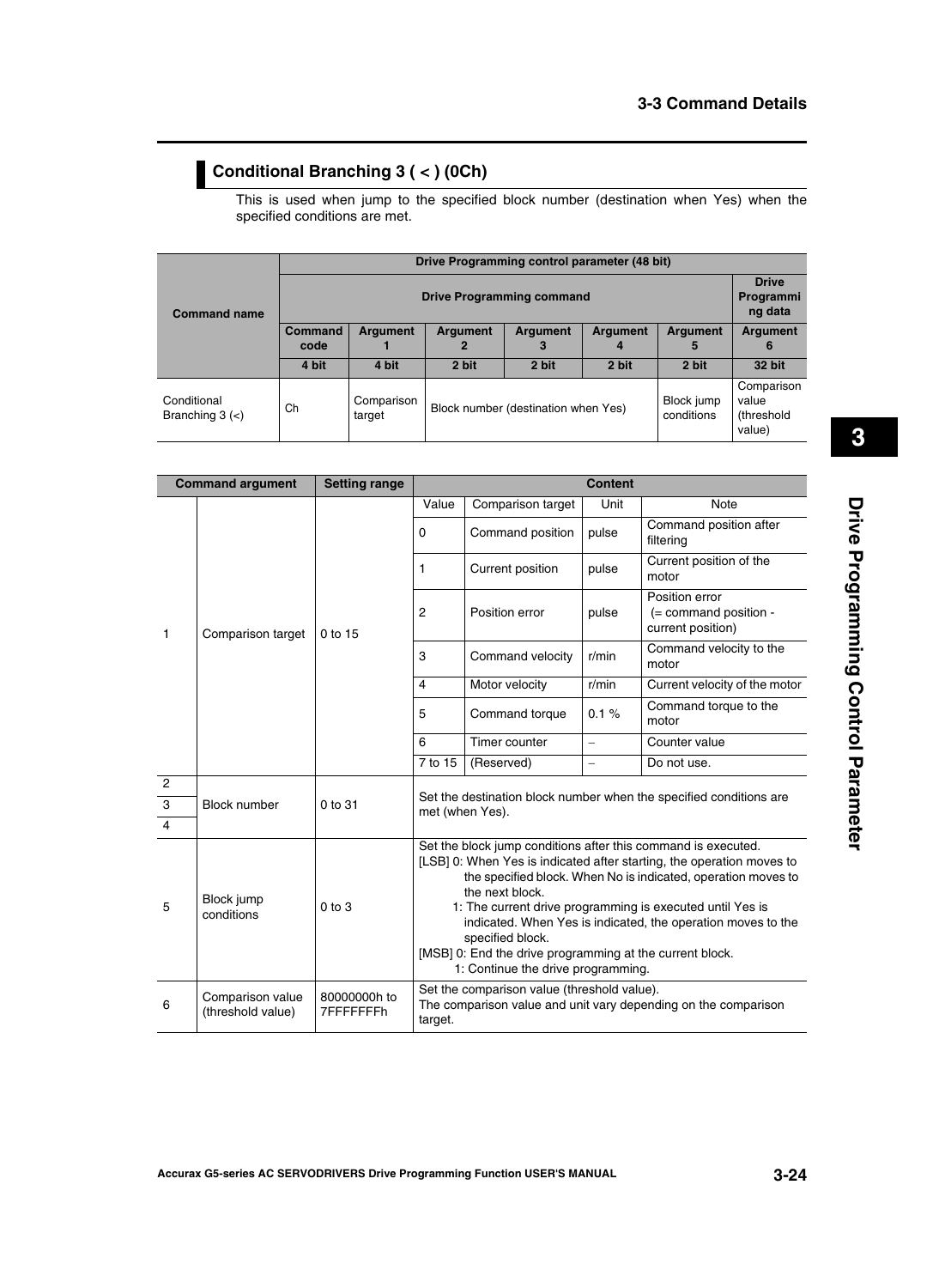### <span id="page-55-0"></span>**3-4 Block Jump Conditions and Finishing**

#### **Block Jump Conditions**

Up to 32 blocks can be set, and therefore, the block setup (block programming) needs to be configured efficiently so that complex operations can be performed. Block programming can be streamlined with an effective utilization of block jump conditions.

Block jump conditions are set based on argument 5 (block jump condition) of each command, and the most significant bit (MSB) and least significant bit (LSB) functions can be categorized as follows.



- \*1 When this is set to finish the drive programming (MSB = 0), the least significant bit (LSB) setting will be disabled, and the drive programming will be finished after the applicable block processing is completed.
- \*2 The least significant bit (LSB) function varies depending on the command. The above illustrates the basic functions. With the jump command (9h), for example, the operation moves to the block specified after it was started regardless of the set value. For details, refer to the description of each command.

#### **Finishing the Drive Programming**

A drive programming finishes when the block processing for which the block jump condition MSB is set to 0 is finished.

As soon as the drive programming is finished, the drive programming status output is set to 0. However, if an operation command (Relative or Absolute Movement, JOG, or Origin Search) is executed prior to the applicable block, and that operation has not been completed, the drive programming will not be finished until the operation is completed <sup>\*1</sup>, and the drive programming status output (B-BUSY) will remain at 1.

Note, in particular, that a JOG operation will continue until the deceleration stop command (5h) is executed.

\*1 "Operation is completed" refers to the point where the internal position command generation process is finished. This is not based on when the motor actually stops. Furthermore, note that the movement command will still be output even after the internal position command generation process is finished if the position command filter (FIR, smoothing) is used.

Note that, as exceptions, the drive programming will be automatically finished in the following situations.

- When an external stop input (immediate or deceleration stop) is entered.
- When the servo turns OFF (including when the servo turns OFF as a result of an alarm or drive prohibition input).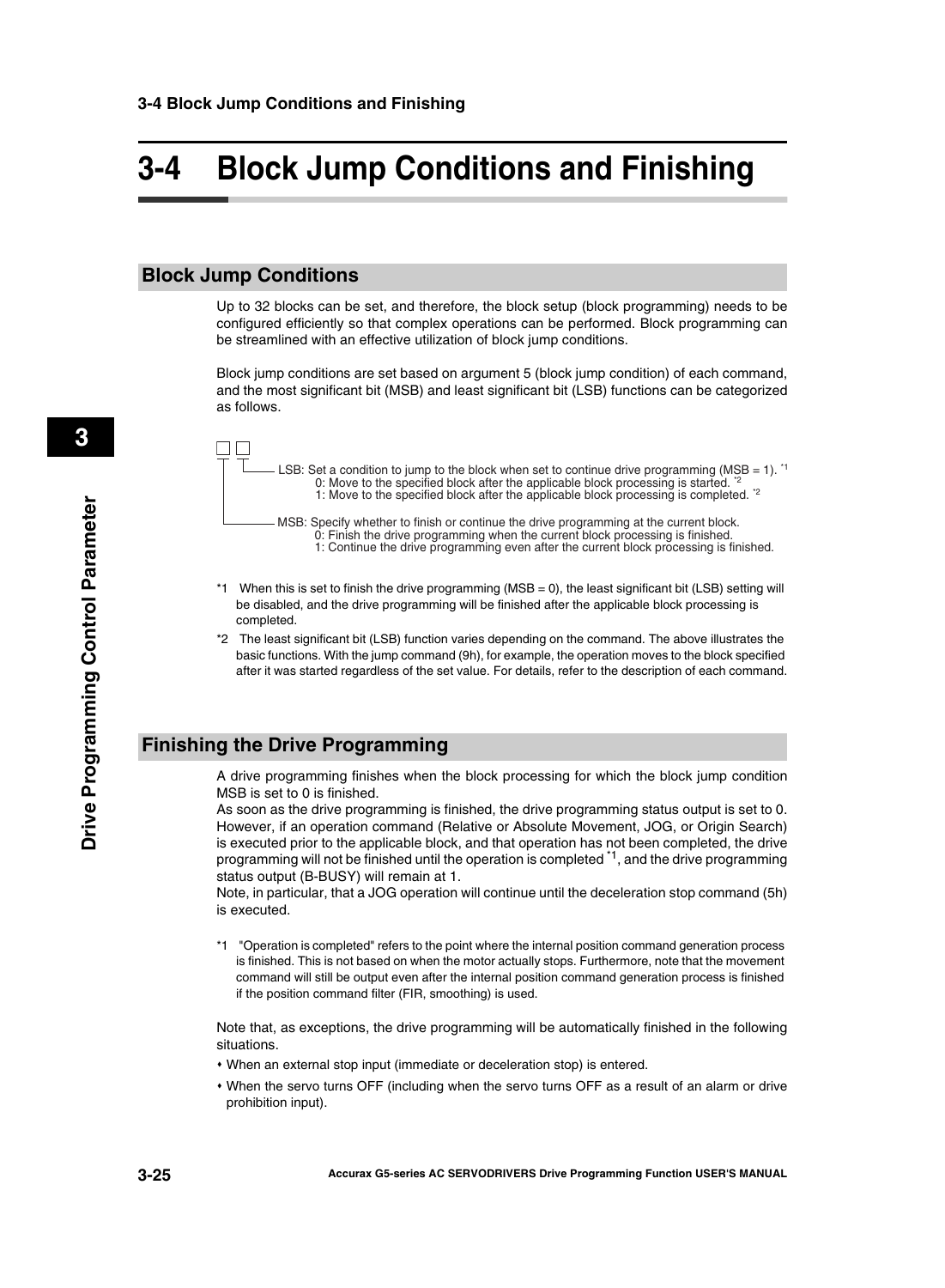# 4

# **Drive Programming Example**

This chapter provides a drive programming setting example in the following operation sequence.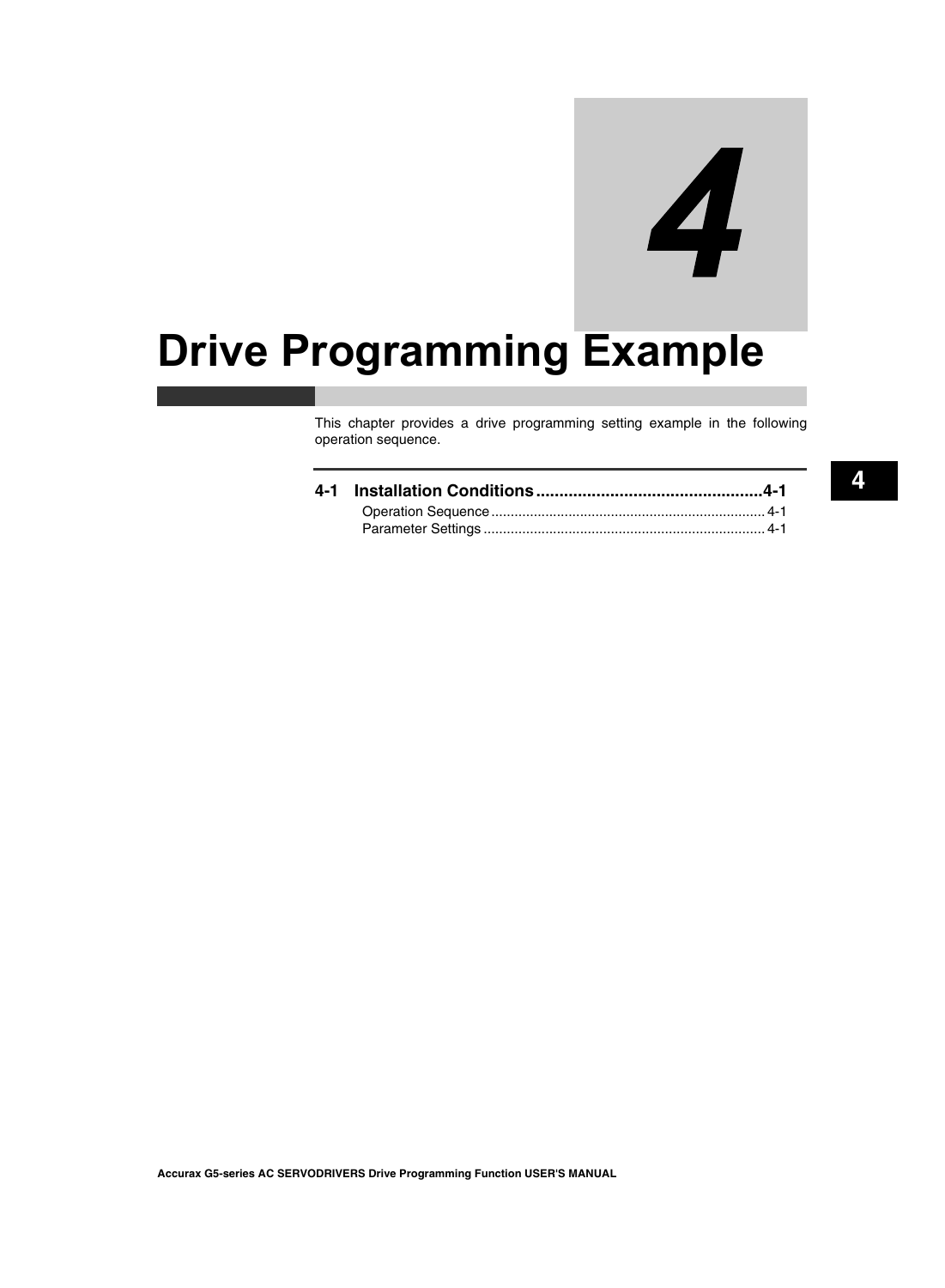## <span id="page-57-0"></span>**4-1 Installation Conditions**

#### <span id="page-57-1"></span>**Operation Sequence**

- 1-1. Set the drive programming output 1 (B-CTRL1) to OFF.
- 1-2. Latch input 1 (EXT1) is used as the origin signal, and origin search is started in the forward direction.(Acceleration number 1 and deceleration number 1 are used.)
- 1-3. After the origin search is completed, block general-purpose output 1 (B-CTRL1) is turned ON and drive programming output 2 (B-CTRL2) is turned OFF, and the drive programming is finished.
- 2-1. Absolute movement is performed to the 100000th pulse.(Velocity number 1, acceleration number 2 and deceleration number 2 are used.)
- 2-2. After moving to the 30000th pulse, the velocity is updated to velocity number 2.
- 2-3. After moving to the 100000th pulse, drive programming output 2 (B-CTRL2) is turned ON and the drive programming is finished.

#### <span id="page-57-2"></span>**Parameter Settings**

#### **Block Number 0**

 $\cdot$  Pn800 = 8202h, Pn801 = 00000000h

|                     | Drive Programming command / data | Value       | <b>Content</b>                                                     |
|---------------------|----------------------------------|-------------|--------------------------------------------------------------------|
| Command Code (4bit) |                                  | 8h          | Drive Programming Output Signal<br>Control                         |
| Argument 1 (4bit)   | <b>B-CTRL1</b>                   | 2           | OFF                                                                |
| Argument 2 (2bit)   | B-CTRL2                          | $\mathbf 0$ | Current value maintained                                           |
| Argument 3 (2bit)   | B-CTRL3                          | 0           | Current value maintained                                           |
| Argument 4 (2bit)   |                                  | 0           |                                                                    |
| Argument 5 (2bit)   | Block jump conditions            | 2           | Operation moves after starting and<br>drive programming continues. |
| Argument 6 (32bit)  | $\overline{\phantom{0}}$         | 0           |                                                                    |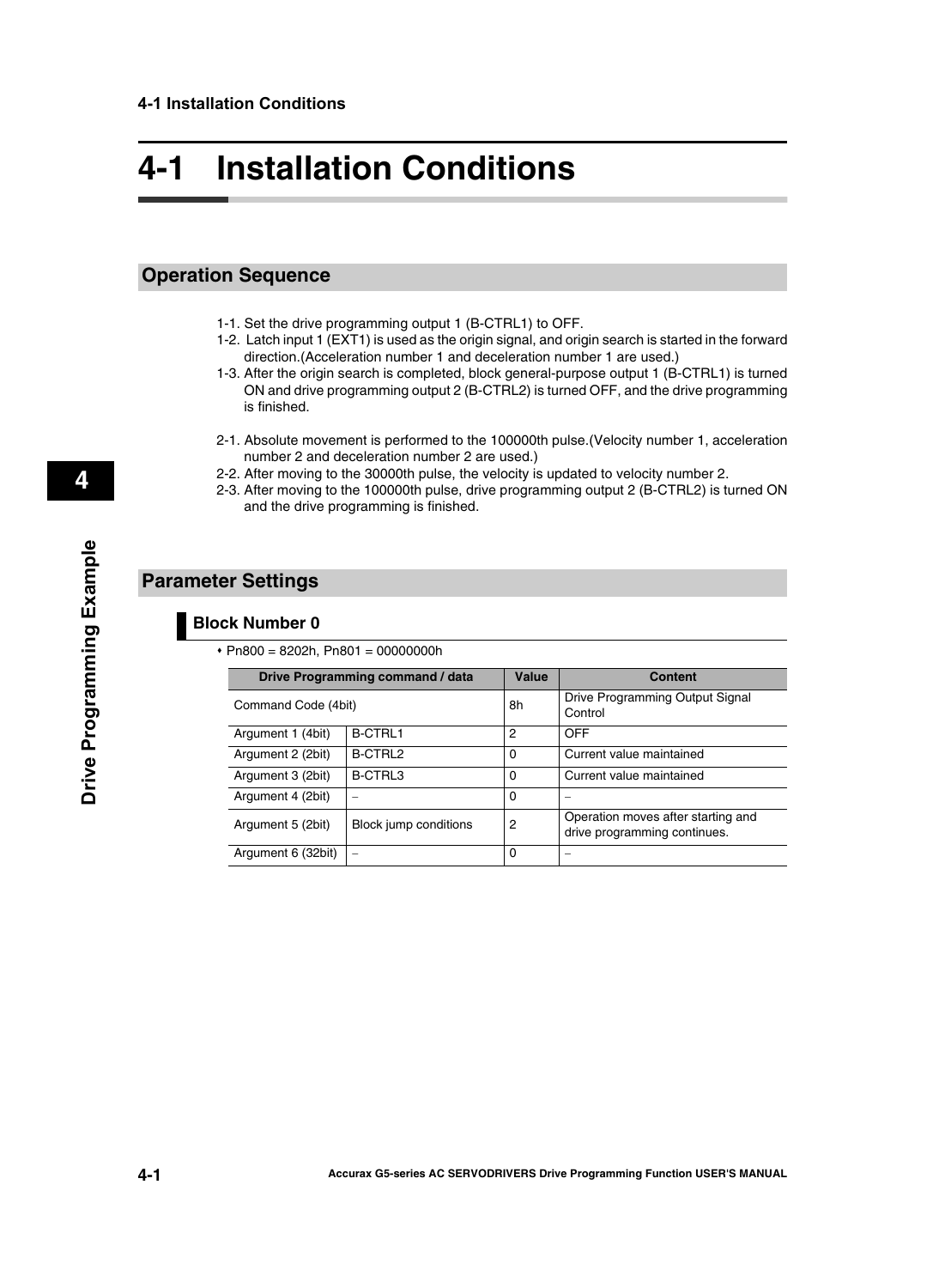#### **Block Number 1**

 $\cdot$  Pn802 = 4153h, Pn803 = 00000000h

|                    | Drive Programming command / data | <b>Value</b> | <b>Content</b>                                                     |
|--------------------|----------------------------------|--------------|--------------------------------------------------------------------|
|                    | Command Code (4bit)              |              | Origin Search                                                      |
| Argument 1 (4bit)  | Detection method                 |              | Latch input 1 (EXT1) forward end base                              |
| Argument 2 (2bit)  | Acceleration number              | 1            | Use Drive Programming Acceleration<br>[1]<br>(= Pn709)             |
| Argument 3 (2bit)  | Deceleration number              |              | Use Drive Programming Deceleration<br>[1]<br>(= Pn713)             |
| Argument 4 (2bit)  | Origin search direction          | 0            | Forward direction                                                  |
| Argument 5 (2bit)  | Block jump conditions            | 3            | Operation moves after starting and<br>drive programming continues. |
| Argument 6 (32bit) |                                  | 0            |                                                                    |

#### **Block Number 2**

 $\cdot$  Pn804 = 8380h, Pn805 = 00000000h

|                     | Drive Programming command / data |    | <b>Content</b>                                    |
|---------------------|----------------------------------|----|---------------------------------------------------|
| Command Code (4bit) |                                  | 8h | Drive Programming Output Signal<br>Control        |
| Argument 1 (4bit)   | <b>B-CTRL1</b>                   | 3  | <b>ON</b>                                         |
| Argument 2 (2bit)   | B-CTRL2                          | 2  | <b>OFF</b>                                        |
| Argument 3 (2bit)   | B-CTRL3                          | 0  | Current value maintained                          |
| Argument 4 (2bit)   |                                  | 0  |                                                   |
| Argument 5 (2bit)   | Block jump conditions            | 0  | End the drive programming at the<br>current block |
| Argument 6 (32bit)  |                                  | 0  |                                                   |

#### **Block Number 3**

Pn806 = 21A2h, Pn807 = 000186A0h (100000)

|                     | <b>Drive Programming command / data</b> | Value          | <b>Content</b>                                                         |
|---------------------|-----------------------------------------|----------------|------------------------------------------------------------------------|
| Command Code (4bit) |                                         | 2 <sub>h</sub> | Absolute Movement                                                      |
| Argument 1 (4bit)   | Velocity number                         |                | Use Drive Programming Velocity [1]<br>(= Pn701)                        |
| Argument 2 (2bit)   | Acceleration number                     | 2              | Use Drive Programming Acceleration<br>[2]<br>$(= Pn710)$               |
| Argument 3 (2bit)   | Deceleration number                     | 2              | Use Drive Programming Deceleration<br>$\lceil 2 \rceil$<br>$(= Pn714)$ |
| Argument 4 (2bit)   |                                         | 0              |                                                                        |
| Argument 5 (2bit)   | Block jump conditions                   | 2              | Operation moves after starting and<br>drive programming continues.     |
| Argument 6 (32bit)  | Target absolute position<br>[pulse]     | 100000         | Travel is performed to the 100,000th<br>pulse                          |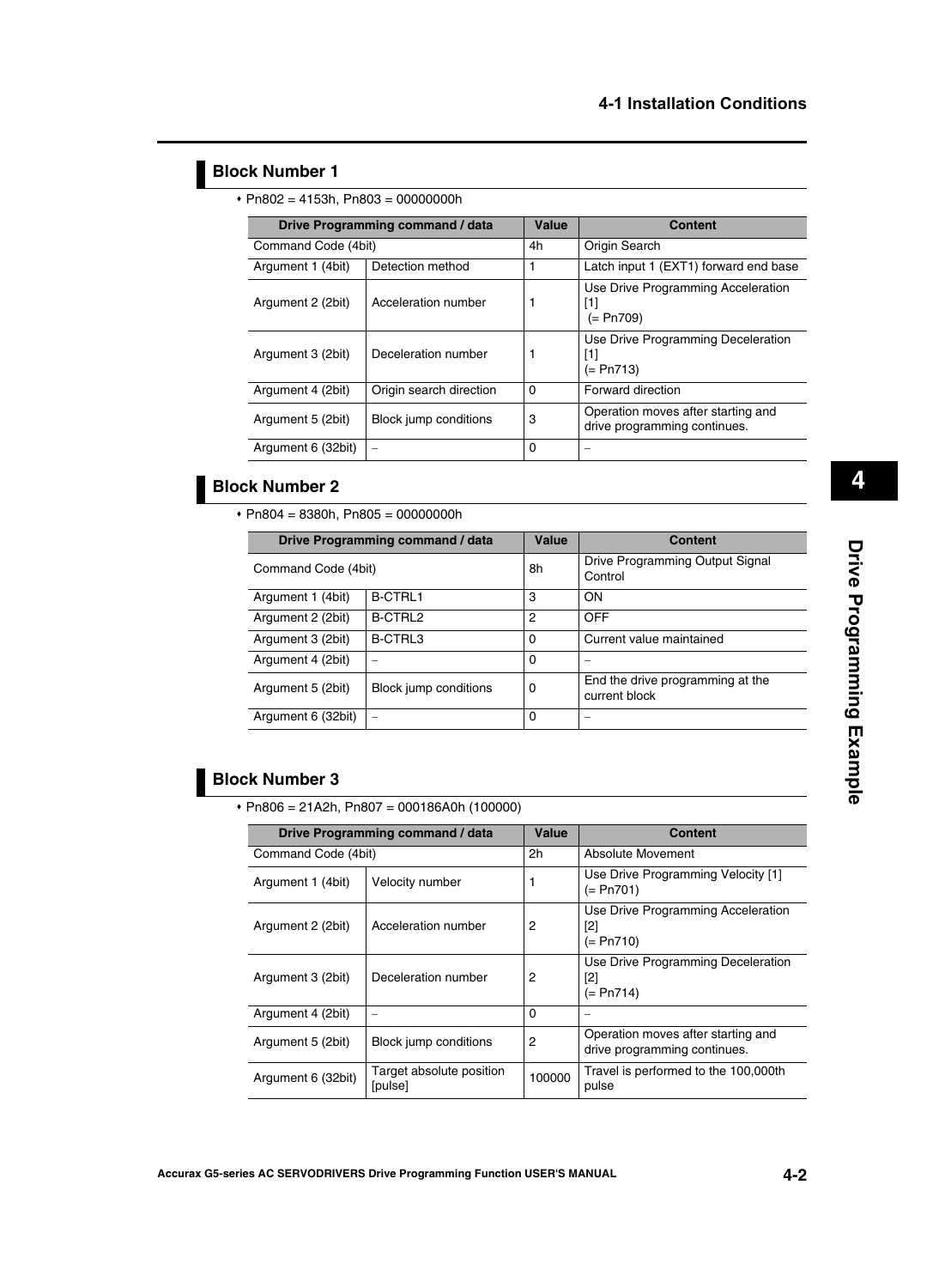#### **Block Number 4**

|  | • Pn808 = B017h, Pn809 = 00007530h (30000) |  |  |
|--|--------------------------------------------|--|--|
|--|--------------------------------------------|--|--|

|                     | Drive Programming command / data       | <b>Value</b> | Content                                                                                                                                                      |  |
|---------------------|----------------------------------------|--------------|--------------------------------------------------------------------------------------------------------------------------------------------------------------|--|
| Command Code (4bit) |                                        | Bh           | Conditional Branching $2$ ( $>$ )                                                                                                                            |  |
| Argument 1 (4bit)   | Comparison target                      | 0            | Set a Command position for the<br>comparison target                                                                                                          |  |
| Argument 2 (2bit)   |                                        |              |                                                                                                                                                              |  |
| Argument 3 (2bit)   | Block number<br>(destination when Yes) | 5            | Move to block number 5 when<br>conditions are met                                                                                                            |  |
| Argument 4 (2bit)   |                                        |              |                                                                                                                                                              |  |
| Argument 5 (2bit)   | Block jump conditions                  | 3            | Start the current block until conditions<br>are met. After conditions are met,<br>operation moves to the specified block<br>and drive programming continues. |  |
| Argument 6 (32bit)  | Comparison value                       | 30000        | Set the 30,000th pulse for the<br>comparison value                                                                                                           |  |

#### **Block Number 5**

 $\cdot$  Pn810 = 6203h, Pn811 = 00000000h

|                     | Drive Programming command / data | Value    | <b>Content</b>                                                       |
|---------------------|----------------------------------|----------|----------------------------------------------------------------------|
| Command Code (4bit) |                                  | 6h       | <b>Velocity Update</b>                                               |
| Argument 1 (4bit)   | Velocity number                  | 2        | Use Drive Programming Velocity [2]<br>(= Pn702)                      |
| Argument 2 (2bit)   |                                  | $\Omega$ |                                                                      |
| Argument 3 (2bit)   |                                  | 0        |                                                                      |
| Argument 4 (2bit)   | <b>JOG</b> direction             | 0        | This cannot be used in velocity updates<br>during absolute movement. |
| Argument 5 (2bit)   | Block jump conditions            | 3        | Operation moves after starting and<br>drive programming continues.   |
| Argument 6 (32bit)  |                                  | 0        |                                                                      |

#### **Block Number 6**

Pn812 = 80C0h, Pn813 = 00000000h

|                     | Drive Programming command / data | Value    | <b>Content</b>                                    |
|---------------------|----------------------------------|----------|---------------------------------------------------|
| Command Code (4bit) |                                  | 8h       | Drive Programming Output Signal<br>Control        |
| Argument 1 (4bit)   | <b>B-CTRL1</b>                   | $\Omega$ | Current value maintained                          |
| Argument 2 (2bit)   | B-CTRL2                          | 3        | ON                                                |
| Argument 3 (2bit)   | <b>B-CTRL3</b>                   | 0        | Current value maintained                          |
| Argument 4 (2bit)   |                                  | 0        |                                                   |
| Argument 5 (2bit)   | Block jump conditions            | 0        | End the drive programming at the<br>current block |
| Argument 6 (32bit)  | $\overline{\phantom{0}}$         | 0        |                                                   |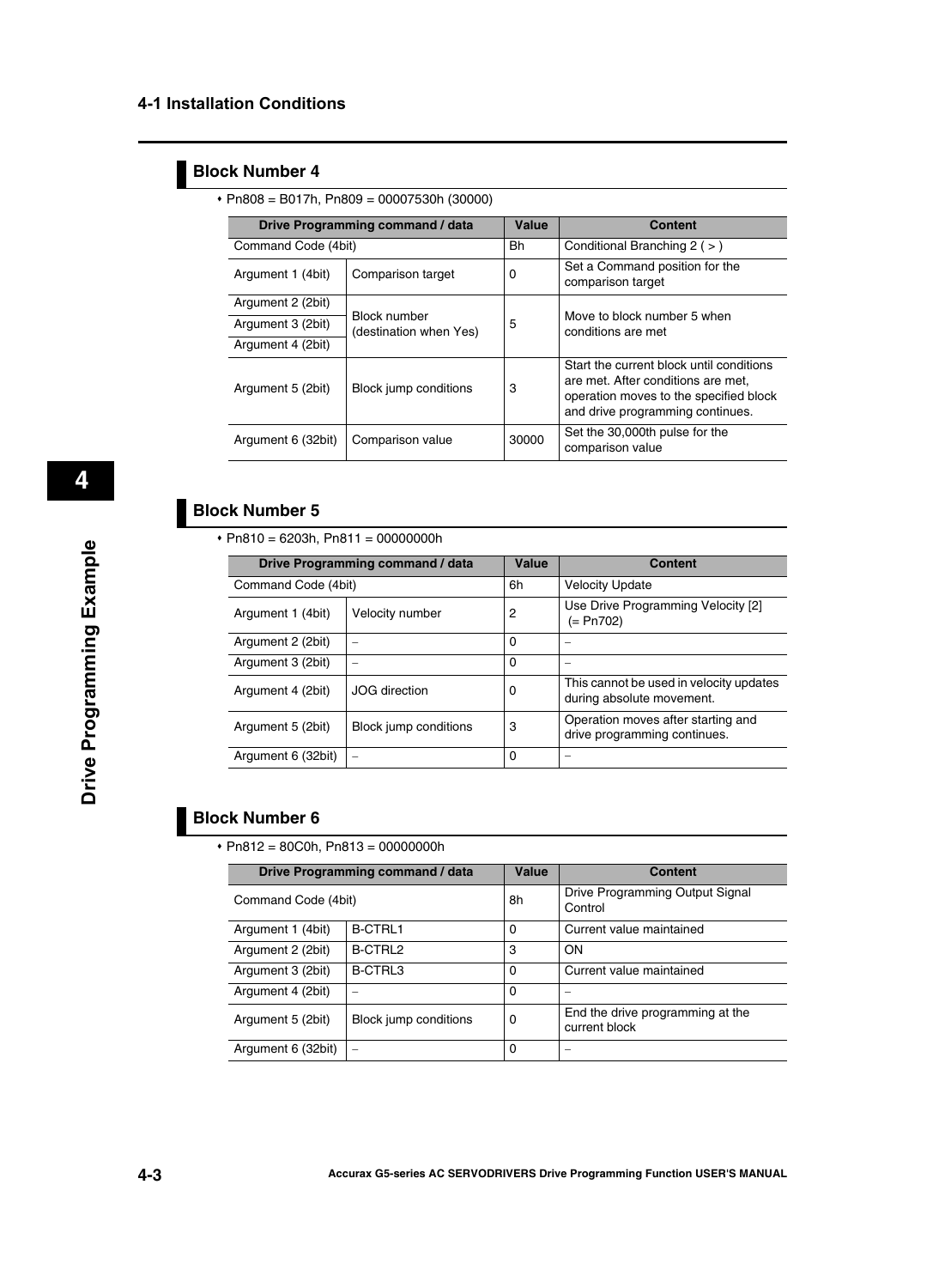

\*1 Leave at least 10 ms between a B-SELn input and an STB input.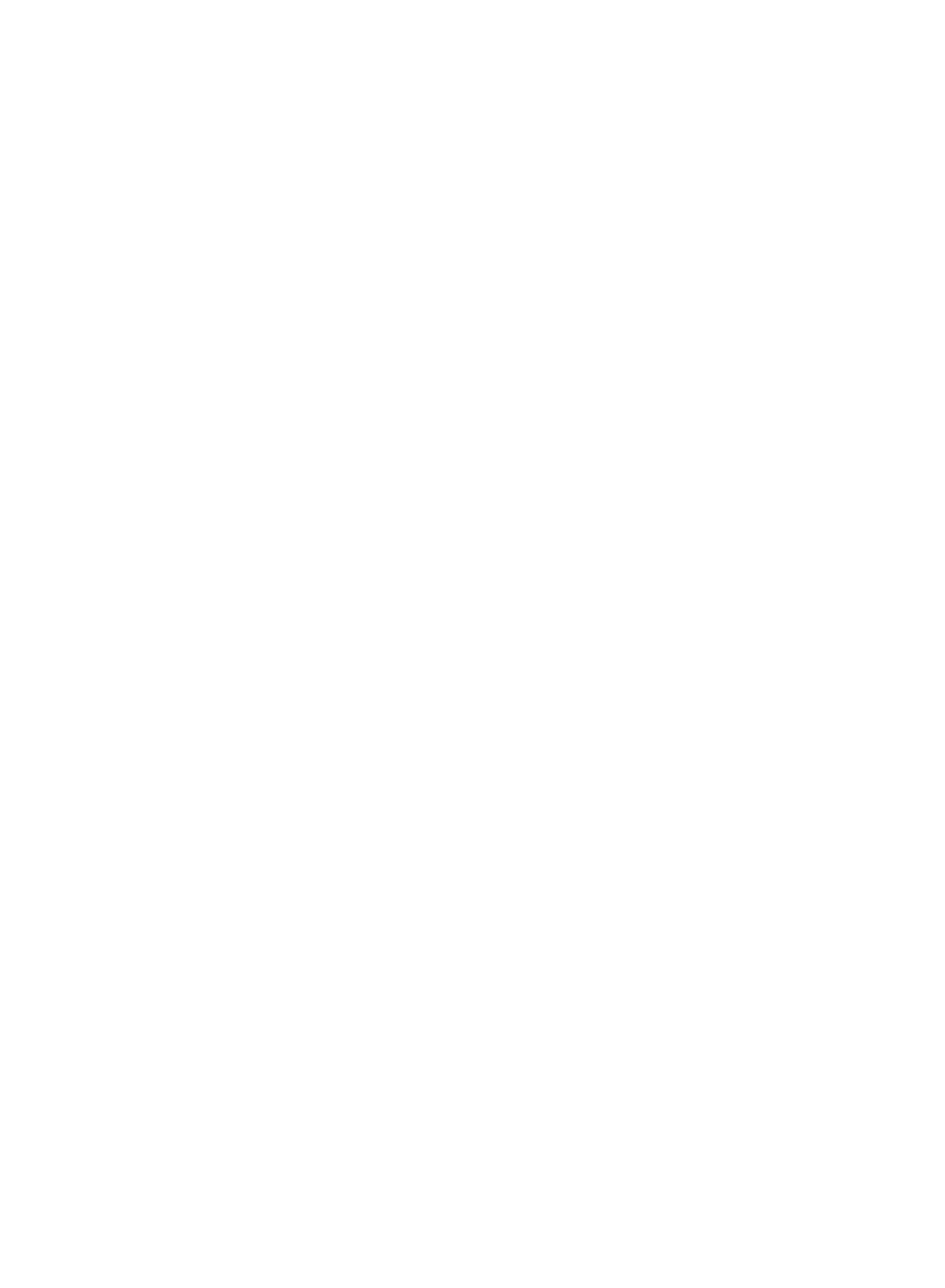# 5

# **Error Diagnosis and Remedies**

This chapter explains the error diagnosis and remedies.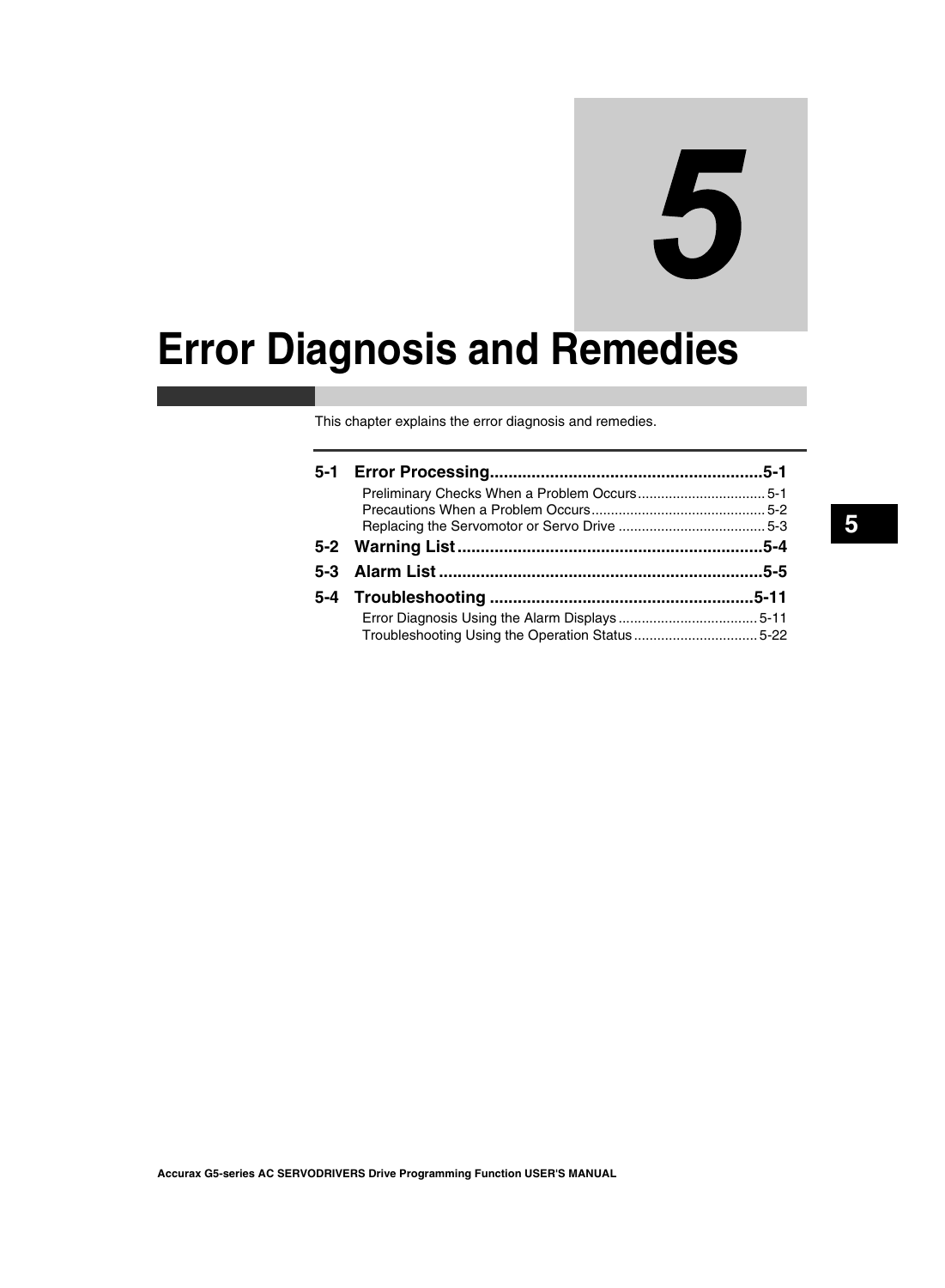### <span id="page-63-0"></span>**5-1 Error Processing**

#### <span id="page-63-1"></span>**Preliminary Checks When a Problem Occurs**

This section explains the preliminary checks and analytical software required to determine the cause of a problem if one occurs.

#### **Checking the Power Supply Voltage**

|                        | • Check the voltage at the power supply input terminals. |                                                                                                       |
|------------------------|----------------------------------------------------------|-------------------------------------------------------------------------------------------------------|
|                        | Main Circuit Power Supply Input Terminals (L1, L2, L3)   |                                                                                                       |
| R88D-KT <sub>L</sub>   | (50 to 400 W)                                            | : Single-phase 100 to 120 VAC (85 to 132 V) 50/60 Hz                                                  |
| R88D-KT□H              | (100 W to 1.5 kW)                                        | : Single-phase 200 to 240 VAC (170 to 264 V) 50/60 Hz                                                 |
|                        | (750 W to 1.5 kW)                                        | : 3-phase 200 to 240 VAC (170 to 264 V) 50/60 Hz                                                      |
|                        | (2 to 15 kW)                                             | : 3-phase 200 to 230 VAC (170 to 253 V) 50/60 Hz                                                      |
| R88D-KT <sub>L</sub> F | (600 to 15 kW)                                           | : 3-phase 380 to 480 VAC (323 to 528 V) 50/60 Hz                                                      |
|                        | Control Circuit Power Supply Input Terminals (L1C, L2C)  |                                                                                                       |
| R88D-KT <sub>L</sub>   | (50 to 400 W)                                            | : Single-phase 100 to 120 VAC (85 to 132 V) 50/60 Hz                                                  |
| R88D-KT□H              | (100 W to 1.5 kW)                                        | : Single-phase 200 to 240 VAC (170 to 264 V) 50/60 Hz                                                 |
|                        | (2 to 15 kW)                                             | : Single-phase 200 to 230 VAC (170 to 253 V) 50/60 Hz                                                 |
| R88D-KT□F              | (600 to 15 kW)                                           | : 24 VDC (21.6 to 26.4 V)                                                                             |
|                        |                                                          | If the voltage is out of range there is a risk of operation failure. Be sure that the nower supply is |

If the voltage is out of range, there is a risk of operation failure. Be sure that the power supply is within the specified range.

 Check the voltage of the sequence input power supply (+24 VIN terminal (CN1 pin 7)). It must be between 11 and 25 VDC.

If the voltage is out of range, there is a risk of operation failure. Be sure that the power supply is within the specified range.

#### **Checking Whether an Alarm Has Occurred**

- Make an analysis using the 7-segment LED display area in the front of the Servo Drive and using the Operation keys.
- When an alarm has occurred

 $\ldots$  Check the alarm display that is displayed ( $\square \square$ ) and make an analysis based on the alarm that is indicated.

- When an alarm has not occurred
	- ... Make an analysis according to the error conditions.
- In either case, refer to "5-4 Troubleshooting" (P.5-11) for details.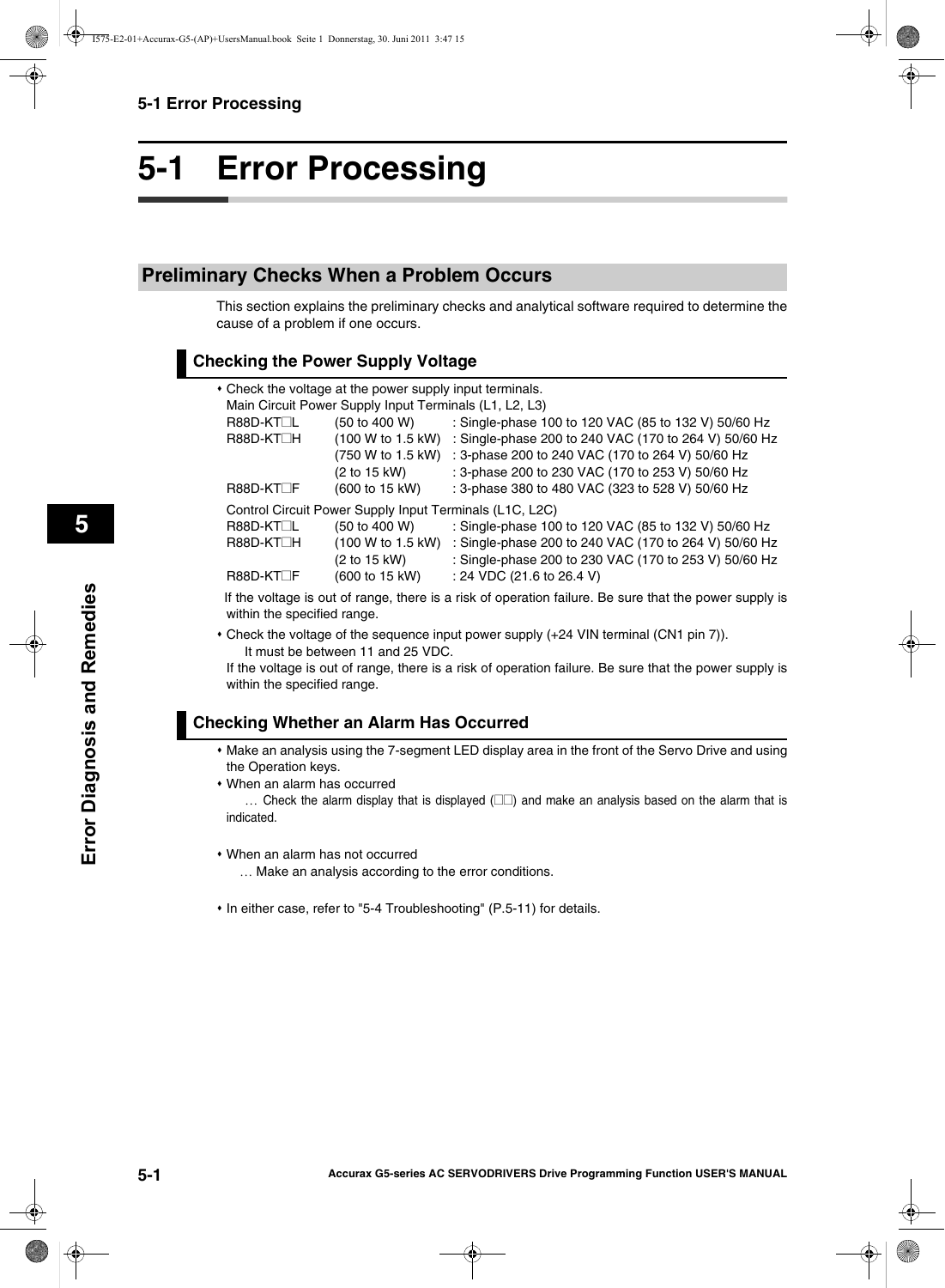#### <span id="page-64-0"></span>**Precautions When a Problem Occurs**

When checking and verifying I/O after a problem has occurred, the Servo Drive may suddenly start to operate or suddenly stop, so always take the following precautions. You should assume that anything not described in this manual is not possible with this product.

**Precautions**

- Disconnect the wiring before checking for cable breakage. If you test conduction with the cable connected, test results may not be accurate due to conduction via bypassing circuit.
- If the encoder signal is lost, the motor may run away, or an alarm may occur. Be sure to disconnect the motor from the mechanical system before checking the encoder signal.
- When measuring the encoder output, perform the measurement based on the SENGND (CN1 pin 13).

When an oscilloscope is used for measurement, it will not be affected by noise if measurements are performed using the differential between CH1 and CH2.

 When performing tests, first check that there are no persons in the vicinity of the equipment, and that the equipment will not be damaged even if the motor runs away.

Before performing the tests, verify that you can immediately stop the machine using an emergency stop even if it runs away.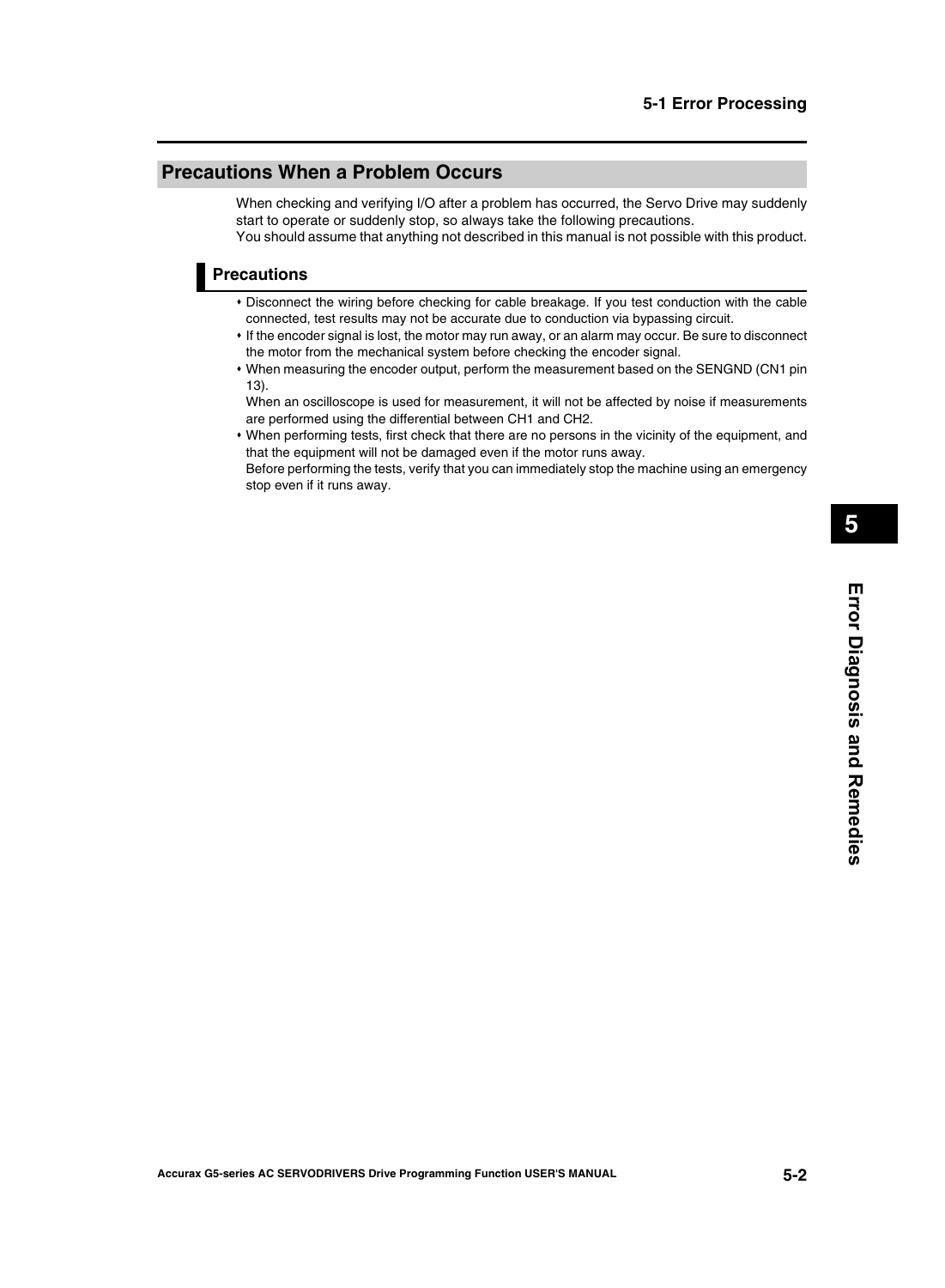#### <span id="page-65-0"></span>**Replacing the Servomotor or Servo Drive**

Use the following procedure to replace the Servomotor or Servo Drive.

#### **Replacing the Servomotor**

#### **1. Replace the motor.**

#### **2. Perform origin adjustment (for position control).**

- When the motor is replaced, the motor's origin position (phase Z) may deviate, so origin adjustment must be performed.
- Refer to ["Command Details"\(P.3-6\)](#page-36-0) for details on performing origin adjustment.

#### **3. Set up the absolute encoder.**

- If a motor with an absolute encoder is used, the absolute value data in the absolute encoder is cleared when the motor is replaced, so setup is again required.
	- The multi-rotation data will be different from before it was replaced, so initialize the Motion Control Unit settings.
- For details, refer to R88M-Kx/R88D-KTx AC Servomotors/Servo Drives User's Manual (I571).

#### **Replacing the Servo Drive**

#### **1. Copy the parameters.**

Use the Operation keys on the Servo Drive to write down all the contents of parameter settings.

#### **2. Replace the Servo Drive.**

#### **3. Set the parameters.**

Use the Operation keys on the Servo Drive to set all the parameters.

#### **4. Set up the absolute encoder.**

- If a motor with an absolute encoder is used, the absolute value data in the absolute encoder is cleared when the Servo Drive is replaced, so setup is again required. The multi-rotation data will be different from before it was replaced, so initialize the Motion Control Unit settings.
- For details, refer to R88M-Kx/R88D-KTx AC Servomotors/Servo Drives User's Manual (I571).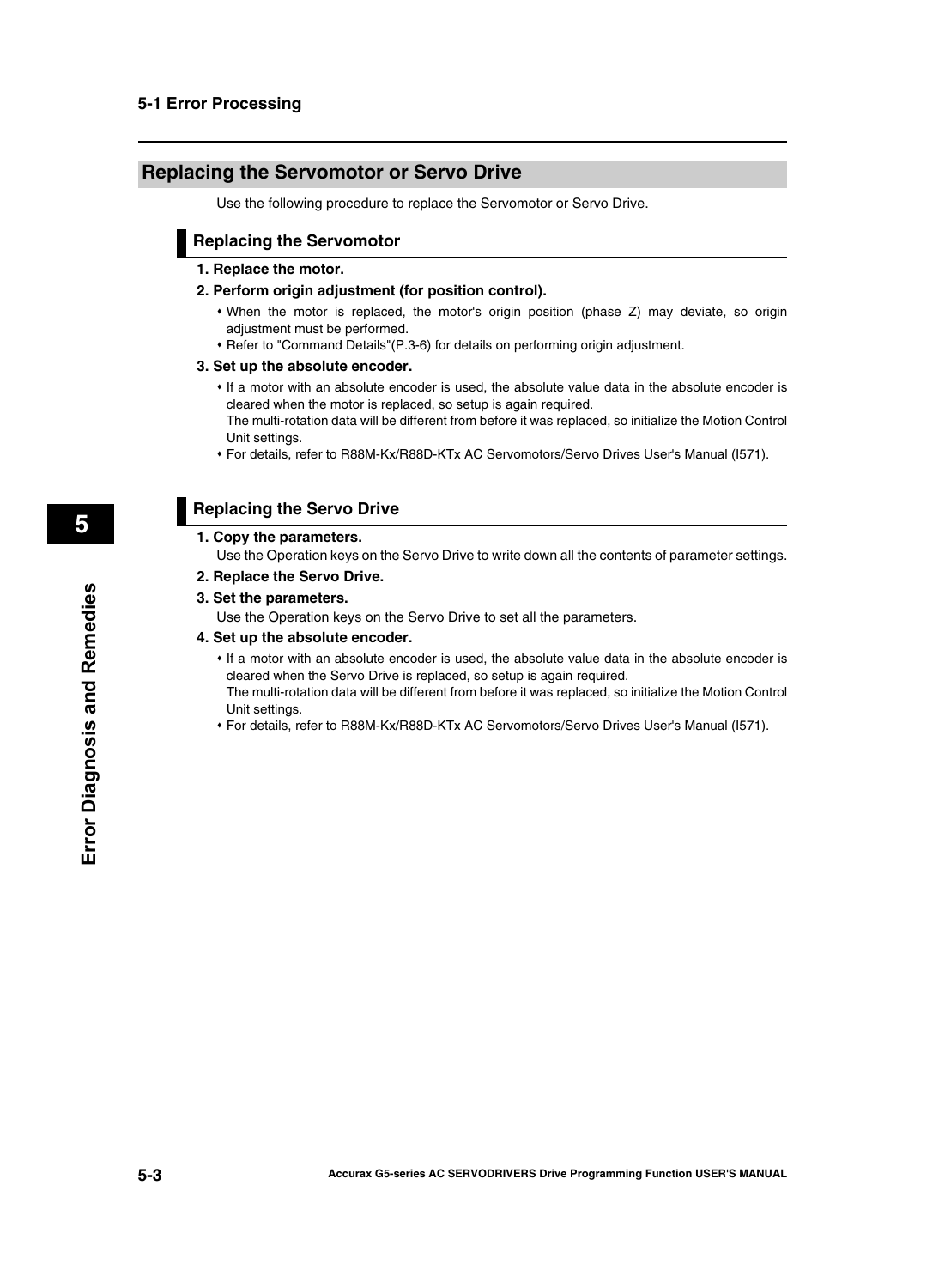## <span id="page-66-0"></span>**5-2 Warning List**

This is a function to output a warning signal before the protective function operates to notify the overload and other statuses in advance. Set the warning output type to Warning Output Selection 1 (Pn440) and Waning Output Selection 2 (Pn441).

Precautions for Correct Use

 Each warning automatically returns to the status before it occurred once the system recovers from the error. However, for the time set in the Warning Latch Hold Time Selection (Pn627), the warning status will be held. To clear the warning during the latch hold time, do so by performing the same procedures as alarm clear.

#### **Warning List**

| Warning        | <b>Warning name</b>                           | Latch <sup>*1</sup>                   | <b>Warning condition</b>                                                                         | <b>Warning Output Selection</b> | <b>Warning Mask</b> |
|----------------|-----------------------------------------------|---------------------------------------|--------------------------------------------------------------------------------------------------|---------------------------------|---------------------|
| number         |                                               |                                       |                                                                                                  | (Pn440, Pn441) <sup>*2</sup>    | Setting (Pn638)     |
| A <sub>0</sub> | Overload<br>warning                           | $\sqrt{}$                             | The load ratio is 85% or<br>more of the protection level.                                        | 1                               | bit 7               |
| A1             | Excessive<br>regeneration<br>warning          | $\sqrt{ }$                            | The regeneration load<br>ratio is 85% or more of<br>the protection level.                        | $\overline{c}$                  | bit 5               |
| A2             | Battery warning                               | Always<br>fixed with<br>no time limit | Battery voltage is 3.2 V<br>or less.                                                             | 3                               | bit 0               |
| A3             | Fan warning                                   | $\sqrt{ }$                            | The fan stops for 1<br>second.                                                                   | $\overline{4}$                  | bit 6               |
| A4             | Encoder<br>communications<br>warning          | $\sqrt{ }$                            | Encoder communications<br>errors occurred in series<br>more than the specified<br>value.         | 5                               | bit 4               |
| A <sub>5</sub> | Encoder<br>overheating<br>warning             | $\sqrt{}$                             | The encoder<br>temperature exceeded<br>the specified value.                                      | 6                               | bit 3               |
| A <sub>6</sub> | Vibration<br>detection<br>warning             | $\sqrt{}$                             | Vibration is detected.                                                                           | 7                               | bit 9               |
| A7             | Life expectancy<br>warning                    | Always<br>fixed with<br>no time limit | The life expectancy of<br>the capacitor or the fan<br>is shorter than the<br>specified value.    | 8                               | bit 2               |
| A <sub>8</sub> | External encoder<br>error warning             | $\sqrt{}$                             | The external encoder<br>detected a warning.                                                      | 9                               | bit 8               |
| A <sub>9</sub> | External encoder<br>communications<br>warning | $\sqrt{}$                             | The external encoder has<br>more communications errors<br>in series than the specified<br>value. | 10                              | bit 10              |

\*1. The " $\sqrt{ }$ " fields can be set to 1 to 10 s in the Warning Latch Hold Time Selection (Pn627) or to the notime limit setting. However, the battery warning is fixed with no time limit.

\*2. Select the type of warning to be output in warning output 1 (WARN1) and warning output 2 (WARN2) in the Warning Output Selection 1 (Pn440) and Warning Output Selection 2 (Pn441).If you set this to 0, all warning types will be output.Do not set it to a value other than above.

\*3. Each warning detection can be masked using the Warning Mask Setting (Pn638). The corresponding bits are shown in the table.

The warning detection is masked when the bit  $= 1$ .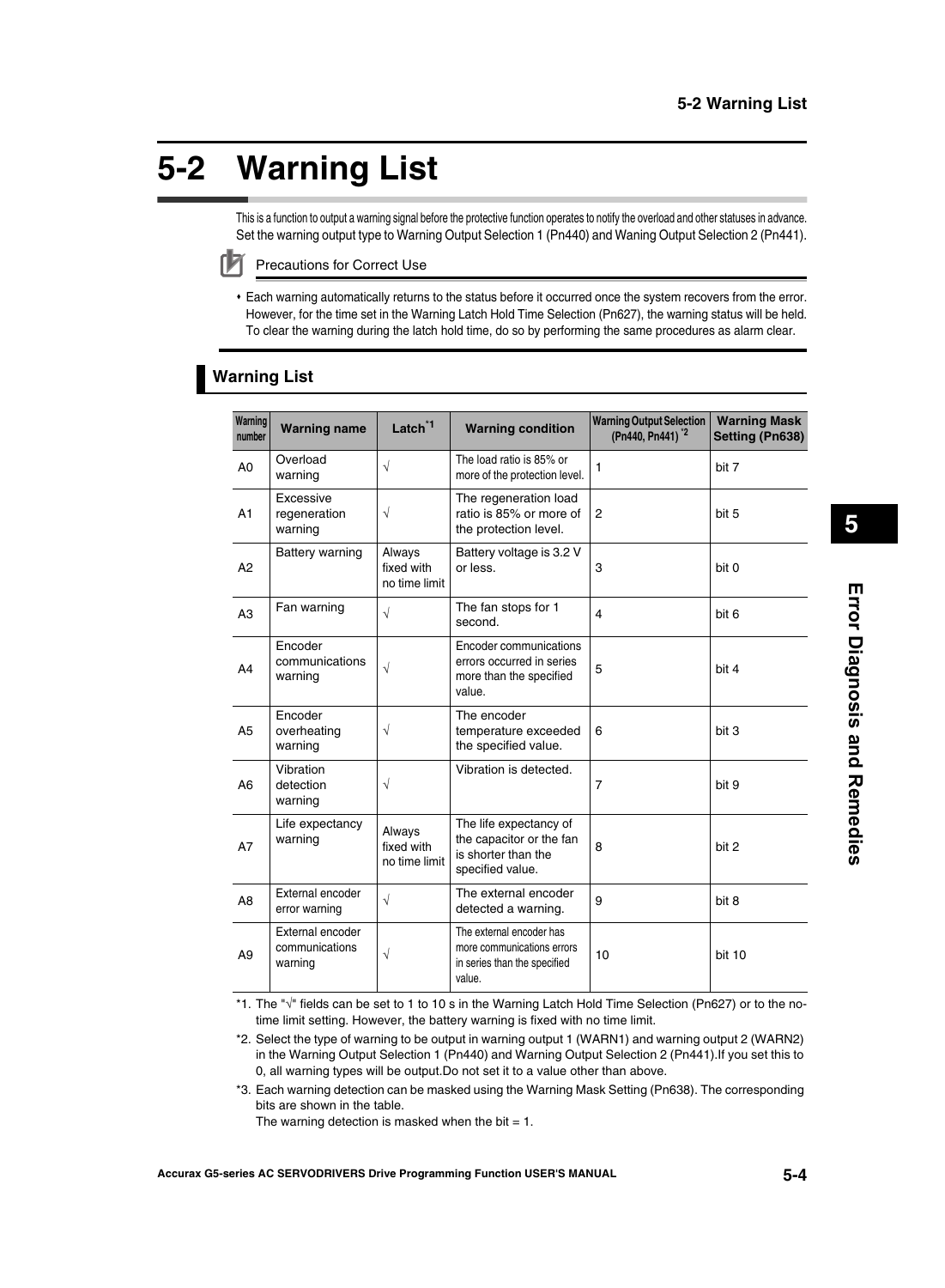## <span id="page-67-0"></span>**5-3 Alarm List**

If the drive detects an error, the alarm output (ALM) will turn ON, the power drive circuit in the drive will turn OFF, and the alarm code will be displayed.

Precautions for Correct Use

- Refer to ["Error Diagnosis Using the Alarm Displays"\(P.5-11\)](#page-73-1) for appropriate alarm measures.
- Reset the alarm using one of the following methods. Remove the cause of the alarm first.
	- · Input the alarm reset input (RESET) signal.
	- · Turn OFF the power supply, then turn it ON again.
	- · Execute the alarm reset on CX-Drive.

However, some alarms can only be reset by turning the power supply OFF then ON again. Refer to the next item "Alarm List".

 If you reset an alarm while the operation command (RUN) is turned ON, the Servo Drive will start operation as soon as the alarm is released, which is dangerous. Be sure to turn OFF the RUN before clearing the alarm.

If the RUN is always ON, first check safety sufficiently before clearing the alarm.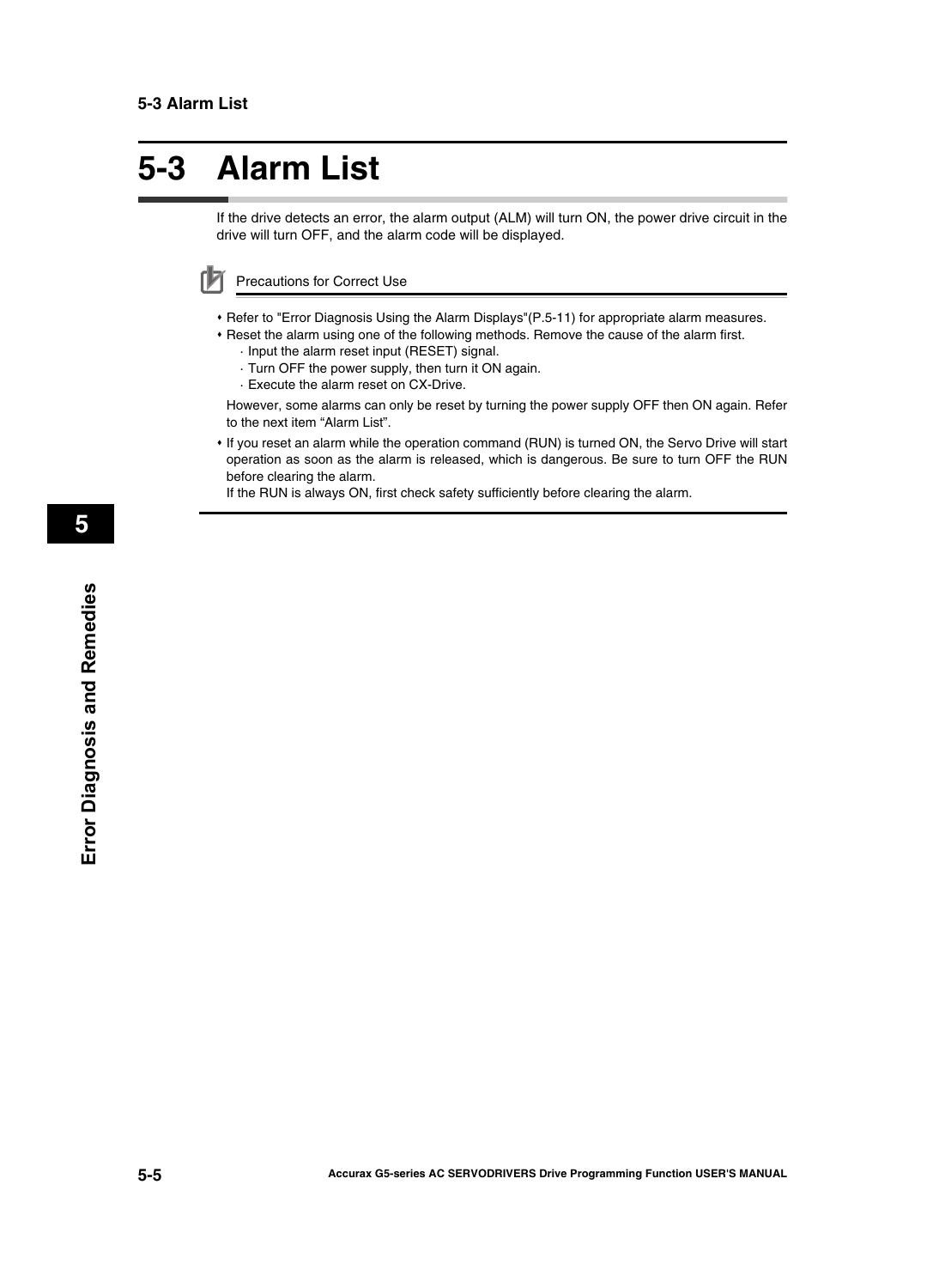#### **Alarm List**

| <b>Alarm</b><br>number |             | <b>Error detection function</b>                                             | Detection details and probable                                                                                                                                                                                             | <b>Attribute</b> |                               |                          |
|------------------------|-------------|-----------------------------------------------------------------------------|----------------------------------------------------------------------------------------------------------------------------------------------------------------------------------------------------------------------------|------------------|-------------------------------|--------------------------|
| <b>Main</b>            | <b>Sub</b>  |                                                                             | cause                                                                                                                                                                                                                      | <b>History</b>   | Can be   Immediate<br>cleared | stop *1                  |
| 11                     | 0           | Control power supply<br>undervoltage                                        | The DC voltage of the main circuit fell<br>below the specified value.                                                                                                                                                      |                  | $\sqrt{}$                     |                          |
| 12                     | $\mathbf 0$ | Overvoltage                                                                 | The DC voltage in the main circuit is<br>abnormally high.                                                                                                                                                                  | $\sqrt{}$        | $\sqrt{}$                     |                          |
| 13                     | 0           | Main power supply undervoltage<br>(Insufficient voltage between P<br>and N) | The DC voltage of the main circuit is<br>low.                                                                                                                                                                              |                  | $\sqrt{}$                     |                          |
|                        | 1           | Main power supply<br>undervoltage<br>(AC cut-off detection)                 | A location was detected where the<br>main circuit AC power supply is cut off.                                                                                                                                              |                  | $\sqrt{}$                     |                          |
| 14                     | 0           | Overcurrent                                                                 | Overcurrent flowed to the IGBT.                                                                                                                                                                                            | $\sqrt{ }$       | $\equiv$                      | $\overline{a}$           |
|                        | 1           | IPM error                                                                   | Motor power line ground fault or short circuit.                                                                                                                                                                            | $\sqrt{ }$       | $\overline{\phantom{0}}$      | $\overline{\phantom{0}}$ |
| 15                     | 0           | Servo Drive overheat                                                        | The temperature of the Servo Drive<br>radiator exceeded the specified value.                                                                                                                                               | $\sqrt{ }$       |                               | $\sqrt{}$                |
| 16                     | 0           | Overload                                                                    | Operation was performed with torque<br>significantly exceeding the rating for several<br>seconds to several tens of seconds.                                                                                               | $\sqrt{}$        | $\sqrt{}$                     |                          |
| 18                     | 0           | Regeneration overload                                                       | The regenerative energy exceeds the<br>processing capacity of the<br>Regeneration Resistor.                                                                                                                                | $\sqrt{}$        |                               | $\sqrt{}$                |
|                        | 1           | Regeneration Tr error                                                       | An error was detected in a Servo Drive<br>regeneration drive Tr.                                                                                                                                                           | $\sqrt{ }$       |                               |                          |
| 21                     | 0           | Encoder communications<br>disconnection error                               | The encoder wiring is disconnected.                                                                                                                                                                                        | $\sqrt{ }$       |                               |                          |
|                        | 1           | Encoder communications<br>error                                             | An encoder communications error<br>was detected.                                                                                                                                                                           | $\sqrt{}$        |                               |                          |
| 23                     | 0           | Encoder communications<br>data error                                        | Communications cannot be performed<br>between the encoder and the Servo<br>Drive.                                                                                                                                          | $\sqrt{}$        |                               |                          |
|                        | 0           | Error counter overflow                                                      | The error counter accumulated pulse<br>exceeds the set value for the Error<br>Counter Overflow Level (Pn014).                                                                                                              | $\sqrt{ }$       | $\sqrt{}$                     | $\sqrt{}$                |
| 24                     | 1           | Excessive speed error                                                       | The difference between the internal<br>position command speed and the<br>actual speed (i.e., the speed error)<br>exceeded the Excessive Speed Error<br>Setting (Pn602).                                                    | $\sqrt{}$        | $\sqrt{}$                     | $\sqrt{}$                |
| 25                     | 0           | Excessive hybrid error                                                      | During fully-closed control, difference<br>between position of load from external<br>encoder and position of motor due to<br>encoder was larger than the pulse number<br>set by Excessive Hybrid Error Setting<br>(Pn332). | $\sqrt{}$        |                               | V                        |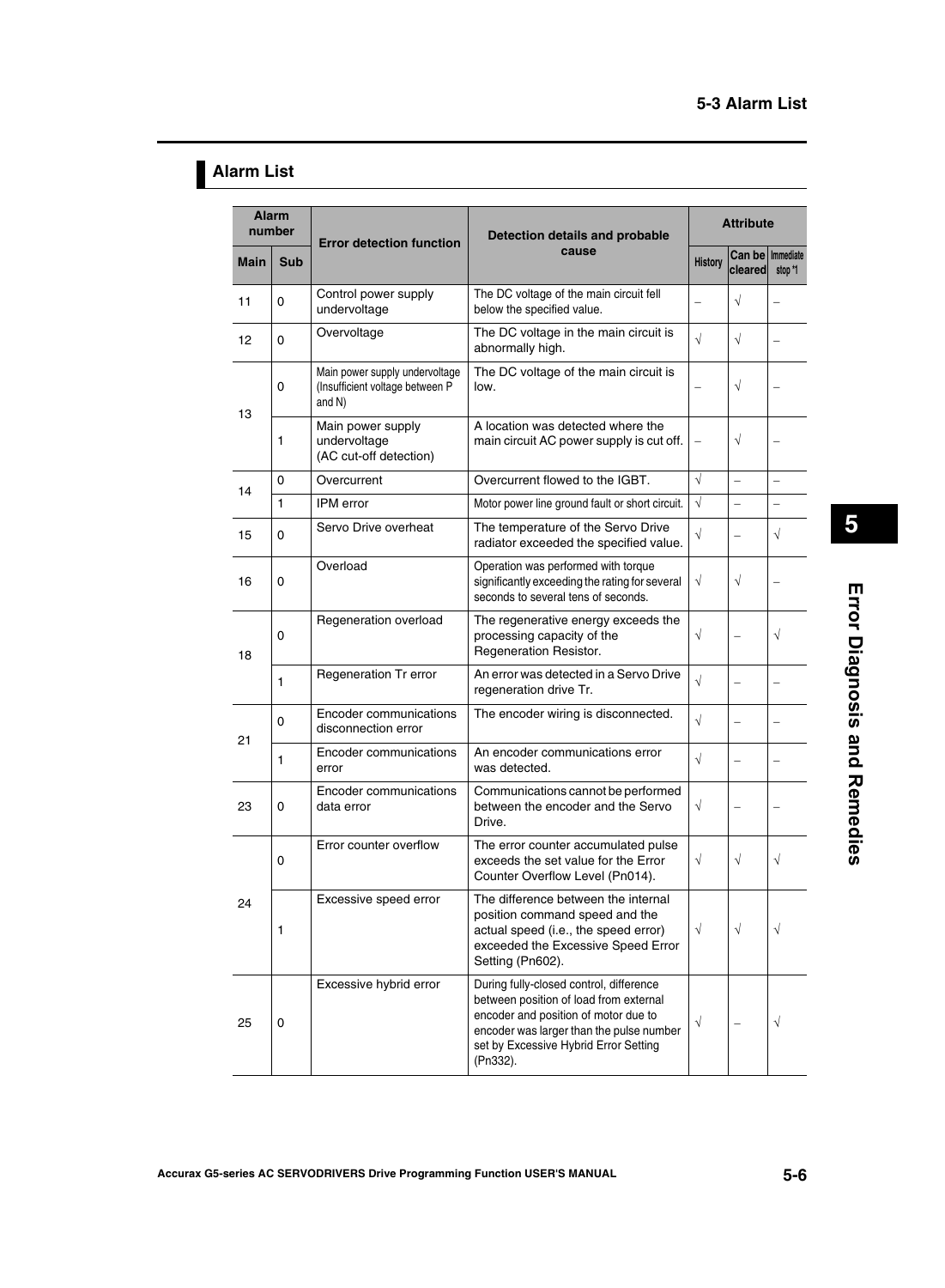| <b>Alarm</b><br>number |                  |                                                        | <b>Detection details and probable</b>                                                                                                                | <b>Attribute</b> |            |                              |
|------------------------|------------------|--------------------------------------------------------|------------------------------------------------------------------------------------------------------------------------------------------------------|------------------|------------|------------------------------|
| Main                   | <b>Sub</b>       | <b>Error detection function</b>                        | cause                                                                                                                                                | <b>History</b>   | cleared    | Can be   Immediate<br>stop*1 |
| 26                     | 0                | Overspeed                                              | The motor rotation speed exceeded the value<br>set on the Overspeed Level set (Pn513).                                                               | $\sqrt{}$        | $\sqrt{}$  | $\sqrt{ }$                   |
|                        | 1                | Overspeed 2                                            | The motor rotation speed exceeded the value<br>set on the Overspeed Level set 2 (Pn615).                                                             | $\sqrt{}$        | $\sqrt{}$  |                              |
|                        | 0                | Command pulse<br>frequency error                       | A command pulse frequency error was<br>detected.                                                                                                     | $\sqrt{ }$       | $\sqrt{}$  | $\sqrt{}$                    |
| 27                     | 1                | Absolute value cleared<br><b>ABS</b>                   | The multi-rotation counter for the<br>absolute encoder was cleared by the<br>CX-Drive.                                                               | $\sqrt{}$        |            |                              |
|                        | $\overline{c}$   | Command pulse multiplier<br>error                      | The command pulse divider or<br>multiplier is not suitable.                                                                                          | $\sqrt{}$        | $\sqrt{ }$ | $\sqrt{}$                    |
|                        | 4                | Command error                                          | The position command variation is<br>higher than the specified value.                                                                                | $\sqrt{}$        |            |                              |
| 28                     | $\mathbf 0$      | Pulse regeneration error                               | The pulse regeneration output<br>frequency exceeded the limit.                                                                                       | $\sqrt{}$        | $\sqrt{ }$ | $\sqrt{ }$                   |
|                        | $\mathbf 0$      | Error counter overflow                                 | Error counter value based on the<br>encoder pulse reference exceeded<br>2 <sup>29</sup> (536,870,912).                                               | $\sqrt{}$        | $\sqrt{ }$ |                              |
| 29                     | $\overline{c}$   | Error counter overflow 2                               | The position error in pulses exceeded<br>the specified value. Alternatively, the<br>position error in command units<br>exceeded the specified value. | $\sqrt{}$        |            |                              |
| 30<br>(st)             | 0                | Safety input error                                     | Safety input signal turned OFF.                                                                                                                      |                  | $\sqrt{}$  |                              |
|                        | 0                | Interface input duplicate<br>allocation error 1        | A duplicate setting for the interface<br>input signals was detected.                                                                                 | $\sqrt{}$        |            |                              |
|                        | 1                | Interface input duplicate<br>allocation error 2        |                                                                                                                                                      | $\sqrt{}$        |            |                              |
|                        | $\boldsymbol{2}$ | Interface input function<br>number error 1             | An undefined number was detected in<br>the interface input signal allocations.                                                                       | $\sqrt{}$        |            |                              |
|                        | 3                | Interface input function<br>number error 2             |                                                                                                                                                      | $\sqrt{}$        |            |                              |
| 33                     | 4                | Interface output function<br>number error 1            | An undefined number was detected in<br>the interface output signal allocations.                                                                      | $\sqrt{}$        |            |                              |
|                        | 5                | Interface output function<br>number error 2            |                                                                                                                                                      | $\sqrt{}$        |            |                              |
|                        | 6                | Counter reset allocation<br>error                      | The counter reset function was allocated<br>to something other than input signal SI7.                                                                | $\sqrt{}$        |            |                              |
|                        | 7                | Command pulse<br>prohibition input allocation<br>error | The command pulse prohibition input<br>function was allocated to something<br>other than input signal SI10.                                          | $\sqrt{}$        |            |                              |
|                        | 8                | Latch input 1 allocation<br>error                      | Latch input 1 was allocated to a signal<br>other than input signal SI4, or with<br>contact NC.                                                       | $\sqrt{}$        |            |                              |
| 34                     | 0                | Overrun limit error                                    | The motor exceeded the allowable<br>operating range set in the Overrun<br>Limit Setting (Pn514) with respect to<br>the position command input.       | $\sqrt{}$        | $\sqrt{}$  |                              |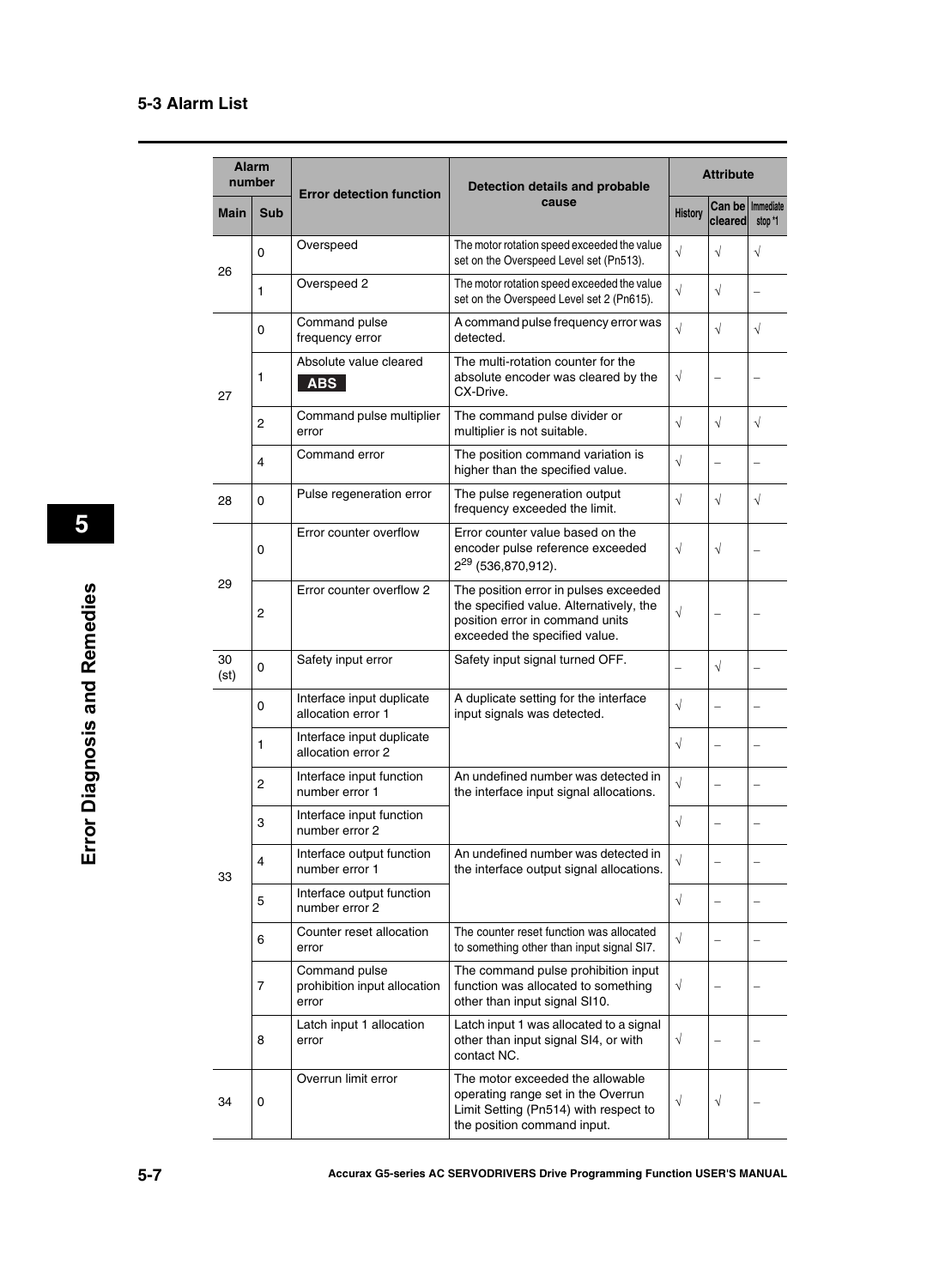| <b>Alarm</b><br>number |                      | <b>Error detection function</b>                                 | Detection details and probable                                                                                                 | <b>Attribute</b> |                               |           |
|------------------------|----------------------|-----------------------------------------------------------------|--------------------------------------------------------------------------------------------------------------------------------|------------------|-------------------------------|-----------|
| <b>Main</b>            | <b>Sub</b>           |                                                                 | cause                                                                                                                          | <b>History</b>   | Can be   Immediate<br>cleared | stop *1   |
| 36                     | 0 <sub>to</sub><br>2 | Parameter error                                                 | Data in the Parameter Save area was<br>corrupted when the power supply was turned<br>ON and data was read from the EEPROM.     |                  |                               |           |
| 37                     | 0 <sub>to</sub><br>2 | Parameters destruction                                          | The checksum for the data read from<br>the EEPROM when the power supply<br>was turned ON does not match.                       |                  |                               |           |
| 38                     | 0                    | Drive prohibition input<br>error                                | The forward drive prohibition and reverse<br>drive prohibition inputs are both turned OFF.                                     |                  | $\sqrt{ }$                    |           |
|                        | 0                    | Excessive analog input 1                                        | A current exceeding the Speed<br>Command/Torque Command Input                                                                  | $\sqrt{ }$       | $\sqrt{}$                     | $\sqrt{}$ |
| 39                     | $\mathbf{1}$         | Excessive analog input 2                                        | Overflow Level Setting (Pn424, Pn427<br>or Pn430) was applied to the analog<br>command input (pin 14).                         | $\sqrt{}$        | $\sqrt{}$                     | $\sqrt{}$ |
|                        | $\overline{c}$       | Excessive analog input 3                                        |                                                                                                                                | $\sqrt{}$        | $\sqrt{}$                     | $\sqrt{}$ |
| 40                     | 0                    | Absolute encoder system<br>down error<br><b>ABS</b>             | The voltage supplied to the absolute<br>encoder is lower than the specified value.                                             | $\sqrt{ }$       | $\sqrt{}$                     |           |
| 41                     | 0                    | Absolute encoder counter<br>overflow error<br><b>ABS</b>        | The multi-rotation counter of the absolute<br>encoder exceeds the specified value.                                             | $\sqrt{}$        |                               |           |
| 42                     | 0                    | Absolute encoder<br>overspeed error<br><b>ABS</b>               | The motor rotation speed exceeds the<br>specified value when only the battery power<br>supply of the absolute encoder is used. | $\sqrt{}$        | $\sqrt{}$                     |           |
| 43                     | 0                    | Encoder initialization error                                    | An encoder initialization error was<br>detected.                                                                               | $\sqrt{}$        |                               |           |
| 44                     | $\mathbf 0$          | Absolute encoder 1-<br>rotation counter error<br><b>ABS</b>     | A 1-turn counter error was detected.                                                                                           | $\sqrt{}$        |                               |           |
| 45                     | 0                    | Absolute encoder multi-<br>rotation counter error<br><b>ABS</b> | A multi-rotation counter error or<br>phase-AB signal error was detected.                                                       | $\sqrt{}$        |                               |           |
| 47                     | 0                    | Absolute encoder status<br>error  <br><b>ABS</b>                | The rotation of the absolute encoder is<br>higher than the specified value.                                                    | $\sqrt{}$        |                               |           |
| 48                     | 0                    | Encoder phase-Z error                                           | A serial incremental encoder phase Z<br>pulse irregularity was detected.                                                       | $\sqrt{ }$       |                               |           |
| 49                     | 0                    | Encoder CS signal error                                         | A logic error was detected in the CS<br>signal for serial incremental encoder.                                                 | $\sqrt{}$        |                               |           |
| 50                     | 0                    | External encoder<br>connection error                            | An error was detected in external<br>encoder connection.                                                                       | $\sqrt{}$        |                               |           |
|                        | 1                    | External encoder<br>communications data error                   | An error was detected in external<br>encoder communications data.                                                              | $\sqrt{}$        |                               |           |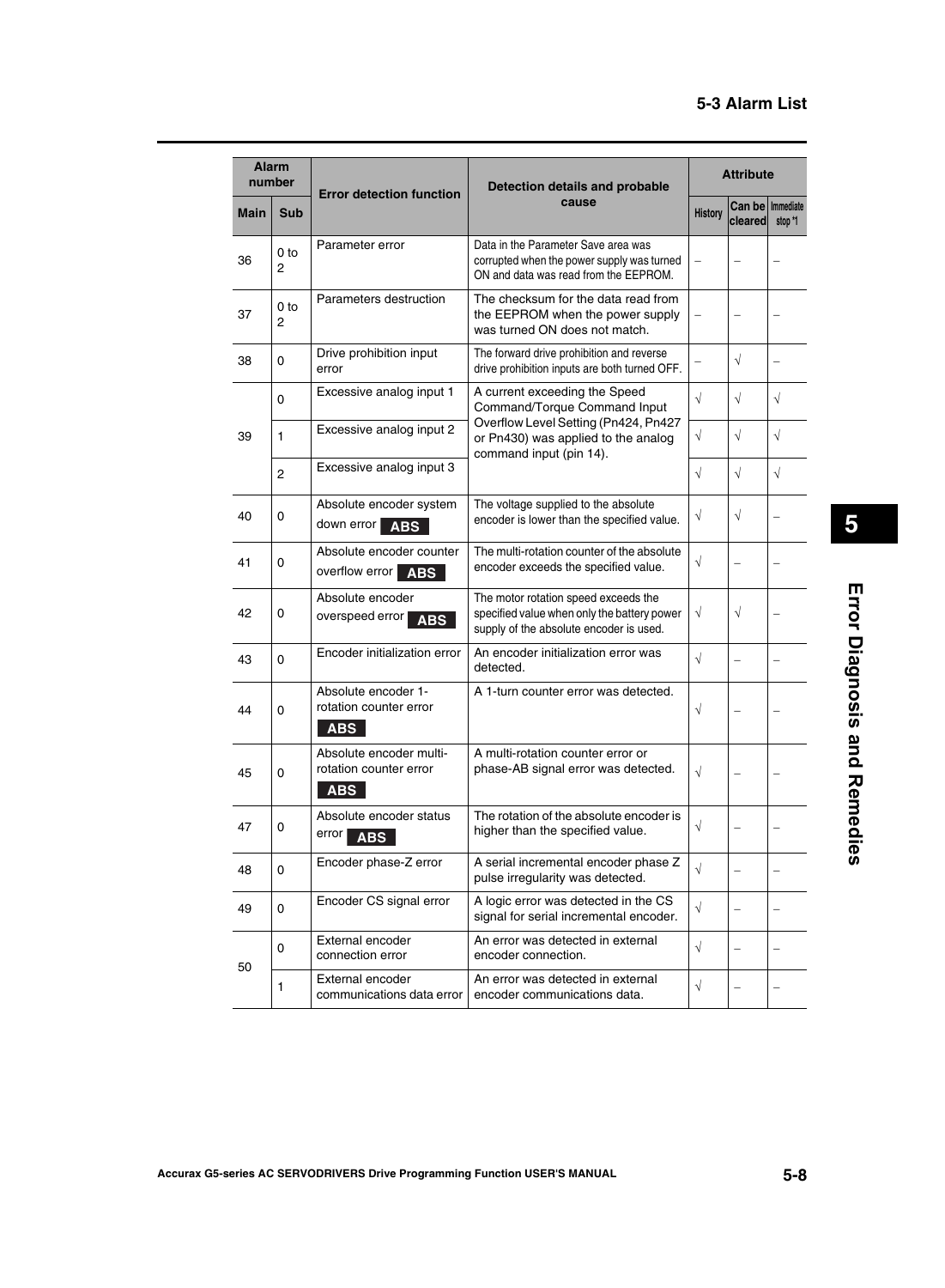|      | <b>Alarm</b><br>number | <b>Error detection function</b>            | Detection details and probable                                                                                                                                                                                                                                                                                                           | <b>Attribute</b>         |                                                                                                                 |         |  |
|------|------------------------|--------------------------------------------|------------------------------------------------------------------------------------------------------------------------------------------------------------------------------------------------------------------------------------------------------------------------------------------------------------------------------------------|--------------------------|-----------------------------------------------------------------------------------------------------------------|---------|--|
| Main | <b>Sub</b>             |                                            | cause                                                                                                                                                                                                                                                                                                                                    | <b>History</b>           |                                                                                                                 | stop *1 |  |
|      | 0                      | External encoder status<br>error 0         | An external encoder alarm code was<br>detected.                                                                                                                                                                                                                                                                                          | $\sqrt{}$                |                                                                                                                 |         |  |
|      | 1                      | External encoder status<br>error 1         |                                                                                                                                                                                                                                                                                                                                          | $\sqrt{}$                |                                                                                                                 |         |  |
| 51   | 2                      | External encoder status<br>error 2         |                                                                                                                                                                                                                                                                                                                                          | $\sqrt{}$                |                                                                                                                 |         |  |
|      | 3                      | External encoder status<br>error 3         |                                                                                                                                                                                                                                                                                                                                          | $\sqrt{}$                |                                                                                                                 |         |  |
|      | 4                      | External encoder status<br>error 4         |                                                                                                                                                                                                                                                                                                                                          | $\sqrt{}$                |                                                                                                                 |         |  |
|      | 5                      | External encoder status<br>error 5         |                                                                                                                                                                                                                                                                                                                                          | $\sqrt{}$                | Can be   Immediate<br>cleared<br>$\sqrt{ }$<br>$\overline{\phantom{0}}$<br>$\sqrt{ }$<br>$\sqrt{}$<br>$\sqrt{}$ |         |  |
|      | 0                      | Phase-A connection error                   | An error was detected in the external<br>encoder phase A connection.                                                                                                                                                                                                                                                                     | $\sqrt{}$                |                                                                                                                 |         |  |
| 55   | 1                      | Phase-B connection error                   | An error was detected in the external<br>encoder phase B connection.                                                                                                                                                                                                                                                                     | $\sqrt{ }$               |                                                                                                                 |         |  |
|      | $\overline{2}$         | Phase-Z connection error                   | An error was detected in the external<br>encoder phase Z connection.                                                                                                                                                                                                                                                                     | $\sqrt{}$                |                                                                                                                 |         |  |
| 87   | $\Omega$               | Forced alarm input error                   | The forced alarm input signal was<br>input.                                                                                                                                                                                                                                                                                              | $\overline{\phantom{0}}$ |                                                                                                                 |         |  |
| 92   | $\mathbf 0$            | Encoder data restoration<br>Error          | Initialization of internal position data<br>was not processed correctly in semi-<br>closed control mode and absolute<br>value mode.                                                                                                                                                                                                      | $\sqrt{}$                |                                                                                                                 |         |  |
|      | 1                      | External encoder data<br>restoration error | Initialization of internal position data<br>was not processed correctly in fully-<br>closed control mode and absolute<br>value mode.                                                                                                                                                                                                     | $\sqrt{}$                |                                                                                                                 |         |  |
| 93   | 1                      | Drive Programming data<br>setting error    | A setting error was detected in the<br>drive programming setting data and<br>drive programming control data.                                                                                                                                                                                                                             | $\sqrt{}$                |                                                                                                                 |         |  |
|      | $\overline{c}$         | Parameter setting error 2                  | External encoder ratio exceeded the<br>allowable range.                                                                                                                                                                                                                                                                                  | $\sqrt{}$                |                                                                                                                 |         |  |
|      | 0                      | Drive Programming error                    | A drive programming was started<br>during a drive programming or while<br>the servo was OFF.                                                                                                                                                                                                                                             | $\sqrt{}$                |                                                                                                                 |         |  |
|      | 1                      | Wrap around error                          | The position command value or the<br>current position exceeds the<br>C0000001h and 3FFFFFFFh range.                                                                                                                                                                                                                                      | $\sqrt{}$                |                                                                                                                 |         |  |
| 94   | $\overline{c}$         | Origin search error                        | Drive prohibition input turned ON<br>during an origin search operation,<br>and a reverse direction drive<br>prohibition input turned ON during<br>a reverse operation.<br>Origin search was executed when<br>an absolute encoder is used.<br>· Relative or absolute travel was<br>executed when origin search has<br>not been completed. | V                        |                                                                                                                 |         |  |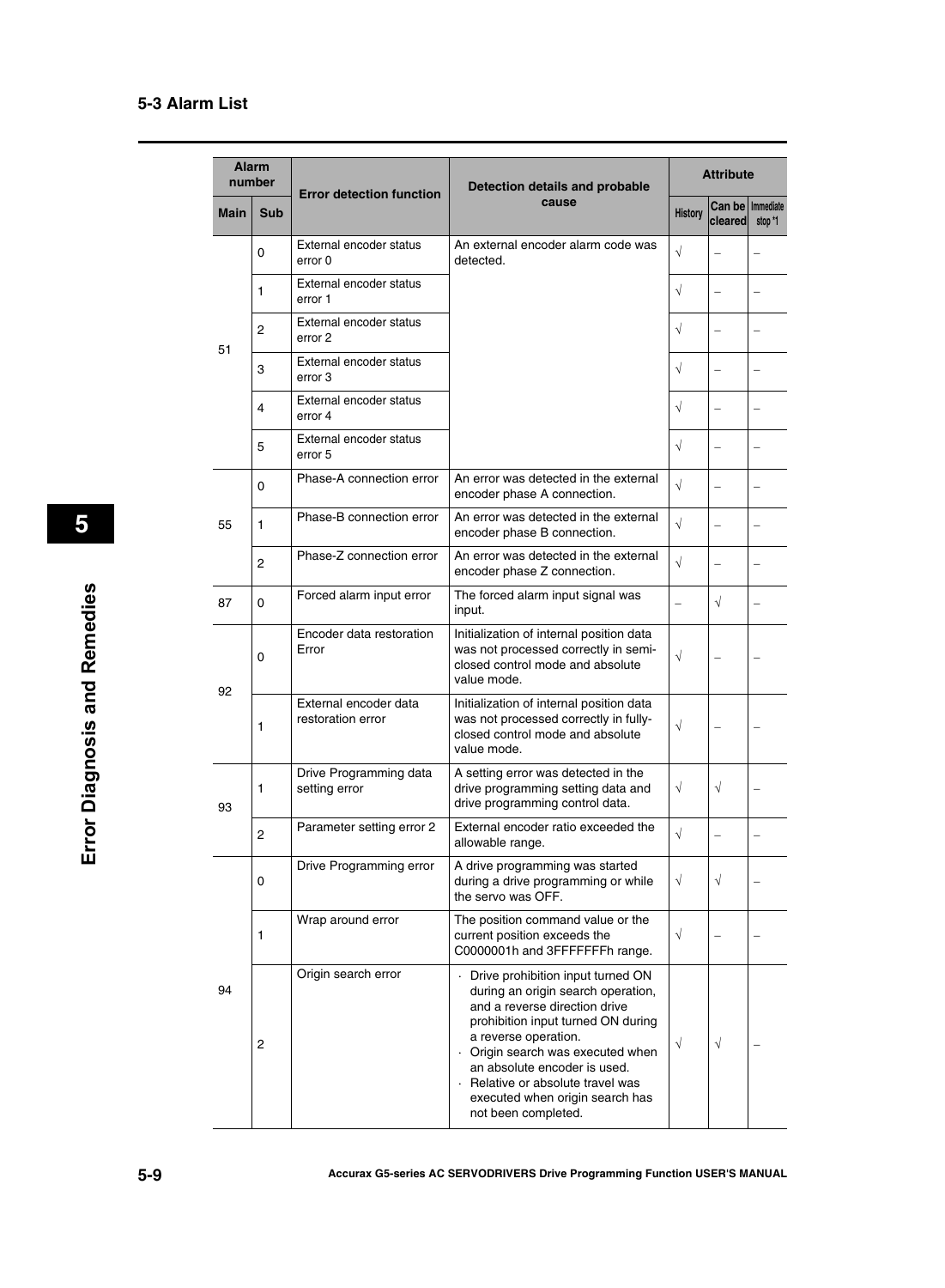| <b>Alarm</b><br>number |                      | <b>Error detection function</b> | Detection details and probable                                                                                                                    | <b>Attribute</b> |                                           |         |
|------------------------|----------------------|---------------------------------|---------------------------------------------------------------------------------------------------------------------------------------------------|------------------|-------------------------------------------|---------|
| <b>Main</b>            | <b>Sub</b>           |                                 | cause                                                                                                                                             | History          | <b>Can be Immediate</b><br><b>cleared</b> | stop *1 |
| 95                     | 0 <sub>to</sub><br>4 | Motor non-conformity            | The combination of the Servomotor<br>and Servo Drive is not appropriate.<br>The encoder was not connected when<br>the power supply was turned ON. |                  |                                           |         |
| Other<br>numbers       |                      | Other errors                    |                                                                                                                                                   |                  |                                           |         |

\*1. An immediate stop means an alarm causing an immediate stop when the Pn510 "Stop Selection for Alarm Detection" is set to 4 to 7.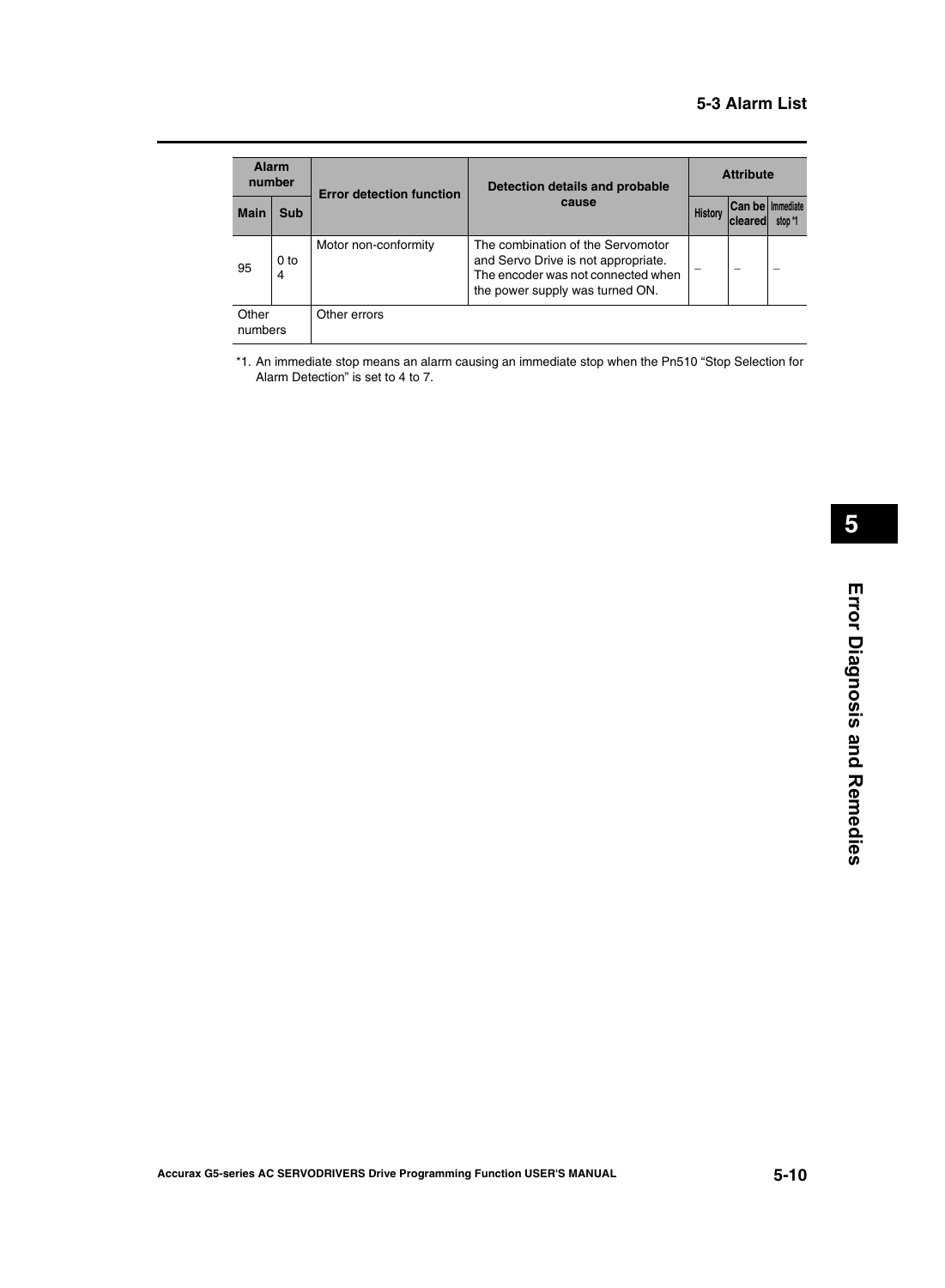If an error occurs in the machine, determine the error conditions from the alarm displays and operation status, identify the cause of the error, and take appropriate measures.

### **Error Diagnosis Using the Alarm Displays**

| <b>Alarm</b><br>number | <b>Error conditions</b> | <b>Status when error</b><br><b>occurs</b>     | Cause                                                                                                                                                                                                                                                            | <b>Measures</b>                                                                                                                                                                                                                                                    |
|------------------------|-------------------------|-----------------------------------------------|------------------------------------------------------------------------------------------------------------------------------------------------------------------------------------------------------------------------------------------------------------------|--------------------------------------------------------------------------------------------------------------------------------------------------------------------------------------------------------------------------------------------------------------------|
|                        | Power supply            | Occurs when the power                         | · The power supply<br>voltage is low.<br>· Momentary power<br>interruption occurred.<br>Power supply capacity<br>is insufficient.<br>· The power supply voltage<br>is reduced because the<br>main power supply is OFF.<br>The main power supply<br>is not input. | · Increase the power<br>supply capacity.<br>· Change the power supply.<br>Turn ON the power<br>supply.                                                                                                                                                             |
| 11                     | undervoltage            | is turned ON.                                 | · Power supply capacity<br>is insufficient.                                                                                                                                                                                                                      | Increase the power<br>supply capacity.                                                                                                                                                                                                                             |
|                        |                         |                                               | · Phase loss                                                                                                                                                                                                                                                     | $\cdot$ Connect the phases (L1, L2,<br>L3) of the power supply<br>voltage correctly.<br>For single-phase, connect to<br>L1 and L3 correctly.                                                                                                                       |
|                        |                         |                                               | The main circuit power<br>supply is damaged.<br>Control PCB error.                                                                                                                                                                                               | · Replace the Servo Drive.                                                                                                                                                                                                                                         |
| 12                     |                         | Occurs when the power<br>supply is turned ON. | Main circuit power<br>supply voltage is out of<br>allowable range.                                                                                                                                                                                               | Change the main circuit<br>$\ddot{\phantom{0}}$<br>power supply voltage to<br>within allowable range.                                                                                                                                                              |
|                        |                         | Occurs when the motor<br>is decelerating.     | Load inertia is too<br>large.                                                                                                                                                                                                                                    | Calculate the regenerative<br>energy and connect an<br><b>External Regeneration</b><br>Resistor with the required<br>regeneration absorption<br>capacity.<br>Extend the deceleration time.                                                                         |
|                        | Overvoltage             |                                               | Main circuit power<br>supply voltage is out of<br>allowable range.                                                                                                                                                                                               | Change the main circuit<br>power supply voltage to<br>within allowable range.                                                                                                                                                                                      |
|                        |                         | Occurs during descent<br>(vertical axis).     | Gravitational torque is<br>$\ddot{\phantom{0}}$<br>too large.                                                                                                                                                                                                    | Add a counterbalance to<br>the machine to lower<br>gravitational torque.<br>Reduce the descent speed.<br>Calculate the regenerative<br>energy and connect an<br><b>External Regeneration</b><br>Resistor with the required<br>regeneration absorption<br>capacity. |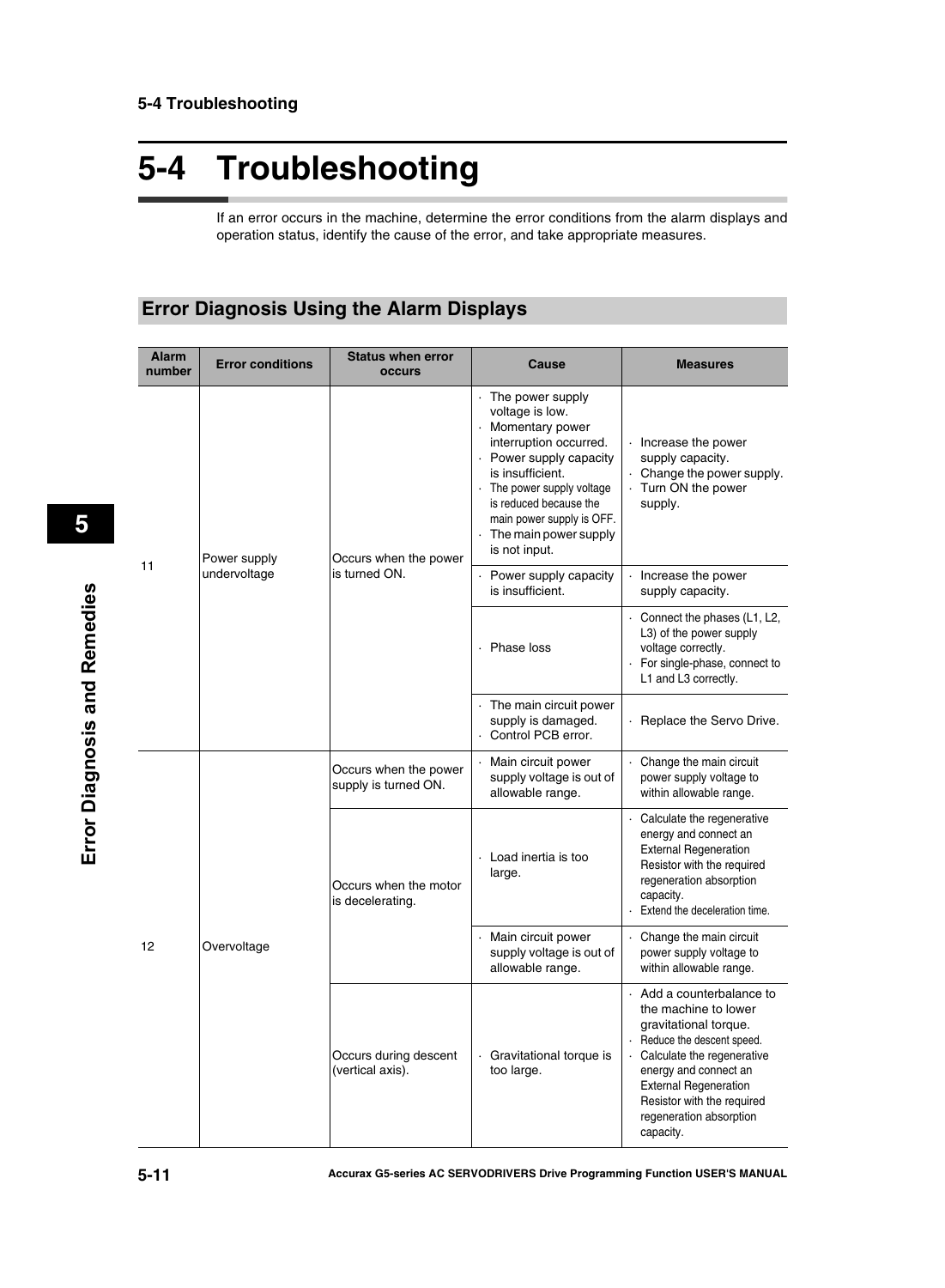| <b>Alarm</b><br>number | <b>Error conditions</b>                   | <b>Status when error</b><br><b>occurs</b>     | Cause                                                                                                                                                                                                                                                      | <b>Measures</b>                                                                                                                                                                |
|------------------------|-------------------------------------------|-----------------------------------------------|------------------------------------------------------------------------------------------------------------------------------------------------------------------------------------------------------------------------------------------------------------|--------------------------------------------------------------------------------------------------------------------------------------------------------------------------------|
| 13                     | Main circuit power<br>supply undervoltage | Occurs when the servo<br>is turned ON.        | The power supply<br>voltage is low.<br>Momentary power<br>interruption occurred.<br>Power supply capacity<br>is insufficient.<br>The power supply voltage<br>is reduced because the<br>main power supply is OFF.<br>The main power supply<br>is not input. | . Check the power supply<br>capacity.<br>· Change the power supply.<br>· Turn ON the power<br>supply.<br>· Extend the Momentary<br>Hold Time (Pn509).                          |
|                        |                                           |                                               | Phase loss                                                                                                                                                                                                                                                 | Correctly connect the phases of<br>the power supply voltage.                                                                                                                   |
|                        |                                           | Occurs when the power<br>supply is turned ON. |                                                                                                                                                                                                                                                            | Correctly connect the<br>single-phase.                                                                                                                                         |
|                        |                                           |                                               | The main circuit power<br>supply is damaged.<br>Control PCB damage.                                                                                                                                                                                        | · Replace the Servo Drive.                                                                                                                                                     |
|                        |                                           | Occurs when the servo<br>is turned ON.        | Control PCB error                                                                                                                                                                                                                                          | · Replace the Servo Drive.                                                                                                                                                     |
|                        | Overcurrent                               |                                               | The motor power line is<br>short-circuited or<br>ground-faulted<br>between phases.                                                                                                                                                                         | Repair the short-circuited or<br>ground-faulted power line.<br>Measure the insulation<br>resistance at the motor and,<br>if there is a short circuit.<br>replace the motor.    |
|                        |                                           |                                               | Phase U, phase V, phase<br>W, and the ground are<br>wired incorrectly.                                                                                                                                                                                     | · Wire correctly.                                                                                                                                                              |
|                        |                                           |                                               | Motor winding is<br>burned out.                                                                                                                                                                                                                            | · Measure the winding<br>resistance, and if the<br>winding is burned out,<br>replace the motor.                                                                                |
| 14                     |                                           |                                               | The relay for the<br>dynamic brake has<br>been deposited.                                                                                                                                                                                                  | · Do not frequently input<br>the operation command<br>(RUN) input.<br>Do not operate the<br>system by turning the<br>servo ON and OFF.                                         |
|                        |                                           |                                               | Motor non-conformity                                                                                                                                                                                                                                       | · Use a Servomotor that is<br>appropriate for use with<br>the Servo Drive.                                                                                                     |
|                        |                                           |                                               | The pulse input timing<br>is too early.                                                                                                                                                                                                                    | · Wait at least 100 ms before<br>inputting pulses after turning<br>ON the operation command<br>(RUN).                                                                          |
|                        |                                           |                                               | The resistor in the<br>Servo Drive is<br>abnormally<br>overheating.                                                                                                                                                                                        | Reduce the ambient<br>temperature of the Servo<br>Drive to 55°C or lower.<br>If the relay does not click<br>when the power supply is<br>turned ON, replace the<br>Servo Drive. |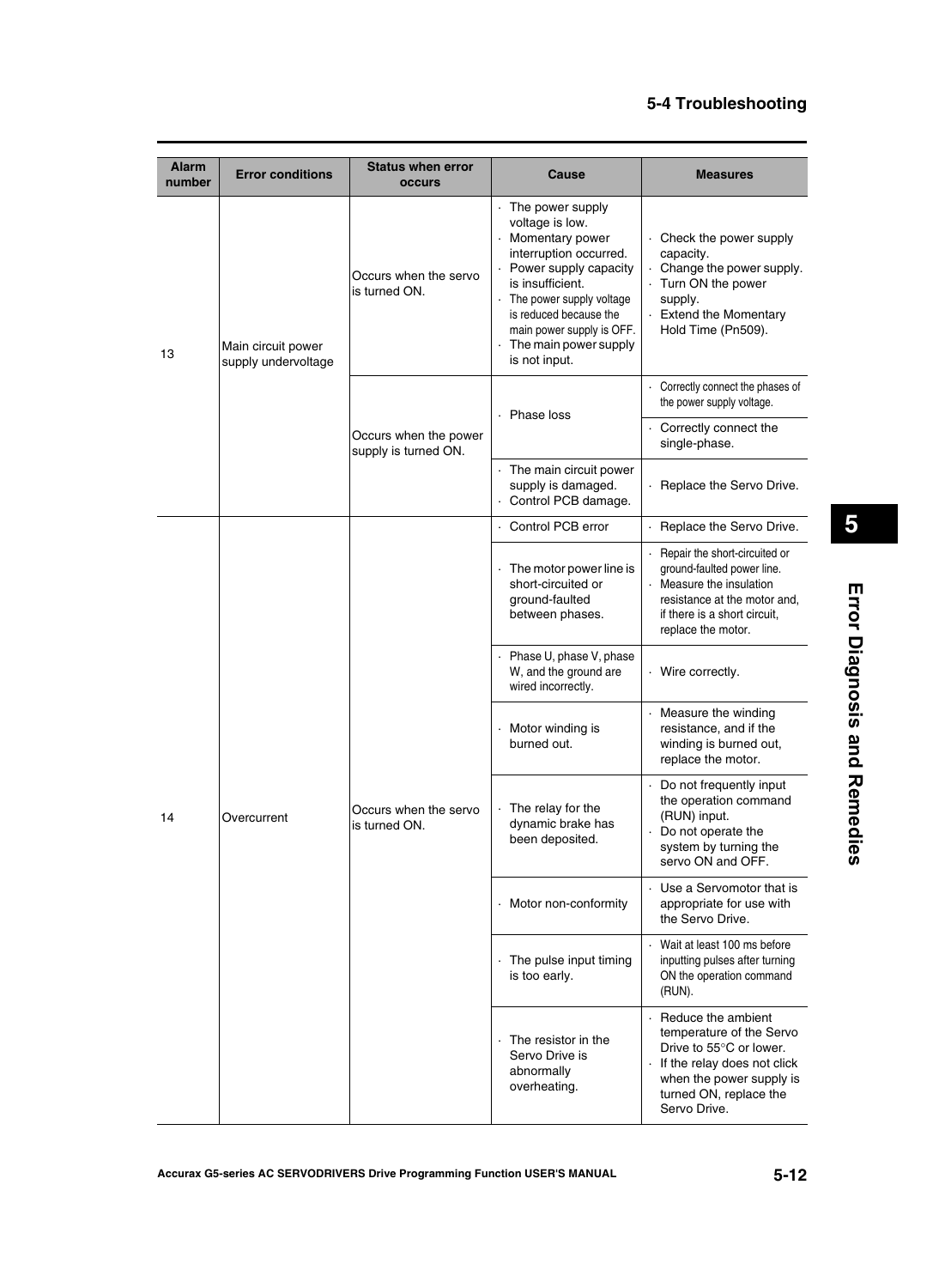| <b>Alarm</b><br>number | <b>Error conditions</b>  | <b>Status when error</b><br>occurs        | Cause                                                                                                  | <b>Measures</b>                                                                                                                                                                                                                                                               |
|------------------------|--------------------------|-------------------------------------------|--------------------------------------------------------------------------------------------------------|-------------------------------------------------------------------------------------------------------------------------------------------------------------------------------------------------------------------------------------------------------------------------------|
| 15                     | Servo Drive overheat     | Occurs during operation.                  | The ambient<br>temperature is too<br>high.<br>The load is too large.                                   | Lower the ambient temperature.<br>Increase the capacity of the<br>drive and motor.<br>Reduce the load.<br>Extend the acceleration/<br>deceleration times.                                                                                                                     |
|                        |                          |                                           | There is an error in the<br>motor wiring (the wiring or<br>the connections are faulty).                | Wire the Servomotor<br>power cable correctly.                                                                                                                                                                                                                                 |
|                        |                          | Occurs when the servo<br>is turned ON.    | The electromagnetic<br>brake is ON.                                                                    | Turn OFF the brake.                                                                                                                                                                                                                                                           |
|                        |                          |                                           | The Servo Drive has<br>broken down.                                                                    | Replace the Servo Drive.                                                                                                                                                                                                                                                      |
| 16                     | Overload                 | Occurs during operation.                  | The effective torque<br>exceeds the rated torque.<br>The initial torque exceeds<br>the maximum torque. | Review the load conditions<br>and operating conditions.<br>Review the motor<br>capacity.                                                                                                                                                                                      |
|                        |                          |                                           | Unusual noise or<br>vibration is caused by<br>faulty gain adjustment.                                  | Adjust the gain correctly.                                                                                                                                                                                                                                                    |
|                        |                          |                                           | The Servo Drive has<br>broken down.                                                                    | · Replace the Servo Drive.                                                                                                                                                                                                                                                    |
|                        |                          | Occurs when the motor<br>is decelerating. | Load inertia is too<br>large.                                                                          | Calculate the regenerative energy<br>and connect an External<br>Regeneration Resistor with the<br>required regeneration absorption<br>capacity.<br>Extend the deceleration time.                                                                                              |
|                        |                          |                                           | The deceleration time<br>is too short.<br>The motor rotation<br>speed is too high.                     | Reduce the motor rotation<br>speed.<br>Extend the deceleration time.<br>Calculate the regenerative<br>energy and connect an<br><b>External Regeneration</b><br>Resistor with the required<br>regeneration absorption<br>capacity.                                             |
| 18                     | Regeneration<br>overload |                                           | The operating limit of the<br><b>External Regeneration</b><br>Resistor is limited to 10% duty.         | $\cdot$ Set Pn016 to 2.                                                                                                                                                                                                                                                       |
|                        |                          | Occurs during descent<br>(vertical axis). | Gravitational torque is<br>too large.                                                                  | Add a counterbalance to<br>$\cdot$<br>the machine to lower<br>gravitational torque.<br>Reduce the descent speed.<br>Calculate the regenerative<br>energy and connect an<br><b>External Regeneration</b><br>Resistor with the required<br>regeneration absorption<br>capacity. |
|                        |                          |                                           | The operating limit of the<br><b>External Regeneration</b><br>Resistor is limited to 10% duty.         | $\cdot$ Set Pn016 to 2.                                                                                                                                                                                                                                                       |

Error Diagnosis and Remedies **Error Diagnosis and Remedies**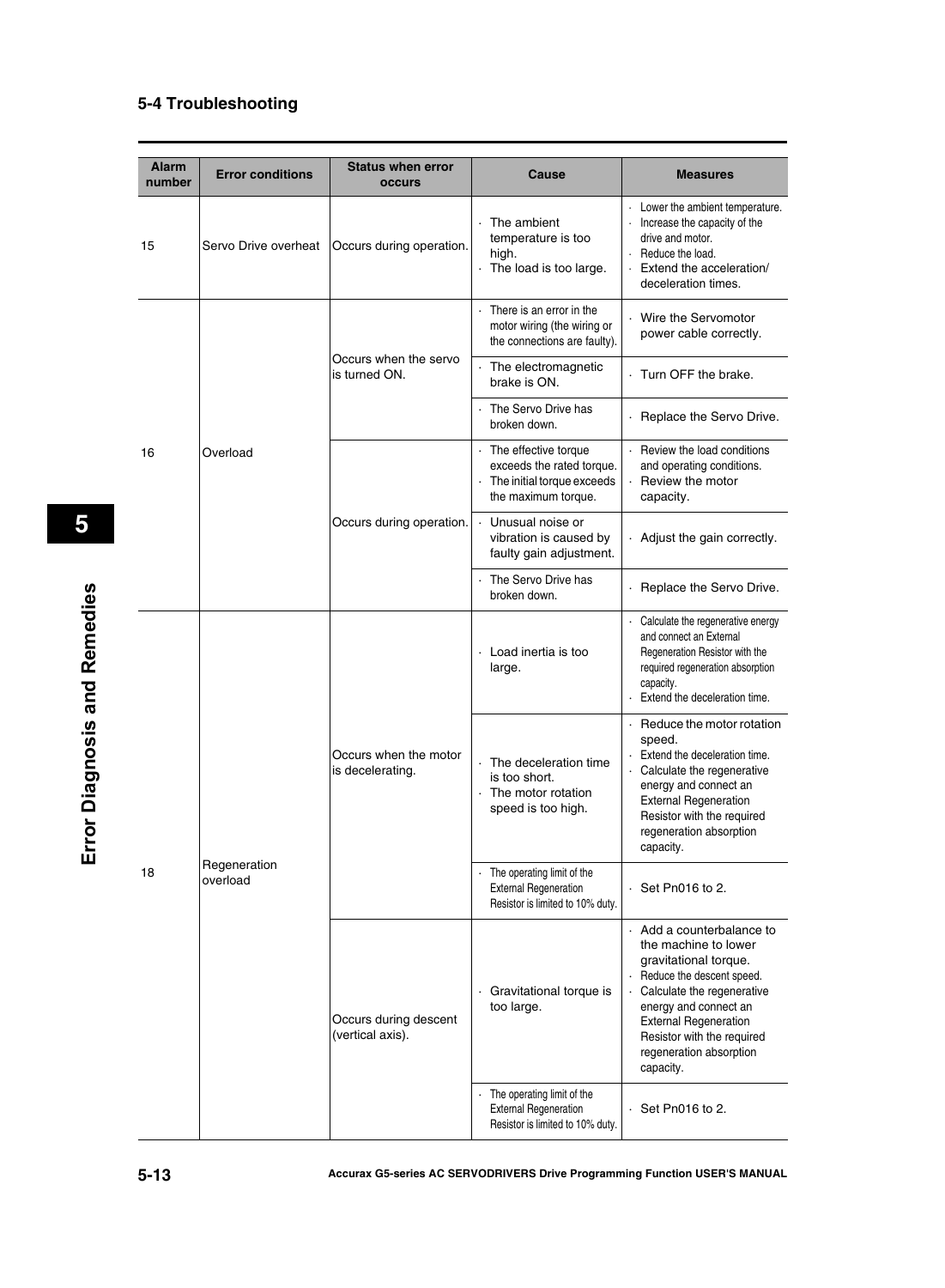| <b>Alarm</b><br>number | <b>Error conditions</b>             | <b>Status when error</b><br><b>occurs</b>                                          | <b>Cause</b>                                                                                                                                                                         | <b>Measures</b>                                                                                                                                                                                   |
|------------------------|-------------------------------------|------------------------------------------------------------------------------------|--------------------------------------------------------------------------------------------------------------------------------------------------------------------------------------|---------------------------------------------------------------------------------------------------------------------------------------------------------------------------------------------------|
|                        |                                     |                                                                                    | The encoder is<br>disconnected.<br>· Connector contacts<br>are faulty.                                                                                                               | Fix the locations that are<br>disconnected.<br>· Wire correctly.                                                                                                                                  |
| 21                     | Encoder                             | Occurs during operation.                                                           | The encoder is wired<br>incorrectly.                                                                                                                                                 | · Wire correctly.                                                                                                                                                                                 |
|                        | communications error                |                                                                                    | The encoder is damaged.                                                                                                                                                              | Replace the motor.                                                                                                                                                                                |
|                        |                                     |                                                                                    | The Servo Drive is<br>faulty.                                                                                                                                                        | · Replace the Servo Drive.                                                                                                                                                                        |
|                        |                                     |                                                                                    | The motor is<br>mechanically held.                                                                                                                                                   | If the motor shaft is held,<br>release it.                                                                                                                                                        |
|                        |                                     |                                                                                    | The encoder signal line<br>is wired incorrectly.                                                                                                                                     | · Wire correctly.                                                                                                                                                                                 |
| 23                     | Encoder<br>communications data      | Occurs when the power<br>supply is turned ON.                                      | Noise on the encoder wiring<br>causes incorrect operation.                                                                                                                           | · Take measures against noise on<br>the encoder wiring.                                                                                                                                           |
|                        | error                               | Or, occurs during<br>operation.                                                    | The encoder power<br>supply voltage has<br>dropped (especially<br>when the cable is long.)                                                                                           | Provide the required<br>encoder power supply<br>voltage (5 VDC $\pm$ 5%).                                                                                                                         |
|                        |                                     | Occurs when the motor<br>does not rotate even<br>when command pulses<br>are input. | The motor power line or the<br>encoder wiring is incorrect.                                                                                                                          | · Wire correctly.                                                                                                                                                                                 |
|                        |                                     |                                                                                    | The motor is<br>mechanically held.                                                                                                                                                   | If the motor shaft is held,<br>release it.<br>Release the<br>electromagnetic brake.                                                                                                               |
|                        |                                     |                                                                                    | Control PCB error                                                                                                                                                                    | Replace the Servo Drive.                                                                                                                                                                          |
|                        |                                     | Occurs during high-<br>speed rotation.                                             | The motor power line<br>or the encoder wiring is<br>incorrect.                                                                                                                       | · Wire correctly.                                                                                                                                                                                 |
| 24                     | Error counter overflow              | Occurs when a long<br>string of command<br>pulses is given.                        | Gain adjustment is<br>insufficient.                                                                                                                                                  | $\cdot$ Adjust the gain.                                                                                                                                                                          |
|                        |                                     |                                                                                    | The acceleration/<br>deceleration is too rapid.                                                                                                                                      | Extend the acceleration/<br>deceleration times.                                                                                                                                                   |
|                        |                                     |                                                                                    | The load is too large.                                                                                                                                                               | Reduce the load.<br>Select a suitable motor.                                                                                                                                                      |
|                        |                                     | Occurs during operation.                                                           | The set value for the<br><b>Error Counter Overflow</b><br>Level (Pn014) is<br>exceeded.<br>The value set for the<br><b>Excessive Speed Error</b><br>Setting (Pn602) was<br>exceeded. | Increase the set value of<br>Pn014.<br>Reduce the rotation speed.<br>Reduce the load.<br>Extend the acceleration/<br>deceleration times.<br>Set Pn602 to 0 (disabled)<br>or increase the setting. |
| 25                     | Excessive hybrid<br>deviation error | Occurs for fully-closed<br>control.                                                | There is deviation<br>between the load<br>position according to<br>the external encoder<br>and the motor position<br>according to the<br>encoder.                                    | Check the motor and load<br>connection.<br>$\cdot$ Check the external encoder<br>and drive connection.<br>Check the external encoder<br>load position and encoder<br>motor position settings.     |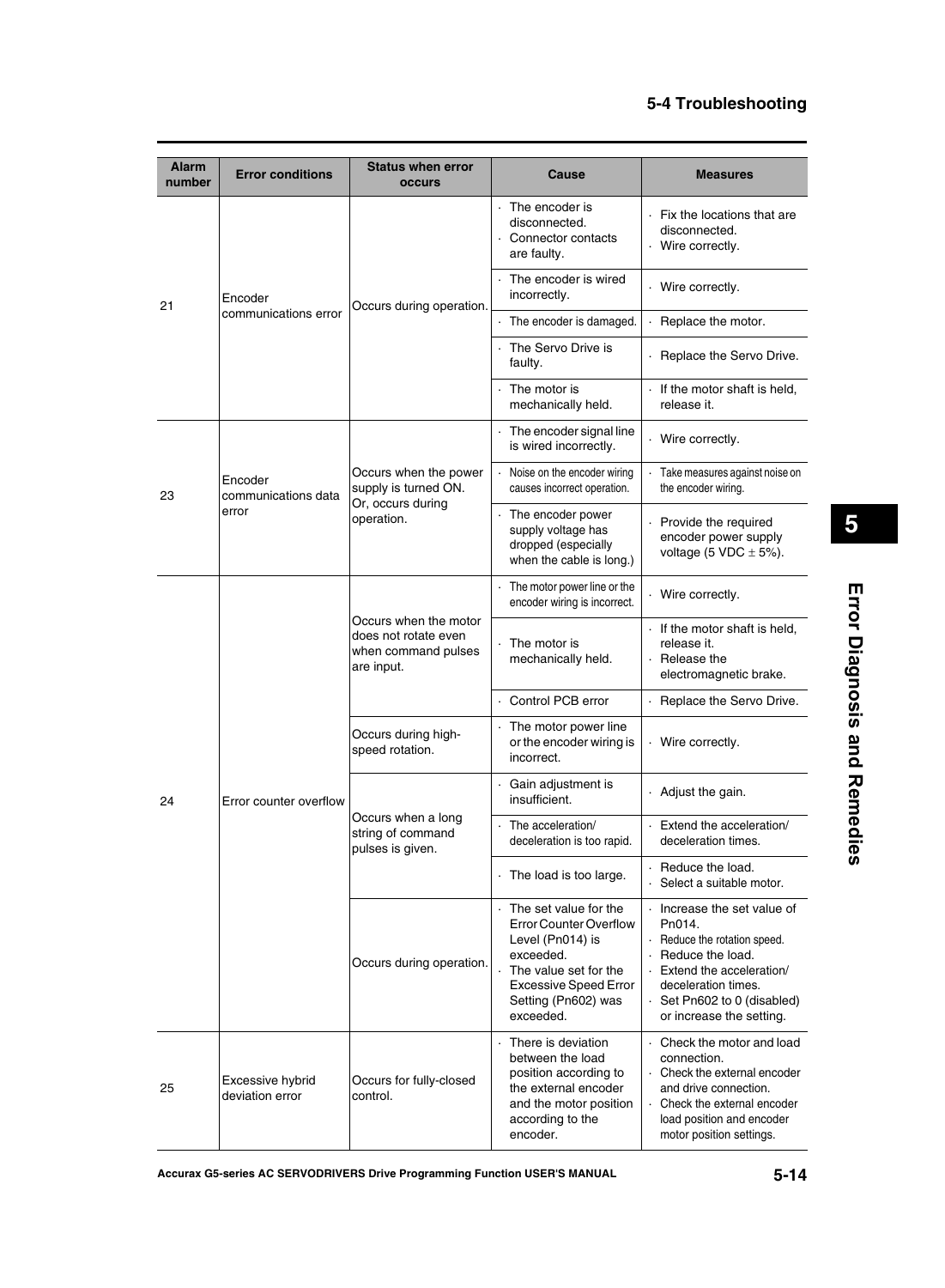| <b>Alarm</b><br>number | <b>Error conditions</b>     | <b>Status when error</b><br><b>occurs</b>                                                              | Cause                                                                                                                     | <b>Measures</b>                                                                                                                                                                                                    |
|------------------------|-----------------------------|--------------------------------------------------------------------------------------------------------|---------------------------------------------------------------------------------------------------------------------------|--------------------------------------------------------------------------------------------------------------------------------------------------------------------------------------------------------------------|
|                        |                             | Occurs during high-<br>speed rotation.                                                                 | The speed command<br>input is too large.                                                                                  | Set the command pulse<br>frequency to 500 Kpps max.                                                                                                                                                                |
|                        |                             |                                                                                                        | The setting for the Electronic<br><b>Gear Ratio Numerator</b><br>(Pn009, Pn500 to Pn502) is<br>not appropriate.           | Set the electronic gear ratio<br>numerator so that the<br>command pulse frequency is<br>500 Kpps or lower.                                                                                                         |
| 26                     | Overspeed                   |                                                                                                        | The speed exceeds the<br>maximum rotation<br>speed due to<br>overshooting.                                                | Adjust the gain.<br>Reduce the maximum<br>command speed.                                                                                                                                                           |
|                        |                             |                                                                                                        | The encoder is wired<br>incorrectly.                                                                                      | · Wire correctly.                                                                                                                                                                                                  |
|                        |                             | Occurs when torque limit<br>switching function is<br>used.                                             | The set value for the<br><b>Overspeed Detection</b><br>Level Setting (Pn513)<br>is exceeded.                              | When the torque limit<br>switching function is used, set<br>the motor operating speed<br>range correctly in the Error<br>Counter Overflow Level<br>(Pn014).                                                        |
| 27                     | Command pulse error         | Occurs when control<br>signal is input or<br>command is input.                                         | The command pulse<br>input frequency<br>exceeded the limit.                                                               | Check the command<br>pulse input.<br>$\cdot$ Increase the set value of<br>Pn532.                                                                                                                                   |
|                        |                             | Occurs when the multi-<br>rotation counter for the<br>absolute encoder was<br>cleared by the CX-Drive. | The multi-rotation<br>counter for the<br>absolute encoder was<br>cleared during USB<br>communications by the<br>CX-Drive. | Check to see if the multi-<br>rotation counter for the<br>absolute encoder was cleared<br>during USB communications<br>by the CX-Drive.<br>Note: This operation is<br>performed for safety<br>and is not an error. |
|                        |                             | Occurs during operation.                                                                               | The position command<br>variation is higher than<br>the specified value.                                                  | Check to see if the<br>position command<br>variation is large.                                                                                                                                                     |
| 28                     | Pulse regeneration<br>error | Occurs during operation.                                                                               | The pulse regeneration<br>output frequency<br>exceeded the limit.                                                         | Check the set value of<br>Pn011 and Pn503.<br>Set Pn533 to 0 to disable<br>the function.                                                                                                                           |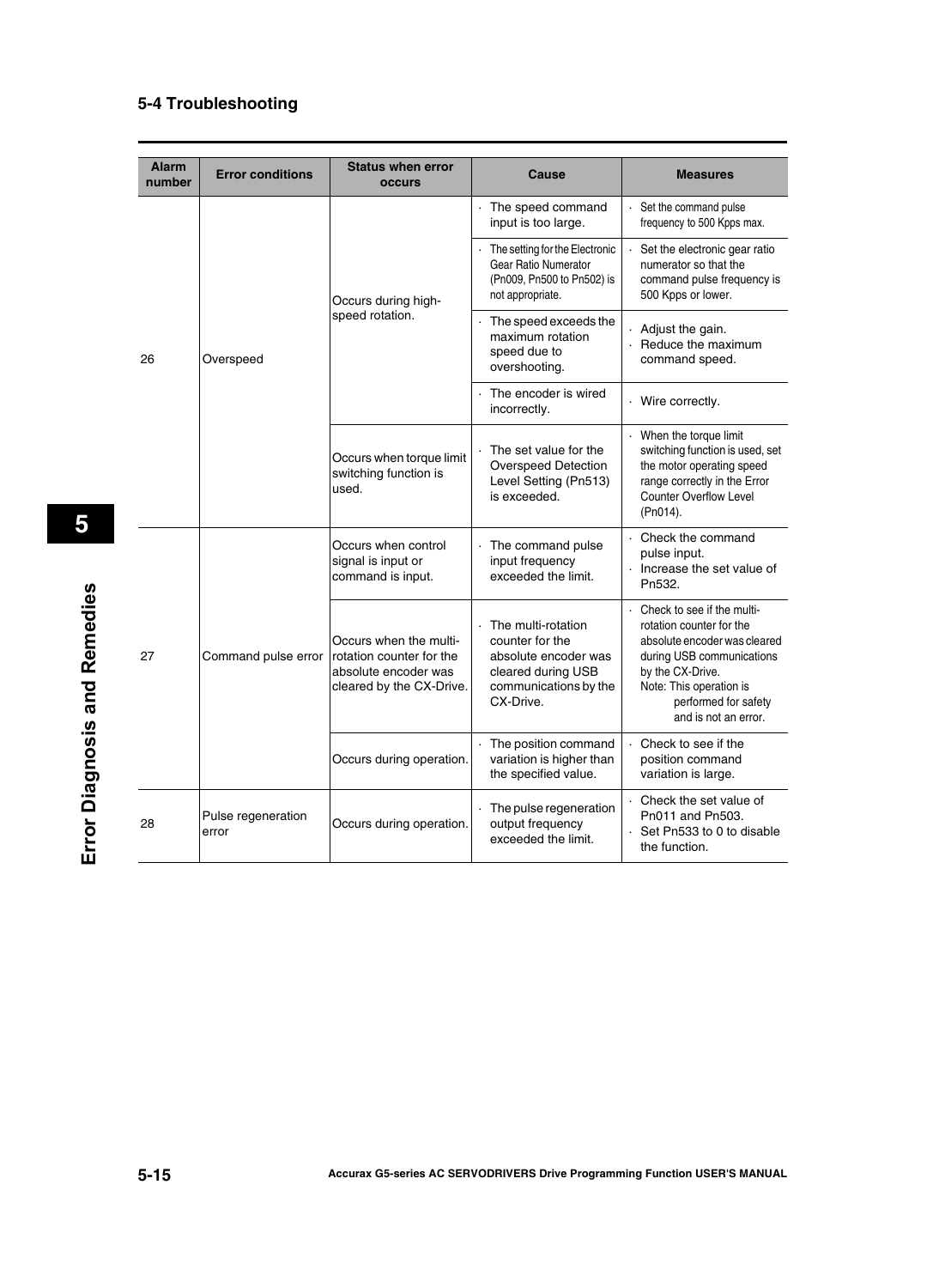| <b>Alarm</b><br>number | <b>Error conditions</b>   | <b>Status when error</b><br><b>occurs</b>                                | Cause                                                                                                                                                                                  | <b>Measures</b>                                                                                                                                                                                                                                                                                                                                                |
|------------------------|---------------------------|--------------------------------------------------------------------------|----------------------------------------------------------------------------------------------------------------------------------------------------------------------------------------|----------------------------------------------------------------------------------------------------------------------------------------------------------------------------------------------------------------------------------------------------------------------------------------------------------------------------------------------------------------|
| 29                     |                           | Error counter overflow   Occurs during operation.                        | The error counter value<br>for the encoder pulse<br>reference exceeded<br>$\pm 2^{29}$ (536,870,912).                                                                                  | Check that the motor<br>rotates according to the<br>position command.<br>Check on the torque<br>monitor that the output<br>torque is not saturated.<br>Adjust the gain.<br>Increase the setting for<br>Pn013 or Pn524 to the<br>maximum.<br>Wire the encoder correctly.                                                                                        |
|                        |                           |                                                                          | The position error in<br>pulses exceeded ±2 <sup>29</sup><br>(536, 870, 912).<br>Alternatively, the<br>position error in<br>command units<br>exceeded $\pm 2^{30}$<br>(1,073,741,824). | Check to see if the<br>Servomotor rotates<br>according to the position<br>command.<br>Check on the torque<br>monitor to see if the<br>output torque is saturated.<br>Adjust the gain.<br>Maximize the set values<br>on the Positive torque<br>limit value and the<br>Negative torque limit<br>value.<br>Wire the encoder as<br>shown in the wiring<br>diagram. |
| 30                     | Safety input error        | Occurs during operation.                                                 | Safety input signal<br>turned OFF.                                                                                                                                                     | · Check the statuses of<br>safety inputs 1 and 2.                                                                                                                                                                                                                                                                                                              |
|                        |                           |                                                                          | There is a duplicate<br>setting in the I/O signal<br>function allocation.<br>Specify the undefined<br>number with the I/O<br>signal function allocation.                               | $\cdot$ Set the function allocation<br>correctly.                                                                                                                                                                                                                                                                                                              |
| 33                     | error                     | Interface I/O allocation   Occurs when the power<br>supply is turned ON. | There is a mistake in the<br>counter function allocation.                                                                                                                              | Allocate to SI7.                                                                                                                                                                                                                                                                                                                                               |
|                        |                           |                                                                          | There is a mistake in the<br>command pulse prohibition<br>input function allocation.                                                                                                   | Allocate to SI10.                                                                                                                                                                                                                                                                                                                                              |
|                        |                           |                                                                          | The latch input 1 allocation<br>is incorrect.                                                                                                                                          | Allocate to SI4 with<br>contact NO.                                                                                                                                                                                                                                                                                                                            |
| 34                     | Overrun limit error       | Occurs during operation.                                                 | The Overrun Limit<br>Setting (Pn514) was<br>exceeded during<br>operation.                                                                                                              | Adjust the gain.<br>· Increase the set value of<br>Pn514.<br>Set Pn514 to 0 to disable<br>the function.                                                                                                                                                                                                                                                        |
| 36                     | Parameter error           | Occurs when the power<br>supply is turned ON.                            | There are data errors in the<br>parameters that were read.                                                                                                                             | Reset all parameters.                                                                                                                                                                                                                                                                                                                                          |
|                        |                           |                                                                          | The drive is faulty.                                                                                                                                                                   | Replace the Servo Drive.                                                                                                                                                                                                                                                                                                                                       |
| 37                     | Parameters<br>destruction | Occurs when the power<br>supply is turned ON.                            | The parameters that<br>were read are corrupt.                                                                                                                                          | · Replace the Servo Drive.                                                                                                                                                                                                                                                                                                                                     |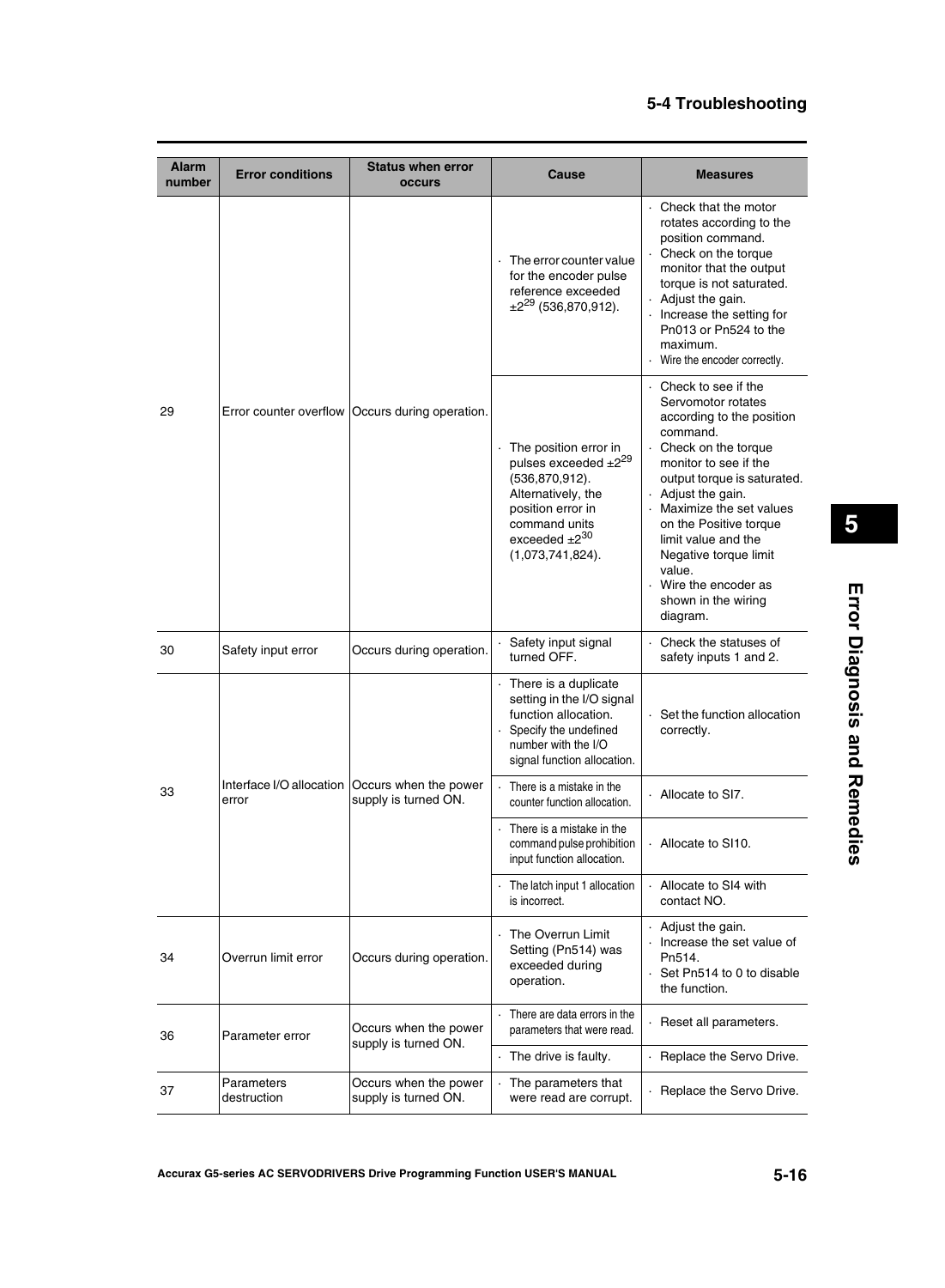| <b>Alarm</b><br>number | <b>Error conditions</b>                                           | <b>Status when error</b><br><b>occurs</b>                                 | Cause                                                                                                                                             | <b>Measures</b>                                                                                                                                                                                                     |
|------------------------|-------------------------------------------------------------------|---------------------------------------------------------------------------|---------------------------------------------------------------------------------------------------------------------------------------------------|---------------------------------------------------------------------------------------------------------------------------------------------------------------------------------------------------------------------|
| 38                     | Drive prohibition input<br>error                                  | Occurs when the servo<br>is turned ON.<br>Or, occurs during<br>operation. | The forward drive<br>prohibition (POT) input<br>and reverse drive<br>prohibition (NOT) input<br>were both OFF at the<br>same time.                | Wire correctly.<br>Replace the limit sensor.<br>Check whether the power<br>supply for control is input<br>correctly.<br>· Check whether the setting for<br>Drive Prohibition Input Selection<br>(Pn504) is correct. |
| 39                     | Excessive analog input<br>1                                       | Occurs during operation.                                                  | The voltage input to pin<br>14 is too high.                                                                                                       | Reduce the input voltage.<br>Change the value for Pn424,<br>Pn427, and Pn430.                                                                                                                                       |
| 40                     | Absolute encoder<br>system down error<br><b>ABS</b>               | Occurs when the power<br>supply is turned ON.<br>Occurs during operation. | The voltage supplied to<br>the absolute encoder is<br>low.                                                                                        | Set up the absolute encoder.<br>Connect the battery<br>power supply.                                                                                                                                                |
| 41                     | Absolute encoder<br>counter overflow error<br><b>ABS</b>          | Occurs during operation.                                                  | The multi-rotation counter of<br>the absolute encoder<br>exceeds the specified value.                                                             | Properly set the Operation<br>Switch when Using Absolute<br>Encoder (Pn015).                                                                                                                                        |
| 42                     | Absolute encoder<br>overspeed error<br><b>ABS</b>                 | Occurs when the power<br>supply is turned ON.                             | The motor rotation speed<br>exceeds the specified<br>value when the battery<br>power supply is turned ON.<br>The wiring is incorrect.             | Reduce the motor rotation<br>speed and supply power.<br>Check the wiring.                                                                                                                                           |
| 44                     | Absolute encoder 1-<br>rotation counter error<br><b>ABS</b>       | Occurs when the power<br>supply is turned ON.                             | The encoder is faulty.                                                                                                                            | Replace the Servomotor.                                                                                                                                                                                             |
| 45                     | Absolute encoder<br>multi-rotation counter<br>error<br><b>ABS</b> | Occurs when the power<br>supply is turned ON.                             | The encoder is faulty.                                                                                                                            | · Replace the Servomotor.                                                                                                                                                                                           |
| 47                     | Absolute encoder<br>status error<br><b>ABS</b>                    | Occurs when the power<br>supply is turned ON.                             | The motor was moving<br>when the power supply<br>was turned ON.                                                                                   | Do not let the motor move<br>when the power supply is<br>turned ON.                                                                                                                                                 |
| 48                     |                                                                   | Encoder phase-Z error Occurs during operation.                            | · A phase Z pulse from<br>the encoder was not<br>detected regularly.                                                                              | · Replace the Servomotor.                                                                                                                                                                                           |
| 49                     | Encoder PS signal<br>error                                        | Occurs during operation.                                                  | A logic error was<br>detected in the PS<br>signal from the encoder.                                                                               | · Replace the Servomotor.                                                                                                                                                                                           |
| 50                     | External encoder<br>communications error                          | Occurs during operation.                                                  | The disconnection detection<br>function was activated<br>because communications<br>between the external<br>encoder and drive were<br>interrupted. | · Wire correctly.<br>Fix the locations that are<br>disconnected.                                                                                                                                                    |
|                        |                                                                   |                                                                           | There was a<br>communications error<br>in data from external<br>encoder.                                                                          | Provide the required external<br>encoder power supply voltage.<br>Wire correctly.<br>Connect the shield to FG.                                                                                                      |
| 51                     | External encoder<br>status error                                  | Occurs during operation.                                                  | An external encoder<br>alarm code was<br>detected.                                                                                                | Check the external<br>$\bullet$<br>encoder specifications.<br>From the front panel, clear<br>the external encoder alarm,<br>then turn the power supply<br>OFF, then ON again.                                       |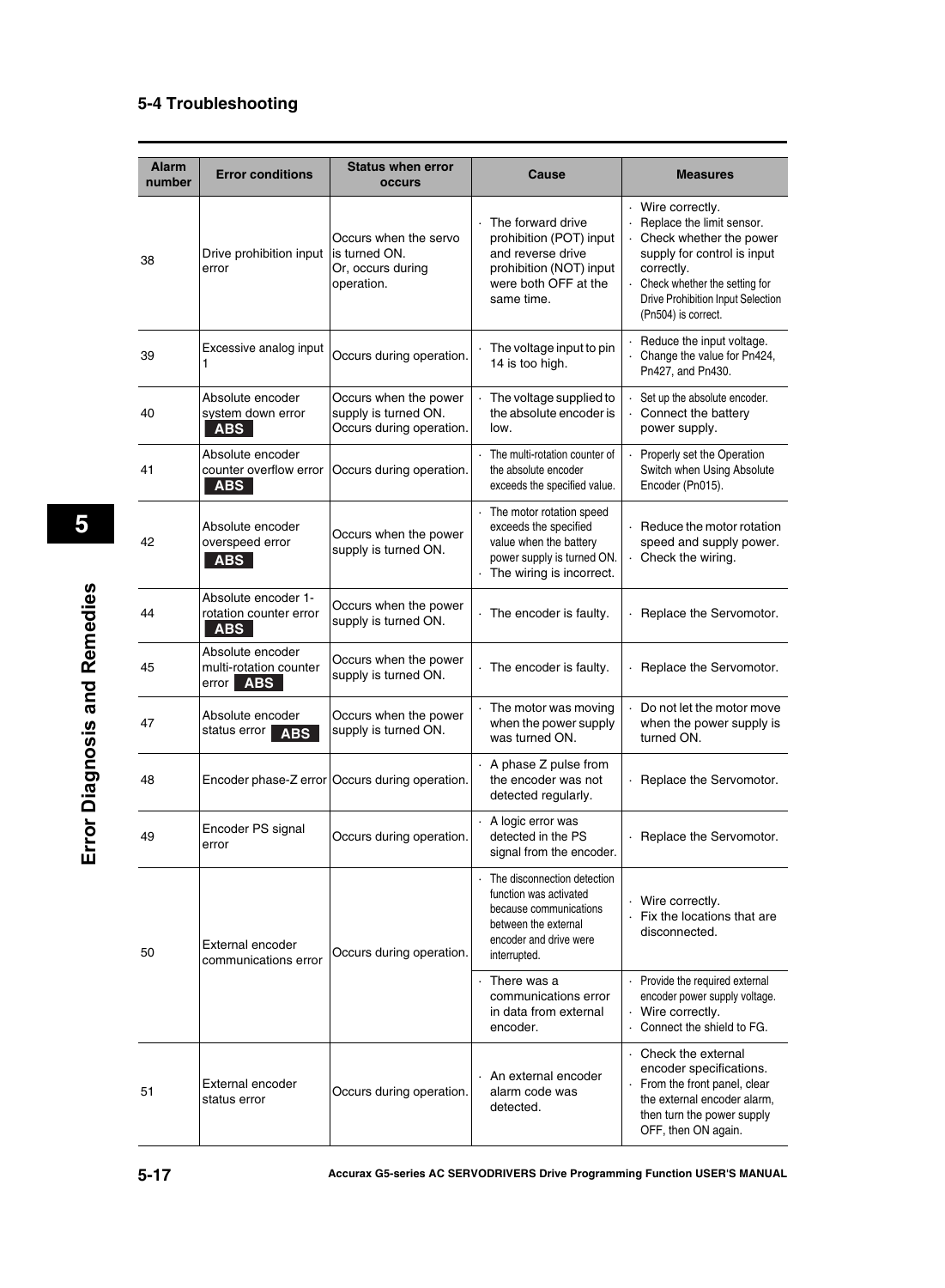| <b>Alarm</b><br>number | <b>Error conditions</b>               | <b>Status when error</b><br><b>OCCULS</b> | Cause                                                                                                                   | <b>Measures</b>                                                                                                                                                                                                                |
|------------------------|---------------------------------------|-------------------------------------------|-------------------------------------------------------------------------------------------------------------------------|--------------------------------------------------------------------------------------------------------------------------------------------------------------------------------------------------------------------------------|
| 55                     | Phases-A, B and Z<br>connection error | Occurs during operation.                  | A disconnection or<br>other error was<br>detected in external<br>encoder phase A,<br>phase B, or phase Z<br>connection. | $\cdot$ Check the connection.                                                                                                                                                                                                  |
| 87                     | Forced alarm input<br>error           | Occurs during operation.                  | The forced alarm input<br>signal was input.                                                                             | Turn OFF the EMG-STOP<br>signal.                                                                                                                                                                                               |
| 92                     | Encoder data<br>restoration<br>error  | Occurs when the power<br>is turned ON.    | In semi-closing control,<br>initialization of internal<br>position data is not<br>processed correctly.                  | Apply the correct power<br>voltage for the long<br>encoder wire.<br>· Install the motor power<br>line separately from the<br>encoder wire.<br>$\cdot$ Connect the shield cable<br>to FG.                                       |
|                        |                                       |                                           | In FULL CLOSING<br>CONTROL mode,<br>itialization of internal<br>position data is not<br>processed correctly.            | $\cdot$ Apply the correct power<br>voltage for the long<br>connection cable for the<br>external encoder.<br>$\cdot$ lnstall the motor power<br>line separately from the<br>encoder wire.<br>Connect the shield cable<br>to FG. |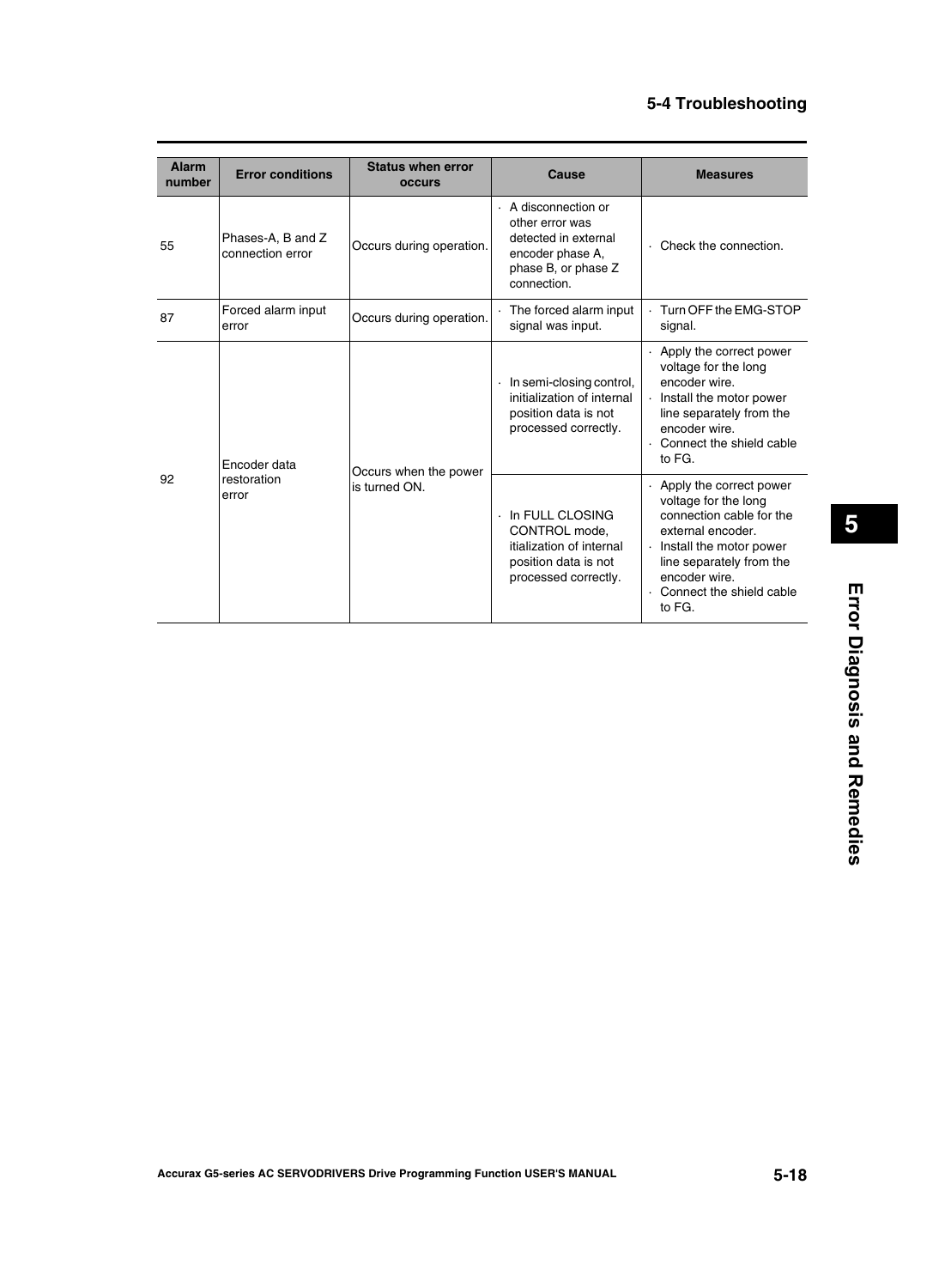| <b>Alarm</b><br>number | <b>Error conditions</b>    | <b>Status when error</b><br><b>OCCUIS</b>                                                   | Cause                                                                                                                             | <b>Measures</b>                                                                                                                                                                                                                                                                                                |
|------------------------|----------------------------|---------------------------------------------------------------------------------------------|-----------------------------------------------------------------------------------------------------------------------------------|----------------------------------------------------------------------------------------------------------------------------------------------------------------------------------------------------------------------------------------------------------------------------------------------------------------|
| 93                     | Parameter setting<br>error | The error occurred<br>during an operation or<br>when a drive<br>programming was<br>started. | $\cdot$ The velocity,<br>acceleration and<br>deceleration were set to<br>0 and a drive<br>programming was<br>started.             | $\cdot$ Set the specified velocity,<br>acceleration and<br>deceleration to a value<br>other than 0.                                                                                                                                                                                                            |
|                        |                            |                                                                                             | A target that is not<br>applicable to<br>comparison by the<br>conditional branching<br>command was set.                           | . Check to make sure that<br>there is no problem with<br>the conditional branching<br>command or the<br>comparison target.                                                                                                                                                                                     |
|                        |                            |                                                                                             | $\cdot$ A command that is not<br>defined as a command<br>code for the drive<br>programming control<br>parameters was set.         | Check to make sure that<br>there is no problem with<br>the drive programming<br>control parameters.                                                                                                                                                                                                            |
|                        |                            |                                                                                             | There is an error with<br>another drive<br>programming setting<br>parameter or drive<br>programming control<br>parameter setting. | . Check to make sure that<br>there is no problem with<br>the drive programming<br>setting parameters or drive<br>programming control<br>parameters.                                                                                                                                                            |
|                        |                            |                                                                                             | External encoder ratio<br>exceeded the<br>allowable range.                                                                        | · Check the object settings.<br>The external encoder ratio<br>must be set between 1/40<br>and 160.<br>$\cdot$ Check the values on the<br><b>External Feedback Pulse</b><br><b>Dividing Numerator</b><br>(Pn324) and the External<br><b>Feedback Pulse Dividing</b><br>enominator (Pn325) are<br>set correctly. |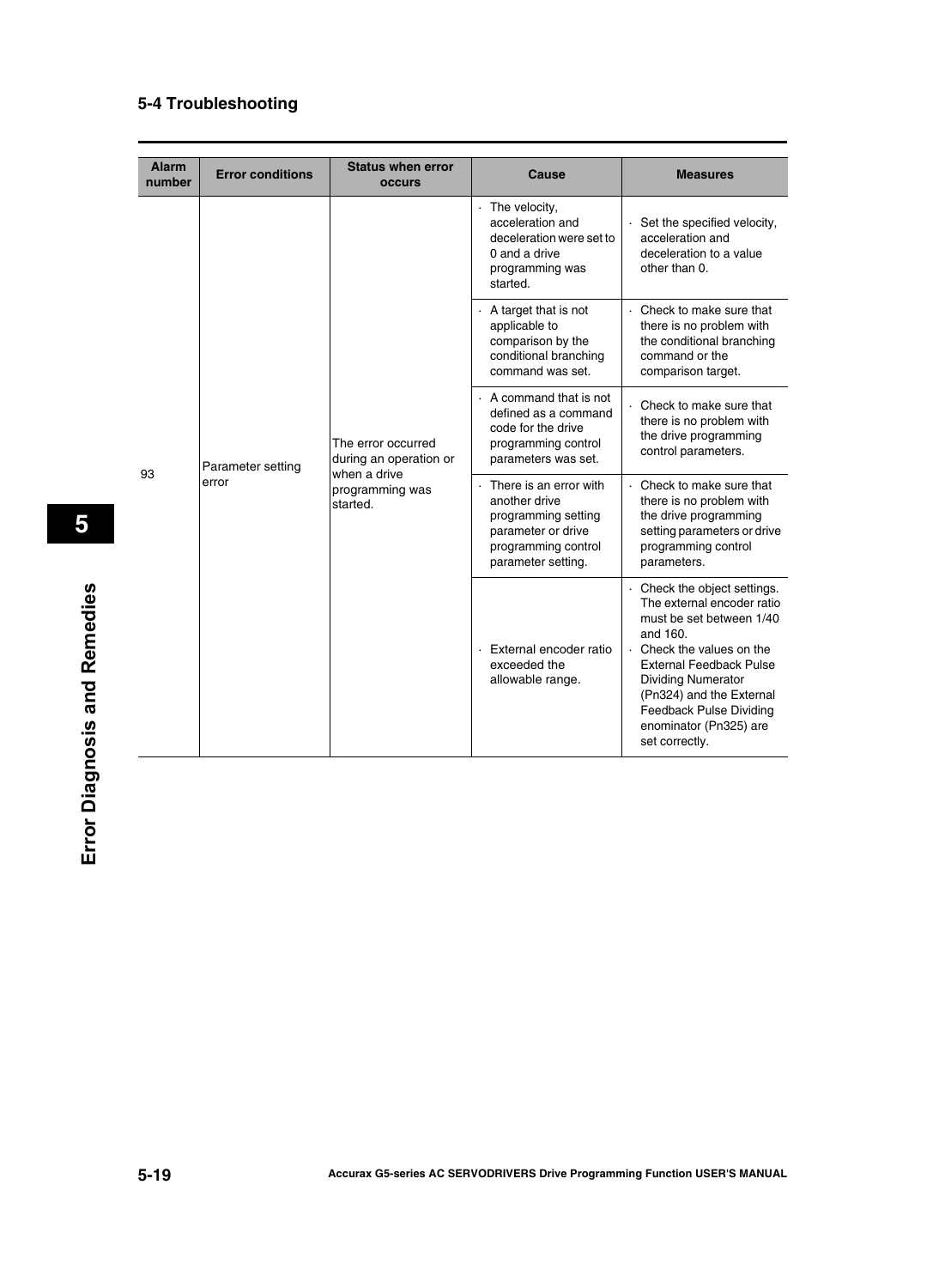| <b>Alarm</b><br>number | <b>Error conditions</b>    | <b>Status when error</b><br><b>occurs</b>                                                   | Cause                                                                                                                                                                        | <b>Measures</b>                                                                                                                                                                                     |
|------------------------|----------------------------|---------------------------------------------------------------------------------------------|------------------------------------------------------------------------------------------------------------------------------------------------------------------------------|-----------------------------------------------------------------------------------------------------------------------------------------------------------------------------------------------------|
| 94                     |                            | The error occurred<br>during an operation or<br>when a drive<br>programming was<br>started. | $\cdot$ A new operation<br>command was<br>executed while an<br>operation command<br>(relative or absolute<br>movement, JOG or<br>origin search) is being<br>executed.        | Check to make sure that<br>there is no problem with<br>the drive programming<br>sequence.                                                                                                           |
|                        |                            |                                                                                             | $\cdot$ A new drive<br>programming was<br>started while a drive<br>programming is already<br>in progress.                                                                    | Check to make sure that<br>there is no problem with<br>the host side sequence.                                                                                                                      |
|                        |                            |                                                                                             | A drive programming<br>was started when the<br>servo is OFF.                                                                                                                 | Check to make sure that<br>there is no problem with<br>the host side sequence.<br>Start a drive programming<br>when the servo is ON.                                                                |
|                        | Drive Programming<br>error |                                                                                             | The position command<br>value or the current<br>position exceeds the<br>C0000001h to<br>3FFFFFFFh range.                                                                     | Check to make sure that<br>there is no problem with<br>the coordinate series.<br>Check to make sure that<br>there is no problem with<br>the block data settings,<br>such as the travel<br>distance. |
|                        |                            | The error occurred<br>during an origin search<br>operation.                                 | Drive prohibition input<br>turned ON during an<br>origin search operation,<br>and a reverse direction<br>drive prohibition input<br>turned ON during a<br>reverse operation. | Check to make sure that<br>there is no problem with<br>the placement<br>relationship among the<br>drive prohibition input,<br>origin signal and phase Z.                                            |
|                        |                            | The error occurred when<br>a drive programming is<br>started.                               | Origin search was<br>executed when an<br>absolute encoder is<br>used.                                                                                                        | Check to make sure that<br>there is no problem with<br>the drive programming<br>parameter settings and<br>the settings when an<br>absolute encoder is used.                                         |
|                        |                            |                                                                                             | Relative or absolute<br>movement was<br>executed when origin<br>search has not been<br>completed when an<br>incremental encoder is<br>being used.                            | Check to make sure that<br>there is no problem with<br>the drive programming<br>parameter settings, etc.<br>Upon completion of origin<br>search, execute a relative<br>or absolute movement.        |
|                        |                            | Occurs when the power                                                                       | The motor and drive<br>combination is incorrect.                                                                                                                             | Use a correct<br>combination.                                                                                                                                                                       |
| 95                     | Motor non-conformity       | supply is turned ON.                                                                        | The encoder wiring is<br>disconnected.                                                                                                                                       | Wire the encoder wiring.<br>Fix the locations that are<br>disconnected.                                                                                                                             |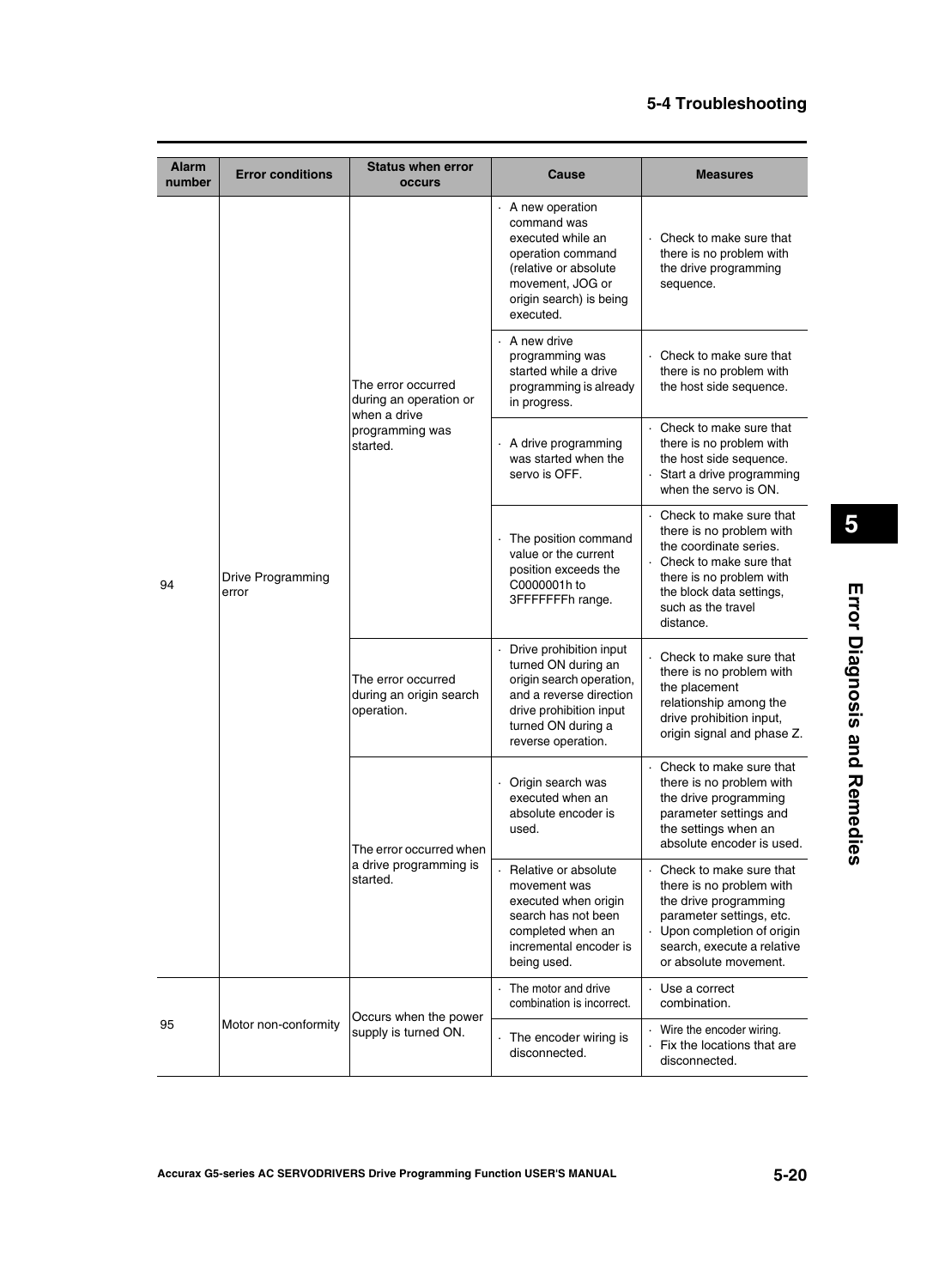| <b>Alarm</b><br>number | <b>Error conditions</b> | <b>Status when error</b><br><b>OCCULS</b> | Cause                                                                                                                                                                                                         | <b>Measures</b>                                                                                                                                                                                                                                                                                                                                                                    |
|------------------------|-------------------------|-------------------------------------------|---------------------------------------------------------------------------------------------------------------------------------------------------------------------------------------------------------------|------------------------------------------------------------------------------------------------------------------------------------------------------------------------------------------------------------------------------------------------------------------------------------------------------------------------------------------------------------------------------------|
| Other<br>numbers       | Other errors            |                                           | The control circuit<br>malfunctioned due to<br>excess noise or some<br>other problem. The self-<br>diagnosis function of the<br>Servo Drive was<br>activated, and an error<br>occurred in the Servo<br>Drive. | Turn OFF the power<br>once, and turn it ON<br>again.<br>If the error is displayed<br>$\bullet$<br>even after the power is<br>turned ON again, the<br>system may be faulty.<br>Stop using the system,<br>and replace the<br>Servomotor and/or the<br>Servo Drive, Return the<br>Servo Drive to the dealer<br>that is was purchased<br>from and ask for<br>investigation and repair. |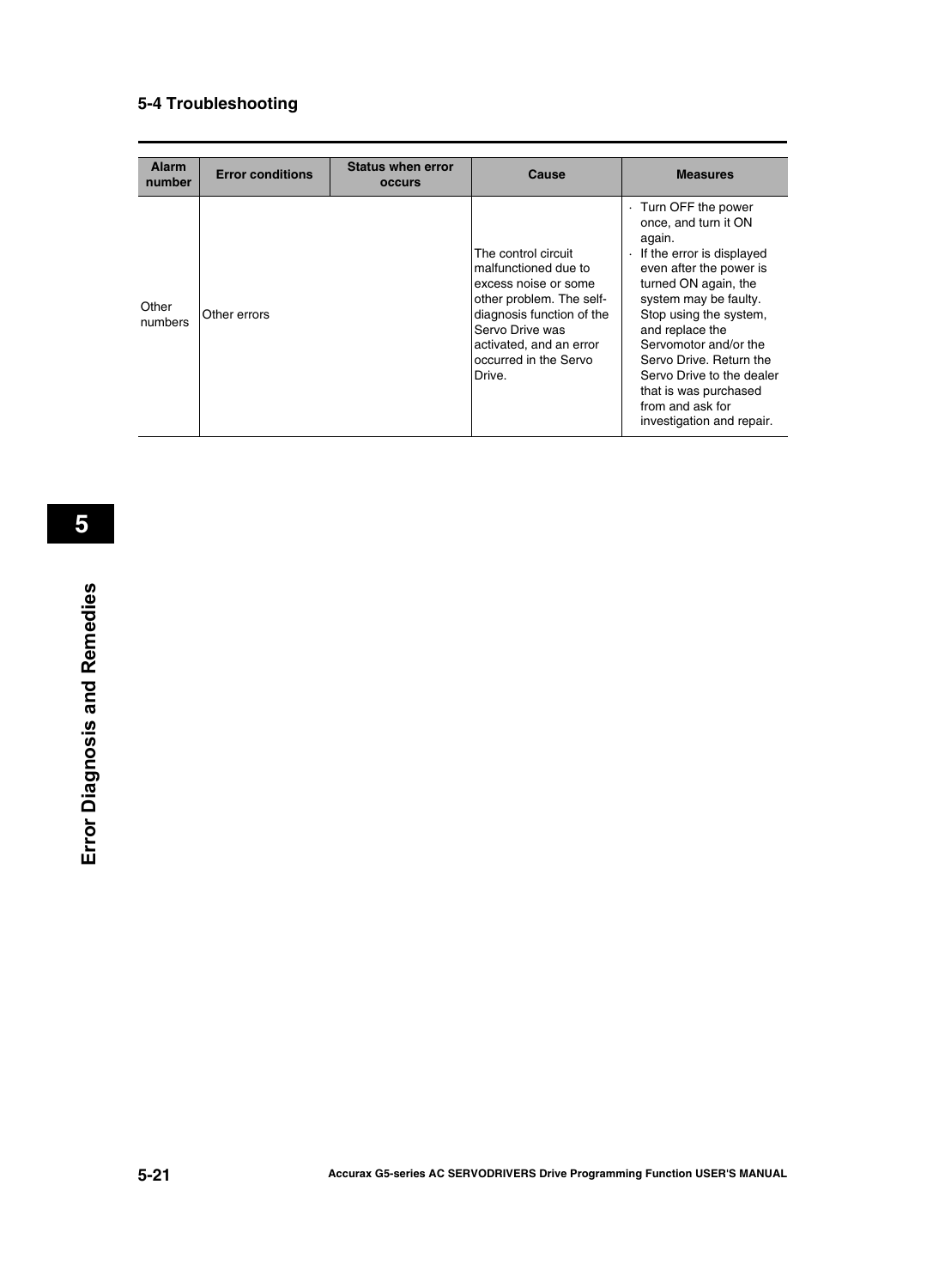# **Troubleshooting Using the Operation Status**

| Symptom                                                                       | <b>Probable cause</b>                                                           | <b>Items to check</b>                                                                          | <b>Measures</b>                                                                                                   |
|-------------------------------------------------------------------------------|---------------------------------------------------------------------------------|------------------------------------------------------------------------------------------------|-------------------------------------------------------------------------------------------------------------------|
| The PWR LED<br>indicator does not<br>light when the power                     | The power supply cable is wired<br>incorrectly.                                 | Check to see if the power supply input is<br>within the allowed power supply voltage<br>range. | Supply the correct power supply<br>voltage.                                                                       |
| supply is turned ON.                                                          |                                                                                 | Check to see if the power supply input is<br>wired correctly.                                  | Wire correctly.                                                                                                   |
| The motor does not<br>rotate even after a<br>drive programming is<br>started. | The operation command (RUN)<br>is OFF.                                          | In Monitor Mode, check whether the RUN<br>signal is ON or OFF.                                 | Turn ON the operation<br>$\cdot$<br>command (RUN).<br>· Wire correctly.                                           |
|                                                                               | The strobe input (STB) is OFF.                                                  | Check if the STB signal is ON or OFF<br>using the MONITOR mode.                                | Enter strobe input (STB).<br>· Wire correctly.                                                                    |
|                                                                               | The Forward or Reverse Drive<br>Prohibition Input (POT or NOT)<br>is OFF.       | In Monitor Mode, check whether the POT<br>signal and NOT signal are ON or OFF.                 | Turn ON the POT and NOT<br>signals.<br>Disable them in the settings when the<br>POT and NOT signals are not used. |
|                                                                               | The control mode does not<br>conform to the command.                            | Check the control mode Selection<br>(Pn001).                                                   | Set the control mode according to<br>the command.                                                                 |
|                                                                               | The No. 1 Torque Limit (Pn013)<br>or No. 2 Torque Limit (Pn522) is<br>set to 0. | Check the set value of Pn013 and Pn522.                                                        | Return the set value to the default<br>setting.                                                                   |
|                                                                               | The Servomotor power cable is<br>wired incorrectly.                             | Check the wiring.                                                                              | Wire correctly.                                                                                                   |
|                                                                               | The encoder cable is wired<br>incorrectly.                                      |                                                                                                |                                                                                                                   |
|                                                                               | The control I/O connector (CN1)                                                 | Check the command pulse's wiring.                                                              | Wire correctly.                                                                                                   |
|                                                                               | is wired incorrectly.                                                           | Check the command pulse type.                                                                  | Set the Servo Drive's pulse type<br>to match the controller's<br>command pulse type.                              |
|                                                                               |                                                                                 | Check the command pulse's voltage.                                                             | Connect a resistor that matches<br>the voltage.                                                                   |
|                                                                               | Power is not supplied.                                                          | Check whether the power supply is ON and<br>check the PWR LED indicator.                       | Turn ON the power supply.                                                                                         |
|                                                                               |                                                                                 | Check the voltage across the power<br>supply terminals.                                        | Wire the power-ON circuit<br>correctly.                                                                           |
|                                                                               | The Servo Drive has broken<br>down.                                             |                                                                                                | Replace the Servo Drive.                                                                                          |
| The Servomotor<br>operates                                                    | The Servomotor power cable is<br>wired incorrectly.                             | Check the wiring of the Servomotor<br>power cable's phases U, V, and W.                        | Wire correctly.                                                                                                   |
| momentarily, but then<br>it does not operate<br>after that.                   | The encoder cable is wired incorrectly.                                         | Check the encoder cable's wiring.                                                              | Wire correctly.                                                                                                   |
| The Servomotor<br>rotates without a<br>command.                               | The Servo Drive has broken<br>down.                                             | L,                                                                                             | Replace the Servo Drive.                                                                                          |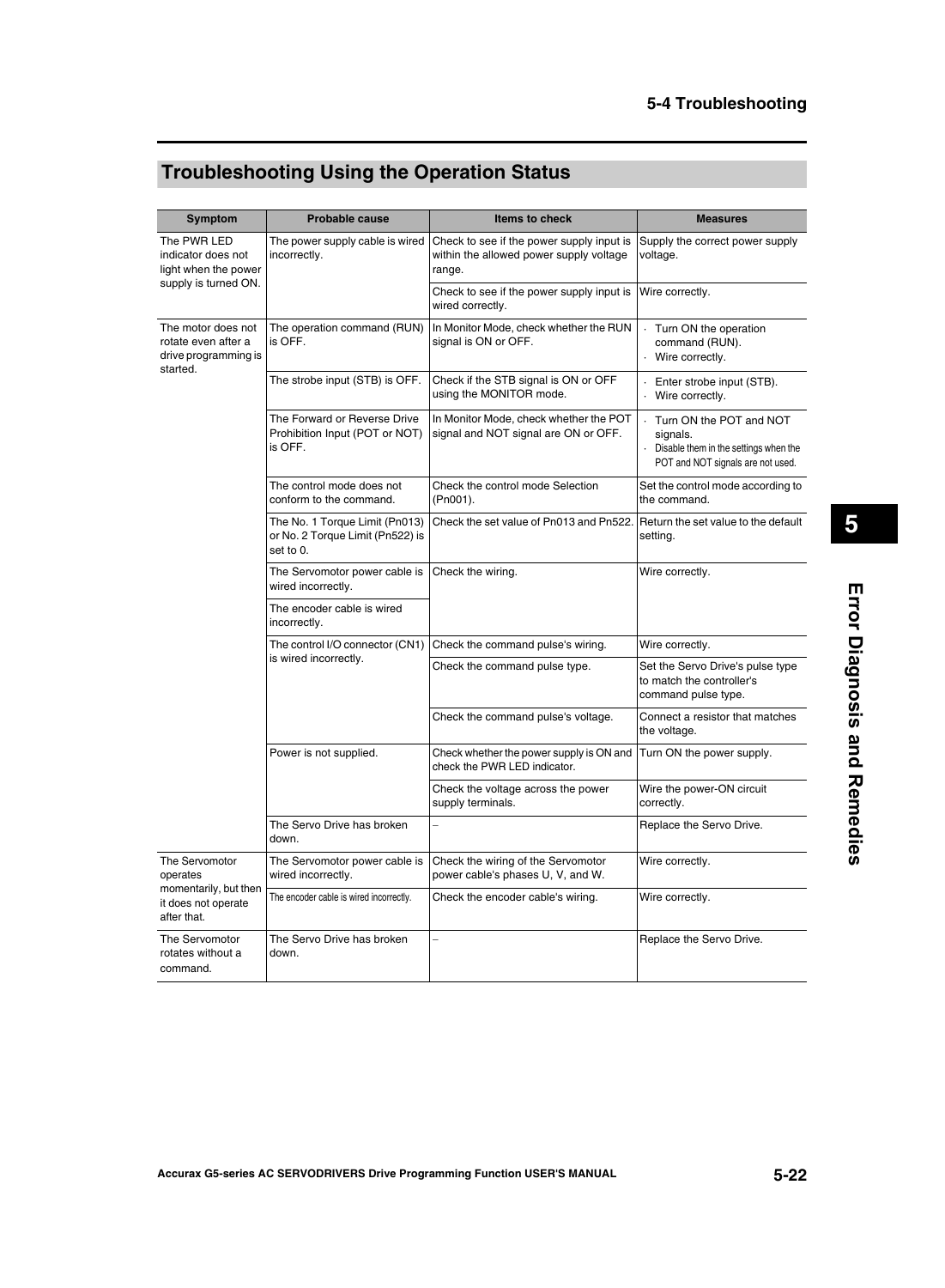| <b>Symptom</b>                                                         | <b>Probable cause</b>                                                                                                           | <b>Items to check</b>                                                                                           | <b>Measures</b>                                                                                                                          |
|------------------------------------------------------------------------|---------------------------------------------------------------------------------------------------------------------------------|-----------------------------------------------------------------------------------------------------------------|------------------------------------------------------------------------------------------------------------------------------------------|
|                                                                        |                                                                                                                                 |                                                                                                                 |                                                                                                                                          |
| Motor rotation is<br>unstable                                          | The Servomotor power cable or<br>encoder cable is wired<br>incorrectly.                                                         | Check the wiring of the Servomotor<br>power cable's phases U, V, and W and<br>check the encoder cable's wiring. | Wire correctly.                                                                                                                          |
|                                                                        | The coupling system between the<br>motor shaft and the mechanical                                                               | Check the mechanical system's coupling<br>section.                                                              | Review and adjust the machine.                                                                                                           |
|                                                                        | system has eccentricity or loose<br>screws, or the load torque is<br>fluctuating due to engagement<br>between pulleys or gears. | Try rotating the motor without a load.<br>(Disconnect it from the mechanical<br>system.)                        |                                                                                                                                          |
|                                                                        | The load's moment of inertia<br>exceeds the Servo Drive's<br>allowable value.                                                   | Try rotating the motor without a load.<br>(Disconnect it from the mechanical<br>system.)                        | $\cdot$ Reduce the load.<br>Replace the Servomotor and<br>Servo Drive with higher<br>capacity models.                                    |
|                                                                        | The gain is wrong.                                                                                                              |                                                                                                                 | Perform manual tuning.                                                                                                                   |
| The Servomotor is<br>overheating.                                      | The ambient temperature is too<br>high.                                                                                         | Check that the ambient temperature<br>around the motor is $40^{\circ}$ C or less.                               | Lower the ambient temperature<br>around the Servomotor to 40°C or<br>less. (Use a fan or air conditioner.)                               |
|                                                                        | Ventilation is obstructed.                                                                                                      | Check to see whether anything is<br>blocking ventilation.                                                       | Improve ventilation.                                                                                                                     |
|                                                                        | The Servomotor is overloaded.                                                                                                   | Try rotating the motor without a load.                                                                          | $\cdot$ Reduce the load.                                                                                                                 |
|                                                                        | The Servomotor vibrates during<br>rotation.                                                                                     | (Disconnect it from the mechanical<br>system.)                                                                  | Replace the Servomotor and<br>Servo Drive with higher<br>capacity models.                                                                |
| The Servomotor<br>holding brake is<br>ineffective.                     | Power is supplied to the holding<br>brake.                                                                                      | Check whether power is supplied to the<br>holding brake.                                                        | Configure a circuit that cuts power<br>supply to the holding brake when the<br>motor stops and the load is held by<br>the holding brake. |
| The motor does not<br>stop or is hard to stop<br>even if the operation | The load inertia is too large.                                                                                                  | Check the following:<br>Is the load too large?<br>Is the motor rotation speed too high?                         | Review the load conditions, and<br>replace the Servomotor and Servo<br>Drive with appropriate models.                                    |
| command (RUN) is<br>turned OFF while the<br>motor is rotating.         | The stop circuit failed.                                                                                                        |                                                                                                                 | Replace the Servo Drive.                                                                                                                 |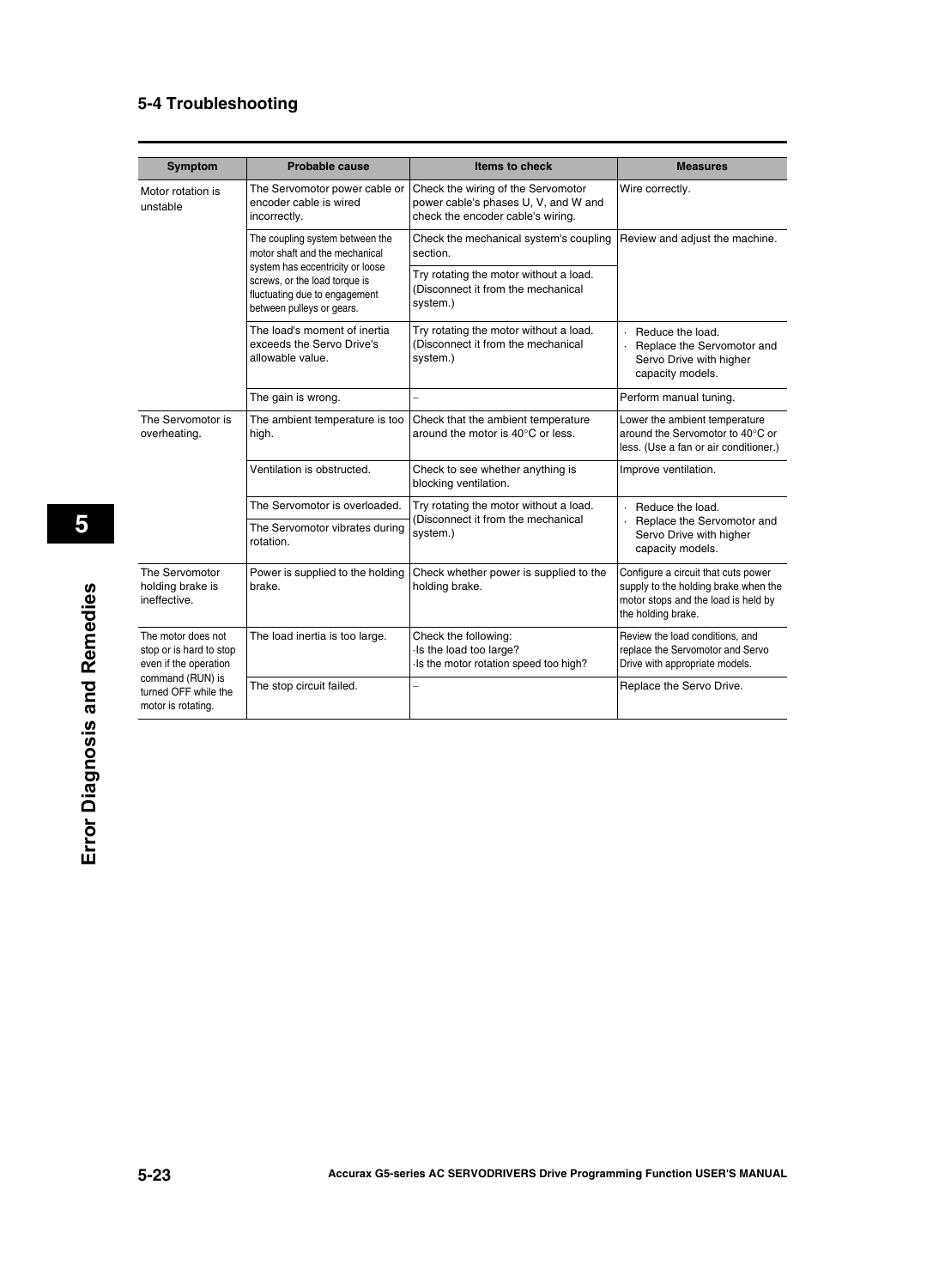| Symptom                                                   | <b>Probable cause</b>                                                                                            | <b>Items to check</b>                                                                                                                                          | <b>Measures</b>                                                                                                                                                                                                    |
|-----------------------------------------------------------|------------------------------------------------------------------------------------------------------------------|----------------------------------------------------------------------------------------------------------------------------------------------------------------|--------------------------------------------------------------------------------------------------------------------------------------------------------------------------------------------------------------------|
| The motor is<br>producing unusual                         | There are problems with the<br>machine's installation.                                                           | Check to see if the Servomotor's<br>mounting screws are loose.                                                                                                 | Retighten the mounting screws.                                                                                                                                                                                     |
| noises or the<br>machine is vibrating.                    |                                                                                                                  | Check whether the axes are misaligned in<br>the coupling.                                                                                                      | Align the coupling.                                                                                                                                                                                                |
|                                                           |                                                                                                                  | Check whether the coupling is unbalanced.                                                                                                                      | Adjust the coupling's balance.                                                                                                                                                                                     |
|                                                           | There is a problem with the<br>bearings.                                                                         | Check for noise or vibration around the<br>bearings.                                                                                                           | Contact your OMRON dealer or<br>sales office.                                                                                                                                                                      |
|                                                           | The gain is wrong.                                                                                               |                                                                                                                                                                | Perform manual tuning.                                                                                                                                                                                             |
|                                                           | The Speed Feedback Filter Time<br>Constant (Pn103) is wrong.                                                     | Check the value set in Pn103.                                                                                                                                  | Return the set to 0 (default set) or<br>increase the set value.                                                                                                                                                    |
|                                                           | Noise is entering into the control<br>I/O signal cable because the cable<br>does not meet specifications.        | Check to see if the cable is a twisted-pair<br>cable or shielded twisted-pair cable with<br>core wires that are at least 0.08 mm dia.                          | Use a control I/O signal cable that<br>meets specifications.                                                                                                                                                       |
|                                                           | Noise is entering into the control I/O<br>signal cable because the cable is<br>longer than the specified length. | Check the length of the control I/O signal<br>cable.                                                                                                           | Shorten the control I/O signal<br>cable to 3 m or less.                                                                                                                                                            |
|                                                           | Noise is entering into the cable<br>because the encoder cable does<br>not meet specifications.                   | Check to see if it is a shielded twisted-pair<br>cable with core wires that are at least 0.12<br>mm dia.                                                       | Use an encoder cable that meets<br>specifications.                                                                                                                                                                 |
|                                                           | Noise is entering into the encoder<br>cable because the cable is longer<br>than the specified length.            | Check the length of the encoder cable.                                                                                                                         | Shorten the encoder cable to less<br>than 50 m.                                                                                                                                                                    |
|                                                           | Noise is entering into the signal<br>lines because the encoder cable is<br>stuck or the sheath is damaged.       | Check the encoder cable for damage.                                                                                                                            | Correct the encoder cable's<br>pathway.                                                                                                                                                                            |
|                                                           | Excessive noise on encoder<br>cable.                                                                             | Check to see if the encoder cable is<br>bound together with or too close to high-<br>current lines.                                                            | Install the encoder cable where it<br>won't be subjected to surges.                                                                                                                                                |
|                                                           | The FG's potential is fluctuating<br>due to devices near the<br>Servomotor, such as welding<br>machines.         | Check for ground problems (loss of<br>ground or incomplete ground) at<br>equipment such as welding machines<br>near the Servomotor.                            | Ground the equipment properly<br>and prevent current from flowing<br>to the encoder FG.                                                                                                                            |
|                                                           | Errors are being caused by<br>excessive vibration or shock on<br>the encoder.                                    | There are problems with mechanical<br>vibration or Servomotor installation (such<br>as the precision of the mounting surface,<br>attachment, or axial offset). | Reduce the mechanical vibration<br>or correct the Servomotor's<br>installation.                                                                                                                                    |
|                                                           | The machine and the motor are<br>resonating.                                                                     | Check to see if the machine is resonating.                                                                                                                     | $\epsilon$<br>Readjust the torque command<br>filter time constant.<br>If there is resonance, set the<br>Notch Filter 1 Frequency<br>(Pn201), Notch Filter 1 Width<br>(Pn202), and Notch Filter 1<br>Depth (Pn203). |
| Vibration is occurring<br>at the same<br>frequency as the | Inductive noise is occurring.                                                                                    | Check to see if the drive control signal<br>lines are too long.                                                                                                | Shorten the control signal lines.                                                                                                                                                                                  |
| power supply.                                             |                                                                                                                  | Check to see if the control signal lines<br>and power supply lines are not bound<br>together.                                                                  | Separate control signal lines<br>from power supply lines.<br>· Use a low-impedance power<br>supply for control signals.                                                                                            |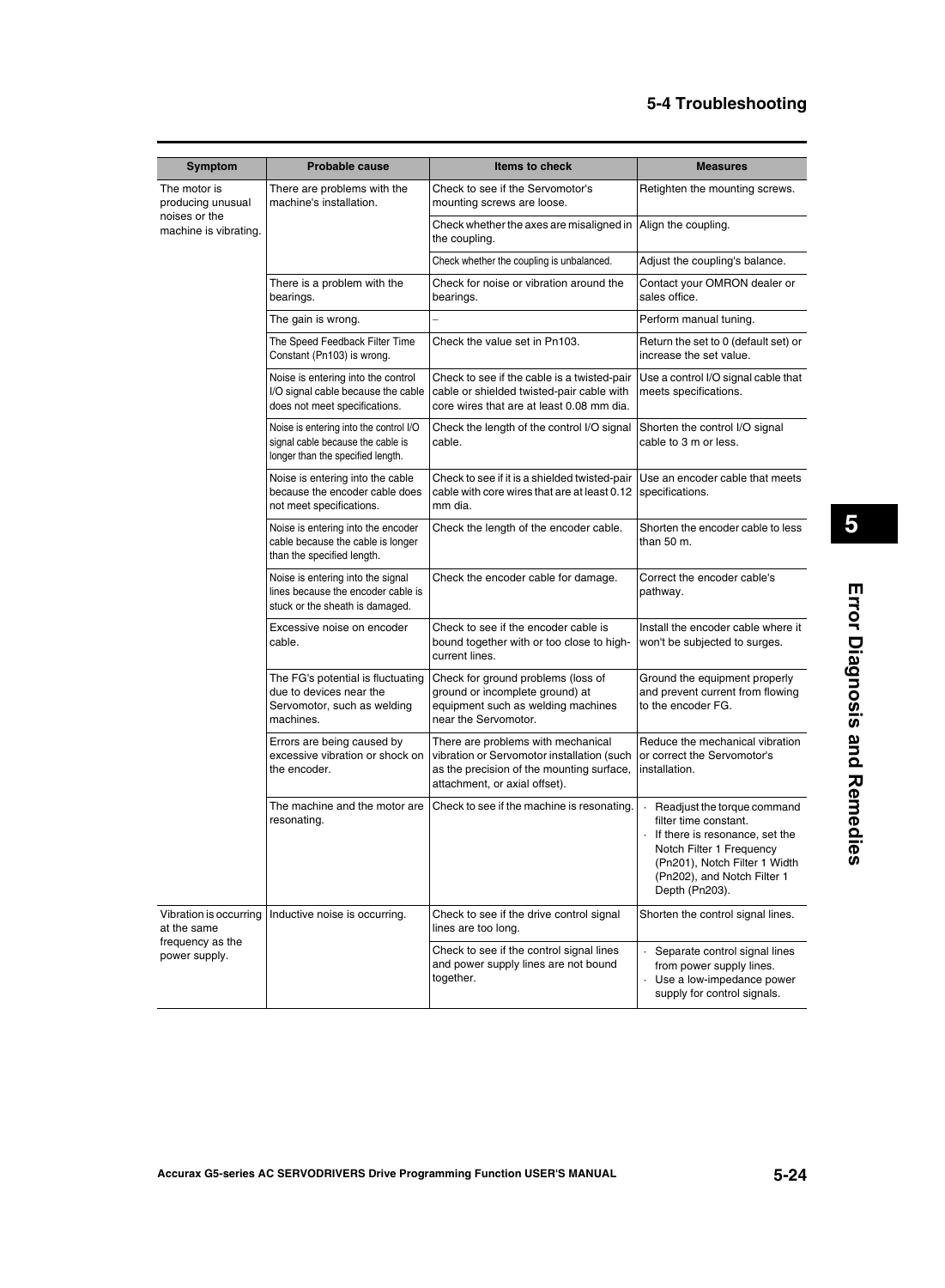| <b>Symptom</b>                              | Probable cause                                                                       | Items to check                                                                                | <b>Measures</b>                                                                                                              |
|---------------------------------------------|--------------------------------------------------------------------------------------|-----------------------------------------------------------------------------------------------|------------------------------------------------------------------------------------------------------------------------------|
| The position is<br>misaligned.<br>(Position | There is an error in the coupling<br>of the mechanical system and<br>the Servomotor. | Check to see if the coupling of the<br>mechanical system and the Servomotor<br>is misaligned. | Correct the coupling between the<br>mechanical system and the<br>Servomotor.                                                 |
| misalignment occurs<br>without an alarm     | The gain is wrong.                                                                   |                                                                                               | Perform manual tuning.                                                                                                       |
| being output.)                              | The load inertia is large.                                                           | Inspect the following.<br>Is the load too large?<br>Is the motor rotation speed too high?     | Adjust the gain.<br>Review the load conditions,<br>and replace the Servomotor<br>and Servo Drive with<br>appropriate models. |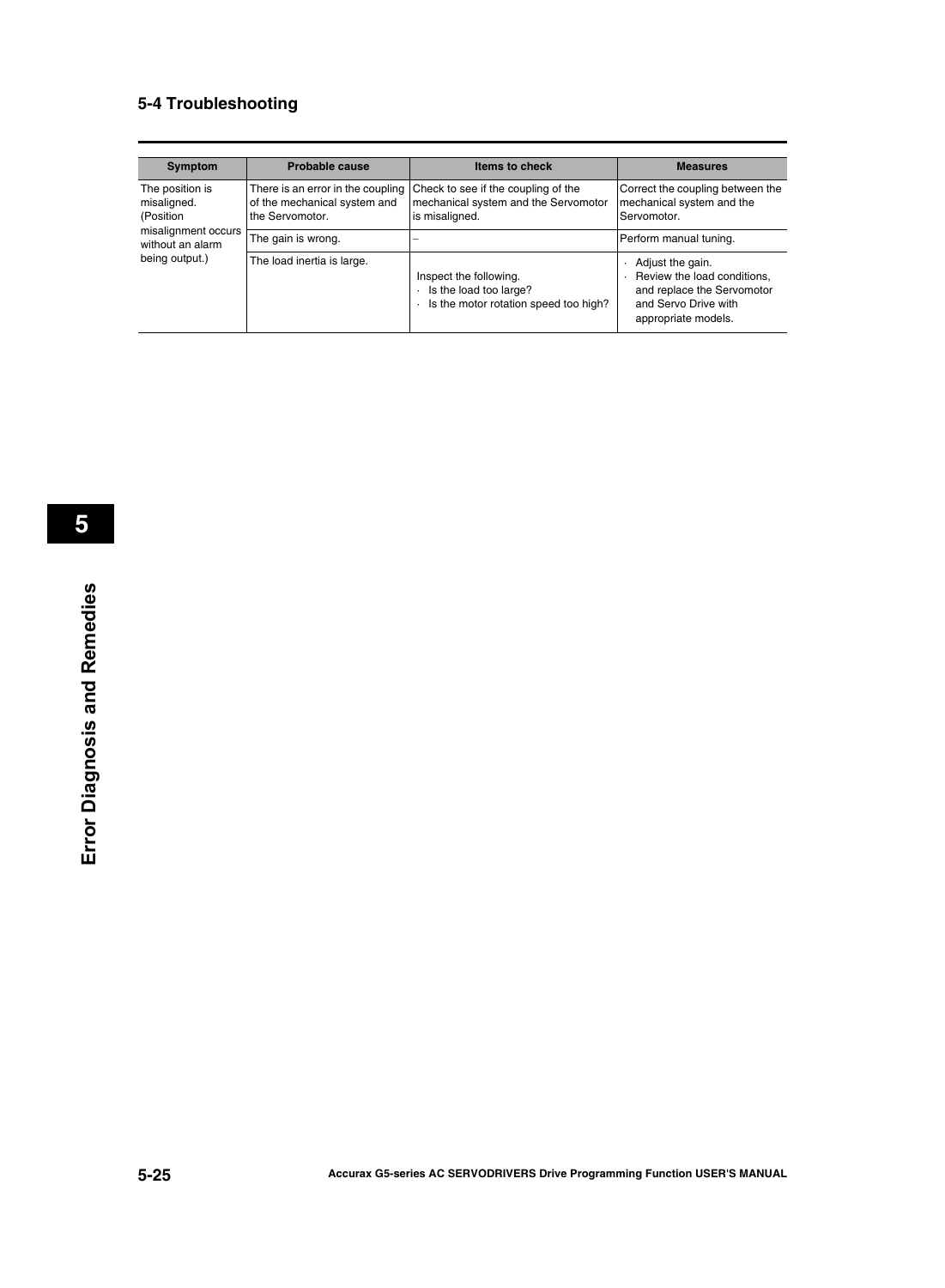# A

# **Appendix**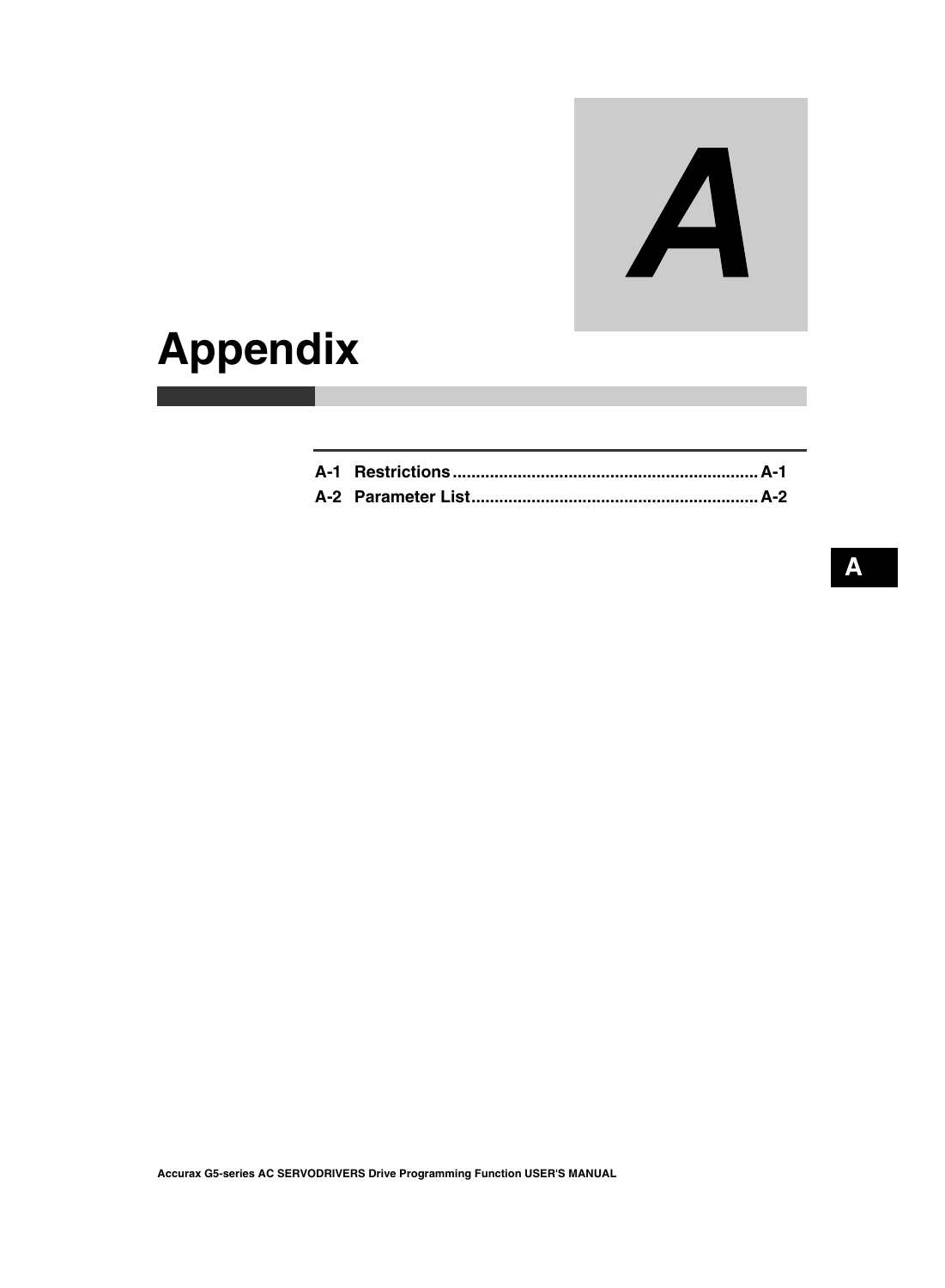# <span id="page-89-0"></span>**A-1 Restrictions**

The following restrictions apply when the drive programming function is enabled. When using the following functions, enable the analog/pulse commands. For information on how to switch between a drive programming and the analog/pulse command, refer to "2-1Initial Setting" ([P.2-](#page-21-0) [1](#page-21-0))

- The drive programming function is supported by software version 1.10 or higher. The software version can be confirmed on the front panel or the CX-Drive.
- Analog/pulse input signals are disabled. Analog Torque Feed-forward is also disabled.
- The trial operation function and the FFT function cannot be used with support tool, CX-Drive.
- JOG operation is not available from the front panel.
- Set the electronic gear ratio to 1:1. Operation cannot be guaranteed if this is set to any other ratio.
- When the absolute encoder is being used and the current position cannot be acquired with the host controller, set the Absolute Interface Function Selection (Pn616) to 0.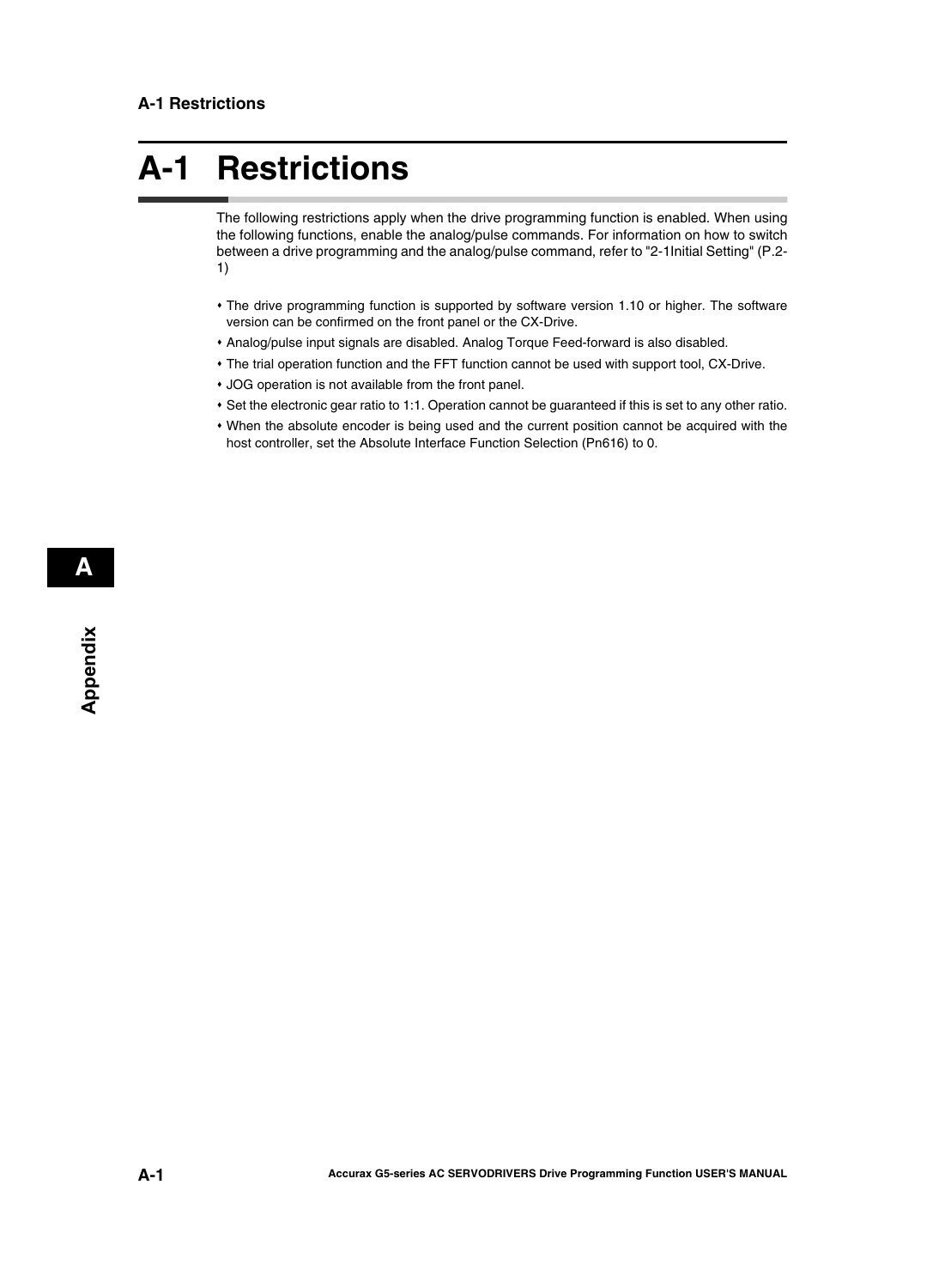# <span id="page-90-0"></span>**A-2 Parameter List**

- A list of parameters when the drive programming function is enabled is provided as follows. The contents of the parameter numbers marked with  $\bullet$  are different from those when the analog/pulse commands are enabled.
- Some parameters are enabled by turning the power supply OFF and then ON again. (Those parameters are indicated in the table.) After changing these parameters, turn OFF the power supply, confirm that the power supply indicator has gone OFF, and then turn ON the power supply again.
- Do not change the parameters marked "Reserved". Do not change the settings marked "Reserved".

| Pn number | <b>Parameter</b><br>name                                  | <b>Setting</b>                                  | <b>Description</b>                                                                        | <b>Default</b><br>setting | <b>Unit</b>                     | <b>Setting</b><br>range   | <b>Power</b><br>supply<br>OFF <sub>to</sub><br>ON |
|-----------|-----------------------------------------------------------|-------------------------------------------------|-------------------------------------------------------------------------------------------|---------------------------|---------------------------------|---------------------------|---------------------------------------------------|
|           |                                                           |                                                 | Set the relation between the command<br>direction and the motor rotation direction.       |                           |                                 | 0 or 1                    |                                                   |
| 000       | Rotation<br>Direction<br>Switching                        | 0                                               | The +command indicates the forward<br>direction as viewed from the shaft end (CW).        | 1                         |                                 |                           | Yes                                               |
|           |                                                           | 1                                               | The +command indicates the reverse<br>direction as viewed from the shaft end (CCW).       |                           |                                 |                           |                                                   |
|           |                                                           |                                                 | Select the Servo Drive control mode.                                                      |                           | 0 to 6<br>$0$ to $6$<br>0 to 31 |                           |                                                   |
| 001       | <b>Control Mode</b><br>Selection                          | 0<br>to<br>5                                    | Semi-closed control                                                                       | 0                         |                                 |                           | Yes                                               |
|           |                                                           | 6                                               | Fully-closed control                                                                      |                           |                                 |                           |                                                   |
|           |                                                           | Set the operation mode for realtime autotuning. |                                                                                           |                           |                                 |                           |                                                   |
|           |                                                           | 0                                               | <b>Disabled</b>                                                                           | 1                         |                                 |                           |                                                   |
|           |                                                           | 1                                               | Emphasizes stability                                                                      |                           |                                 |                           |                                                   |
|           |                                                           | 2                                               | Emphasizes positioning                                                                    |                           |                                 |                           |                                                   |
| 002       | Realtime<br>Autotuning<br>Mode Selection                  | 3                                               | If there is an unbalanced load like in a<br>vertical axis.                                |                           |                                 |                           |                                                   |
|           |                                                           | 4                                               | Used when friction is large.                                                              |                           |                                 |                           |                                                   |
|           |                                                           | 5                                               | Used when there is an unbalanced load,<br>such as a vertical axis, and friction is large. |                           |                                 |                           |                                                   |
|           |                                                           | 6                                               | Used to customize the Realtime<br>Autotuning Mode.                                        |                           |                                 |                           |                                                   |
| 003       | Realtime<br>Autotuning Machine<br><b>Rigidity Setting</b> |                                                 | Set the machine rigidity for executing<br>realtime autotuning.                            | See<br>Note 1             |                                 |                           |                                                   |
| 004       | Inertia Ratio                                             |                                                 | Set the load inertia as a percentage of the<br>motor rotor inertia.                       | 250                       | $\%$                            | 0 <sub>to</sub><br>10,000 |                                                   |
| 008       | <b>Electronic Gear</b><br>Integer Setting                 |                                                 | Set the number of command pulses per<br>motor rotation.                                   | 10000                     | Pulses                          | 0 to 2 <sup>20</sup>      | Yes                                               |

### **Basic Setting Parameters**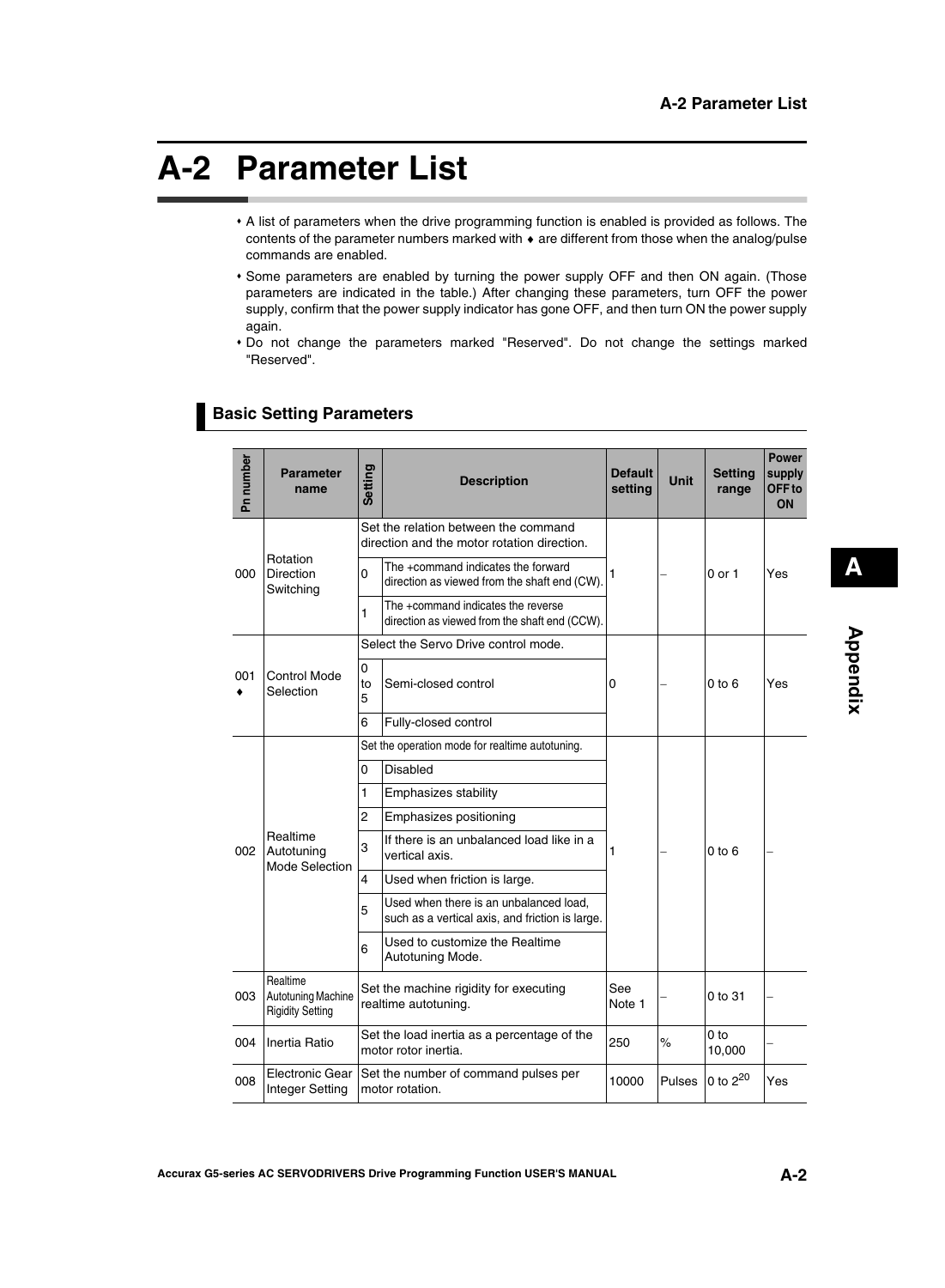| Pn number | <b>Parameter</b><br>name                       | Setting        | <b>Description</b>                                                                                                                                                                                                       | <b>Default</b><br>setting | <b>Unit</b>      | <b>Setting</b><br>range | <b>Power</b><br>supply<br>OFF to<br>ON |
|-----------|------------------------------------------------|----------------|--------------------------------------------------------------------------------------------------------------------------------------------------------------------------------------------------------------------------|---------------------------|------------------|-------------------------|----------------------------------------|
| 009       | <b>Electronic Gear</b><br>Ratio<br>Numerator 1 |                | Set the electronic gear ratio.<br>If $Pn009 = 0$ , the encoder resolution is set as<br>the numerator.<br>Set this to 1:1.                                                                                                | 0                         |                  | 0 to $2^{30}$           |                                        |
| 010       | Electronic Gear<br>Ratio<br>Denominator        |                | Electronic gear ratio numerator 1 (Pn009)<br>Electronic gear ratio denominator (Pn010)                                                                                                                                   | 10000                     |                  | 1 to $2^{30}$           |                                        |
| 011       | <b>Encoder Dividing</b><br>Numerator           |                | Set the number of phase A and phase B<br>output pulses, respectively per motor rotation.                                                                                                                                 | 2500                      | P/r              | $1$ to<br>262,144       | Yes                                    |
|           |                                                |                | Select the phase B logic for pulse<br>regeneration output and the output source.                                                                                                                                         |                           |                  |                         |                                        |
|           | <b>Encoder Output</b>                          | 0              | Phase B logic: Not reversed<br>Output source: Encoder                                                                                                                                                                    |                           |                  |                         |                                        |
| 012       | <b>Direction</b><br>Switching<br>Selection     | $\mathbf{1}$   | Phase B logic: Reversed<br>Output source: Encoder                                                                                                                                                                        | 0                         |                  | $0$ to $3$              | Yes                                    |
|           |                                                | $\overline{c}$ | Phase B logic: Not reversed<br>Output source: External encoder                                                                                                                                                           |                           |                  |                         |                                        |
|           |                                                | 3              | Phase B logic: Reversed<br>Output source: External encoder                                                                                                                                                               |                           |                  |                         |                                        |
| 013       | No. 1 Torque Limit                             |                | Set the No. 1 limit value for the output torque of the motor.                                                                                                                                                            | 500                       | $\%$             | 0 to 500                | $\overline{\phantom{0}}$               |
| 014       | <b>Error Counter</b><br><b>Overflow Level</b>  |                | Set the range of the error counter overflow<br>level. Detection of error counter overflow<br>level error is disabled if the set value is 0.                                                                              | 100000                    | Command<br>units | 0 to $2^{27}$           |                                        |
|           |                                                |                | Select the absolute encoder usage method.                                                                                                                                                                                |                           |                  |                         |                                        |
|           | Operation                                      | 0              | Used as an absolute encoder.                                                                                                                                                                                             |                           |                  | $0$ to $2$              | Yes                                    |
| 015       | Switch when<br><b>Using Absolute</b>           | 1              | Used as an incremental encoder.                                                                                                                                                                                          | 1                         |                  |                         |                                        |
|           | Encoder                                        | $\overline{2}$ | Used as an absolute encoder.<br>(Multi-rotation counter overflows are<br>ignored.)                                                                                                                                       |                           |                  |                         |                                        |
|           |                                                |                | Select the Regeneration Resistor used.                                                                                                                                                                                   |                           |                  |                         |                                        |
|           |                                                | 0              | Use the Built-in Resistor.<br>Triggering of regeneration overload<br>protection (Alarm No. 18) depends on<br>the Built-in Resistor (with approx. 1%<br>duty).                                                            |                           |                  |                         |                                        |
| 016       | Regeneration<br>Resistor<br>Selection          | $\mathbf{1}$   | Use an External Resistor.<br>The regeneration processing circuit<br>operates and regeneration overload<br>protection (Alarm No. 18) is triggered<br>when the operating rate of the<br>Regeneration Resistor exceeds 10%. | See<br>Note 2             |                  | $0$ to $3$              | Yes                                    |
|           |                                                | 2              | Use an External Resistor.<br>Regeneration overload protection<br>(Alarm No. 18) does not operate.                                                                                                                        |                           |                  |                         |                                        |
|           |                                                | 3              | No Regeneration Resistor<br>All regeneration power is processed<br>with built-in capacitors.                                                                                                                             |                           |                  |                         |                                        |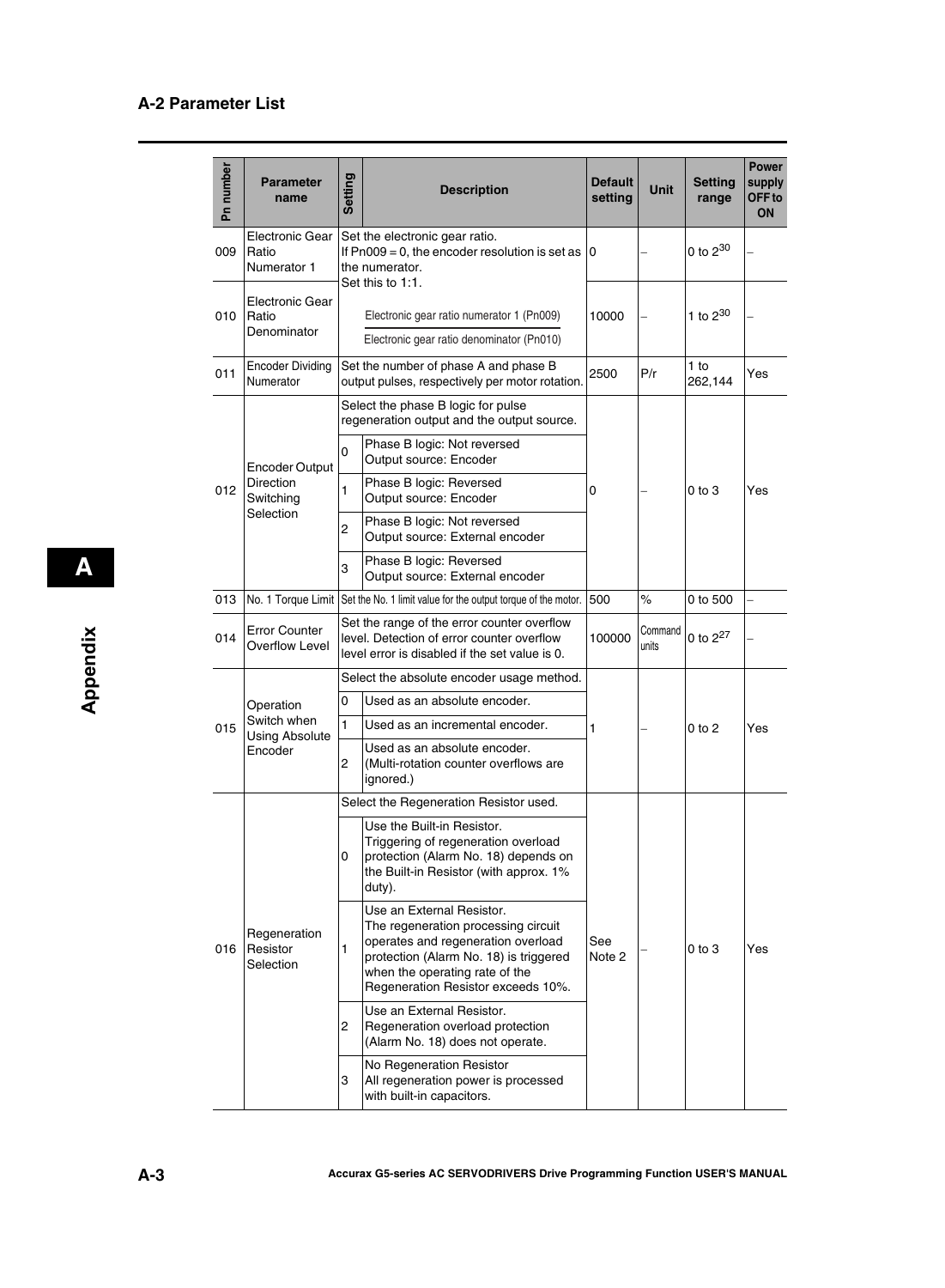| Pn number | <b>Parameter</b><br>name                            | Setting | <b>Description</b>                                                                                      | <b>Default</b><br>setting | <b>Unit</b> | <b>Setting</b><br>range | <b>Power</b><br>supply<br>OFF to<br><b>ON</b> |  |
|-----------|-----------------------------------------------------|---------|---------------------------------------------------------------------------------------------------------|---------------------------|-------------|-------------------------|-----------------------------------------------|--|
|           |                                                     |         | Select the type of load ratio calculation for<br>the External Regeneration Resistor.                    |                           |             |                         |                                               |  |
|           | External<br>Regeneration<br><b>Resistor Setting</b> | 0       | Regeneration load ratio is 100% when<br>operating rate of the External<br>Regeneration Resistor is 10%. |                           |             | $0$ to 4                | Yes                                           |  |
| 017       |                                                     |         |                                                                                                         | <b>Reserved</b>           |             |                         |                                               |  |
|           |                                                     | 2       | Reserved                                                                                                |                           |             |                         |                                               |  |
|           |                                                     | 3       | <b>Reserved</b>                                                                                         |                           |             |                         |                                               |  |
|           |                                                     | 4       | Reserved                                                                                                |                           |             |                         |                                               |  |

Note 1: The default setting is 11 for 200-V Servo Drives of 1 kW or higher and 400-V Servo Drives. Note 2: The default setting is 0 for 100-V Servo Drives of 400 W, 200-V Servo Drives of 750 W or higher, and 400-V Servo Drives.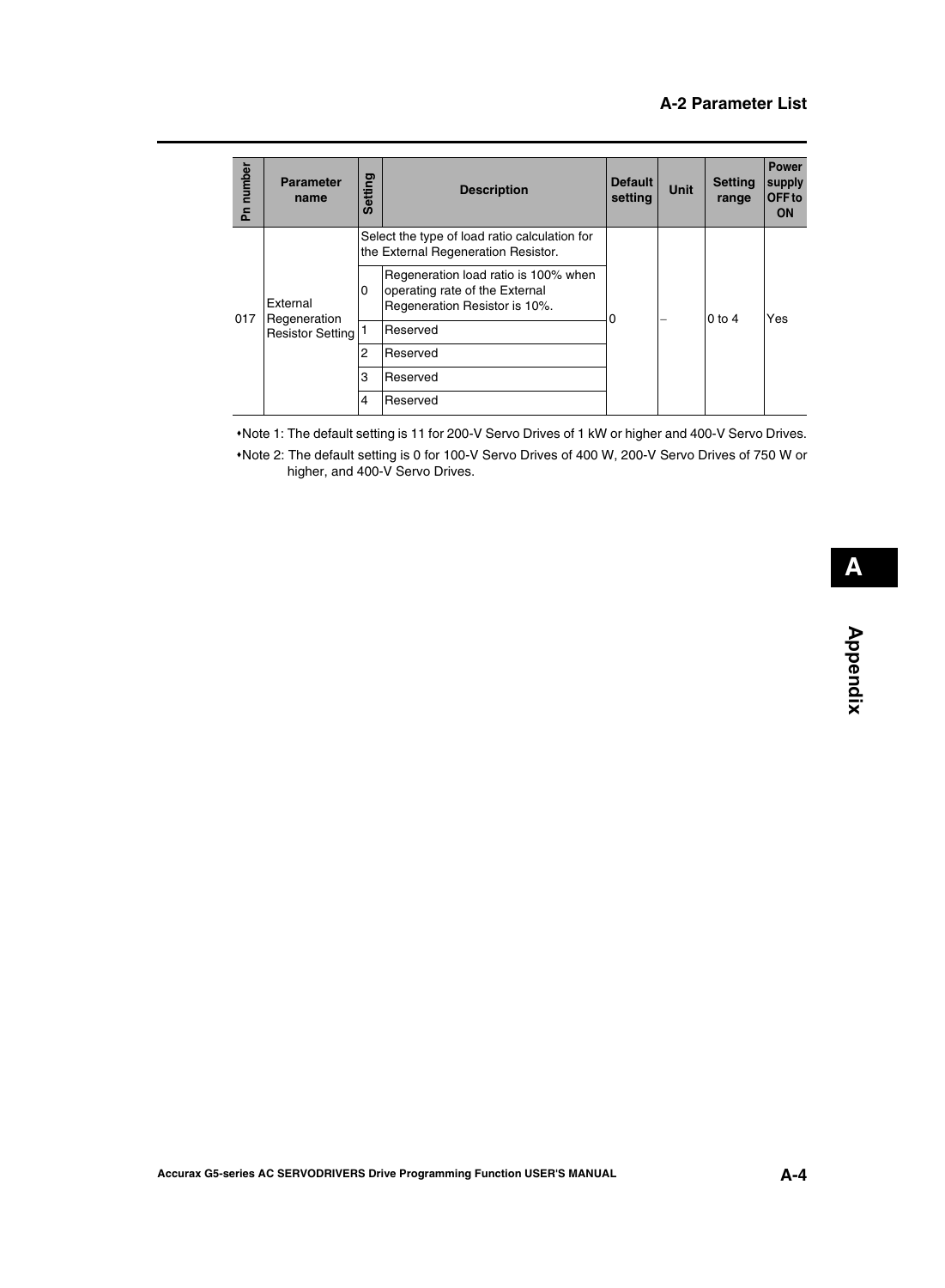## **Gain Parameters**

| Pn number | <b>Parameter</b><br>name                                     | Setting      | <b>Description</b>                                            | <b>Default</b><br>setting | Unit              | <b>Setting</b><br>range | <b>Power</b><br>supply<br>OFF to<br>ON |
|-----------|--------------------------------------------------------------|--------------|---------------------------------------------------------------|---------------------------|-------------------|-------------------------|----------------------------------------|
| 100       |                                                              |              | Position Loop Gain Set the position loop gain 1.              | See<br>Note 1             | 0.1/s             | 0 to 30,000             |                                        |
| 101       | Speed Loop Gain                                              |              | Set the speed loop gain 1.                                    | See<br>Note 2             | $0.1$ Hz          | 1 to 32,767             |                                        |
| 102       | Speed Loop Integral<br><b>Time Constant</b>                  |              | Set the speed loop integral time constant 1.                  | See<br>Note 3             | 0.1 <sub>ms</sub> | 1 to<br>10,000          |                                        |
| 103       | Speed Feedback<br>Filter Time Constant                       |              | The speed feedback filter 1 can be set to one<br>of 6 values. | $\mathbf 0$               |                   | $0$ to $5$              |                                        |
| 104       | <b>Torque Command</b><br>Filter Time Constant                |              | Set the time constant for the torque filter 1.                | See<br>Note 4             | 0.01<br>ms        | 0 to<br>2,500           |                                        |
| 105       | Position Loop Gain 2                                         |              | Set the position loop gain 2.                                 | See<br>Note 5             | 0.1/s             | 0 to 30,000             |                                        |
| 106       | Speed Loop Gain 2                                            |              | Set the speed loop gain 2.                                    | See<br>Note <sub>6</sub>  | $0.1$ Hz          | 1 to 32,767             |                                        |
| 107       | Speed Loop<br><b>Integral Time</b><br>Constant 2             |              | Set the speed loop integral time constant 2.                  | 10000                     | 0.1 <sub>ms</sub> | 1 to<br>10,000          |                                        |
| 108       | Speed<br><b>Feedback Filter</b><br><b>Time Constant</b><br>2 |              | The speed feedback filter 2 can be set to one<br>of 6 values. | 0                         |                   | $0$ to $5$              |                                        |
| 109       | Torque<br><b>Command Filter</b><br><b>Time Constant</b><br>2 |              | Set the time constant for the torque filter 2.                | See<br>Note 7             | 0.01<br>ms        | 0 to<br>2,500           |                                        |
| 110       | Speed Feed-<br>forward Amount                                |              | Set the speed feed-forward amount.                            | 300                       | 0.1%              | 0 to<br>1,000           |                                        |
| 111       | Speed Feed-<br>forward<br><b>Command Filter</b>              |              | Set the speed feed-forward filter time<br>constant.           | 50                        | 0.01<br>ms        | 0 to<br>6,400           |                                        |
| 112       | Torque Feed-<br>forward Amount                               |              | Set the torque feed-forward amount.                           | 0                         | 0.1%              | 0 to<br>1,000           |                                        |
| 113       | Torque Feed-<br>forward<br><b>Command Filter</b>             |              | Set the torque feed-forward filter.                           | 0                         | 0.01<br>ms        | 0 to<br>6,400           |                                        |
|           | Gain Switching                                               |              | Execute optimum tuning using the gain<br>switching function.  |                           |                   |                         |                                        |
| 114       | Input Operating<br>Mode Selection                            | 0            | Gain 1 (PI/P switching enabled)                               | 1                         |                   | $0$ or $1$              |                                        |
|           |                                                              | $\mathbf{1}$ | Gain 1 and gain 2 switching available                         |                           |                   |                         |                                        |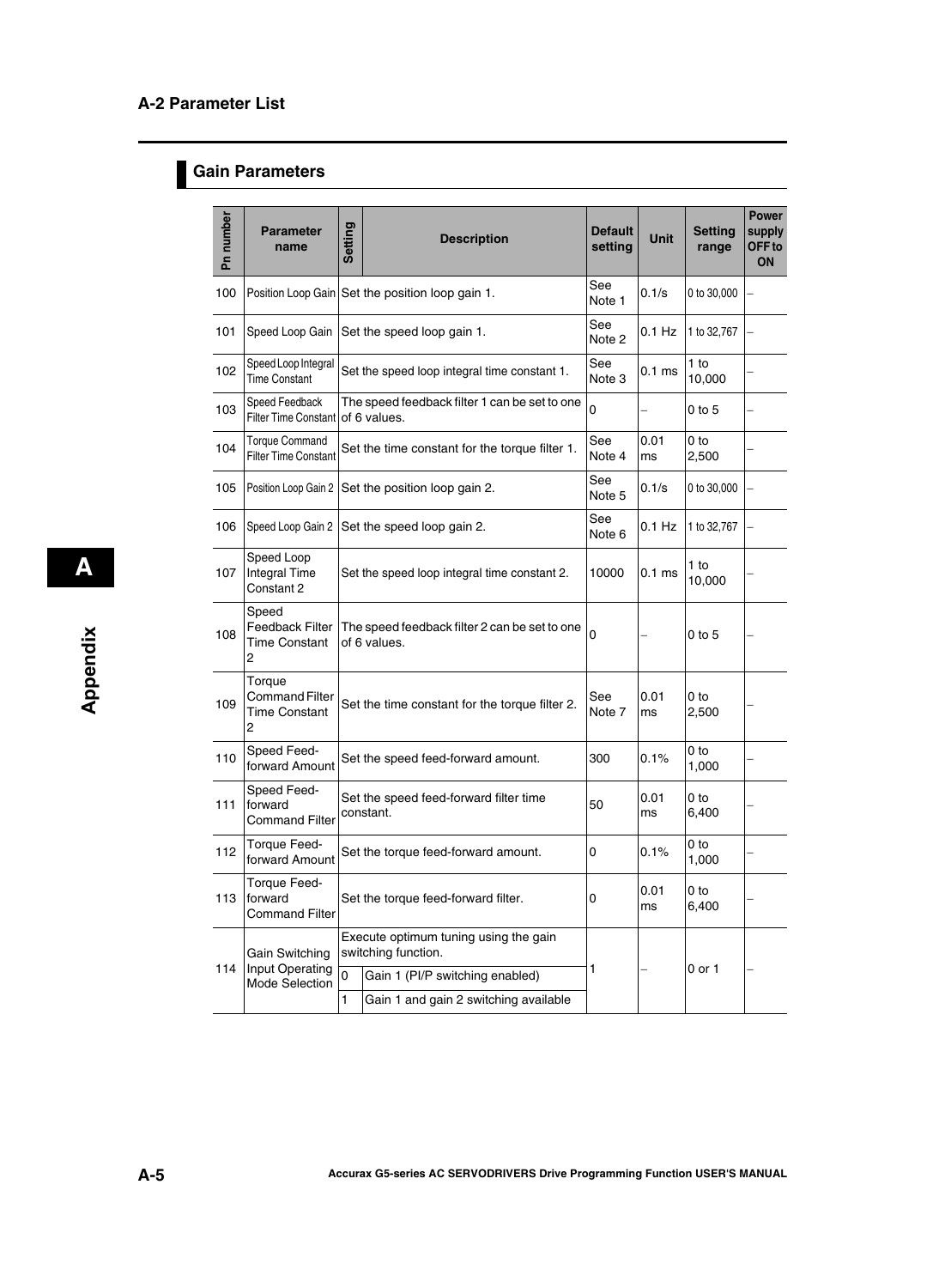| Pn number | <b>Parameter</b><br>name                                   | Setting        | <b>Description</b>                                                                                      | <b>Default</b><br>setting | <b>Unit</b> | <b>Setting</b><br>range   | <b>Power</b><br>supply<br>OFF to<br>ON |
|-----------|------------------------------------------------------------|----------------|---------------------------------------------------------------------------------------------------------|---------------------------|-------------|---------------------------|----------------------------------------|
|           |                                                            |                | Select the gain switching condition for<br>position control.<br>It is necessary that Pn114 be set to 1. |                           |             |                           |                                        |
|           |                                                            | 0              | Always gain 1                                                                                           |                           |             |                           |                                        |
|           |                                                            | 1              | Always gain 2                                                                                           |                           |             |                           |                                        |
|           |                                                            | $\overline{c}$ | Switching using gain switching input (GSEL)                                                             |                           |             |                           |                                        |
|           | Switching Mode                                             | 3              | Torque command change amount                                                                            |                           |             | $0$ to 10                 |                                        |
| 115       | in Position<br>Control                                     | $\overline{4}$ | Always gain 1                                                                                           | 0                         |             |                           |                                        |
|           |                                                            | 5              | Command speed                                                                                           |                           |             |                           |                                        |
|           |                                                            | 6              | Amount of position error                                                                                |                           |             |                           |                                        |
|           |                                                            | 7              | Command pulses received                                                                                 |                           |             |                           |                                        |
|           |                                                            | 8              | Positioning completion signal (INP) OFF                                                                 |                           |             |                           |                                        |
|           |                                                            | 9              | Actual motor speed                                                                                      |                           |             |                           |                                        |
|           |                                                            | 10             | Combination of command pulse input and speed                                                            |                           |             |                           |                                        |
| 116       | Gain Switching<br>Delay Time in<br><b>Position Control</b> |                | Set the delay time for switching from gain 2<br>to gain 1.                                              | 50                        | $0.1$ ms    | 0 <sub>to</sub><br>10,000 |                                        |
| 117       | Gain Switching Level<br>in Position Control                |                | Set the gain switching level.                                                                           | 50                        |             | 0 <sub>to</sub><br>20,000 |                                        |
| 118       | Gain Switching<br>Hysteresis in<br><b>Position Control</b> |                | Set the hysteresis for gain switching.                                                                  | 33                        |             | 0 <sub>to</sub><br>20,000 |                                        |
| 119       | Position Gain<br>Switching Time                            |                | Set the position gain switching time for gain<br>switching.                                             | 33                        | $0.1$ ms    | 0 to<br>10,000            |                                        |

- Note 1: The default setting is 320 for 200-V Servo Drives of 1 kW or higher, and 400-V Servo Drives.
- Note 2: The default setting is 180 for 200-V Servo Drives of 1 kW or higher, and 400-V Servo Drives.
- Note 3: The default setting is 310 for 200-V Servo Drives of 1 kW or higher, and 400-V Servo Drives.
- Note 4: The default setting is 126 for 200-V Servo Drives of 1 kW or higher, and 400-V Servo Drives.
- Note 5: The default setting is 380 for 200-V Servo Drives of 1 kW or higher, and 400-V Servo Drives.
- Note 6: The default setting is 180 for 200-V Servo Drives of 1 kW or higher, and 400-V Servo Drives.
- Note 7: The default setting is 126 for 200-V Servo Drives of 1 kW or higher, and 400-V Servo Drives.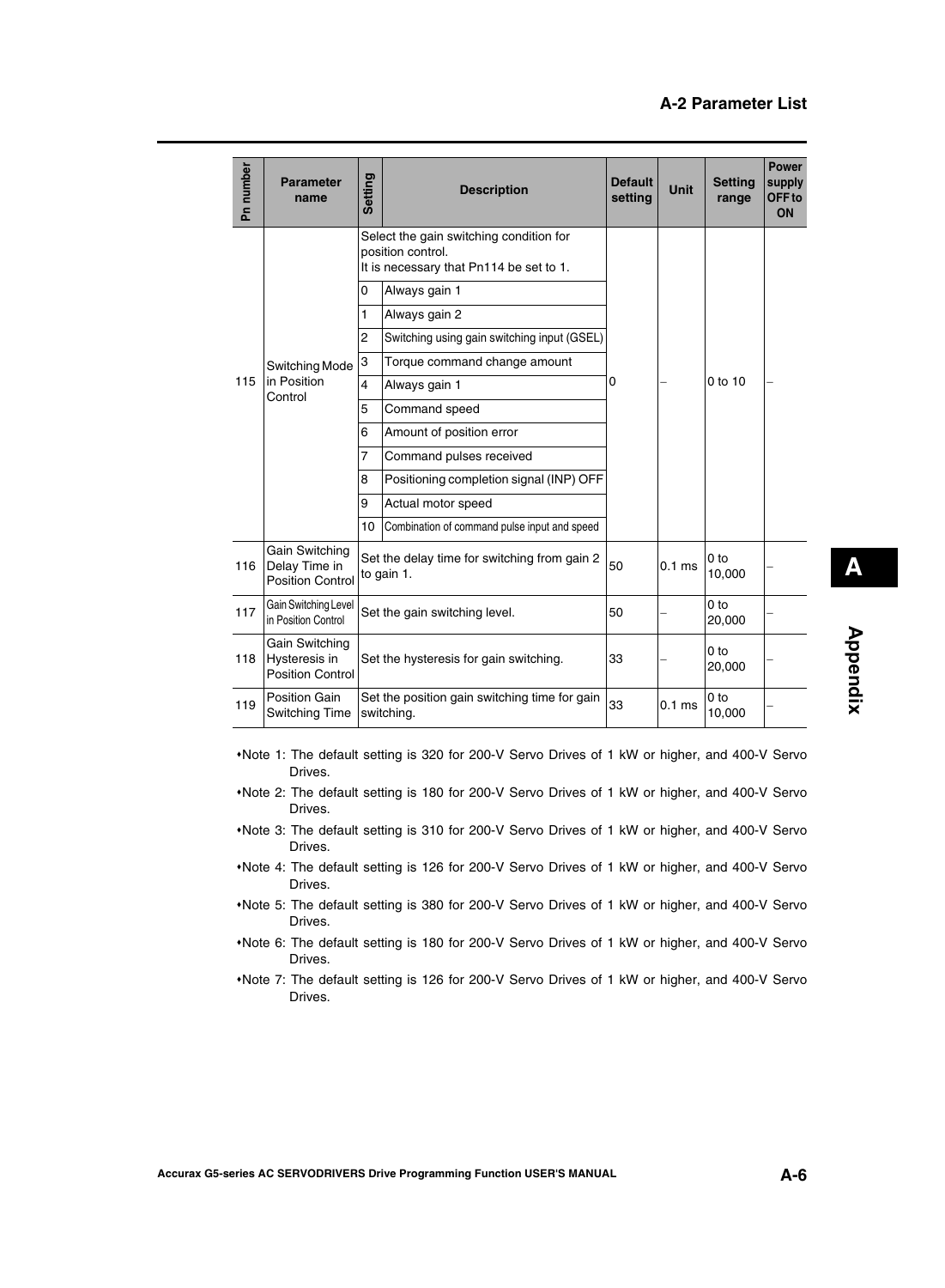# **Vibration Suppression Function Parameters**

| Pn number | <b>Parameter</b><br>name                   | Setting | <b>Description</b>                                                                                                                     | <b>Default</b><br>setting | <b>Unit</b> | <b>Setting</b><br>range | <b>Power</b><br>supply<br>OFF to<br>ON |
|-----------|--------------------------------------------|---------|----------------------------------------------------------------------------------------------------------------------------------------|---------------------------|-------------|-------------------------|----------------------------------------|
|           |                                            |         | Set the operation of the adaptive filter.                                                                                              |                           |             |                         |                                        |
|           |                                            | 0       | Disabled                                                                                                                               |                           |             |                         |                                        |
|           |                                            | 1       | One enabled. Frequency limited after<br>adaptation.                                                                                    |                           |             |                         |                                        |
| 200       | <b>Adaptive Filter</b><br>Selection        | 2       | Two enabled. Frequency limited after<br>adaptation.                                                                                    | 0                         |             | $0$ to 4                |                                        |
|           |                                            | 3       | One enabled. Adaptation performed at all<br>times.                                                                                     |                           |             |                         |                                        |
|           |                                            | 4       | Two enabled. Adaptation performed<br>with 1 filter at all times.                                                                       |                           |             |                         |                                        |
| 201       | Notch 1<br>Frequency<br>Setting            |         | Set the notch frequency of resonance<br>suppression notch filter 1.                                                                    | 5000                      | <b>Hz</b>   | 50 to<br>5,000          |                                        |
| 202       | Notch 1 Width<br>Setting                   |         | Set the notch width of the resonance<br>suppression notch filter 1.                                                                    | $\overline{c}$            |             | 0 to 20                 |                                        |
| 203       | Notch 1 Depth<br>Setting                   |         | Set the notch depth of resonance<br>suppression notch filter 1.                                                                        | 0                         |             | 0 to 99                 |                                        |
| 204       | Notch <sub>2</sub><br>Frequency<br>Setting |         | Set the notch frequency of resonance<br>suppression notch filter 2.                                                                    | 5000                      | Hz          | 50 to<br>5,000          |                                        |
| 205       | Notch 2 Width<br>Setting                   |         | Set the notch width of the resonance<br>suppression notch filter 2.                                                                    | $\overline{c}$            |             | 0 to 20                 |                                        |
| 206       | Notch 2 Depth<br>Setting                   |         | Set the notch depth of resonance<br>suppression notch filter 2.                                                                        | 0                         |             | 0 to 99                 |                                        |
| 207       | Notch <sub>3</sub><br>Frequency<br>Setting |         | Set the notch frequency of resonance<br>suppression notch filter 3.<br>This is set automatically when an adaptive<br>notch is enabled. | 5000                      | <b>Hz</b>   | 50 to<br>5,000          |                                        |
| 208       | Notch 3 Width<br>Setting                   |         | Set the notch width of the resonance<br>suppression notch filter 3.<br>This is set automatically when an adaptive<br>notch is enabled. | 2                         |             | 0 to 20                 |                                        |
| 209       | Notch 3 Depth<br>Setting                   |         | Set the notch depth of resonance<br>suppression notch filter 3.<br>This is set automatically when an adaptive<br>notch is enabled.     | 0                         |             | 0 to 99                 |                                        |
| 210       | Notch 4<br>Frequency<br>Setting            |         | Set the notch frequency of resonance<br>suppression notch filter 4.<br>This is set automatically when an adaptive<br>notch is enabled. | 5000                      | Hz          | 50 to<br>5,000          |                                        |
| 211       | Notch 4 Width<br>Setting                   |         | Set the notch width of the resonance<br>suppression notch filter 4.<br>This is set automatically when an adaptive<br>notch is enabled. | 2                         |             | 0 to 20                 |                                        |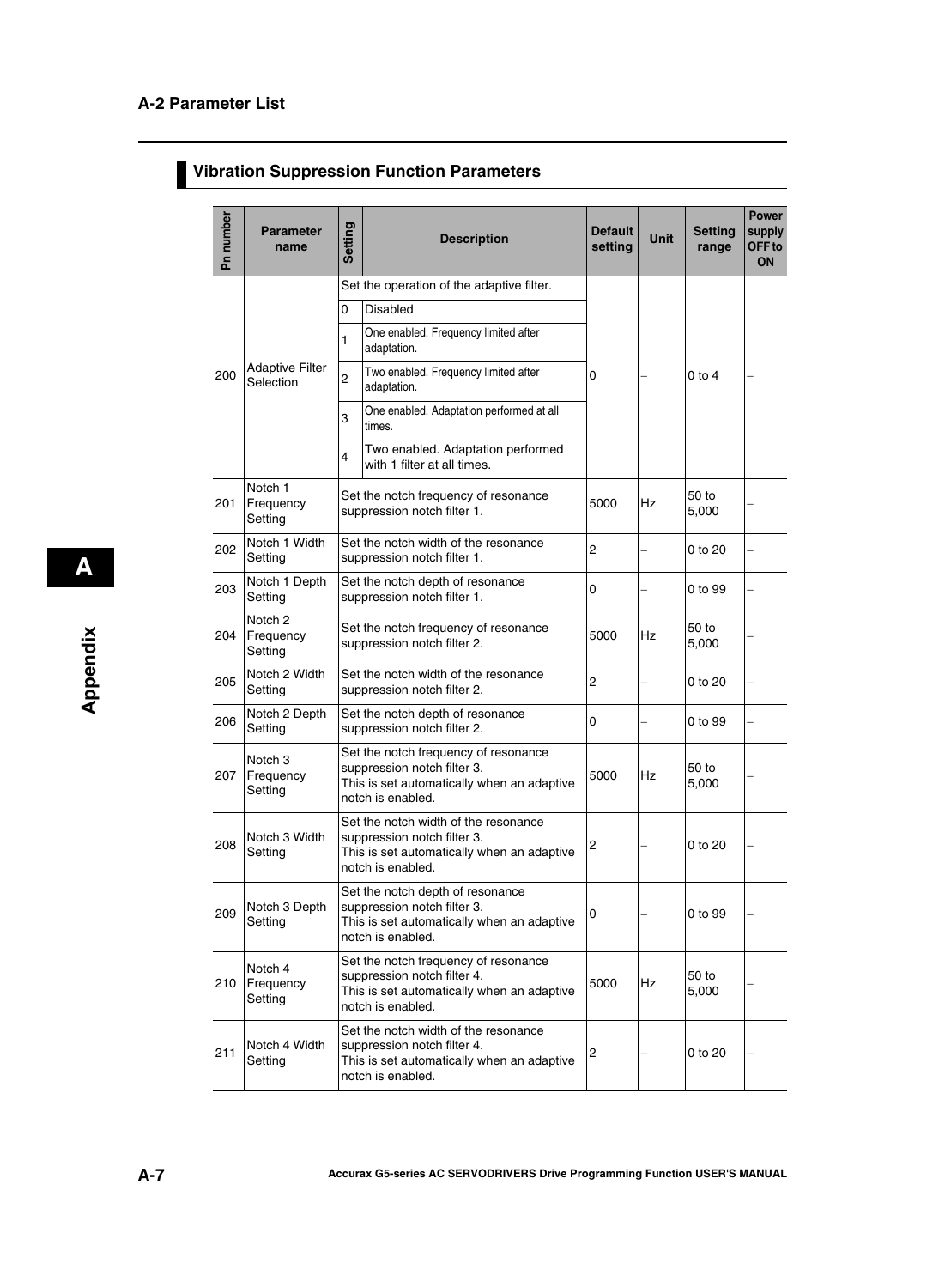| Pn number | <b>Parameter</b><br>name    | Setting  | <b>Description</b>                                                                                                                                                                                                                                                                         | <b>Default</b><br>setting | <b>Unit</b> | <b>Setting</b><br>range  | <b>Power</b><br>supply<br>OFF <sub>to</sub><br><b>ON</b> |
|-----------|-----------------------------|----------|--------------------------------------------------------------------------------------------------------------------------------------------------------------------------------------------------------------------------------------------------------------------------------------------|---------------------------|-------------|--------------------------|----------------------------------------------------------|
| 212       | Notch 4 Depth<br>Setting    |          | Set the notch depth of resonance<br>suppression notch filter 4.<br>This is set automatically when an adaptive<br>notch is enabled.                                                                                                                                                         | 0                         |             | 0 to 99                  |                                                          |
|           |                             |          | Select the damping filter switching method.                                                                                                                                                                                                                                                |                           |             |                          |                                                          |
|           |                             | 0        | Enabled                                                                                                                                                                                                                                                                                    |                           |             |                          |                                                          |
|           |                             | 1        | When DF-SEL1 input open:<br>Damping filter 1 and 3 enabled<br>When DF-SEL1 input shorted:<br>Damping filter 2 and 4 enabled                                                                                                                                                                |                           |             | $0$ to $3$               |                                                          |
| 213       | Damping Filter<br>Selection | 2        | When DF-SEL1 open and DF-SEL2 open:<br>Damping filter 1 enabled<br>When DF-SEL1 shorted and DF-SEL2 open:<br>Damping filter 2 enabled<br>When DF-SEL1 open and DF-SEL2<br>shorted:<br>Damping filter 3 enabled<br>When DF-SEL1 shorted and DF-SEL2<br>shorted:<br>Damping filter 4 enabled | 0                         |             |                          |                                                          |
|           |                             | 3        | Forward direction:<br>Damping filter 1 and 3 enabled<br>Reverse direction:<br>Damping filter 2 and 4 enabled                                                                                                                                                                               |                           |             |                          |                                                          |
| 214       | Damping<br>Frequency 1      |          | Set the damping frequency 1. The function is<br>enabled if the set value is 10 $(= 1$ Hz) or greater.                                                                                                                                                                                      | 0                         | $0.1$ Hz    | 0 to<br>2,000            |                                                          |
| 215       | Damping Filter<br>1 Setting | setting. | Finely adjust damping control function 1. If<br>torque saturation occurs, lower this setting;<br>to increase responsiveness, raise this                                                                                                                                                    | 0                         | $0.1$ Hz    | 0 to<br>1,000            |                                                          |
| 216       | Damping<br>Frequency 2      |          | Set the damping frequency 2. The function is<br>enabled if the set value is 10 $(= 1$ Hz) or greater.                                                                                                                                                                                      | 0                         | $0.1$ Hz    | 0 <sub>to</sub><br>2,000 |                                                          |
| 217       | Damping Filter<br>2 Setting | setting. | Finely adjust damping control function 2. If<br>torque saturation occurs, lower this setting;<br>to increase responsiveness, raise this                                                                                                                                                    | 0                         | $0.1$ Hz    | 0 to<br>1,000            |                                                          |
| 218       | Damping<br>Frequency 3      |          | Set the damping frequency 3. The function is<br>enabled if the set value is 10 $(= 1$ Hz) or<br>greater.                                                                                                                                                                                   | 0                         | $0.1$ Hz    | 0 to<br>2,000            |                                                          |
| 219       | Damping Filter<br>3 Setting |          | Finely adjust damping control function 3. If<br>torque saturation occurs, lower this setting;<br>to increase responsiveness, raise this<br>setting.                                                                                                                                        | 0                         | $0.1$ Hz    | 0 to<br>1,000            |                                                          |
| 220       | Damping<br>Frequency 4      |          | Set the damping frequency 4. The function is<br>enabled if the set value is $10 (= 1 Hz)$ or<br>greater.                                                                                                                                                                                   | 0                         | $0.1$ Hz    | 0 to<br>2,000            |                                                          |
| 221       | Damping Filter<br>4 Setting | setting. | Finely adjust damping control function 4. If<br>torque saturation occurs, lower this setting;<br>to increase responsiveness, raise this                                                                                                                                                    | 0                         | $0.1$ Hz    | 0 to<br>1,000            |                                                          |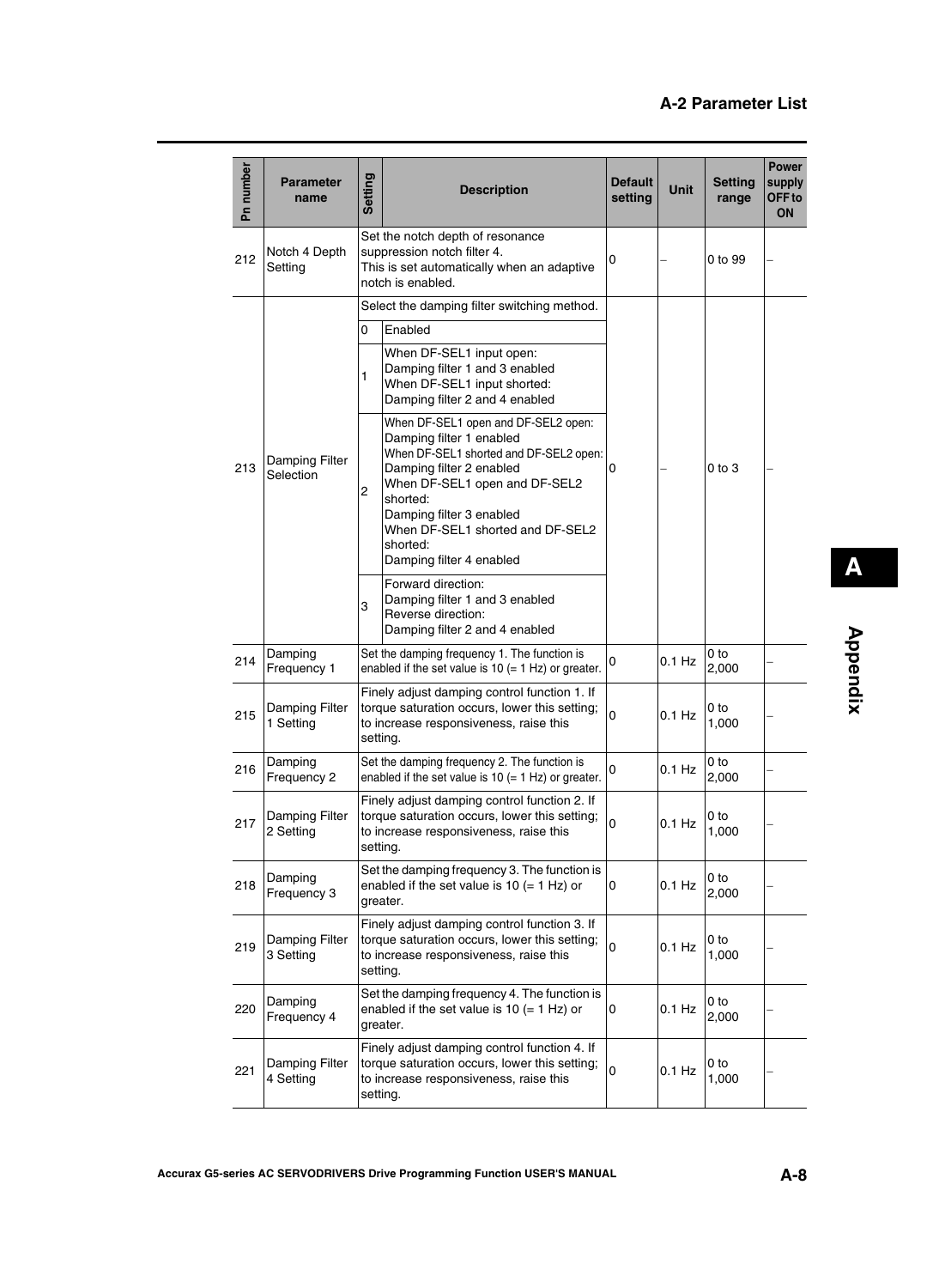### **A-2 Parameter List**

| number<br>둡 | <b>Parameter</b><br>name                                  | ත<br><b>Settin</b> | <b>Description</b>                                                               | <b>Default</b><br>setting | <b>Unit</b> | <b>Setting</b><br>range | <b>Power</b><br>supply<br>OFF to<br>ON |
|-------------|-----------------------------------------------------------|--------------------|----------------------------------------------------------------------------------|---------------------------|-------------|-------------------------|----------------------------------------|
| 222         | Position<br><b>Command Filter</b><br><b>Time Constant</b> |                    | Set the time constant of the first-order lag<br>filter for the position command. | 0                         | $10.1$ ms   | l 0 to<br>10,000        |                                        |
| 223         | Smoothing<br><b>Filter Time</b><br>Constant               |                    | Set the time constant of the FIR filter for the<br>position command.             |                           | $0.1$ ms    | l 0 to<br>10,000        | -                                      |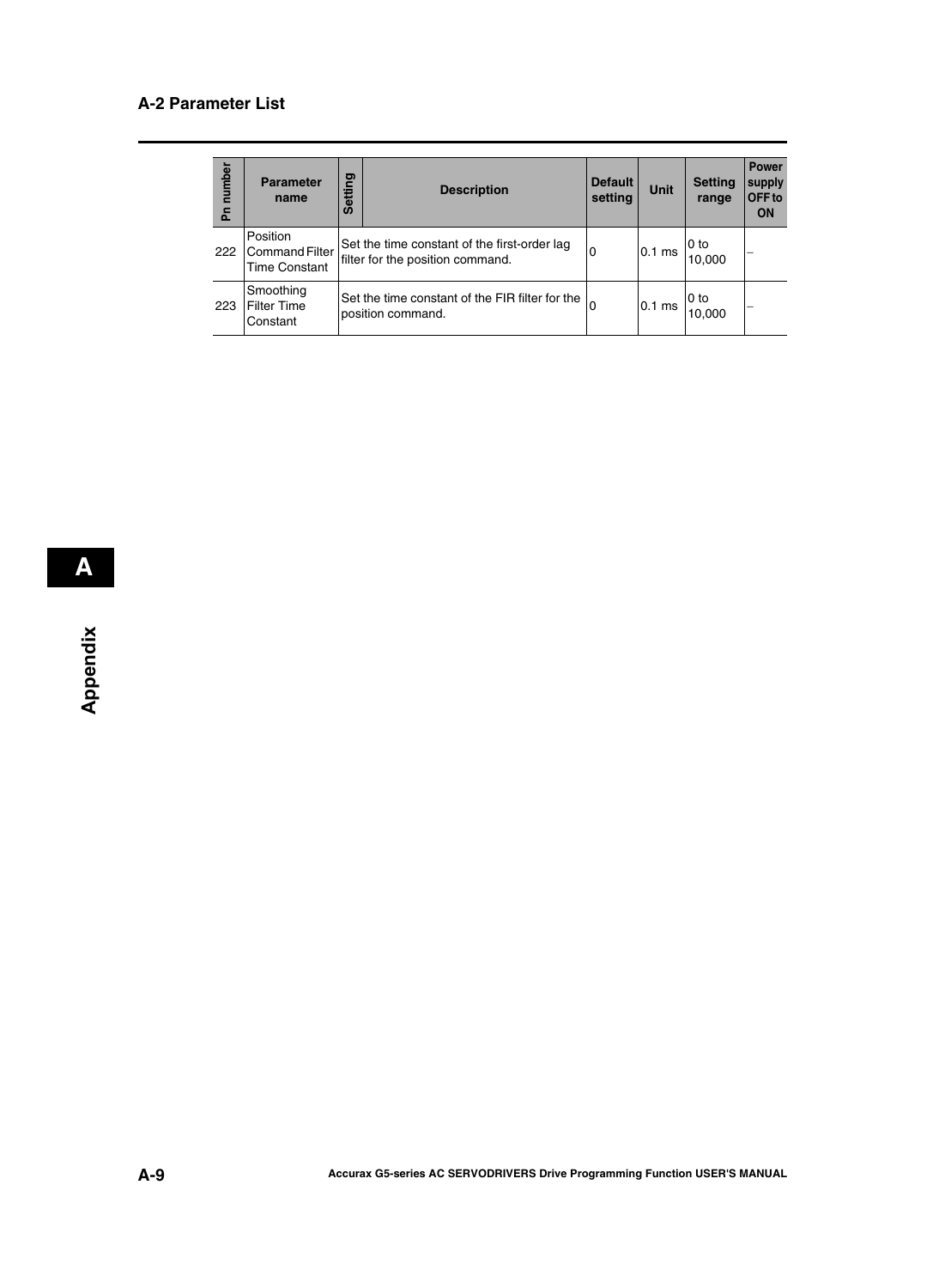# **Fully-Closed Control Parameters**

| Pn number | <b>Parameter</b><br>name                                                      | Setting        | <b>Description</b>                                                                                                              | <b>Default</b><br>setting | <b>Unit</b>         | <b>Setting</b><br>range | <b>Power</b><br>supply<br>OFF <sub>to</sub><br>ON |
|-----------|-------------------------------------------------------------------------------|----------------|---------------------------------------------------------------------------------------------------------------------------------|---------------------------|---------------------|-------------------------|---------------------------------------------------|
|           | External                                                                      |                | Select the external feedback pulse type.                                                                                        |                           |                     |                         |                                                   |
| 323       |                                                                               | 0              | Phase AB output                                                                                                                 |                           |                     |                         |                                                   |
|           | Feedback Pulse<br><b>Type Selection</b>                                       | $\blacksquare$ | Incremental encoder with serial<br>communications                                                                               | 0                         |                     | 0 to 2                  | Yes                                               |
|           |                                                                               | $\overline{c}$ | Absolute encoder with serial<br>communications                                                                                  |                           |                     |                         |                                                   |
| 324       | <b>External Feedback</b><br><b>Pulse Dividing</b><br>Numerator                |                | Set the external feedback pulse dividing<br>numerator.                                                                          | 0                         |                     | 0 to $2^{20}$           | Yes                                               |
| 325       | <b>External Feedback</b><br><b>Pulse Dividing</b><br>Denominator              |                | Set the external feedback pulse dividing<br>denominator.                                                                        | 10000                     |                     | 1 to $2^{20}$           | Yes                                               |
|           | External<br>Feedback Pulse<br><b>Direction</b>                                |                | Reverse the external feedback pulse count<br>direction by changing the setting.                                                 |                           |                     |                         |                                                   |
| 326       |                                                                               | 0              | Count direction not reversed                                                                                                    | 0                         |                     | 0 or 1                  | Yes                                               |
|           | Switching                                                                     | 1              | Count direction reversed                                                                                                        |                           |                     |                         |                                                   |
| 327       | External<br>Feedback Pulse                                                    |                | Set disconnection detection in the Phase-Z<br>unconnected state when a phase AB output<br>type external feedback pulse is used. | 0                         |                     | $0$ or $1$              | Yes                                               |
|           | Phase-Z Setting 0                                                             |                | Enabled                                                                                                                         |                           |                     |                         |                                                   |
|           |                                                                               | 1              | <b>Disabled</b>                                                                                                                 |                           |                     |                         |                                                   |
| 328       | Internal/External<br>Feedback Pulse<br><b>Error Counter</b><br>Overflow Level |                | Set the threshold for feedback pulse<br>deviation errors.                                                                       | 16000                     | Command<br>units    | 1 to $2^{27}$           | Yes                                               |
| 329       | Internal/External<br>Feedback Pulse<br><b>Error Counter Reset</b>             |                | Clear to 0 the feedback pulse error value for<br>each set rotation speed.                                                       | 0                         | Rotations 10 to 100 |                         | Yes                                               |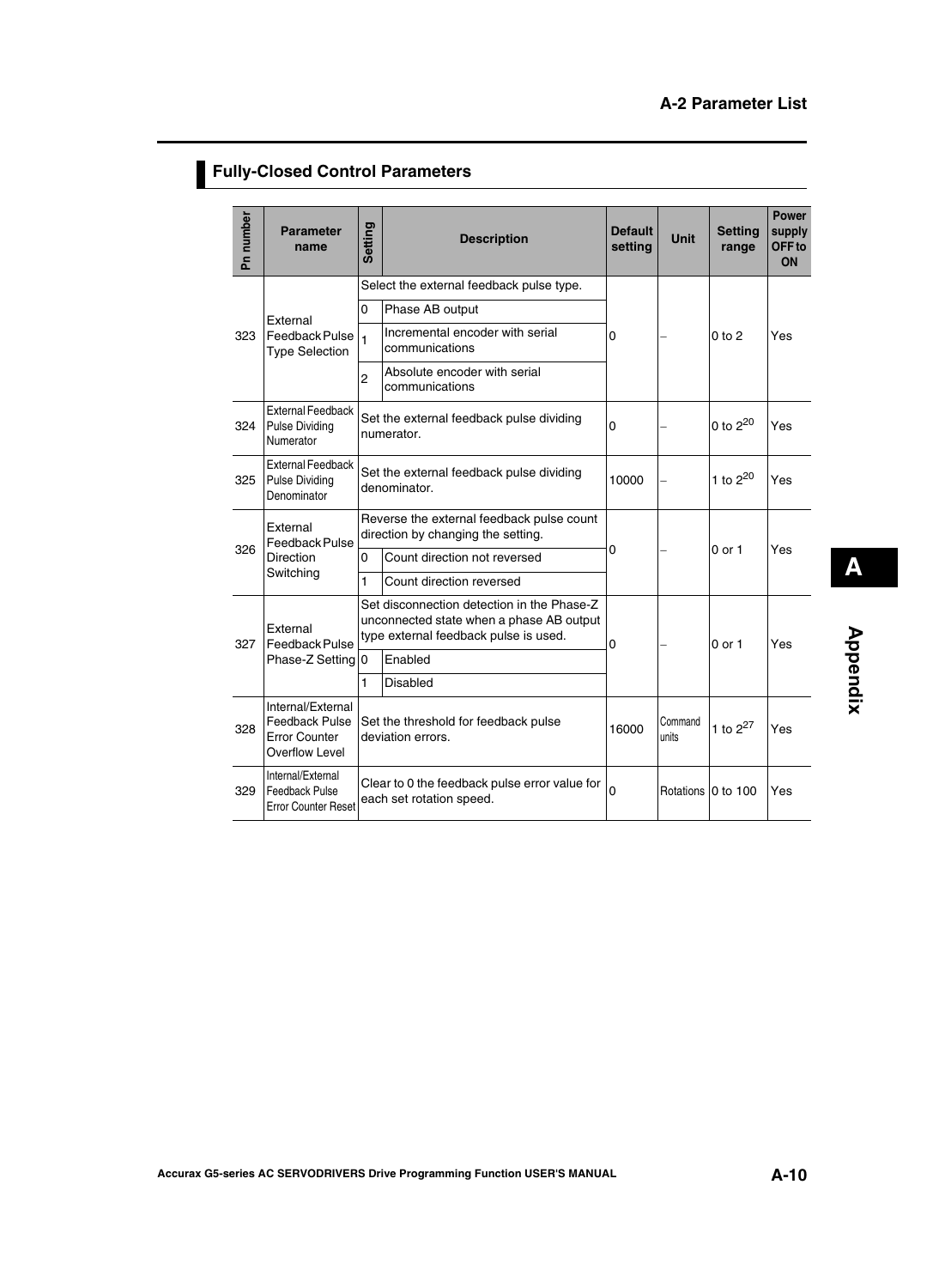# **Interface Monitor Setting Parameters**

| Pn number | <b>Parameter</b><br>name                | Setting | <b>Description</b>                           | <b>Default</b><br>setting | Unit | <b>Setting</b><br>range      | <b>Power</b><br>supply<br>OFF <sub>to</sub><br>ON |
|-----------|-----------------------------------------|---------|----------------------------------------------|---------------------------|------|------------------------------|---------------------------------------------------|
| 400       | Input Signal<br>Selection 1             |         | Set the input signal 1 function and logic.   | 855309<br>$\Omega$        |      | 0 <sub>to</sub><br>00FFFFFFh | Yes                                               |
| 401       | Input Signal<br>Selection 2             |         | Set the input signal 2 function and logic.   | 848729<br>7               |      | 0 <sub>to</sub><br>00FFFFFFh | Yes                                               |
| 402       | Input Signal<br>Selection 3             |         | Set the input signal 3 function and logic.   | 953985<br>0               |      | 0 <sub>to</sub><br>00FFFFFFh | Yes                                               |
| 403       | Input Signal<br>Selection 4             |         | Set the input signal 4 function and logic.   | 394758                    |      | 0 to<br>00FFFFFFh            | Yes                                               |
| 404       | Input Signal<br>Selection 5             |         | Set the input signal 5 function and logic.   | 4108                      |      | 0 <sub>to</sub><br>00FFFFFFh | Yes                                               |
| 405       | Input Signal<br>Selection 6             |         | Set the input signal 6 function and logic.   | 197379                    |      | 0 <sub>to</sub><br>00FFFFFFh | Yes                                               |
| 406       | Input Signal<br>Selection 7             |         | Set the input signal 7 function and logic.   | 3847                      |      | 0 <sub>to</sub><br>00FFFFFFh | Yes                                               |
| 407       | Input Signal<br>Selection 8             |         | Set the input signal 8 function and logic.   | 263172                    |      | 0 <sub>to</sub><br>00FFFFFFh | Yes                                               |
| 408       | Input Signal<br>Selection 9             |         | Set the input signal 9 function and logic.   | 328965                    |      | 0 <sub>to</sub><br>00FFFFFFh | Yes                                               |
| 409       | Input Signal<br>Selection 10            |         | Set the input signal 10 function and logic.  | 3720                      |      | 0 <sub>to</sub><br>00FFFFFFh | Yes                                               |
| 410       | Output Signal<br>Selection 1            |         | Set the output signal 1 function allocation. | 197379                    |      | 0 <sub>to</sub><br>00FFFFFFh | Yes                                               |
| 411       | Output Signal<br>Selection <sub>2</sub> |         | Set the output signal 2 function allocation. | 131586                    |      | $0$ to<br>00FFFFFFh          | Yes                                               |
| 412       | Not used                                |         | Do not change the set value.                 |                           |      | -                            |                                                   |
| 413       | Output Signal<br>Selection 4            |         | Set the output signal 4 function allocation. | 328964                    |      | 0 <sub>to</sub><br>00FFFFFFh | Yes                                               |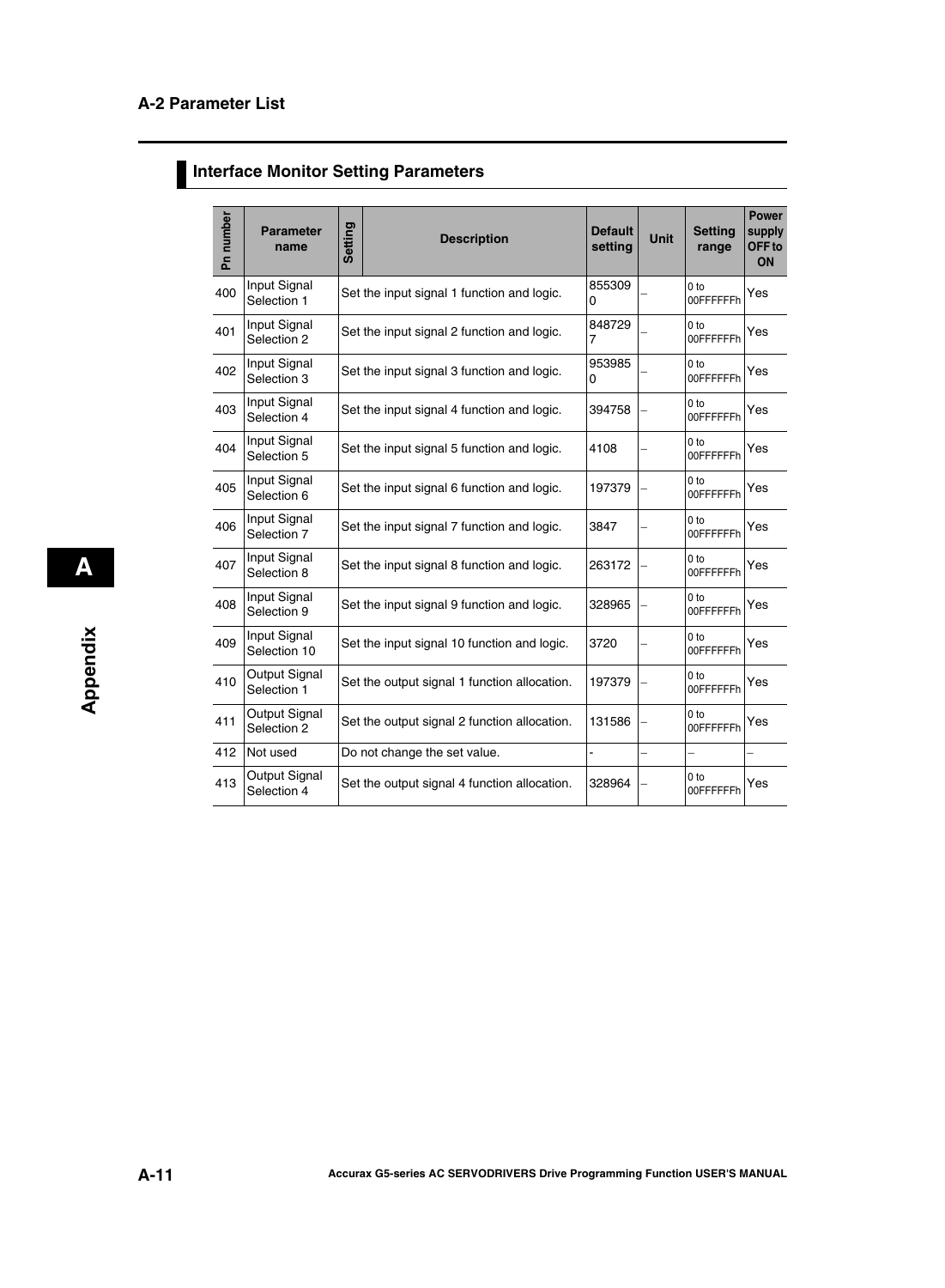| Pn number | <b>Parameter</b><br>name                 | Setting         | <b>Description</b>                                                                                                           | <b>Default</b><br>setting | <b>Unit</b>      | <b>Setting</b><br>range | <b>Power</b><br>supply<br>OFF to<br>ON |
|-----------|------------------------------------------|-----------------|------------------------------------------------------------------------------------------------------------------------------|---------------------------|------------------|-------------------------|----------------------------------------|
|           |                                          |                 | Select the type for analog monitor 1.                                                                                        |                           |                  |                         |                                        |
|           |                                          | 0               | Motor speed                                                                                                                  |                           |                  |                         |                                        |
|           |                                          | $\mathbf{1}$    | Position command speed                                                                                                       |                           |                  |                         |                                        |
|           |                                          | $\overline{c}$  | Internal position command speed                                                                                              |                           |                  |                         |                                        |
|           |                                          | 3               | Speed Control Command                                                                                                        |                           |                  |                         |                                        |
|           |                                          | 4               | Torque command                                                                                                               |                           |                  |                         |                                        |
|           |                                          | 5               | Position command error                                                                                                       |                           |                  |                         |                                        |
|           |                                          | 6               | <b>Encoder Position Error</b>                                                                                                |                           |                  |                         |                                        |
|           |                                          | $\overline{7}$  | Fully-closed Error                                                                                                           |                           |                  |                         |                                        |
|           |                                          | 8               | <b>Hybrid Error</b>                                                                                                          |                           |                  | 0 to 21                 |                                        |
|           |                                          | 9               | P-N voltage                                                                                                                  |                           |                  |                         |                                        |
| 416       | <b>Analog Monitor</b><br>1 Selection     | 10              | Regeneration load ratio                                                                                                      | $\mathbf 0$               |                  |                         |                                        |
|           |                                          | 11              | Overload load ratio                                                                                                          |                           |                  |                         |                                        |
|           |                                          | 12 <sup>1</sup> | Forward direction torque limit                                                                                               |                           |                  |                         |                                        |
|           |                                          |                 | 13   Reverse direction torque limit                                                                                          |                           |                  |                         |                                        |
|           |                                          | 14              | Speed limit value                                                                                                            |                           |                  |                         |                                        |
|           |                                          | 15              | Inertia Ratio                                                                                                                |                           |                  |                         |                                        |
|           |                                          |                 | 16 Analog input 1                                                                                                            |                           |                  |                         |                                        |
|           |                                          |                 | 17 Analog input 2                                                                                                            |                           |                  |                         |                                        |
|           |                                          | 18              | Analog input 3                                                                                                               |                           |                  |                         |                                        |
|           |                                          | 19              | Encoder temperature                                                                                                          |                           |                  |                         |                                        |
|           |                                          | 20              | Drive temperature                                                                                                            |                           |                  |                         |                                        |
|           |                                          | 21              | Encoder 1-rotation data                                                                                                      |                           |                  |                         |                                        |
| 417       | <b>Analog Monitor</b><br>1 Scale Setting |                 | Set the output gain for analog monitor 1.                                                                                    | 0                         |                  | 0 to<br>214,748,364     |                                        |
| 418       | <b>Analog Monitor</b><br>2 Selection     |                 | Select the type for analog monitor 2.<br>The set values for this parameter are the<br>same as Analog Monitor 1 Type (Pn416). | 4                         |                  | 0 to 21                 |                                        |
| 419       | <b>Analog Monitor</b><br>2 Scale Setting |                 | Select the output gain for analog monitor 2.                                                                                 | 10                        |                  | 0 to<br>214,748,364     |                                        |
|           |                                          |                 | Select the analog monitor output voltage method.                                                                             |                           |                  |                         |                                        |
|           |                                          | $\mathsf 0$     | Output range: -10 to 10 V<br>Data output: Positive, negative                                                                 |                           |                  |                         |                                        |
| 421       | Analog Monitor<br><b>Output Setting</b>  | $\mathbf{1}$    | Output range: 0 to 10 V<br>Data output: Positive, negative                                                                   | 0                         |                  | $0$ to $2$              |                                        |
|           |                                          | $\overline{c}$  | Output range: 0 to 10 V<br>Data output: Positive, negative                                                                   |                           |                  |                         |                                        |
| 431       | Positioning<br>Completion Range 1        |                 | Set the allowed number of pulses for the<br>positioning completion range.                                                    | 10                        | Command<br>units | 0 to<br>262,144         |                                        |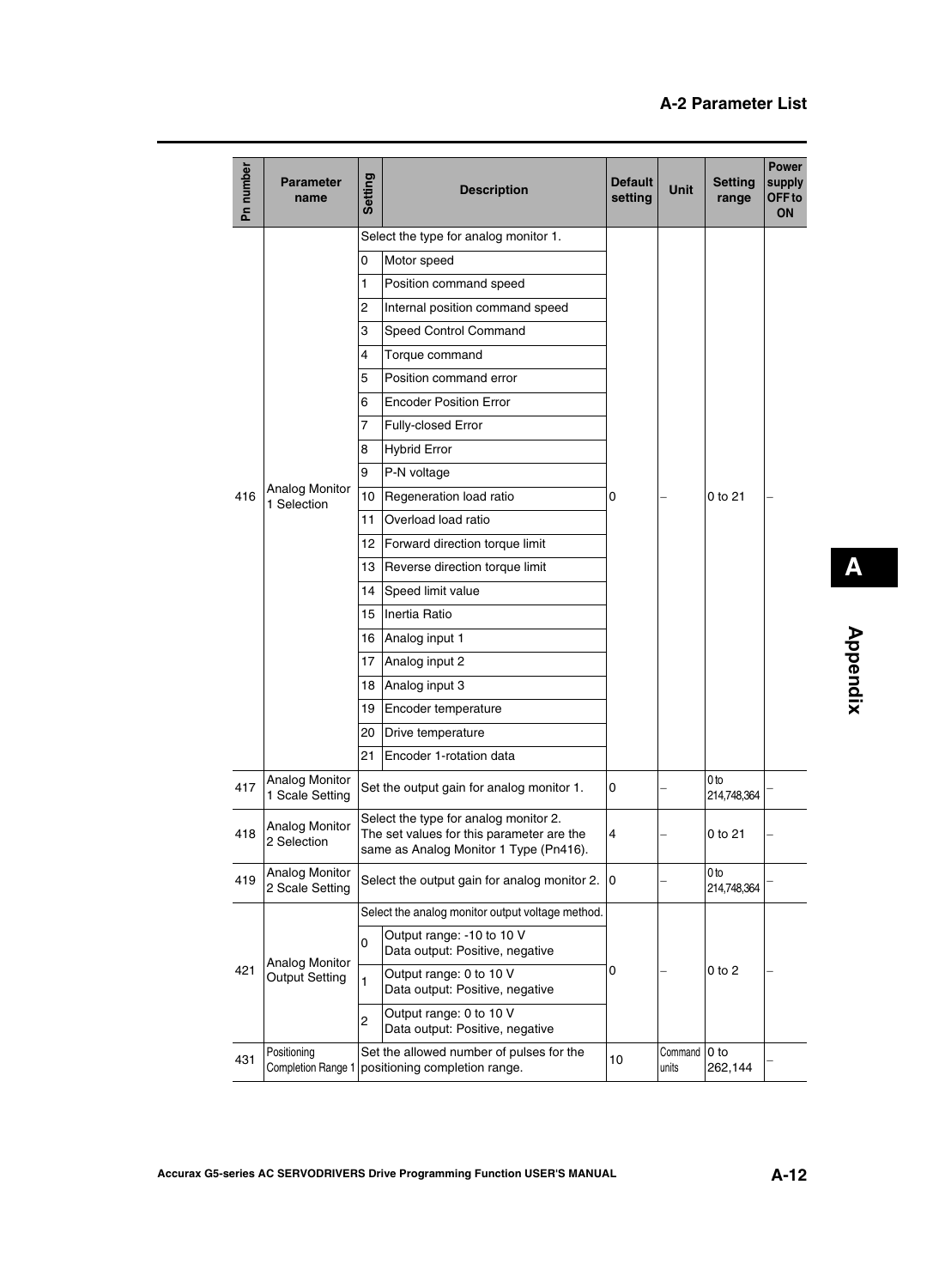| Pn number | <b>Parameter</b><br>name                     | <b>Setting</b> | <b>Description</b>                                                                                                                                                                                                                             | <b>Default</b><br>setting | <b>Unit</b>      | <b>Setting</b><br>range    | <b>Power</b><br>supply<br>OFF to<br><b>ON</b> |
|-----------|----------------------------------------------|----------------|------------------------------------------------------------------------------------------------------------------------------------------------------------------------------------------------------------------------------------------------|---------------------------|------------------|----------------------------|-----------------------------------------------|
|           |                                              |                | Set the judgment conditions for positioning completion output.                                                                                                                                                                                 |                           |                  |                            |                                               |
|           |                                              | 0              | Positioning completion output turns ON<br>when the position error is within the<br>Positioning Completion Range 1 (Pn431).                                                                                                                     |                           |                  |                            |                                               |
|           | Positioning                                  | 1              | Positioning completion output turns ON when the<br>position error is within the Positioning Completion<br>Range 1 (Pn431) and there is no position command.                                                                                    |                           |                  |                            |                                               |
| 432       | Completion<br>Condition<br>Selection         | 2              | Positioning completion output turns ON when the  O<br>zero speed detection signal is ON, the position<br>error is within the Positioning Completion Range<br>1 (Pn431), and there is no position command.                                      |                           |                  | $0$ to $3$                 |                                               |
|           |                                              | 3              | Positioning completion output turns ON when<br>the position error is within the Positioning<br>Completion Range 1 (Pn431) and there is no<br>position command. The ON status will then be<br>held until the next position command is received. |                           |                  |                            |                                               |
| 433       | Positioning Completion<br><b>Hold Time</b>   |                | Set the positioning completion hold time.                                                                                                                                                                                                      | 0                         | 1 <sub>ms</sub>  | 0 <sub>to</sub><br>30,000  |                                               |
| 434       | Zero Speed<br>Detection                      |                | Set the detection threshold for zero speed<br>50<br>$(ZSP)$ .                                                                                                                                                                                  |                           | r/min            | 10 to<br>20,000            |                                               |
| 437       | <b>Brake Timing</b><br>when Stopped          |                | Set the operation time for the mechanical<br>0<br>brake at stop.                                                                                                                                                                               |                           | 1 <sub>ms</sub>  | 0 <sub>to</sub><br>10,000  |                                               |
| 438       | <b>Brake Timing</b><br>during Operation      |                | Set the operation time for the mechanical<br>0<br>brake during operation.                                                                                                                                                                      |                           | 1 <sub>ms</sub>  | 0 to<br>10,000             |                                               |
| 439       | <b>Brake Release</b><br><b>Speed Setting</b> |                | Set the speed threshold for mechanical<br>30<br>brake output judgment during operation.                                                                                                                                                        |                           | r/min            | 30 to<br>3,000             |                                               |
|           |                                              |                | Select the warning type to be output by<br>Warning Output 1.                                                                                                                                                                                   |                           |                  |                            |                                               |
|           |                                              | 0              | An OR output of all alarm status                                                                                                                                                                                                               |                           |                  |                            |                                               |
|           |                                              | 1              | Overload warning                                                                                                                                                                                                                               |                           |                  |                            |                                               |
|           |                                              | 2              | Excessive regeneration warning                                                                                                                                                                                                                 |                           |                  |                            |                                               |
|           |                                              | 3              | <b>Battery warning</b>                                                                                                                                                                                                                         |                           |                  |                            |                                               |
|           | <b>Warning Output</b>                        | 4              | Fan warning                                                                                                                                                                                                                                    |                           |                  |                            |                                               |
| 440       | Selection 1                                  | 5              | Encoder communications warning                                                                                                                                                                                                                 | 0                         |                  | 0 to 10                    |                                               |
|           |                                              | 6              | Encoder overheating warning                                                                                                                                                                                                                    |                           |                  |                            |                                               |
|           |                                              | 7              | Vibration detection warning                                                                                                                                                                                                                    |                           |                  |                            |                                               |
|           |                                              | 8              | Service life detection warning                                                                                                                                                                                                                 |                           |                  |                            |                                               |
|           |                                              | 9              | External encoder error warning                                                                                                                                                                                                                 |                           |                  |                            |                                               |
|           |                                              | 10             | External encoder communications error<br>warning                                                                                                                                                                                               |                           |                  |                            |                                               |
| 441       | <b>Warning Output</b><br>Selection 2         |                | Select the warning type to be output by<br>Warning Output 2.<br>The relationships among the set values for this parameter<br>are the same as for Warning Output Selection 1 (Pn440).                                                           | 0                         |                  | 0 to 10                    |                                               |
| 442       | Positioning                                  |                | Set the allowable number of pulses for the<br>Completion Range 2   second positioning completion range.                                                                                                                                        | 10                        | Command<br>units | 0 <sub>to</sub><br>262,144 |                                               |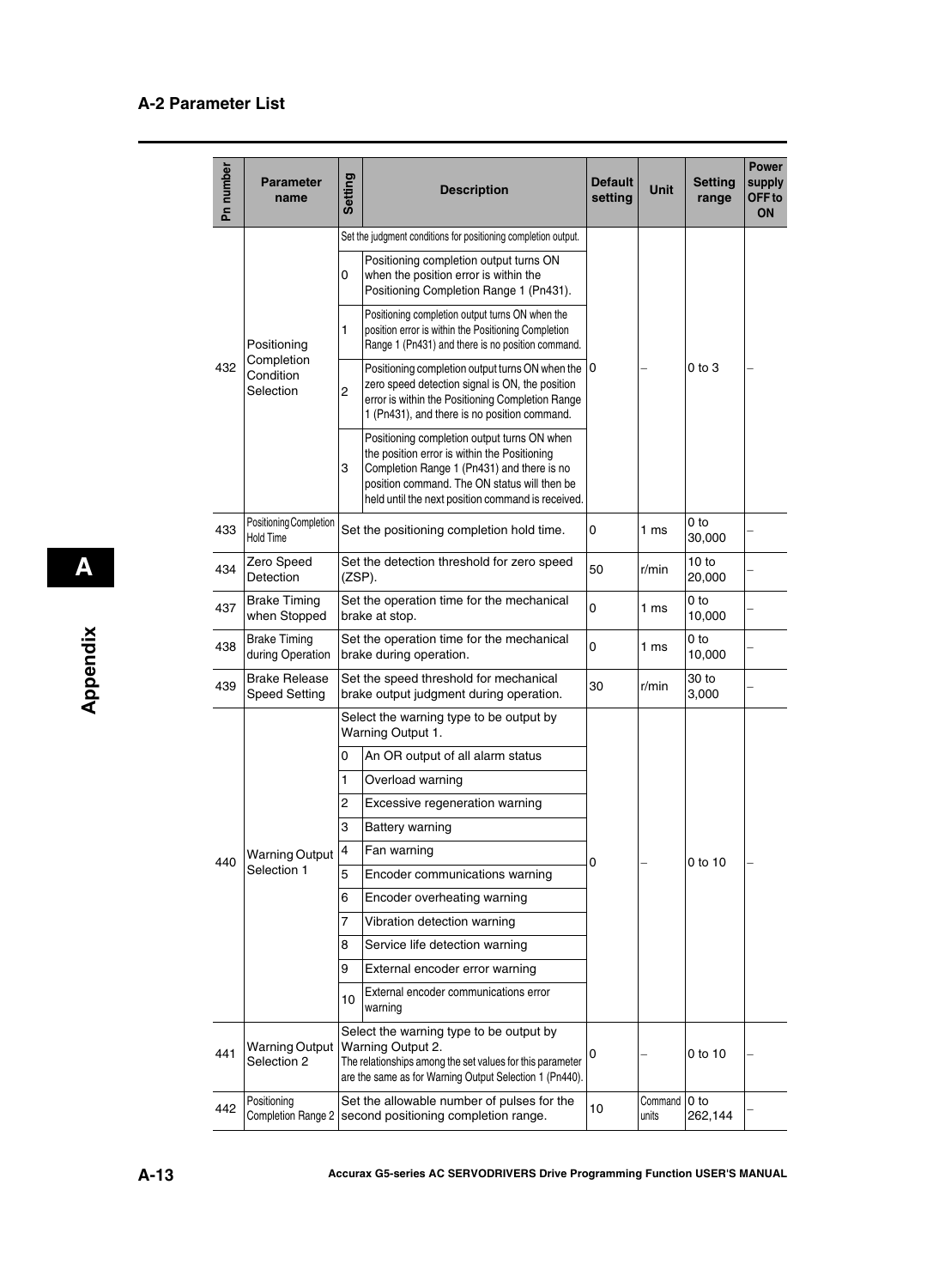# **Expansion Parameters**

| Pn number | <b>Parameter</b><br>name                                          | <b>Setting</b>       | <b>Description</b>                                                                                                                                                 | <b>Default</b><br>setting | Unit            | <b>Setting</b><br>range | <b>Power</b><br>supply<br>OFF <sub>to</sub><br>ON |
|-----------|-------------------------------------------------------------------|----------------------|--------------------------------------------------------------------------------------------------------------------------------------------------------------------|---------------------------|-----------------|-------------------------|---------------------------------------------------|
| 503       | <b>EncoderDividing</b><br>Denominator                             |                      | Set the denominator when the number of pulses per<br>motor rotation in pulse regeneration is not an integer.                                                       | 0                         |                 | 0 to<br>262,144         | Yes                                               |
| 504       |                                                                   |                      | Set the operation to be performed upon forward/<br>reverse direction drive prohibition input.                                                                      |                           |                 |                         |                                                   |
|           | Drive                                                             | 0                    | Forward or reverse direction drive<br>prohibition input enabled                                                                                                    |                           |                 |                         |                                                   |
|           | Prohibition<br>Input Selection                                    | $\mathbf{1}$         | Forward or reverse direction drive<br>prohibition input disabled                                                                                                   | 1                         |                 | 0 to 2                  | Yes                                               |
|           |                                                                   | $\overline{c}$       | Forward or reverse direction drive<br>prohibition input enabled                                                                                                    |                           |                 |                         |                                                   |
|           |                                                                   |                      | Make the setting upon drive prohibition input.                                                                                                                     |                           |                 |                         |                                                   |
| 505       | <b>Stop Selection</b><br>for Drive<br><b>Prohibition</b><br>Input | 0,<br>$\overline{c}$ | The torque in the drive prohibit direction is<br>disabled, and the dynamic brake is activated.                                                                     | 0                         |                 | 0 to 2                  | Yes                                               |
|           |                                                                   | 1                    | The torque in the drive prohibit direction is<br>disabled, and free-run deceleration is performed.                                                                 |                           |                 |                         |                                                   |
|           |                                                                   |                      | Set the stop operation when the servo is turned OFF.                                                                                                               |                           |                 |                         |                                                   |
|           |                                                                   | 0,<br>4              | During deceleration: Dynamic brake<br>After stopping: Dynamic brake<br>Error counter: Clear                                                                        | 0                         |                 | 0 to 9                  |                                                   |
|           |                                                                   | 1,<br>5              | During deceleration: Free-run<br>After stopping: Dynamic brake<br>Error counter: Clear                                                                             |                           |                 |                         |                                                   |
| 506       | <b>Stop Selection</b><br>with Servo OFF                           | 2,<br>6              | During deceleration: Dynamic brake<br>After stopping: Servo free<br>Error counter: Clear                                                                           |                           |                 |                         |                                                   |
|           |                                                                   | 3,<br>7              | During deceleration: Free-run<br>After stopping: Servo free<br>Error counter: Clear                                                                                |                           |                 |                         |                                                   |
|           |                                                                   | 8                    | During deceleration: Emergency stop<br>After stopping: Dynamic brake<br>Error counter: Clear                                                                       |                           |                 |                         |                                                   |
|           |                                                                   | 9                    | During deceleration: Emergency stop<br>After stopping: Servo free<br>Error counter: Clear                                                                          |                           |                 |                         |                                                   |
| 507       | <b>Stop Selection</b><br>with Main<br>Power Supply<br>OFF         |                      | Set the stop operation when the main power<br>supply is turned OFF.<br>The set values for this parameter are the same<br>as Stop Selection with Servo OFF (Pn506). | 0                         |                 | $0$ to $9$              |                                                   |
| 508       | Undervoltage<br><b>Alarm Selection</b>                            |                      | Select whether to trip the LV or turn OFF the<br>servo if there is a main power supply alarm.                                                                      | $\mathbf{1}$              |                 | 0 or 1                  |                                                   |
| 509       | Momentary Hold Time                                               |                      | Set the main power supply alarm detection time.                                                                                                                    | 70                        | 1 <sub>ms</sub> | 70 to 2,000 Yes         |                                                   |

**Appendix**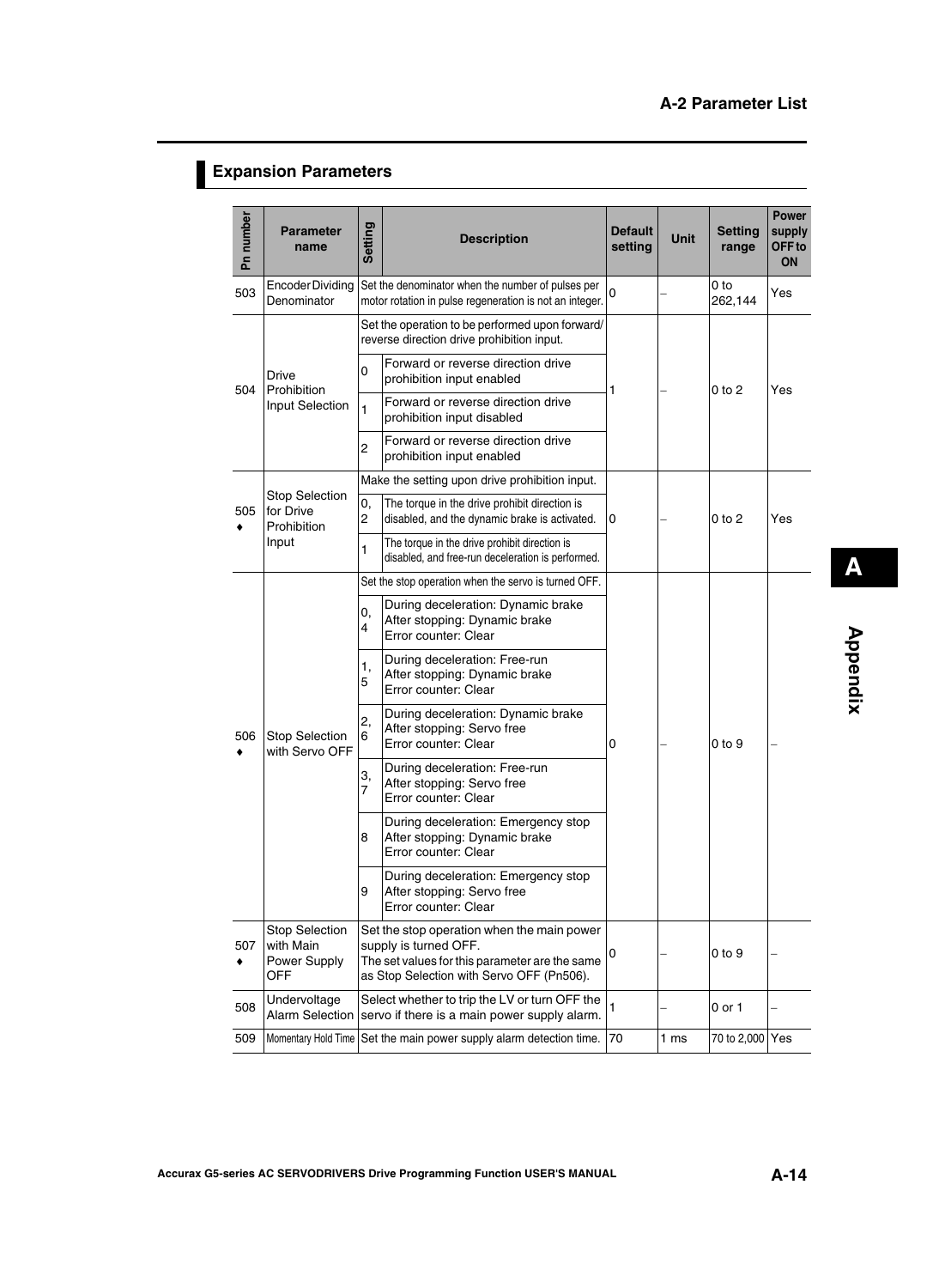| Pn number | <b>Parameter</b><br>name                                      | <b>Setting</b> | <b>Description</b>                                                                                                                 | <b>Default</b><br>setting | Unit             | <b>Setting</b><br>range | <b>Power</b><br>supply<br>OFF <sub>to</sub><br><b>ON</b> |
|-----------|---------------------------------------------------------------|----------------|------------------------------------------------------------------------------------------------------------------------------------|---------------------------|------------------|-------------------------|----------------------------------------------------------|
|           |                                                               |                | Set the alarm sequence.                                                                                                            |                           |                  |                         |                                                          |
|           |                                                               | 0              | During deceleration: Dynamic brake<br>After stopping: Dynamic brake                                                                |                           |                  | $0$ to $7$              |                                                          |
|           |                                                               | 1              | During deceleration: Free-run<br>After stopping: Dynamic brake                                                                     |                           |                  |                         |                                                          |
|           |                                                               | 2              | During deceleration: Dynamic brake<br>After stopping: Servo free                                                                   |                           |                  |                         |                                                          |
|           |                                                               | 3              | During deceleration: Free-run<br>After stopping: Servo free                                                                        |                           |                  |                         |                                                          |
| 510       | <b>Stop Selection</b><br>for Alarm<br>Detection <sup>*1</sup> | $\overline{4}$ | During Emergency stop alarm<br>deceleration: Emergency stop<br>During deceleration: Dynamic brake<br>After stopping: Dynamic brake | 0                         |                  |                         |                                                          |
|           |                                                               | 5              | During Emergency stop alarm<br>deceleration: Emergency stop<br>During deceleration: Free-run<br>After stopping: Dynamic brake      |                           |                  |                         |                                                          |
|           |                                                               | 6              | During Emergency stop alarm<br>deceleration: Emergency stop<br>During deceleration: Dynamic brake<br>After stopping: Servo free    |                           |                  |                         |                                                          |
|           |                                                               | 7              | During Emergency stop alarm<br>deceleration: Emergency stop<br>During deceleration: Free-run<br>After stopping: Servo free         |                           |                  |                         |                                                          |
| 511       |                                                               |                | Immediate Stop Torque Set the torque limit for immediate stops.                                                                    | 0                         | $\%$             | 0 to 500                |                                                          |
| 512       | Overload Detection<br><b>Level Setting</b>                    |                | Set the overload detection level.                                                                                                  | 0                         | $\%$             | 0 to 500                |                                                          |
| 513       | Overspeed Detection<br>Level Setting                          |                | Set the overspeed error detection level.                                                                                           | 0                         | r/min            | 0 to<br>20,000          |                                                          |
| 514       | Overrun Limit<br>Setting                                      |                | Set the motor over-travel distance for<br>position commands.                                                                       | 10                        | 0.1<br>Rotations | 0 to<br>1,000           |                                                          |
|           |                                                               |                | Select from one of 4 values for the IF read cycle.                                                                                 |                           |                  |                         |                                                          |
|           | Control Input                                                 | 0              | $0.166$ ms                                                                                                                         |                           |                  |                         |                                                          |
| 515       | Signal Read                                                   | 1              | 0.333 ms                                                                                                                           | 0                         |                  | 0 to 3                  | Yes                                                      |
|           | Setting                                                       | $\overline{c}$ | 1 ms                                                                                                                               |                           |                  |                         |                                                          |
|           |                                                               | 3              | 1.666 ms                                                                                                                           |                           |                  |                         |                                                          |
|           | Alarm Reset                                                   |                | Set the alarm clear input detection method.                                                                                        |                           |                  |                         |                                                          |
| 516       | Condition                                                     | 0              | 120 ms                                                                                                                             | 0                         |                  | 0 or 1                  | Yes                                                      |
|           | Setting                                                       | 1              | Follow the Control Input Signal Read Setting (Pn515).                                                                              |                           |                  |                         |                                                          |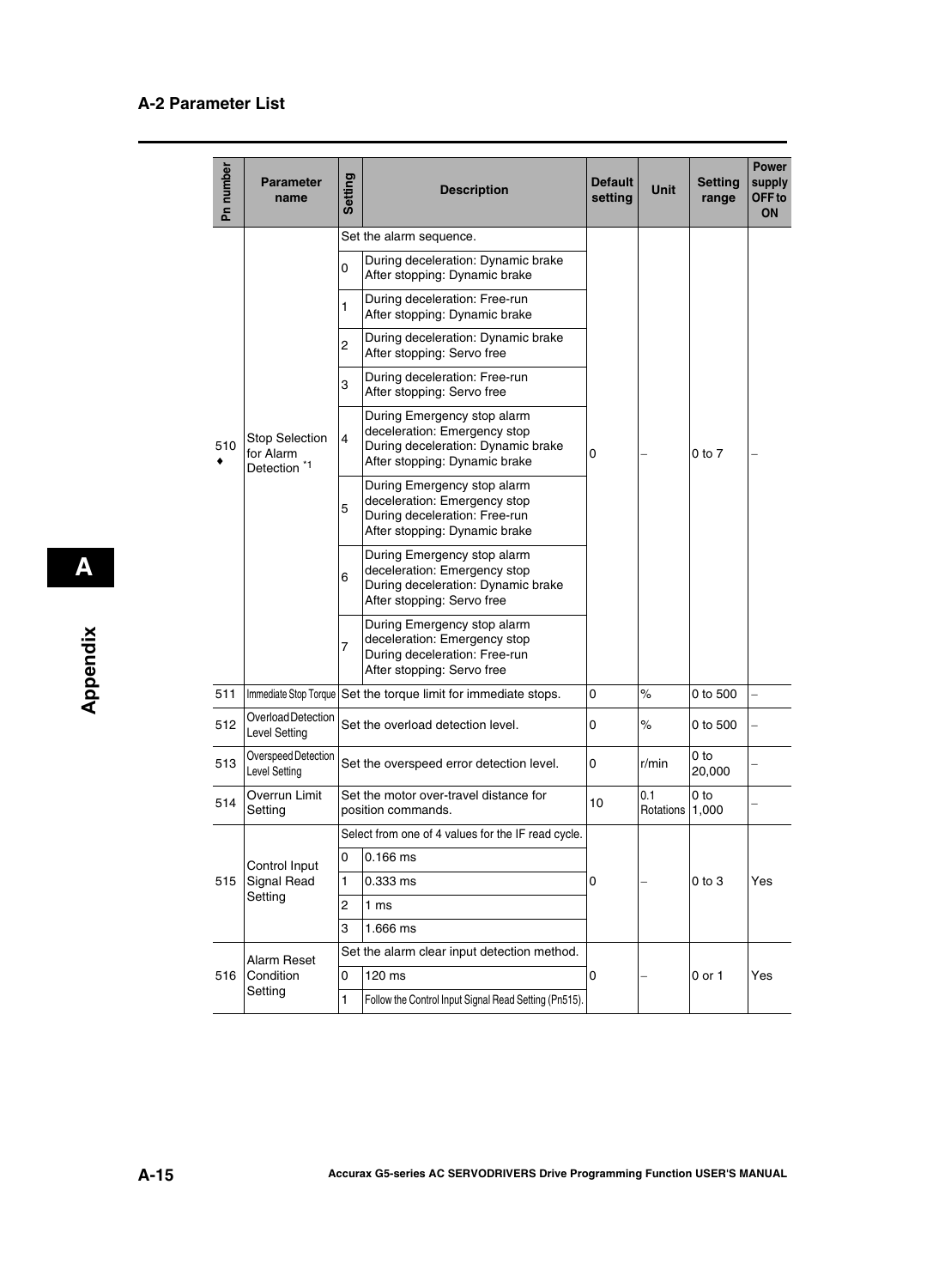| Pn number                           | <b>Parameter</b><br>name                                    | <b>Setting</b>      | <b>Description</b>                                                                                                                                                                        | <b>Default</b><br>setting | <b>Unit</b> | <b>Setting</b><br>range | <b>Power</b><br>supply<br>OFF <sub>to</sub><br>ON |
|-------------------------------------|-------------------------------------------------------------|---------------------|-------------------------------------------------------------------------------------------------------------------------------------------------------------------------------------------|---------------------------|-------------|-------------------------|---------------------------------------------------|
|                                     |                                                             |                     | Set the clear condition for the error counter reset<br>input signal.                                                                                                                      |                           |             |                         |                                                   |
|                                     |                                                             | 0                   | Disabled                                                                                                                                                                                  |                           |             |                         |                                                   |
|                                     | <b>Error Counter</b><br><b>Reset Condition</b><br>Selection | 1                   | Clears the error counter with the level.<br>(Shorted for 500 µs or longer)                                                                                                                |                           |             |                         |                                                   |
| 517                                 |                                                             | 2                   | Clears the error counter with the level.<br>(Shorted for 1 ms or longer)                                                                                                                  | 0                         |             | $0$ to $4$              |                                                   |
|                                     |                                                             | 3                   | Clears the error counter with the edge. (Change<br>from open to shorted for 100 µs or longer)                                                                                             |                           |             |                         |                                                   |
|                                     |                                                             | $\overline{4}$      | Clears the error counter with the edge.<br>(Change from open to shorted 1 ms or longer)                                                                                                   |                           |             |                         |                                                   |
|                                     | Command<br>Pulse                                            |                     | Enable or disable the command pulse<br>prohibition input signals (INH).                                                                                                                   |                           |             | 0 or 1                  |                                                   |
| 518<br>Prohibition<br>Input Setting |                                                             | 0                   | Enabled                                                                                                                                                                                   | 1                         |             |                         |                                                   |
|                                     | 1                                                           | <b>Disabled</b>     |                                                                                                                                                                                           |                           |             |                         |                                                   |
| 519                                 | Command<br>Pulse<br>Prohibition<br>Input Read               |                     | Select the signal read cycle for the command pulse prohibition input.                                                                                                                     |                           |             |                         |                                                   |
|                                     |                                                             | 0                   | $0.166$ ms                                                                                                                                                                                |                           |             |                         |                                                   |
|                                     |                                                             | 1                   | 0.333 ms                                                                                                                                                                                  | 0                         |             | 0 to 4                  | Yes                                               |
|                                     |                                                             | 2                   | 1 <sub>ms</sub>                                                                                                                                                                           |                           |             |                         |                                                   |
|                                     | Setting                                                     | 3                   | 1.666 ms                                                                                                                                                                                  |                           |             |                         |                                                   |
|                                     |                                                             | 4                   | $0.166$ ms                                                                                                                                                                                |                           |             |                         |                                                   |
|                                     | <b>Position Setting</b>                                     |                     | Select the positioning completion range and<br>error counter overflow level setting unit.                                                                                                 |                           |             |                         |                                                   |
| 520                                 | <b>Unit Selection</b>                                       | 0                   | Command unit                                                                                                                                                                              | 0                         |             | 0 or 1                  | Yes                                               |
|                                     |                                                             | 1                   | Encoder unit                                                                                                                                                                              |                           |             |                         |                                                   |
|                                     |                                                             |                     | Set the forward or reverse direction torque<br>limit selection method.                                                                                                                    |                           |             |                         |                                                   |
|                                     |                                                             | 0,<br>1,<br>4,<br>5 | Pn013 is the limit value for both forward<br>and reverse directions.                                                                                                                      |                           |             |                         |                                                   |
| 521                                 | <b>Torque Limit</b><br>Selection                            | $\overline{c}$      | Forward operation: Set by Pn013,<br>Reverse operation: Set by Pn522.                                                                                                                      | 1                         |             | $0$ to $6$              |                                                   |
|                                     |                                                             | 3                   | When TL-SEL input is open: Use Pn013.<br>When TL-SEL input is shorted: Use Pn522.                                                                                                         |                           |             |                         |                                                   |
|                                     |                                                             | 6                   | When TL-SEL input is open: Forward direction,<br>use Pn013; Reverse direction, use Pn522.<br>When TL-SEL input is shorted: Forward direction,<br>use Pn525; Reverse direction, use Pn526. |                           |             |                         |                                                   |
| 522                                 | No. 2 Torque Limit                                          |                     | Set the No. 2 limit value for the motor output torque. 500                                                                                                                                |                           | $\%$        | 0 to 500                |                                                   |
| 523                                 | <b>Torque Limit</b><br>Switching Setting 1                  |                     | Set the change rate (fluctuate) for when the<br>torque limit is switched from No. 1 to No. 2.                                                                                             | 0                         | ms/<br>100% | 0 to<br>4,000           |                                                   |
| 524                                 | Torque Limit<br>Switching Setting 2                         |                     | Set the change rate (fluctuate) for when the<br>torque limit is switched from No. 2 to No. 1.                                                                                             | 0                         | ms/<br>100% | 0 to<br>4,000           |                                                   |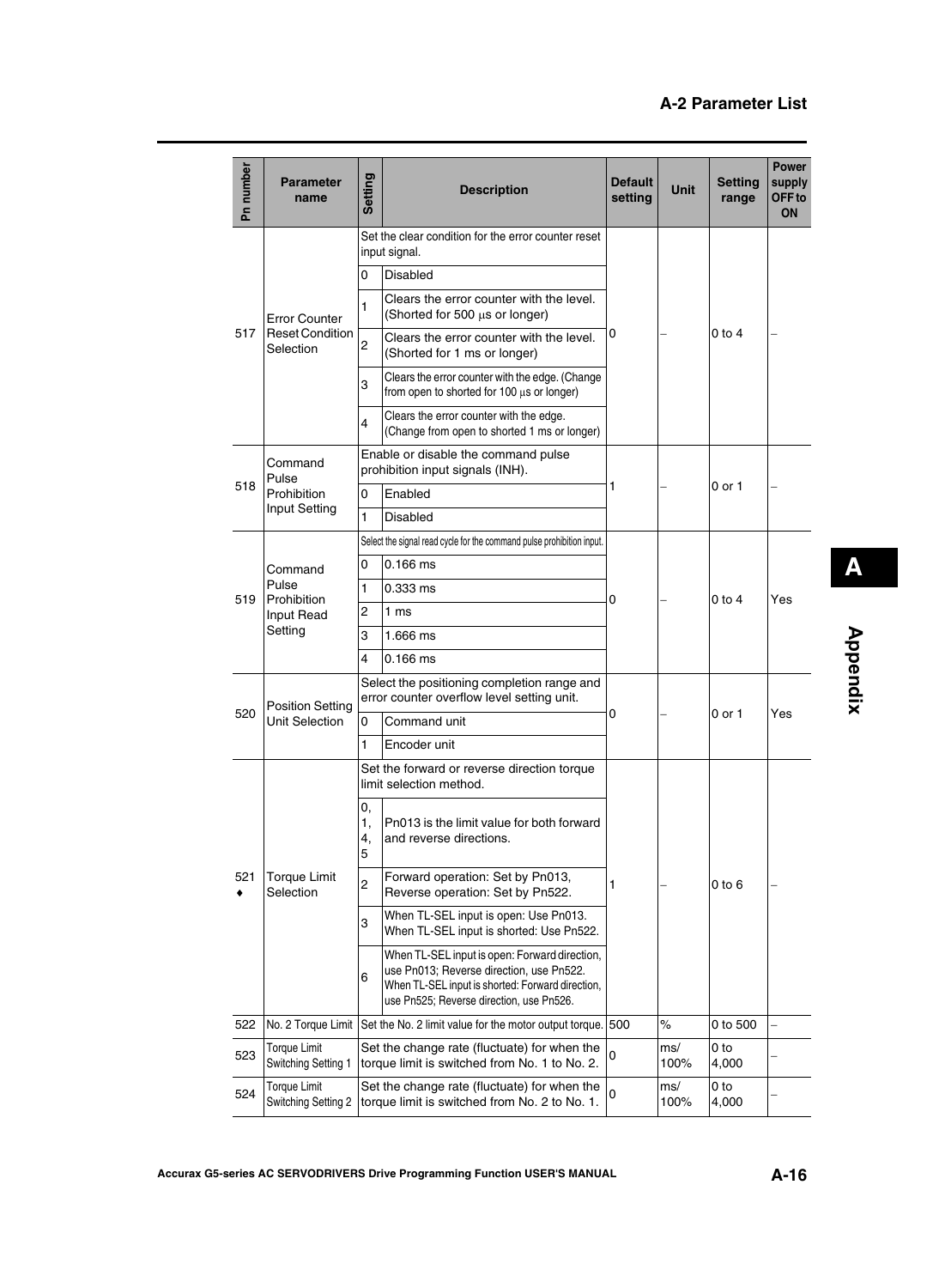| Pn number | <b>Parameter</b><br>name                       | Setting        | <b>Description</b>                                                                                                         | Default<br>setting | <b>Unit</b>              | <b>Setting</b><br>range | <b>Power</b><br>supply<br>OFF to<br><b>ON</b> |
|-----------|------------------------------------------------|----------------|----------------------------------------------------------------------------------------------------------------------------|--------------------|--------------------------|-------------------------|-----------------------------------------------|
| 525       | <b>Forward External</b><br><b>Torque Limit</b> |                | Set the forward direction torque limit for TL-SEL<br>input when Pn521 Torque Limit Selection is set to 6.                  | 500                | $\%$                     | 0 to 500                |                                               |
| 526       | <b>Torque Limit</b>                            |                | Reverse External Set the reverse direction torque limit for TL-SEL<br>input when Pn521 Torque Limit Selection is set to 6. | 500                | $\%$                     | 0 to 500                |                                               |
|           |                                                |                | Select the data to be displayed on the 7-segment LED<br>initially when the control power supply is turned ON.              |                    |                          |                         |                                               |
|           |                                                | $\overline{0}$ | Position command error                                                                                                     |                    | Command<br>units         |                         |                                               |
|           |                                                | 1              | Motor speed                                                                                                                |                    | r/min                    |                         |                                               |
|           |                                                | $\overline{c}$ | Position command speed                                                                                                     |                    | r/min                    |                         |                                               |
|           |                                                | 3              | Speed Control Command                                                                                                      |                    | r/min                    |                         |                                               |
|           |                                                | 4              | Torque command                                                                                                             |                    | $\%$                     |                         |                                               |
|           |                                                | 5              | Total encoder pulses                                                                                                       |                    | <b>Pulses</b>            |                         |                                               |
|           |                                                | 6              | Total command pulses                                                                                                       |                    | Pulses                   |                         |                                               |
|           |                                                | 8              | <b>Total External Encoder Feedback</b><br>Pulses                                                                           |                    | Pulses                   |                         |                                               |
|           |                                                | 9              | Control mode                                                                                                               |                    |                          |                         |                                               |
|           |                                                | 10             | I/O signal status                                                                                                          |                    |                          |                         |                                               |
|           |                                                | 11             | Analog input value                                                                                                         |                    | V                        |                         |                                               |
|           |                                                | 12             | Alarm factor, history                                                                                                      |                    |                          |                         |                                               |
|           |                                                | 13             | Warning number                                                                                                             |                    | $\overline{\phantom{0}}$ |                         |                                               |
|           |                                                | 14             | Regeneration resistance load ratio                                                                                         |                    | $\%$                     |                         |                                               |
| 528       | Default Display                                | 15             | Overload load ratio                                                                                                        | 1                  | $\%$                     | 0 to 35                 | Yes                                           |
|           |                                                | 16             | Inertia Ratio                                                                                                              |                    | $\%$                     |                         |                                               |
|           |                                                | 17             | Reason for no rotation                                                                                                     |                    |                          |                         |                                               |
|           |                                                | 18             | Display of the number of I/O signal changes                                                                                |                    | times                    |                         |                                               |
|           |                                                | 20             | Absolute encoder data                                                                                                      |                    |                          |                         |                                               |
|           |                                                | 21             | Absolute external encoder position                                                                                         |                    |                          |                         |                                               |
|           |                                                | 22             | Monitor for the number of encoder communications errors                                                                    |                    | times                    |                         |                                               |
|           |                                                | 23.            | Display of axis numbers for communication                                                                                  |                    |                          |                         |                                               |
|           |                                                | 24             | Position error (encoder unit)                                                                                              |                    |                          |                         |                                               |
|           |                                                | 25             | External encoder error (external<br>encoder unit)                                                                          |                    |                          |                         |                                               |
|           |                                                | 26             | Hybrid error                                                                                                               |                    | Command<br>units         |                         |                                               |
|           |                                                | 27             | P-N voltage                                                                                                                |                    | V                        |                         |                                               |
|           |                                                | 28             | Soft version                                                                                                               |                    |                          |                         |                                               |
|           |                                                | 29.            | Drive serial number                                                                                                        |                    |                          |                         |                                               |
|           |                                                | 30             | Motor serial number                                                                                                        |                    |                          |                         |                                               |
|           |                                                | 31             | Accumulative operation time                                                                                                |                    | h                        |                         |                                               |
|           |                                                |                | 32 Automatic Motor Recognition Function                                                                                    |                    |                          |                         |                                               |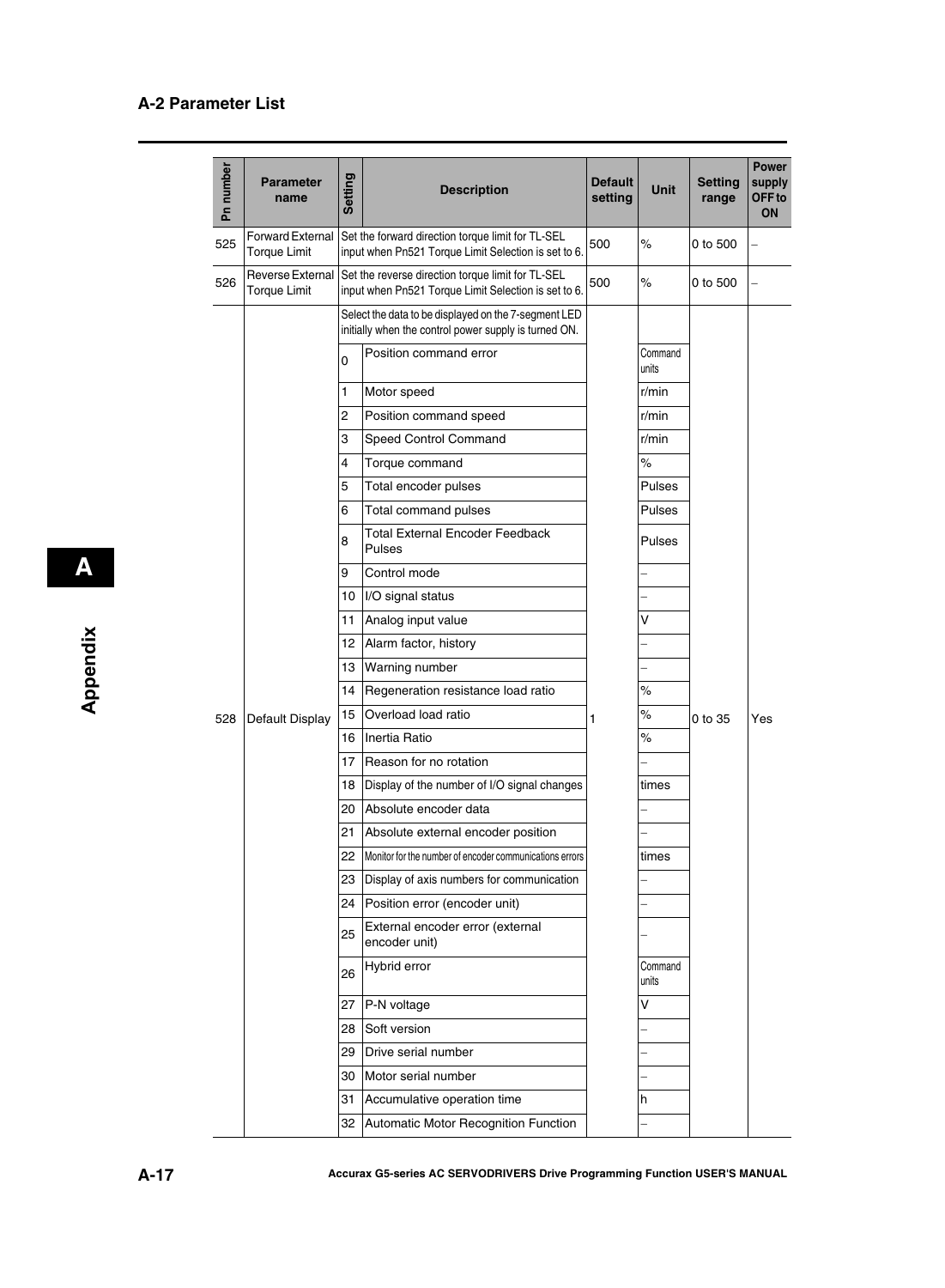| Pn number | <b>Parameter</b><br>name            | <b>Setting</b> | <b>Description</b>                                   | <b>Default</b><br>setting | <b>Unit</b> | <b>Setting</b><br>range | <b>Power</b><br>supply<br>OFF to<br><b>ON</b> |
|-----------|-------------------------------------|----------------|------------------------------------------------------|---------------------------|-------------|-------------------------|-----------------------------------------------|
| 528       | Default Display                     | 33             | Temperature Information                              |                           | $^{\circ}C$ | 0 to 35                 | Yes                                           |
|           |                                     | 35             | Safety status monitor                                |                           |             |                         |                                               |
| 531       | Axis Number                         |                | Set the axis number for communication.               |                           |             | 0 to 127                | Yes                                           |
|           | Pulse                               |                | Set the detection of pulse regeneration limit error. |                           |             | 0 or 1                  | Yes                                           |
| 533       | Regeneration<br><b>Limit Output</b> | $\Omega$       | Disabled                                             | 0                         |             |                         |                                               |
|           | Setting                             | 1              | Enabled                                              |                           |             |                         |                                               |
|           | <b>Front Key</b>                    |                | Set the operation limit for the front panel.         |                           |             |                         | Yes                                           |
| 535       | Protection                          | 0              | Operation not blocked                                | 0                         | -           | 0 or 1                  |                                               |
|           | Setting                             |                | Operation blocked                                    |                           |             |                         |                                               |

\*1 When Pn510 = 0 to 3, the position error is cleared after an alarm is generated. When Pn510 = 4 to 7, the position error is retained immediately after an alarm is generated, and is cleared after the unit is stopped.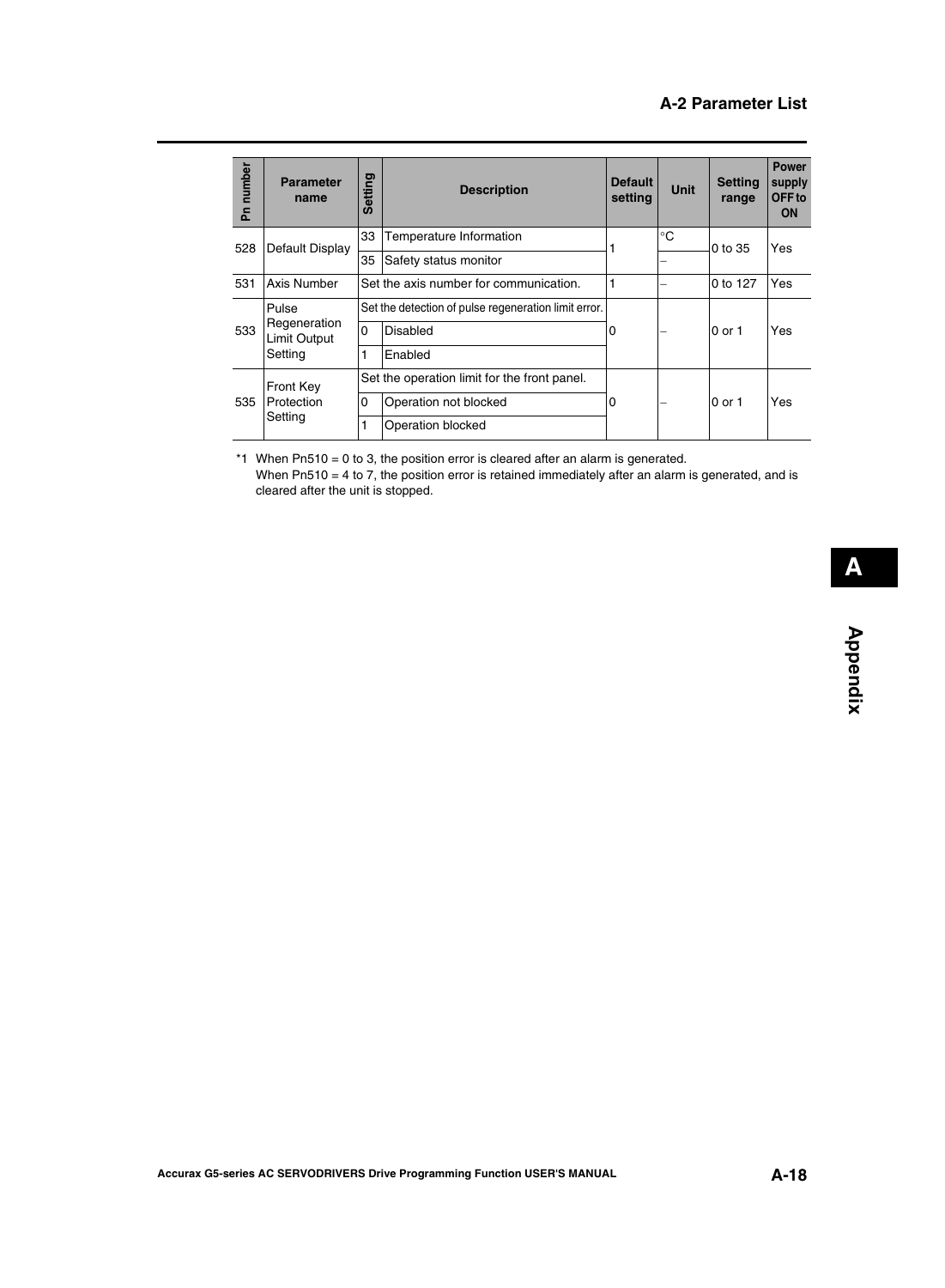# **Special Setting Parameters**

| Pn number | <b>Parameter</b><br>name                                       | Setting | <b>Description</b>                                                                                                                                      | <b>Default</b><br>setting | <b>Unit</b> | <b>Setting</b><br>range   | <b>Power</b><br>supply<br>OFF <sub>to</sub><br><b>ON</b> |
|-----------|----------------------------------------------------------------|---------|---------------------------------------------------------------------------------------------------------------------------------------------------------|---------------------------|-------------|---------------------------|----------------------------------------------------------|
| 602       | Excessive<br>Speed Error<br>Setting                            |         | Set the detection level between the internal<br>position command speed and the actual<br>speed (i.e., the speed error).                                 | 0                         | r/min       | 0 to<br>20000             |                                                          |
| 605       | Gain 3 Effective<br>Time                                       |         | Set effective time of gain 3 of 3-step gain<br>switching.                                                                                               | $\mathbf 0$               | $0.1$ ms    | 0 to<br>10,000            |                                                          |
| 606       | Gain 3 Ratio<br>Setting                                        |         | Set gain 3 as a multiple of gain 1.                                                                                                                     | 100                       | $\%$        | 50 to<br>1,000            |                                                          |
| 607       | Torque Command<br>Value Offset                                 |         | Set offset torque to add to torque command.                                                                                                             | 0                         | $\%$        | $-100$ to<br>100          |                                                          |
| 608       | <b>Forward Direction</b><br><b>Torque Offset</b>               |         | Set the value to add to a torque command<br>for forward direction operation.                                                                            | $\mathbf 0$               | $\%$        | $-100$ to<br>100          |                                                          |
| 609       | Reverse Direction<br><b>Torque Offset</b>                      |         | Set the value to add to a torque command<br>$\mathbf 0$<br>for reverse direction operation.                                                             |                           | $\%$        | $-100$ to<br>100          |                                                          |
| 610       | Function<br><b>Expansion Setting</b>                           |         | Set the function expansion. The setting<br>contents vary depending on the function.                                                                     | 0                         |             | 0 to 63                   |                                                          |
| 611       | <b>Electric Current</b><br><b>Response Setting</b>             |         | Make fine adjustment to electric current<br>response. The default setting is 100%.                                                                      | 100                       | $\%$        | 50 to 100                 |                                                          |
| 613       | Inertia Ratio 2                                                |         | Set the inertia ratio switching.                                                                                                                        | 250                       |             | 0 <sub>to</sub><br>10,000 |                                                          |
| 614       | <b>Alarm Detection</b><br>Allowable Time<br>Setting            |         | Set the allowable time until stopping when<br>an emergency stop is actuated upon alarm<br>detection.                                                    | 200                       | ms          | 0 to<br>1,000             |                                                          |
| 615       | Overspeed Detection<br>Level Setting at<br>Immediate Stop      |         | During an emergency stop upon alarm<br>detection, if the motor speed exceeds this<br>set value, this is an overspeed 2 error.                           | 0                         | r/min       | 0 <sub>to</sub><br>20,000 |                                                          |
|           | Absolute                                                       |         | Select the absolute encoder data transfer.                                                                                                              |                           |             |                           | Yes                                                      |
| 616       | Interface<br>Function                                          | 0       | <b>Disabled</b>                                                                                                                                         | 1                         |             | 0 or 1                    |                                                          |
|           | Selection <sup>*1</sup>                                        | 1       | Enabled                                                                                                                                                 |                           |             |                           |                                                          |
|           |                                                                |         | Select the EEPROM write specifications<br>when a parameter is changed.                                                                                  |                           |             |                           |                                                          |
| 617       | <b>Front Panel</b><br>Parameter<br><b>Write Selection</b>      | 0       | Writing not to be performed when a<br>parameter is changed.                                                                                             | 0                         |             | $0$ or 1                  | Yes                                                      |
|           |                                                                | 1       | Writing to be performed when a<br>parameter is changed.                                                                                                 |                           |             |                           |                                                          |
| 618       | Power Supply ON<br>Initialization Time                         |         | Set initialization time after power supply ON<br>to the standard 1.5 s plus some.                                                                       | $\mathbf 0$               | 0.1 s       | 0 to 100                  | Yes                                                      |
| 619       | <b>Encoder Phase-</b><br>Z Setting                             |         | Finely adjust the encoder phase-Z width when<br>the number of output pulses per motor rotation<br>after the division of pulse output is not an integer. | 0                         | Pulses      | 0 to<br>32,767            | Yes                                                      |
| 620       | <b>External Encoder</b><br>Phase-Z<br><b>Expansion Setting</b> | width.  | Set the external encoder phase-Z output                                                                                                                 | 0                         | $\mu$ s     | 0 to 400                  | Yes                                                      |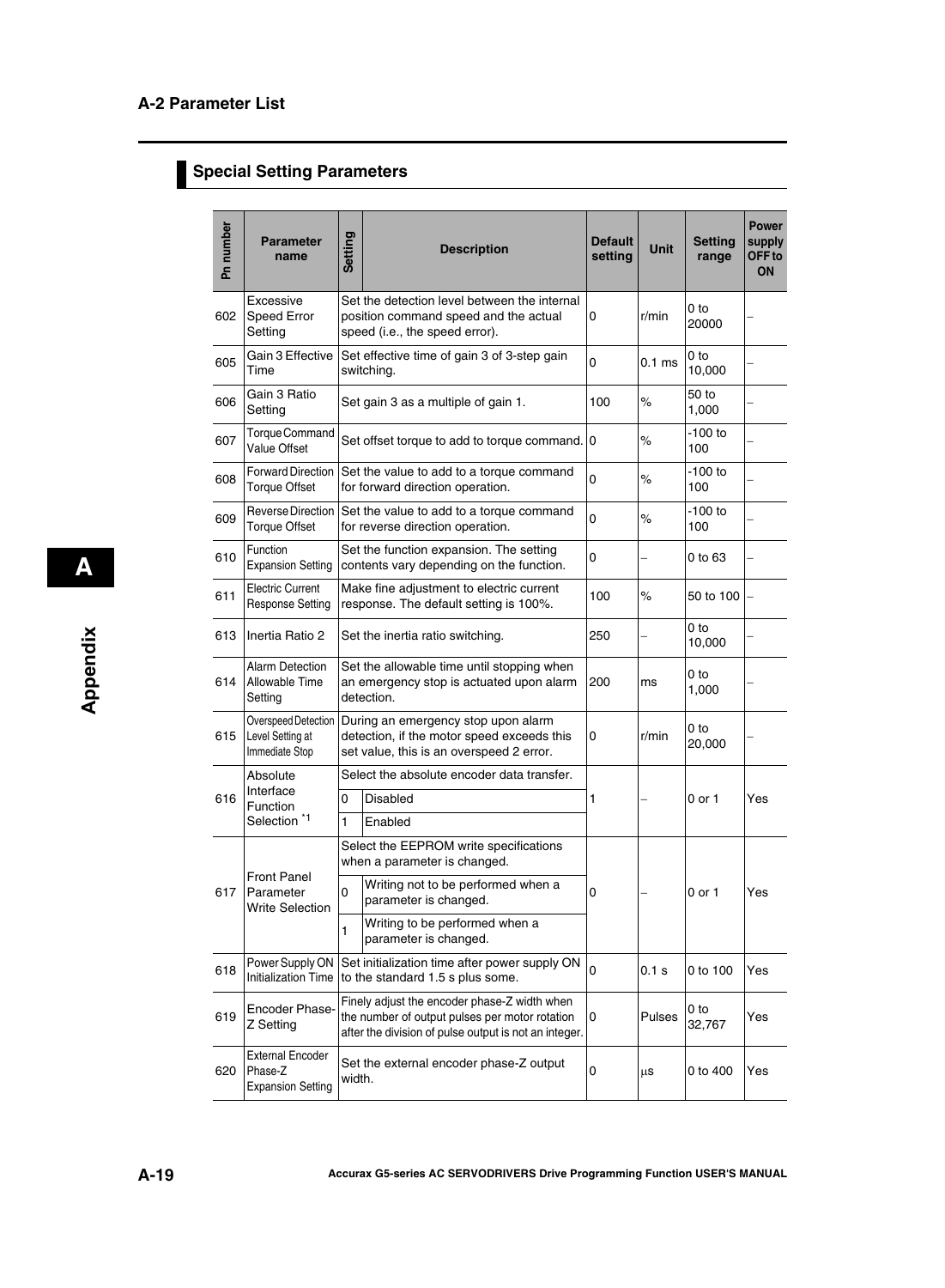| Pn number | <b>Parameter</b><br>name                                                                                     | Setting                  | <b>Description</b>                                                                                                                                                                                                                                                                                                                                                            | <b>Default</b><br>setting | <b>Unit</b> | <b>Setting</b><br>range | <b>Power</b><br>supply<br>OFF <sub>to</sub><br>ON |
|-----------|--------------------------------------------------------------------------------------------------------------|--------------------------|-------------------------------------------------------------------------------------------------------------------------------------------------------------------------------------------------------------------------------------------------------------------------------------------------------------------------------------------------------------------------------|---------------------------|-------------|-------------------------|---------------------------------------------------|
| 621       | Serial Absolute<br>External<br>Encoder Phase-<br>Z Setting                                                   |                          | Set the phase-Z regeneration position when<br>the serial absolute external encoder is used.                                                                                                                                                                                                                                                                                   | 0                         | Pulses      | 0 to $2^{28}$           | Yes                                               |
| 622       | Phase-AB<br>Regeneration<br><b>Method Selection</b><br>for External<br>Encoder of<br>Phase-AB Output<br>Type | 0<br>1                   | Select the regeneration method of pulse<br>outputs OA and OB when an external<br>encoder of phase AB-output type is used.<br>Without signal regeneration<br>With signal regeneration                                                                                                                                                                                          | 0                         |             | 0 or 1                  | Yes                                               |
| 623       | Disturbance Torque<br><b>Compensation Gain</b>                                                               |                          | Set the compensation gain for the<br>disturbance torque.                                                                                                                                                                                                                                                                                                                      | 0                         | $\%$        | $-100$ to<br>100        |                                                   |
| 624       | Disturbance Observer<br><b>Filter Setting</b>                                                                |                          | Set the filter time constant for disturbance<br>torque compensation.                                                                                                                                                                                                                                                                                                          | 53                        | 0.01<br>ms  | 10 to<br>2,500          |                                                   |
| 627       | <b>Warning Latch</b><br><b>Hold Time</b><br>Selection                                                        | 0<br>1<br>to<br>10       | Select the warning latch time.<br>Latch time infinite<br>5<br>Latch time of 1 to 10 s                                                                                                                                                                                                                                                                                         |                           | s           | 0 to 10                 | Yes                                               |
| 628       | Special<br>Function<br>Selection                                                                             | 0<br>1<br>$\overline{c}$ | Select the command method.<br>Analog/pulse command input enabled<br>0<br>Not used. Do not set.<br>Drive Programming function enabled                                                                                                                                                                                                                                          |                           |             | 0, 2                    | Yes                                               |
| 631       | Realtime<br>Autotuning<br>Estimated<br>Speed<br>Selection                                                    | 0<br>1<br>2<br>3         | Set the load characteristics estimated speed<br>when realtime autotuning is enabled.<br>Finalize estimated results when load<br>estimation becomes stable.<br>Estimates every minute from the load<br>1<br>characteristic changes.<br>Estimates every second from the load<br>characteristic changes.<br>Estimates the optimum speed from the load<br>characteristic changes. |                           |             | $0$ to $3$              |                                                   |
| 632       | Realtime<br>Autotuning<br>Customization<br><b>Mode Setting</b>                                               |                          | Set the Customization Mode detail for<br>realtime autotuning.                                                                                                                                                                                                                                                                                                                 | 0                         |             | $-32,768$<br>to 32,767  |                                                   |
| 633       | Absolute Encoder<br><b>Initial Pulse</b><br>Regeneration<br>Speed                                            |                          | Set the pulse regeneration speed when the<br>initial pulse is output.                                                                                                                                                                                                                                                                                                         | 1000                      | r/min       | 1,000 to<br>3,000       |                                                   |
| 634       | <b>Hybrid Vibration</b>                                                                                      |                          | Set the hybrid vibration suppression gain<br>Suppression Gain during fully-closed control.                                                                                                                                                                                                                                                                                    | 0                         | 0.1/s       | 0 to<br>30,000          |                                                   |
| 635       | <b>Hybrid Vibration</b>                                                                                      |                          | Set the hybrid vibration suppression filter<br>Suppression Filter time constant during fully-closed control.                                                                                                                                                                                                                                                                  | 10                        | 0.01<br>ms  | 0 to<br>6,400           |                                                   |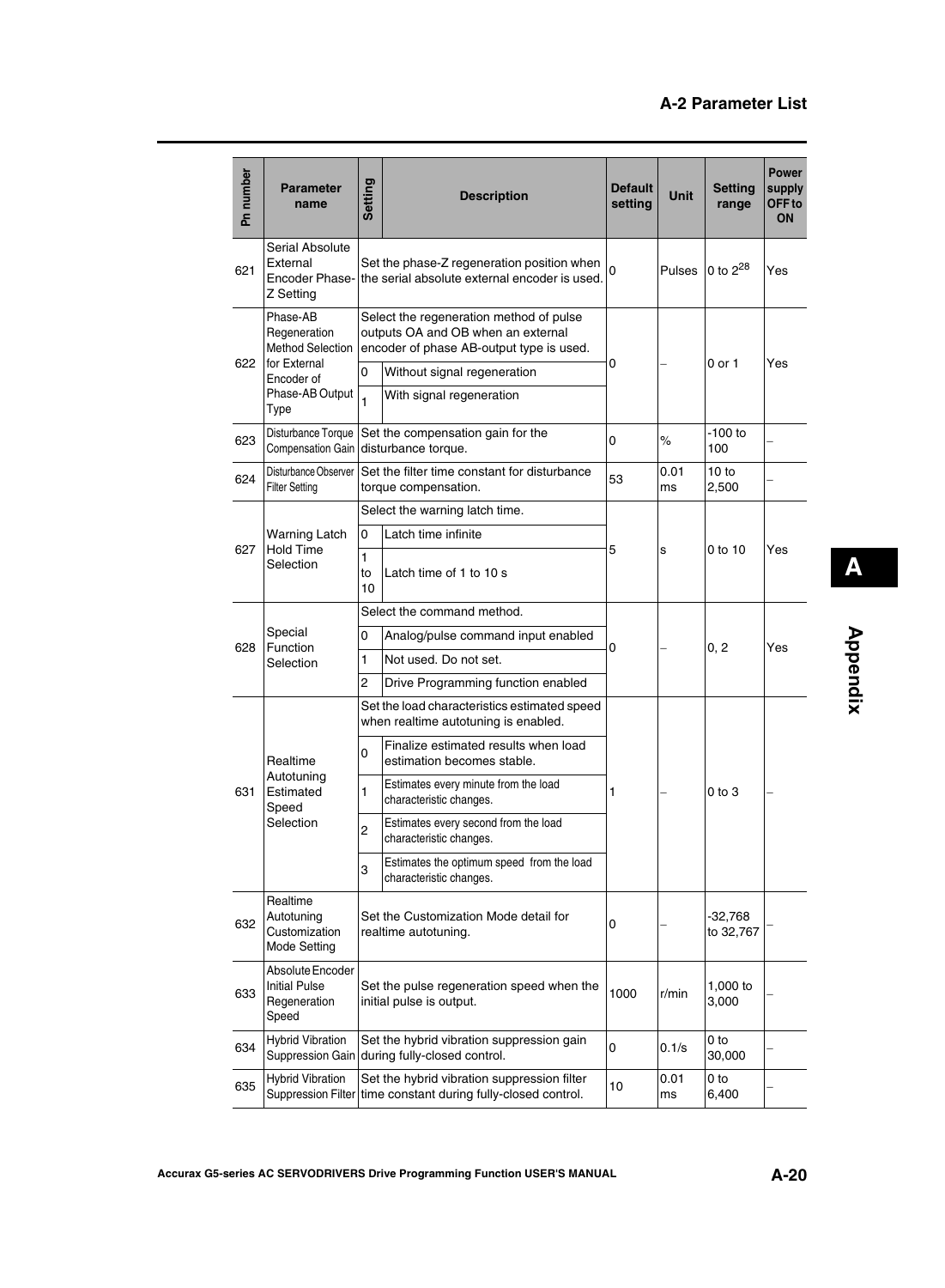| number<br>운 | <b>Parameter</b><br>name            | <b>Setting</b> | <b>Description</b>                                                                                                                           | <b>Default</b><br>setting | <b>Unit</b> | <b>Setting</b><br>range | <b>Power</b><br>supply<br>OFF to<br><b>ON</b> |
|-------------|-------------------------------------|----------------|----------------------------------------------------------------------------------------------------------------------------------------------|---------------------------|-------------|-------------------------|-----------------------------------------------|
| 637         | Vibration<br>Detection<br>Threshold | occur.         | Set the vibration detection threshold.<br>If torque vibration that exceeds this setting is<br>detected, the vibration detection warning will |                           | 0.1%        | 0 to<br>1.000           |                                               |
| 638         | Warning Mask<br>Setting             |                | Set a mask for warning detection. If you set<br>the corresponding bit to 1, the<br>corresponding warning detection will be<br>disabled.      | 0                         |             | $-32,768$<br>lto 32.767 | Yes                                           |

\*1 When the absolute encoder is being used and the current position cannot be acquired with the host controller, set the Absolute Interface Function Selection (Pn616) to 0.

 **A**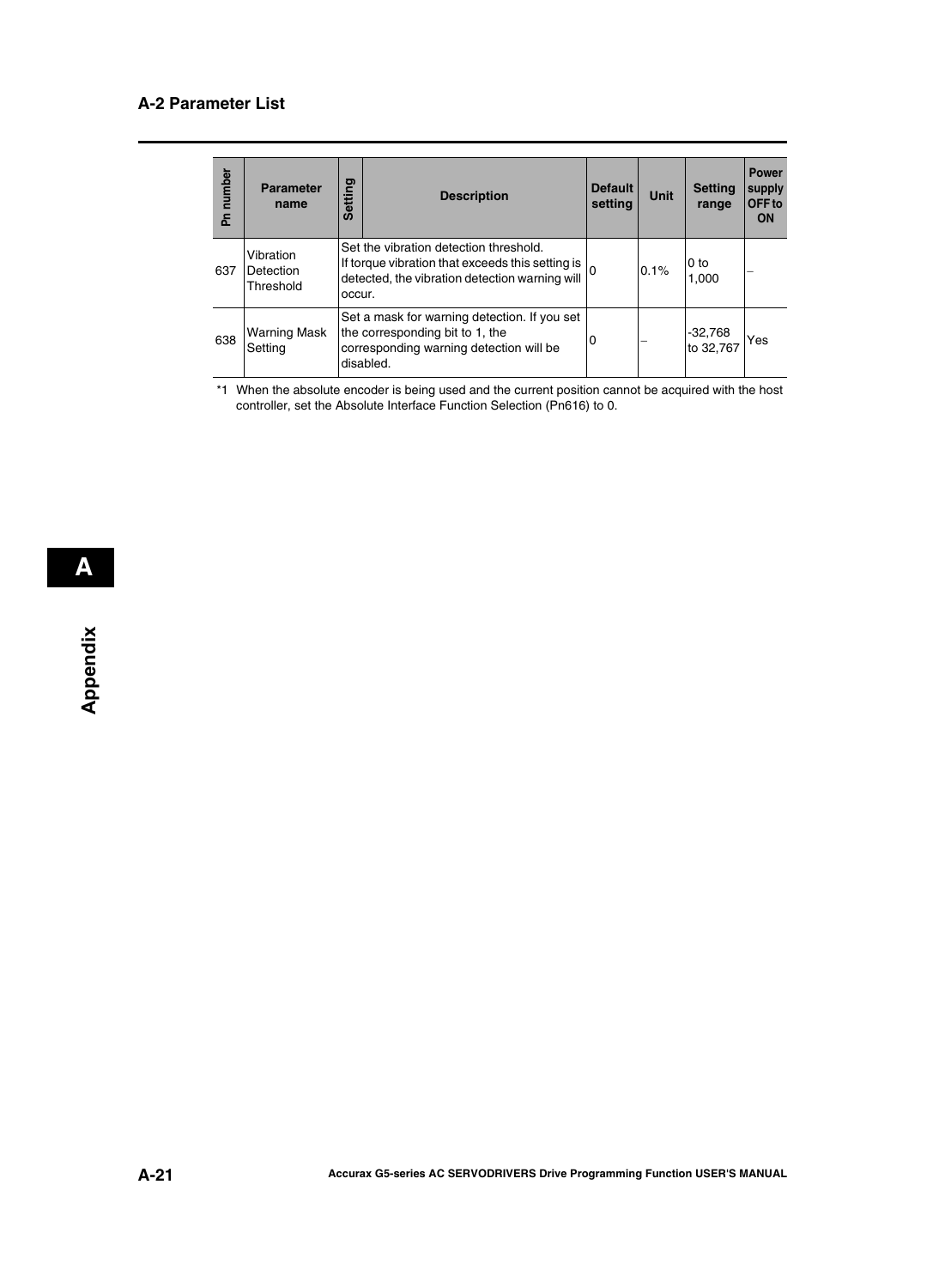## **Drive Programming Setting Parameters**

| Pn number | <b>Parameter</b><br>name                        | <b>Setting</b> | <b>Description</b>                                                                                          | <b>Default</b><br>setting | Unit  | <b>Setting</b><br>range  | <b>Power</b><br>supply<br>OFF <sub>to</sub><br>ON |
|-----------|-------------------------------------------------|----------------|-------------------------------------------------------------------------------------------------------------|---------------------------|-------|--------------------------|---------------------------------------------------|
| 700       | <b>Drive</b><br>Programming<br>velocity [0]     |                | Set the velocitys to be used for Relative or<br>Absolute Movement, JOG and Velocity<br>0<br>Update command. |                           | r/min | 0 to<br>20000            |                                                   |
| 701       | <b>Drive</b><br>Programming<br>velocity [1]     |                | Set the velocitys to be used for Relative or<br>Absolute Movement, JOG and Velocity<br>Update command.      | 0                         | r/min | 0 <sub>to</sub><br>20000 |                                                   |
| 702       | <b>Drive</b><br>Programming<br>velocity [2]     |                | Set the velocitys to be used for Relative or<br>Absolute Movement, JOG and Velocity<br>Update command.      | 0                         | r/min | 0 to<br>20000            |                                                   |
| 703       | <b>Drive</b><br>Programming<br>velocity [3]     |                | Set the velocitys to be used for Relative or<br>Absolute Movement, JOG and Velocity<br>Update command.      | 0                         | r/min | 0 to<br>20000            |                                                   |
| 704       | <b>Drive</b><br>Programming<br>velocity [4]     |                | Set the velocitys to be used for Relative or<br>Absolute Movement, JOG and Velocity<br>0<br>Update command. |                           | r/min | 0 to<br>20000            |                                                   |
| 705       | <b>Drive</b><br>Programming<br>velocity [5]     |                | Set the velocitys to be used for Relative or<br>Absolute Movement, JOG and Velocity<br>0<br>Update command. |                           | r/min | 0 to<br>20000            |                                                   |
| 706       | <b>Drive</b><br>Programming<br>velocity [6]     |                | Set the velocitys to be used for Relative or<br>Absolute Movement, JOG and Velocity<br>0<br>Update command. |                           | r/min | 0 to<br>20000            |                                                   |
| 707       | <b>Drive</b><br>Programming<br>velocity [7]     |                | Set the velocitys to be used for Relative or<br>Absolute Movement, JOG and Velocity<br>0<br>Update command. |                           | r/min | 0 <sub>to</sub><br>20000 |                                                   |
| 708       | <b>Drive</b><br>Programming<br>acceleration [0] |                | Set the acceleration time between 0 [r/min]<br>and 3,000 [r/min].                                           | $\mathbf 0$               | ms    | 0 to<br>10000            |                                                   |
| 709       | Drive<br>Programming<br>acceleration [1]        |                | Set the acceleration time between 0 [r/min]<br>and 3,000 [r/min].                                           | 0                         | ms    | 0 to<br>10000            |                                                   |
| 710       | Drive<br>Programming<br>acceleration [2]        |                | Set the acceleration time between 0 [r/min]<br>and 3,000 [r/min].                                           | $\Omega$                  | ms    | 0 to<br>10000            |                                                   |
| 711       | Drive<br>Programming<br>acceleration [3]        |                | Set the acceleration time between 0 [r/min]<br>and 3,000 [r/min].                                           | 0                         | ms    | 0 to<br>10000            |                                                   |
| 712       | Drive<br>Programming<br>deceleration [0]        |                | Set the deceleration time between 3,000<br>0<br>$[r/min]$ and 0 $[r/min]$ .                                 |                           | ms    | 0 to<br>10000            |                                                   |
| 713       | <b>Drive</b><br>Programming<br>deceleration [1] |                | Set the deceleration time between 3,000<br>0<br>$[r/min]$ and 0 $[r/min]$ .                                 |                           | ms    | 0 to<br>10000            |                                                   |
| 714       | Drive<br>Programming<br>deceleration [2]        |                | Set the deceleration time between 3,000<br>$[r/min]$ and 0 $[r/min]$ .                                      | 0                         | ms    | 0 to<br>10000            |                                                   |

**Appendix**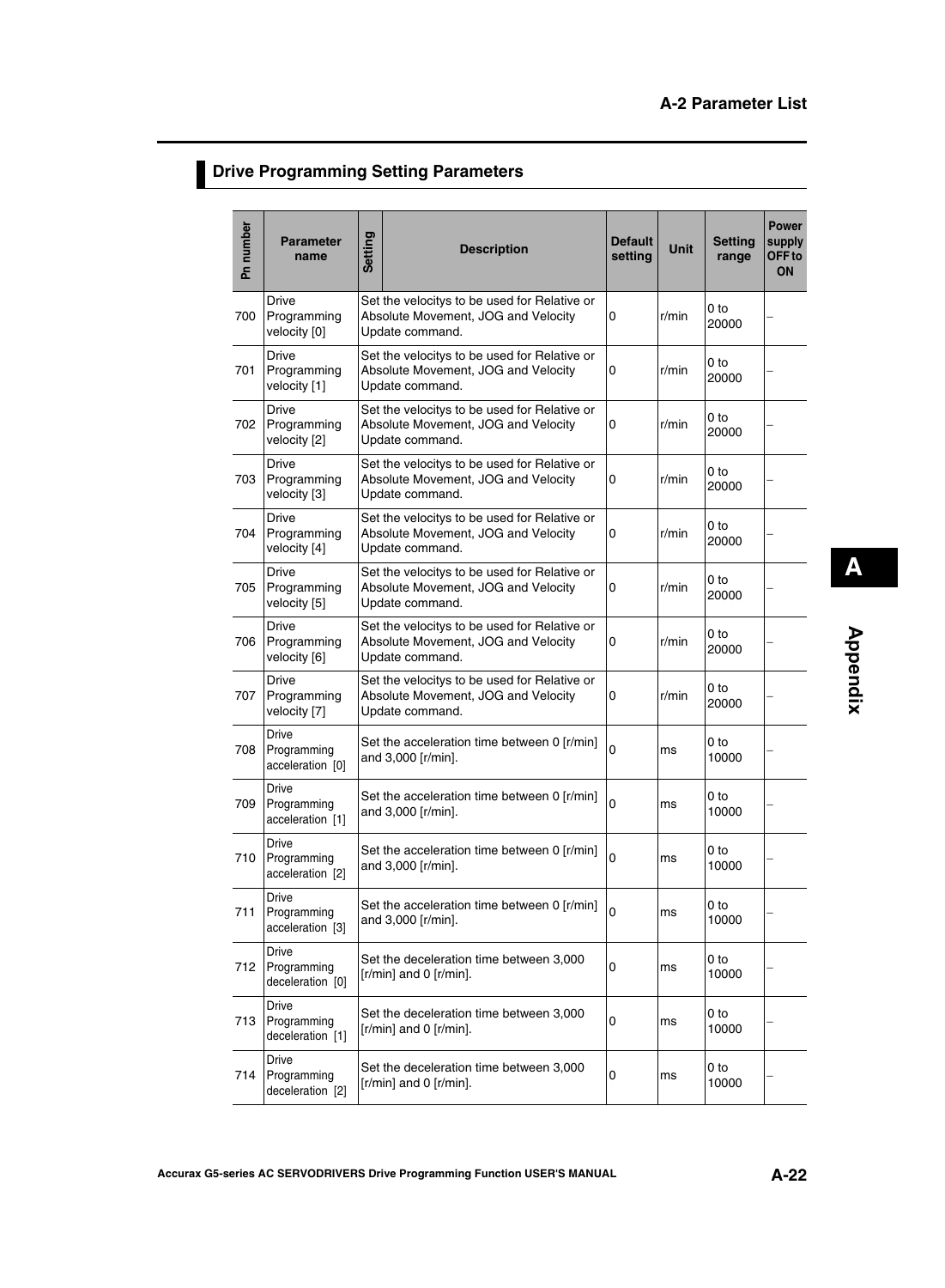| Pn number        | <b>Parameter</b><br>name                 | Setting | <b>Description</b>                                                                                   | <b>Default</b><br>settina | Unit  | <b>Setting</b><br>range  | <b>Power</b><br>supply<br>OFF to<br><b>ON</b> |
|------------------|------------------------------------------|---------|------------------------------------------------------------------------------------------------------|---------------------------|-------|--------------------------|-----------------------------------------------|
| 715              | Drive<br>Programming<br>deceleration [3] |         | Set the deceleration time between 3,000<br>$[r/min]$ and 0 $[r/min]$ .                               | 0                         | ms    | 0 <sub>to</sub><br>10000 |                                               |
| 716<br>to<br>719 | Not used                                 |         | Do not change the settings.                                                                          |                           |       |                          |                                               |
| 720              | Origin search<br>approach speed 1        |         | Set the high-velocity operation speed for<br>origin search.                                          | $\Omega$                  | r/min | 0 <sub>to</sub><br>20000 |                                               |
| 721              | Origin search<br>approach speed 2        |         | Set the low-velocity operation speed for<br>origin search.                                           |                           | r/min | 0 <sub>to</sub><br>20000 |                                               |
| 722              | Origin search disable                    |         | Select whether or not to omit the origin<br>search operation when an incremental<br>encoder is used. |                           |       | 0, 1                     | Yes                                           |
|                  | selection                                | 0       | Origin search required                                                                               |                           |       |                          |                                               |
|                  |                                          | 1       | Origin search not required                                                                           |                           |       |                          |                                               |
| 723              | Not used                                 |         | Do not change the settings.                                                                          |                           |       |                          | —                                             |
| 724              | Not used                                 |         | Do not change the settings.                                                                          |                           |       |                          |                                               |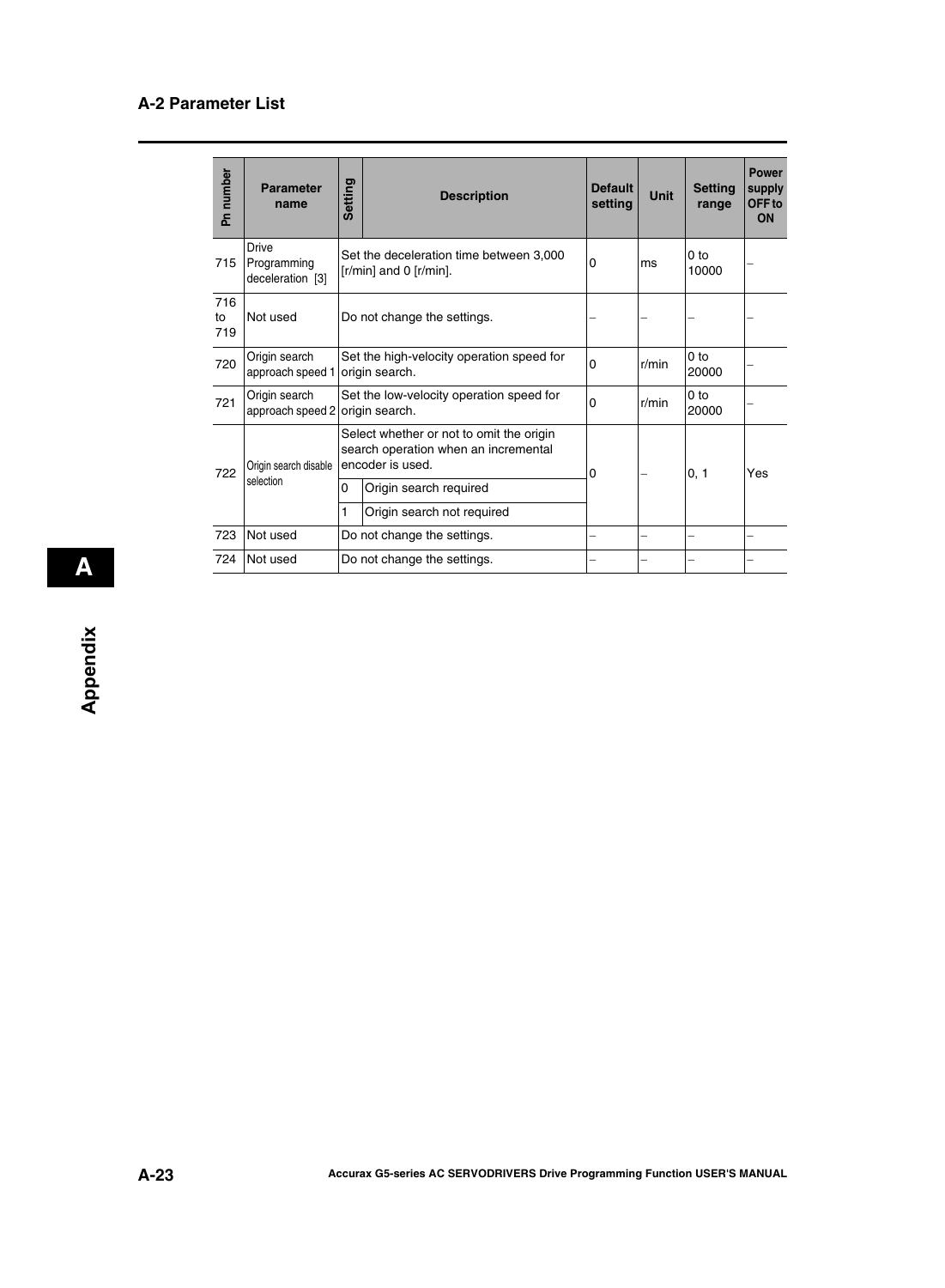## **Drive Programming Control Parameters**

| Pn number | <b>Parameter</b><br>name                              | <b>Setting</b> | <b>Description</b>                        | <b>Default</b><br>setting | Unit | <b>Setting</b><br>range              | Power<br>supply<br>OFF <sub>to</sub><br>ON |
|-----------|-------------------------------------------------------|----------------|-------------------------------------------|---------------------------|------|--------------------------------------|--------------------------------------------|
| 800       | <b>Drive</b><br>Programming<br>Command [0]            |                | Set command code, and arguments 1 to 5.   | 0000h                     |      | 0000h to<br><b>FFFFh</b>             |                                            |
| 801       | <b>Drive</b><br>Programming<br>Data [0]               | $[0]$ .        | Set argument 6 for Drive Programming data | 00000000h                 |      | 00000000h<br>to<br><b>FFFFFFFFh</b>  |                                            |
| 802       | <b>Drive</b><br>Programming<br>Command [1]            |                | Set command code, and arguments 1 to 5.   | 0000h                     |      | 0000h to<br><b>FFFFh</b>             |                                            |
| 803       | <b>Drive</b><br>Programming<br>Data [1]               | $[1]$ .        | Set argument 6 for Drive Programming data | 00000000h                 |      | 00000000h<br>to<br><b>FFFFFFFFh</b>  |                                            |
| 804       | <b>Drive</b><br>Programming<br>Command <sup>[2]</sup> |                | Set command code, and arguments 1 to 5.   | 0000h                     |      | 0000h to<br><b>FFFFh</b>             |                                            |
| 805       | <b>Drive</b><br>Programming<br>Data [2]               | $[2]$ .        | Set argument 6 for Drive Programming data | 00000000h                 |      | 00000000h<br>to<br><b>FFFFFFFFh</b>  |                                            |
| 806       | <b>Drive</b><br>Programming<br>Command [3]            |                | Set command code, and arguments 1 to 5.   | 0000h                     |      | 0000h to<br><b>FFFFh</b>             |                                            |
| 807       | Drive<br>Programming<br>Data [3]                      | $[3]$ .        | Set argument 6 for Drive Programming data | 00000000h                 |      | 00000000h<br>to<br><b>FFFFFFFFh</b>  |                                            |
| 808       | <b>Drive</b><br>Programming<br>Command [4]            |                | Set command code, and arguments 1 to 5.   | 0000h                     |      | 0000h to<br><b>FFFFh</b>             |                                            |
| 809       | Drive<br>Programming<br>Data [4]                      | $[4]$ .        | Set argument 6 for Drive Programming data | 00000000h                 |      | 00000000h<br>to<br><b>FFFFFFFFFh</b> |                                            |
| 810       | Drive<br>Programming<br>Command [5]                   |                | Set command code, and arguments 1 to 5.   | 0000h                     |      | 0000h to<br><b>FFFFh</b>             |                                            |
| 811       | Drive<br>Programming<br>Data [5]                      | $[5]$ .        | Set argument 6 for Drive Programming data | 00000000h                 |      | 00000000h<br>to<br><b>FFFFFFFFh</b>  |                                            |
| 812       | <b>Drive</b><br>Programming<br>Command [6]            |                | Set command code, and arguments 1 to 5.   | 0000h                     |      | 0000h to<br><b>FFFFh</b>             |                                            |
| 813       | <b>Drive</b><br>Programming<br>Data [6]               | $[6]$ .        | Set argument 6 for Drive Programming data | 00000000h                 |      | 00000000h<br>to<br><b>FFFFFFFFh</b>  |                                            |
| 814       | Drive<br>Programming<br>Command [7]                   |                | Set command code, and arguments 1 to 5.   | 0000h                     |      | 0000h to<br><b>FFFFh</b>             |                                            |

**Appendix**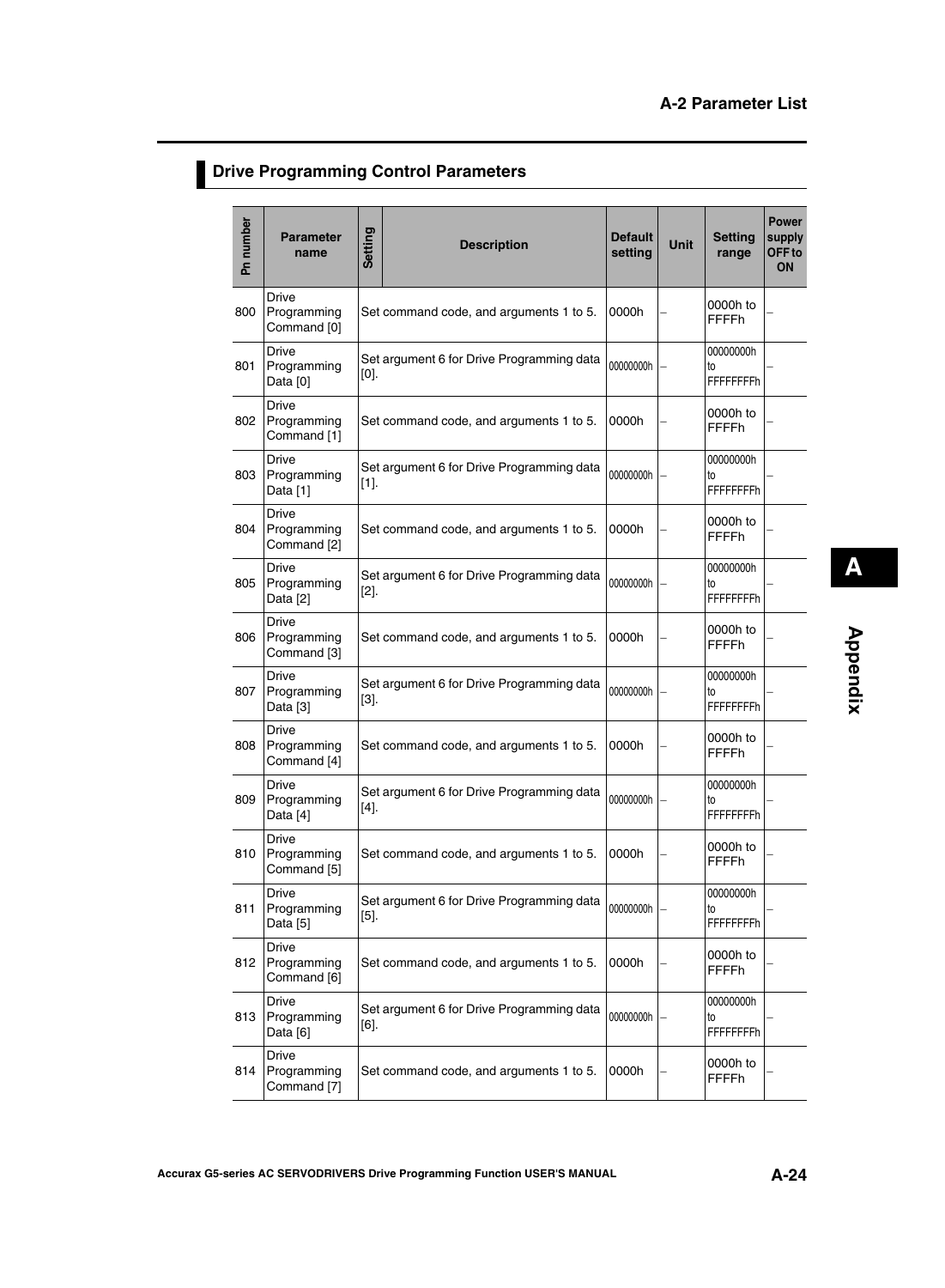| Pn number | <b>Parameter</b><br>name                    | Setting  | <b>Description</b>                        | <b>Default</b><br>setting | Unit | <b>Setting</b><br>range              | <b>Power</b><br>supply<br>OFF <sub>to</sub><br>ON |
|-----------|---------------------------------------------|----------|-------------------------------------------|---------------------------|------|--------------------------------------|---------------------------------------------------|
| 815       | <b>Drive</b><br>Programming<br>Data [7]     | $[7].$   | Set argument 6 for Drive Programming data | 00000000h                 |      | 00000000h<br>to<br><b>FFFFFFFFFh</b> |                                                   |
| 816       | Drive<br>Programming<br>Command [8]         |          | Set command code, and arguments 1 to 5.   | 0000h                     |      | 0000h to<br><b>FFFFh</b>             |                                                   |
| 817       | Drive<br>Programming<br>Data [8]            | $[8]$ .  | Set argument 6 for Drive Programming data | 00000000h                 |      | 00000000h<br>to<br><b>FFFFFFFFh</b>  |                                                   |
| 818       | <b>Drive</b><br>Programming<br>Command [9]  |          | Set command code, and arguments 1 to 5.   | 0000h                     |      | 0000h to<br><b>FFFFh</b>             |                                                   |
| 819       | Drive<br>Programming<br>Data [9]            | $[9]$ .  | Set argument 6 for Drive Programming data | 00000000h                 |      | 00000000h<br>to<br><b>FFFFFFFFFh</b> |                                                   |
| 820       | Drive<br>Programming<br>Command [10]        |          | Set command code, and arguments 1 to 5.   | 0000h                     |      | 0000h to<br><b>FFFFh</b>             |                                                   |
| 821       | <b>Drive</b><br>Programming<br>Data [10]    | $[10]$ . | Set argument 6 for Drive Programming data | 00000000h                 |      | 00000000h<br>to<br><b>FFFFFFFFh</b>  |                                                   |
| 822       | Drive<br>Programming<br>Command [11]        |          | Set command code, and arguments 1 to 5.   | 0000h                     |      | 0000h to<br><b>FFFFh</b>             |                                                   |
| 823       | <b>Drive</b><br>Programming<br>Data [11]    | $[11]$ . | Set argument 6 for Drive Programming data | 00000000h                 |      | 00000000h<br>to<br><b>FFFFFFFFh</b>  |                                                   |
| 824       | Drive<br>Programming<br>Command [12]        |          | Set command code, and arguments 1 to 5.   | 0000h                     |      | 0000h to<br><b>FFFFh</b>             |                                                   |
| 825       | Drive<br>Programming<br>Data [12]           | $[12]$ . | Set argument 6 for Drive Programming data | 00000000h                 |      | 00000000h<br>to<br>FFFFFFFFh         |                                                   |
| 826       | <b>Drive</b><br>Programming<br>Command [13] |          | Set command code, and arguments 1 to 5.   | 0000h                     |      | 0000h to<br><b>FFFFh</b>             |                                                   |
| 827       | <b>Drive</b><br>Programming<br>Data [13]    | $[13]$ . | Set argument 6 for Drive Programming data | 00000000h                 |      | 00000000h<br>to<br><b>FFFFFFFFFh</b> |                                                   |
| 828       | <b>Drive</b><br>Programming<br>Command [14] |          | Set command code, and arguments 1 to 5.   | 0000h                     |      | 0000h to<br><b>FFFFh</b>             |                                                   |
| 829       | <b>Drive</b><br>Programming<br>Data [14]    | $[14]$   | Set argument 6 for Drive Programming data | 00000000h                 |      | 00000000h<br>to<br>FFFFFFFFh         |                                                   |
| 830       | <b>Drive</b><br>Programming<br>Command [15] |          | Set command code, and arguments 1 to 5.   | 0000h                     |      | 0000h to<br><b>FFFFh</b>             |                                                   |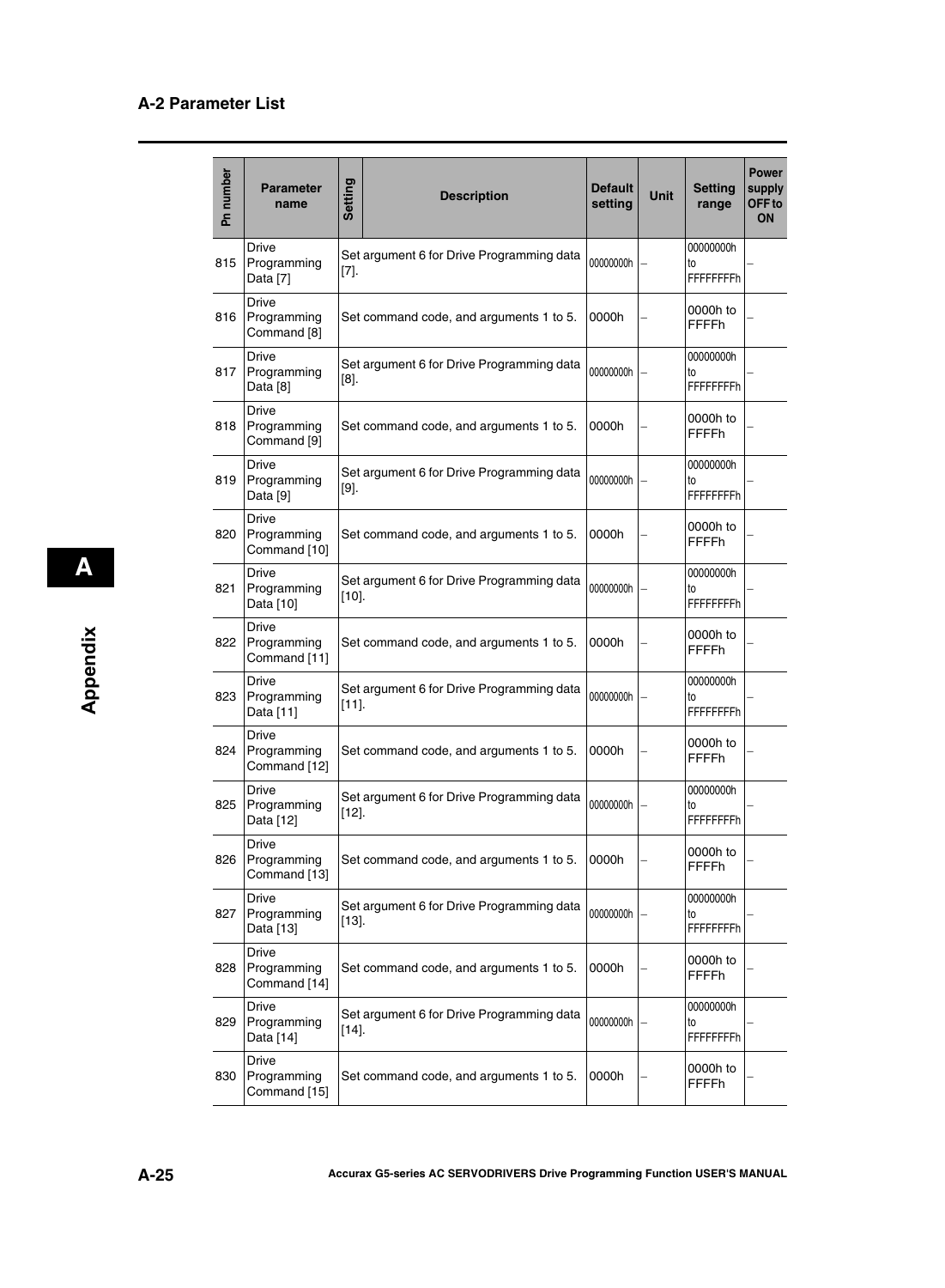| Pn number | <b>Parameter</b><br>name                    | Setting  | <b>Description</b>                        | <b>Default</b><br>setting | <b>Unit</b> | <b>Setting</b><br>range             | <b>Power</b><br>supply<br>OFF <sub>to</sub><br><b>ON</b> |
|-----------|---------------------------------------------|----------|-------------------------------------------|---------------------------|-------------|-------------------------------------|----------------------------------------------------------|
| 831       | <b>Drive</b><br>Programming<br>Data [15]    | $[15]$ . | Set argument 6 for Drive Programming data | 00000000h                 |             | 00000000h<br>to<br><b>FFFFFFFFh</b> |                                                          |
| 832       | <b>Drive</b><br>Programming<br>Command [16] |          | Set command code, and arguments 1 to 5.   | 0000h                     |             | 0000h to<br><b>FFFFh</b>            |                                                          |
| 833       | <b>Drive</b><br>Programming<br>Data [16]    | $[16]$ . | Set argument 6 for Drive Programming data | 00000000h                 |             | 00000000h<br>to<br><b>FFFFFFFFh</b> |                                                          |
| 834       | <b>Drive</b><br>Programming<br>Command [17] |          | Set command code, and arguments 1 to 5.   | 0000h                     |             | 0000h to<br><b>FFFFh</b>            |                                                          |
| 835       | <b>Drive</b><br>Programming<br>Data [17]    | $[17]$ . | Set argument 6 for Drive Programming data | 00000000h                 |             | 00000000h<br>to<br><b>FFFFFFFFh</b> |                                                          |
| 836       | <b>Drive</b><br>Programming<br>Command [18] |          | Set command code, and arguments 1 to 5.   | 0000h                     |             | 0000h to<br><b>FFFFh</b>            |                                                          |
| 837       | <b>Drive</b><br>Programming<br>Data [18]    | $[18]$ . | Set argument 6 for Drive Programming data | 00000000h                 |             | 00000000h<br>to<br><b>FFFFFFFFh</b> |                                                          |
| 838       | <b>Drive</b><br>Programming<br>Command [19] |          | Set command code, and arguments 1 to 5.   | 0000h                     |             | 0000h to<br><b>FFFFh</b>            |                                                          |
| 839       | Drive<br>Programming<br>Data [19]           | $[19]$ . | Set argument 6 for Drive Programming data | 00000000h                 |             | 00000000h<br>to<br><b>FFFFFFFFh</b> |                                                          |
| 840       | <b>Drive</b><br>Programming<br>Command [20] |          | Set command code, and arguments 1 to 5.   | 0000h                     |             | 0000h to<br><b>FFFFh</b>            |                                                          |
| 841       | <b>Drive</b><br>Programming<br>Data [20]    | $[20]$ . | Set argument 6 for Drive Programming data | 00000000h                 |             | 00000000h<br>to<br><b>FFFFFFFFh</b> |                                                          |
| 842       | Drive<br>Programming<br>Command [21]        |          | Set command code, and arguments 1 to 5.   | 0000h                     |             | 0000h to<br><b>FFFFh</b>            |                                                          |
| 843       | <b>Drive</b><br>Programming<br>Data [21]    | $[21]$ . | Set argument 6 for Drive Programming data | 00000000h                 |             | 00000000h<br>to<br><b>FFFFFFFFh</b> |                                                          |
| 844       | <b>Drive</b><br>Programming<br>Command [22] |          | Set command code, and arguments 1 to 5.   | 0000h                     |             | 0000h to<br><b>FFFFh</b>            |                                                          |
| 845       | <b>Drive</b><br>Programming<br>Data [22]    | $[22]$ . | Set argument 6 for Drive Programming data | 00000000h                 |             | 00000000h<br>to<br><b>FFFFFFFFh</b> |                                                          |
| 846       | Drive<br>Programming<br>Command [23]        |          | Set command code, and arguments 1 to 5.   | 0000h                     |             | 0000h to<br><b>FFFFh</b>            |                                                          |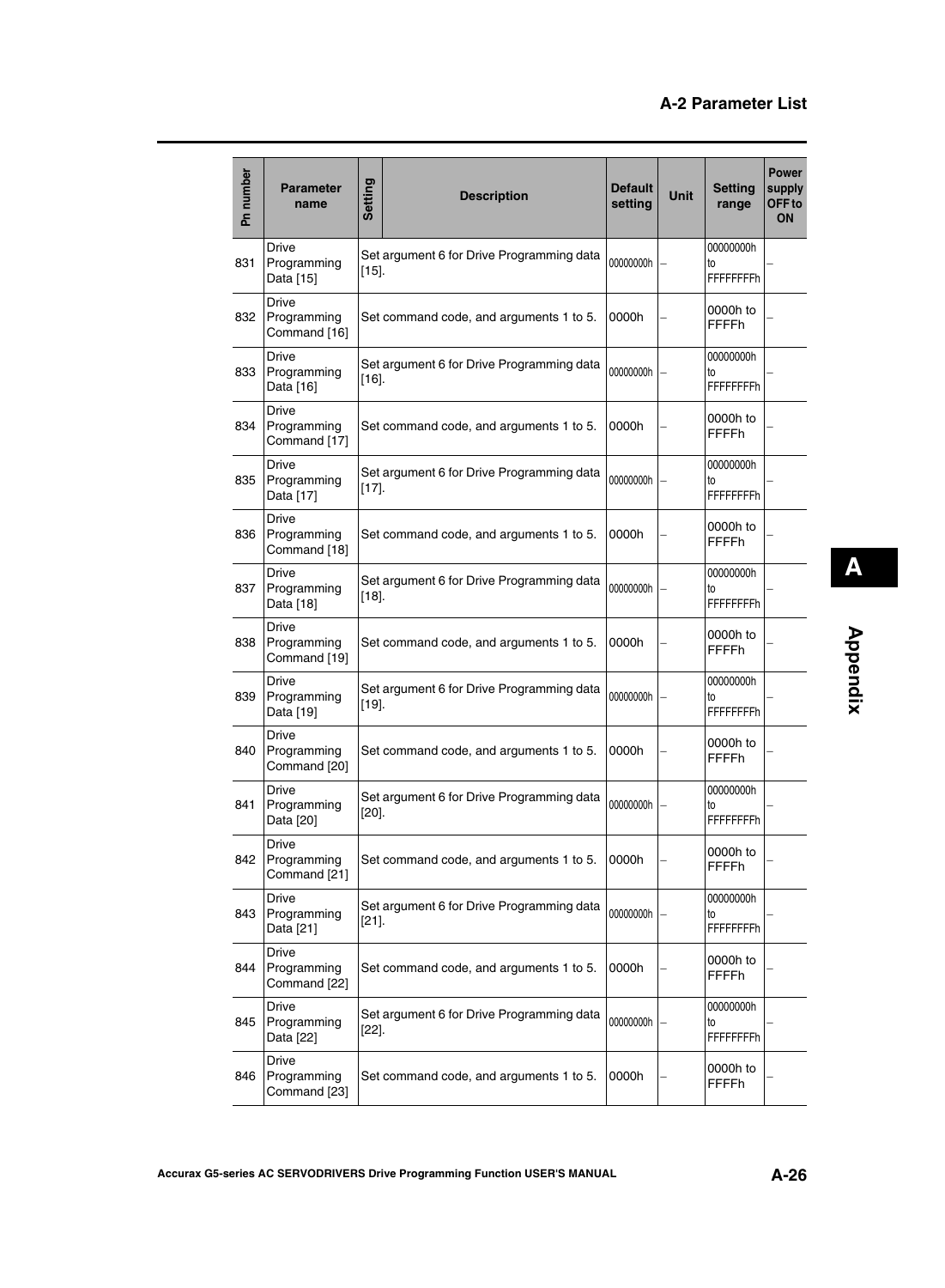| Pn number | <b>Parameter</b><br>name                    | <b>Setting</b> | <b>Description</b>                        | <b>Default</b><br>setting | <b>Unit</b> | <b>Setting</b><br>range              | <b>Power</b><br>supply<br>OFF <sub>to</sub><br><b>ON</b> |
|-----------|---------------------------------------------|----------------|-------------------------------------------|---------------------------|-------------|--------------------------------------|----------------------------------------------------------|
| 847       | <b>Drive</b><br>Programming<br>Data [23]    | $[23]$ .       | Set argument 6 for Drive Programming data | 00000000h                 |             | 00000000h<br>to<br><b>FFFFFFFFFh</b> |                                                          |
| 848       | <b>Drive</b><br>Programming<br>Command [24] |                | Set command code, and arguments 1 to 5.   | 0000h                     |             | 0000h to<br><b>FFFFh</b>             |                                                          |
| 849       | <b>Drive</b><br>Programming<br>Data [24]    | $[24]$         | Set argument 6 for Drive Programming data | 00000000h                 |             | 00000000h<br>to<br><b>FFFFFFFFh</b>  |                                                          |
| 850       | <b>Drive</b><br>Programming<br>Command [25] |                | Set command code, and arguments 1 to 5.   | 0000h                     |             | 0000h to<br><b>FFFFFh</b>            |                                                          |
| 851       | <b>Drive</b><br>Programming<br>Data [25]    | $[25]$ .       | Set argument 6 for Drive Programming data | 00000000h                 |             | 00000000h<br>to<br><b>FFFFFFFFFh</b> |                                                          |
| 852       | <b>Drive</b><br>Programming<br>Command [26] |                | Set command code, and arguments 1 to 5.   | 0000h                     |             | 0000h to<br><b>FFFFh</b>             |                                                          |
| 853       | <b>Drive</b><br>Programming<br>Data [26]    | $[26]$ .       | Set argument 6 for Drive Programming data | 00000000h                 |             | 00000000h<br>to<br><b>FFFFFFFFh</b>  |                                                          |
| 854       | <b>Drive</b><br>Programming<br>Command [27] |                | Set command code, and arguments 1 to 5.   | 0000h                     |             | 0000h to<br><b>FFFFh</b>             |                                                          |
| 855       | Drive<br>Programming<br>Data [27]           | $[27]$ .       | Set argument 6 for Drive Programming data | 00000000h                 |             | 00000000h<br>to<br><b>FFFFFFFFFh</b> |                                                          |
| 856       | Drive<br>Programming<br>Command [28]        |                | Set command code, and arguments 1 to 5.   | 0000h                     |             | 0000h to<br><b>FFFFh</b>             |                                                          |
| 857       | Drive<br>Programming<br>Data [28]           | $[28]$ .       | Set argument 6 for Drive Programming data | 00000000h                 |             | 00000000h<br>to<br><b>FFFFFFFFh</b>  |                                                          |
| 858       | <b>Drive</b><br>Programming<br>Command [29] |                | Set command code, and arguments 1 to 5.   | 0000h                     |             | 0000h to<br>FFFFh                    |                                                          |
| 859       | <b>Drive</b><br>Programming<br>Data [29]    | $[29]$ .       | Set argument 6 for Drive Programming data | 00000000h                 |             | 00000000h<br>to<br><b>FFFFFFFFFh</b> |                                                          |
| 860       | <b>Drive</b><br>Programming<br>Command [30] |                | Set command code, and arguments 1 to 5.   | 0000h                     |             | 0000h to<br>FFFFh                    |                                                          |
| 861       | <b>Drive</b><br>Programming<br>Data [30]    | $[30]$ .       | Set argument 6 for Drive Programming data | 00000000h                 |             | 00000000h<br>to<br>FFFFFFFFh         |                                                          |
| 862       | <b>Drive</b><br>Programming<br>Command [31] |                | Set command code, and arguments 1 to 5.   | 0000h                     |             | 0000h to<br>FFFFh                    |                                                          |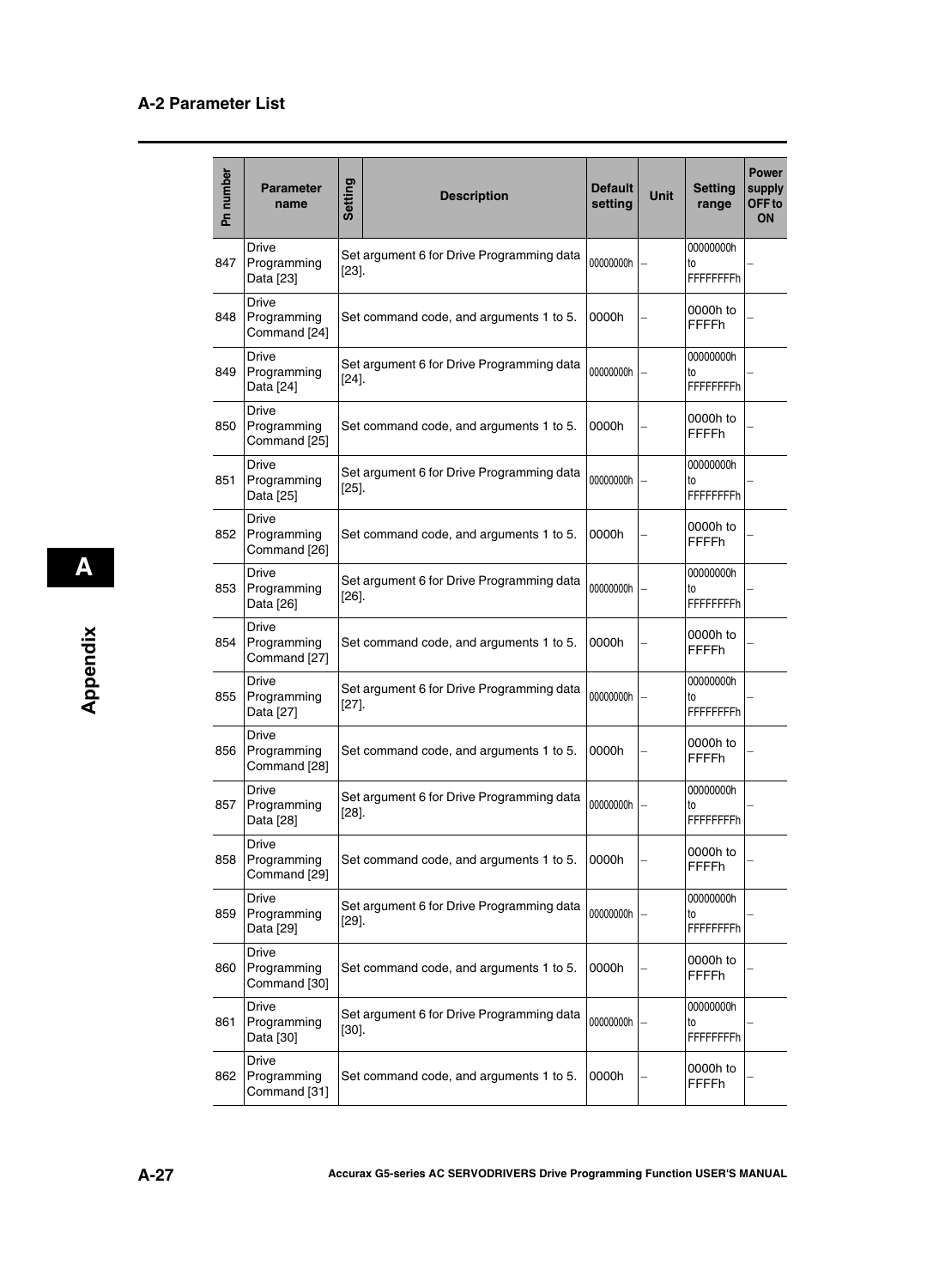| number<br>ᇍ | <b>Parameter</b><br>name          | <b>D</b><br>⊂<br>Setti | <b>Description</b>                        | <b>Default</b><br>setting | Unit                     | <b>Setting</b><br>range          | <b>Power</b><br>supply<br>OFF to<br>ON |
|-------------|-----------------------------------|------------------------|-------------------------------------------|---------------------------|--------------------------|----------------------------------|----------------------------------------|
| 863         | Drive<br>Programming<br>Data [31] | $[31]$ .               | Set argument 6 for Drive Programming data | 00000000h                 | $\overline{\phantom{0}}$ | 00000000h<br>Ito<br>IFFFFFFFFh I |                                        |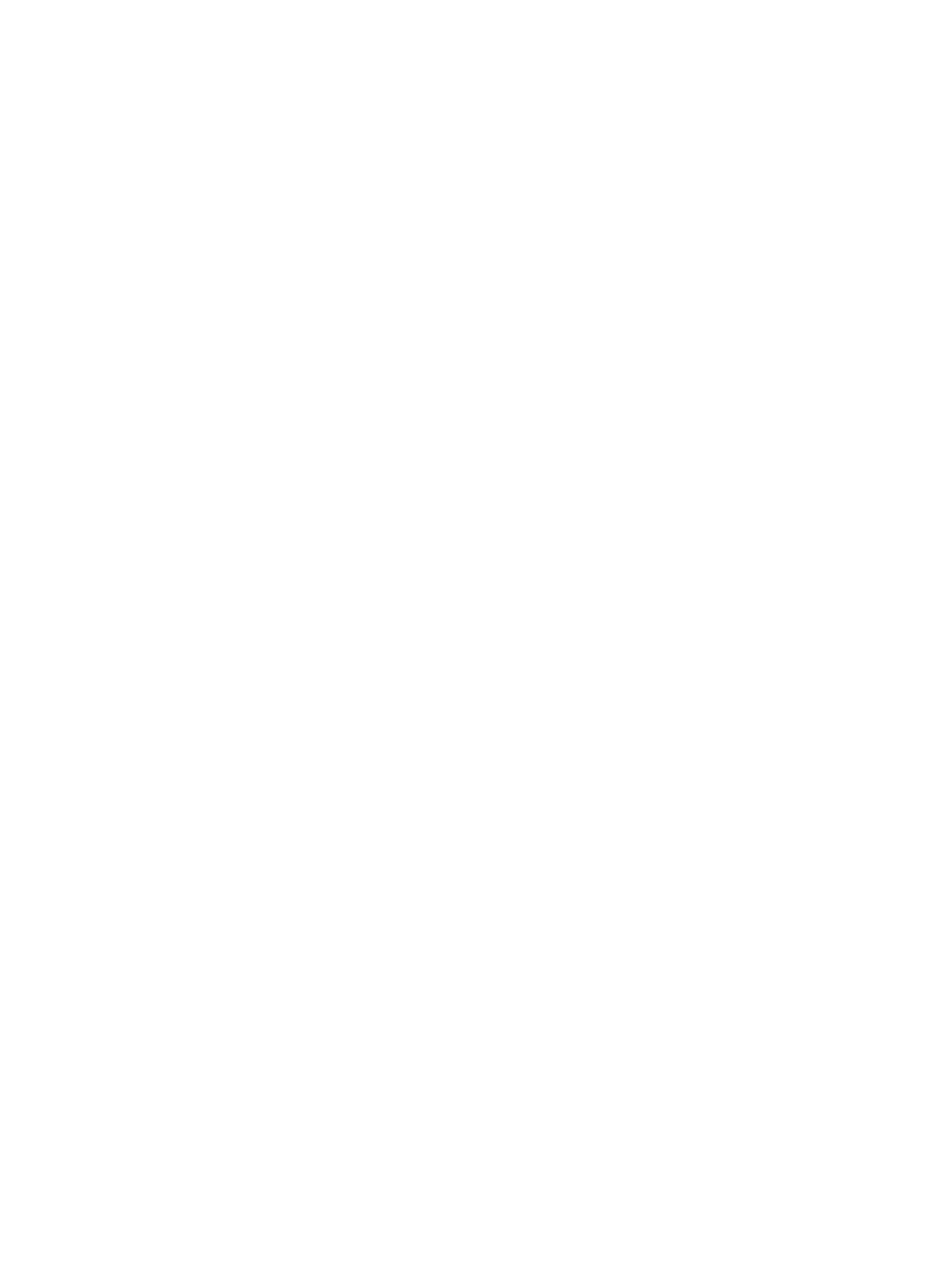

# **Index**

**Accurax G5-series AC SERVODRIVERS Drive Programming Function USER'S MANUAL**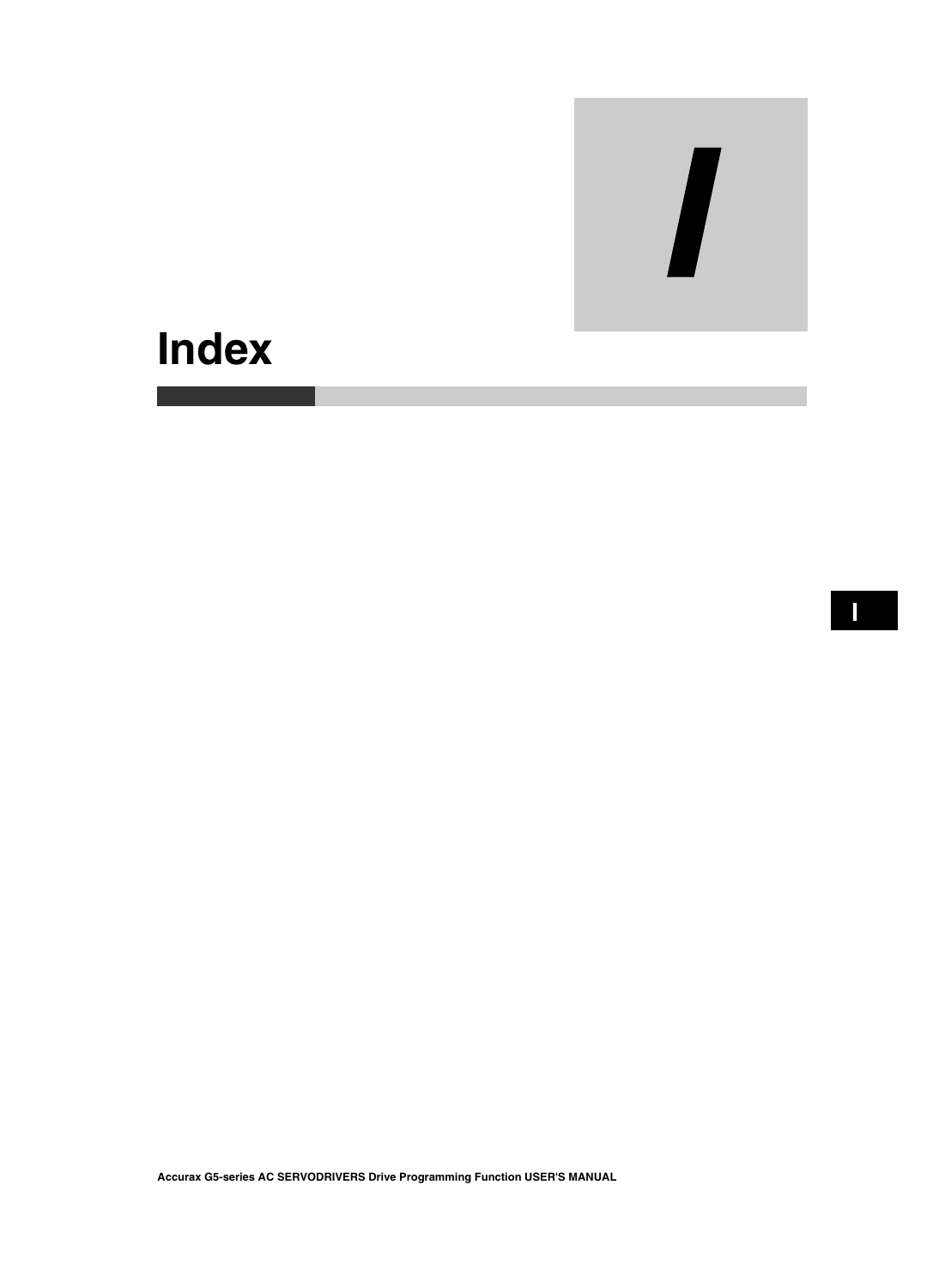#### **Index**

#### **A**

#### **B**

#### **C**

| Conditional Branching $1 (= )$ (0Ah) $\ldots \ldots \ldots$ 3-21 |  |
|------------------------------------------------------------------|--|
| Conditional Branching $2$ ( $>$ ) (0Bh)  3-23                    |  |
| Conditional Branching 3 ( 3-24                                   |  |
| CONTROL Mode Selection  2-1                                      |  |

#### **D**

| Drive Programming Output Signal Control (08h) . 3-19 |  |
|------------------------------------------------------|--|
| Drive Programming Setting Parameter 2-7              |  |

#### **E**

| Electronic Gear Ratio Denominator  2-1<br>Electronic Gear Ratio Numerator 1. 2-1<br>Error Diagnosis Using the Alarm Displays 5-11 |
|-----------------------------------------------------------------------------------------------------------------------------------|
| F                                                                                                                                 |
| Finishing the Drive Programming 3-25                                                                                              |
| ı                                                                                                                                 |
|                                                                                                                                   |
| J                                                                                                                                 |
| $Jump (09h) \ldots \ldots \ldots \ldots \ldots \ldots \ldots \ldots$<br>$3 - 20$                                                  |
| O                                                                                                                                 |
| Origin Search (04h)  3-12<br>Origin Search Disable Selection 2-1                                                                  |
| Р                                                                                                                                 |
|                                                                                                                                   |

## **R**

#### **S**

| $\mathbf T$ |  |
|-------------|--|
|             |  |

# **V**

#### **W**

|--|--|--|--|--|--|--|--|--|--|--|--|--|--|--|--|--|--|--|--|--|--|--|--|--|